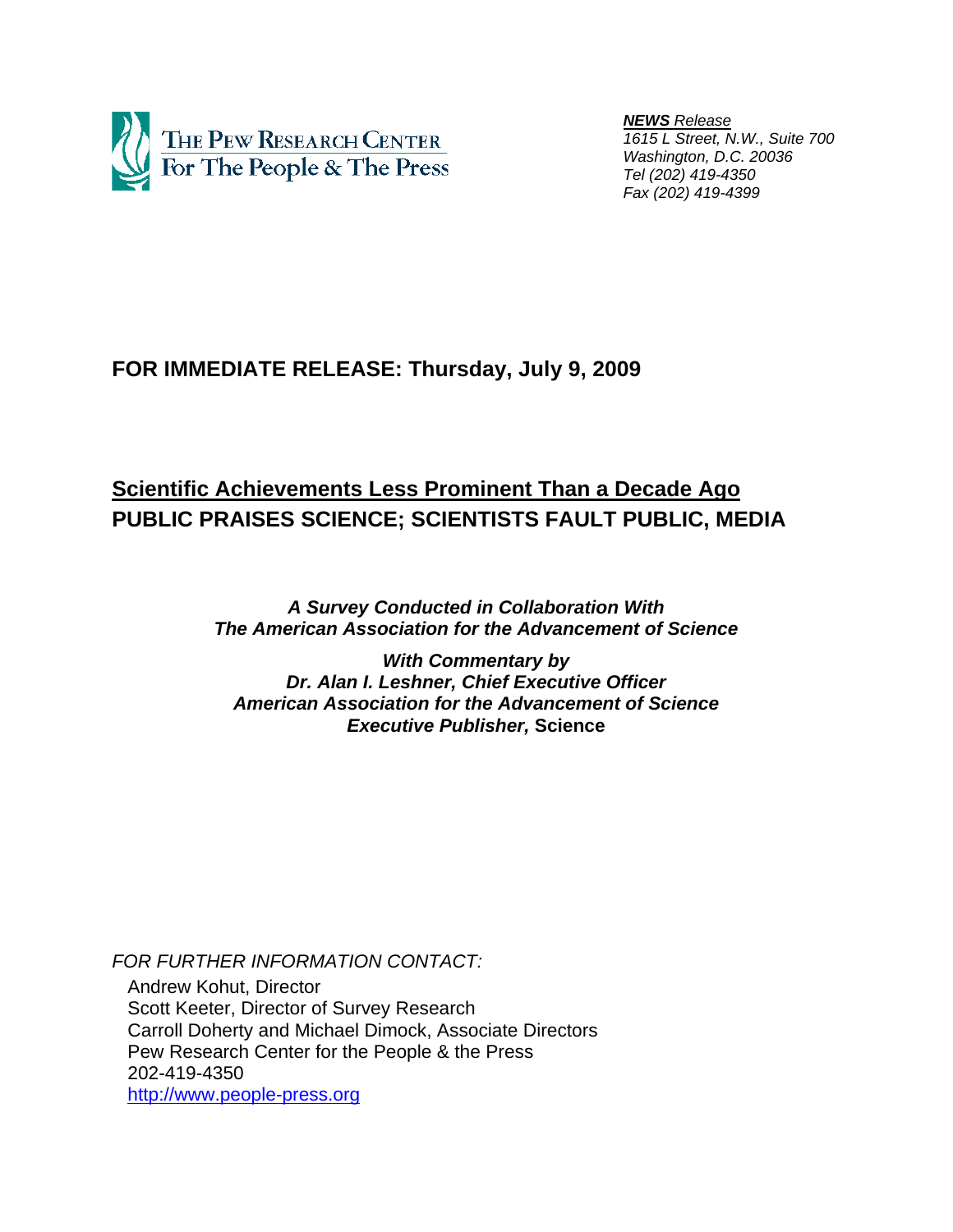# **Pew Research Center for the People & the Press July 9, 2009**

# **PUBLIC PRAISES SCIENCE; SCIENTISTS FAULT PUBLIC, MEDIA**  *Scientific Achievements Less Prominent Than a Decade Ago*

# **TABLE OF CONTENTS**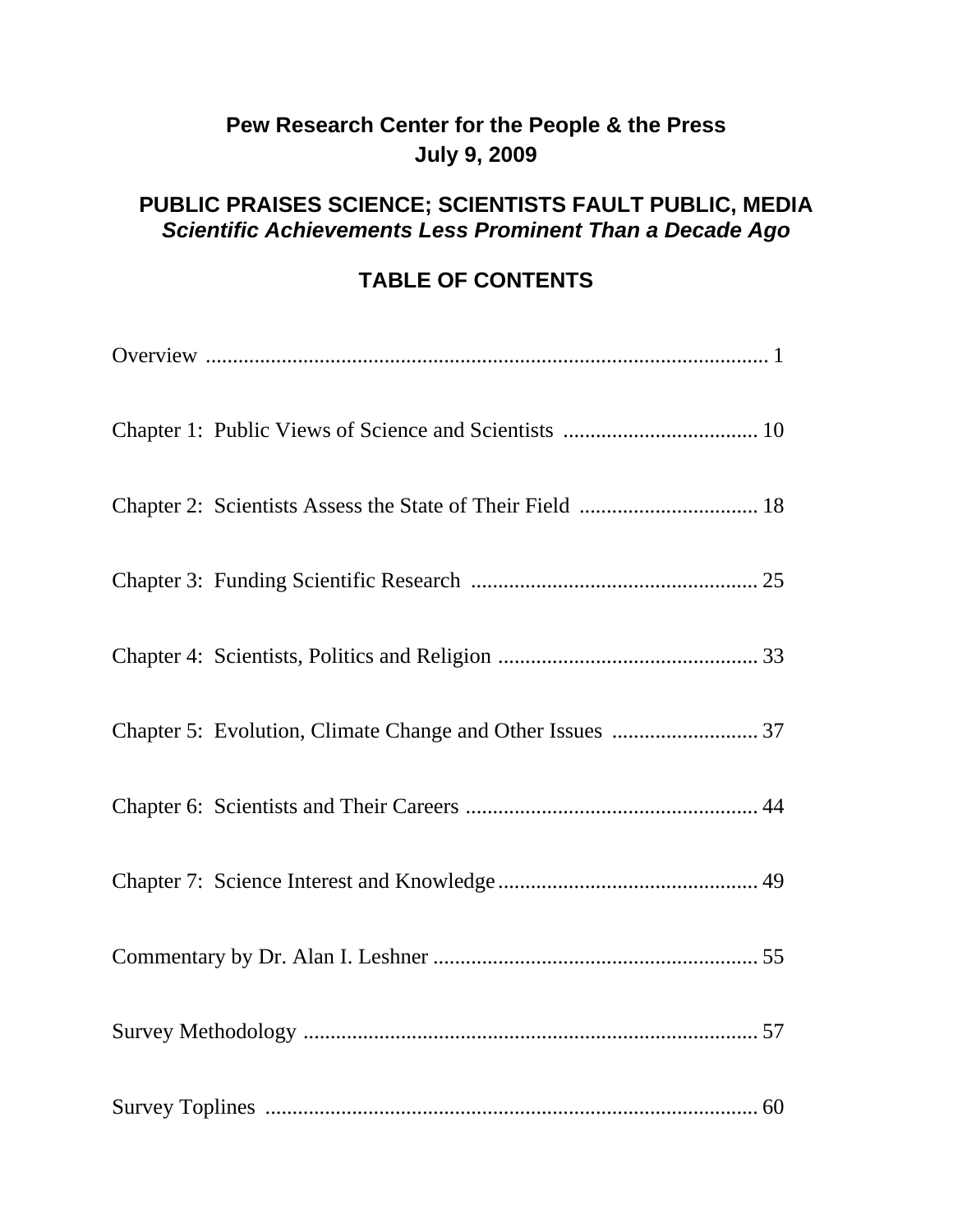## **Scientific Achievements Less Prominent Than a Decade Ago PUBLIC PRAISES SCIENCE; SCIENTISTS FAULT PUBLIC, MEDIA**

Americans like science. Overwhelming majorities say that science has had a positive effect on society and that science has made life easier for most people. Most also say that government investments in science, as well as engineering and technology, pay off in the long run. And scientists are very highly rated compared with members of other professions: Only members of the military and teachers are more likely to be viewed as contributing a lot to society's well-being.

However, the public has a far less positive view of the global standing of U.S. science than do scientists themselves. Just 17% of the public thinks that U.S. scientific achievements rate as the best in the world. A survey of more than 2,500 scientists, conducted in collaboration with the American Association for the Advancement of Science ([AAAS](http://www.aaas.org/)), finds that nearly half (49%) rate U.S. scientific achievements as the best in the world. When asked about their own scientific specialty, about the same share of scientists (45%) rate U.S. scientific achievements the best in the world.

#### **Public Has High Regard for Science and Scientists…**

| Science's effect<br>on society<br>Mostly positive<br>Mostly negative<br>Other/DK | Public<br>%<br>84<br>6<br>10 |
|----------------------------------------------------------------------------------|------------------------------|
| Contribute "a lot"                                                               |                              |
| to society's well-being                                                          |                              |
| Members of military                                                              | 84                           |
| Teachers                                                                         | 77                           |
| <b>Scientists</b>                                                                | 70                           |
| Medical doctors                                                                  | 69                           |
| Engineers                                                                        | 64                           |
| Clergy                                                                           | 40                           |
| Journalists                                                                      | 38                           |
| Artists                                                                          | 31                           |
| Lawyers                                                                          | 23                           |
| Business executives                                                              | 21                           |

#### **But Public Is Less Positive than Scientists about U.S. Science**

| U.S. scientific    | Public | Scientists |
|--------------------|--------|------------|
| achievements       | %      | %          |
| Best in the world  | 17     | 49         |
| Above average      | 47     | 45         |
| Average            | 26     | 5          |
| Below average      | 5      | 1          |
| DK/No answer       | 4      | $\star$    |
| Figures read down. |        |            |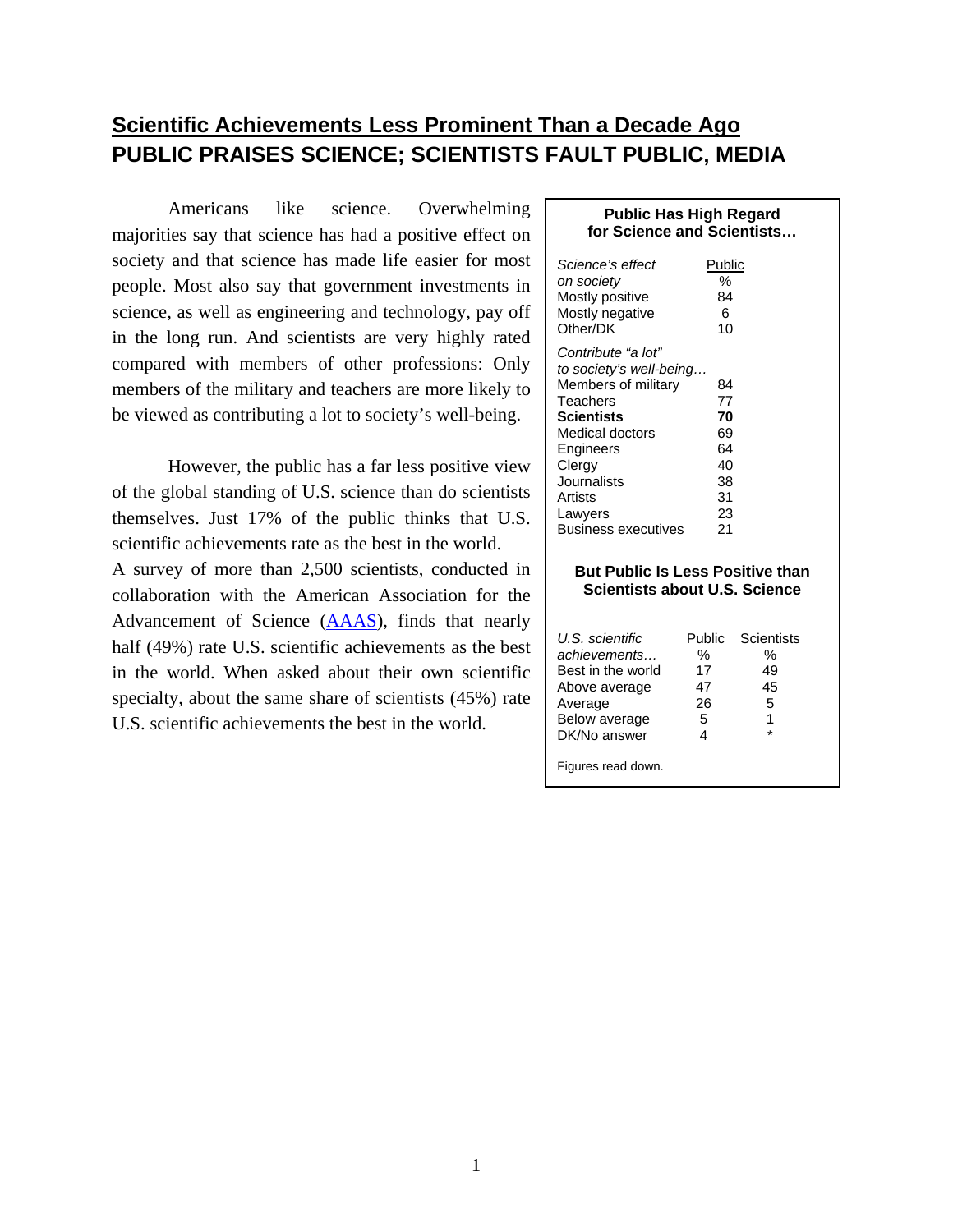There are indications that the public also is somewhat less confident in America's scientific prowess than it once was. Significantly fewer Americans volunteer scientific advances as one of the country's most important achievements than did so a decade ago (27% today, 47% in May 1999). As an example, ten years ago, 18% cited space exploration and the moon landing as the country's top achievement of the  $20<sup>th</sup>$  century. Today 12% see it as the greatest achievement of the past 50 years.

#### **Science Has Slipped as Nation's "Greatest Achievement"**

| Public's views of                                                                                                                                              | Mav   | May  |  |  |
|----------------------------------------------------------------------------------------------------------------------------------------------------------------|-------|------|--|--|
| greatest achievement                                                                                                                                           | 1999* | 2009 |  |  |
| of last 50 years<br>Science/medicine/                                                                                                                          | $\%$  | %    |  |  |
|                                                                                                                                                                |       |      |  |  |
| technology                                                                                                                                                     | 47    | 27   |  |  |
| Civil rights/Equal rights                                                                                                                                      | 5     | 17   |  |  |
| War and peace                                                                                                                                                  | 7     | 7    |  |  |
| Economy                                                                                                                                                        | 5     | 3    |  |  |
| Other                                                                                                                                                          | 13    | 17   |  |  |
| Nothing/Don't know                                                                                                                                             | 24    | 33   |  |  |
| Multiple responses accepted.<br>* May 1999 question asked about "America's<br>greatest achievement during the 20 <sup>th</sup> century."<br>Figures read down. |       |      |  |  |

While the public holds scientists in high

regard, many scientists offer unfavorable, if not critical, assessments of the public's knowledge and expectations. Fully 85% see the public's lack of scientific knowledge as a major problem for

*I feel that science education in this country is in a terrible state, particularly postelementary education. Something is happening between grade school and junior high school, where our kids are losing interest in science, or their teachers are not inspiring them. We also need some kind of continuing science education, or public outreach program, to adults who are out of school. The pace of our scientific advances has become quite swift the last 50 years, but most U.S. adults have been left behind.* Microbiologist, 37.

science, and nearly half (49%) fault the public for having unrealistic expectations about the speed of scientific achievements.

A substantial percentage of scientists also say that the news media have done a poor job educating the public. About three-quarters (76%) say a major problem for science is that news reports fail to distinguish between findings that

are wellfounded and those that

are not. And 48% say media oversimplification of scientific findings is a major problem. The scientists are particularly critical of television news coverage of science. Just 15% of scientists rate TV coverage as excellent or good, while 83% say it is only fair or poor. Newspaper coverage of science is rated somewhat better; still, barely a third (36%) of the scientists say it is excellent or good, while 63% rate it as only fair or poor.

#### **Problems for Science: Lack of Public Knowledge, Sloppy News Coverage**

| Scientists' views of<br>problems for science<br>Public does not know<br>very much about science | Major<br>$\%$<br>85 | Minor/<br>problem Not a Problem<br>℅<br>15 |
|-------------------------------------------------------------------------------------------------|---------------------|--------------------------------------------|
| News does not distinguish<br>between well-founded findings<br>and those that are not            | 76                  | 24                                         |
| News media oversimplify<br>scientific findings                                                  | 48                  | 51                                         |
| Public expects solutions<br>to problems too quickly                                             | 49                  | 51                                         |
| Figures read across.                                                                            |                     |                                            |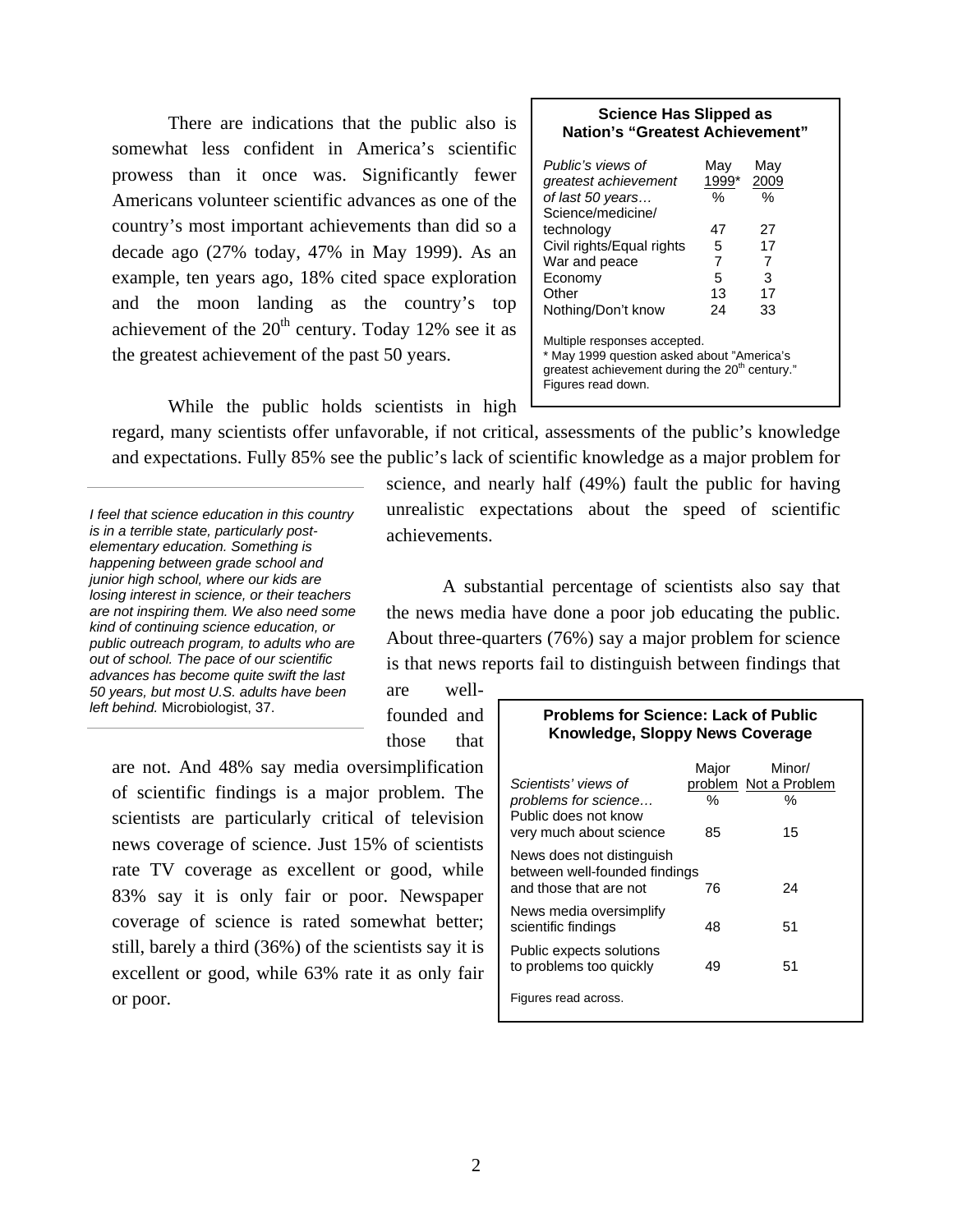While scientists are generally upbeat about the state of their profession, they do see several obstacles to conducting highquality basic research. As might be expected, by far the biggest impediment is a lack of funding; more than eight-in-ten say this is a very serious (46%) or a serious (41%) impediment to research. A majority (56%) also says that visa and immigration problems for foreign scientists and students stand in the way of high-quality research. Far smaller percentages say that regulations on animal research (27%) or other factors are serious impediments to scientific research.

| <b>Scientists See Lack of Funding, Visa Problems</b><br>As Obstacles to High-Quality Research |                            |                    |                                              |
|-----------------------------------------------------------------------------------------------|----------------------------|--------------------|----------------------------------------------|
| Impediments to high-<br>quality research<br>Lack of funding for<br>basic research             | Very<br>serious<br>%<br>46 | Serious<br>%<br>41 | Not too/<br>Not at all<br>serious<br>℅<br>12 |
| Visa problems for foreign<br>students & scientists                                            | 17                         | 39                 | 36                                           |
| Regulations on animal<br>research                                                             | 6                          | 21                 | 59                                           |
| Regulations on use of<br>US technology overseas                                               | 4                          | 17                 | 48                                           |
| Implementation of<br>human subjects rules                                                     | 4                          | 15                 | 51                                           |
| Conflict of interest rules<br>used by science pubs.                                           | 2                          | 10                 | 73                                           |
| Figures read across.                                                                          |                            |                    |                                              |

#### **Points of Agreement**

The survey of opinions about the state of science and its impact on society was conducted by the Pew Research Center for the People & the Press in collaboration with the American Association for the Advancement of Science (AAAS), the world's largest general scientific society. The survey of the general public was conducted on landlines and cell phones among 2,001 adults April 28-May 12; the online survey of scientists was conducted among a sample of 2,533 members of the AAAS from May 1-June 14. Science knowledge questions were included in a separate survey of the general public, conducted on landlines and cell phones among 1,005 adults June 18-21.

While scientists express frustration with the public, there are some significant points of agreement between the public and the scientific community. First, majorities of both groups point to advances in medicine and life sciences as important achievements of science. About half of the public (52%) cites medicine – including health care, vaccines, and medical cures – when asked to describe ways that science has positively affected society; by comparison, just 7% mention communications and computer technology. Similarly, most scientists (55%) mention a biomedical or health finding when asked about the nation's greatest scientific achievement of the last 20 years.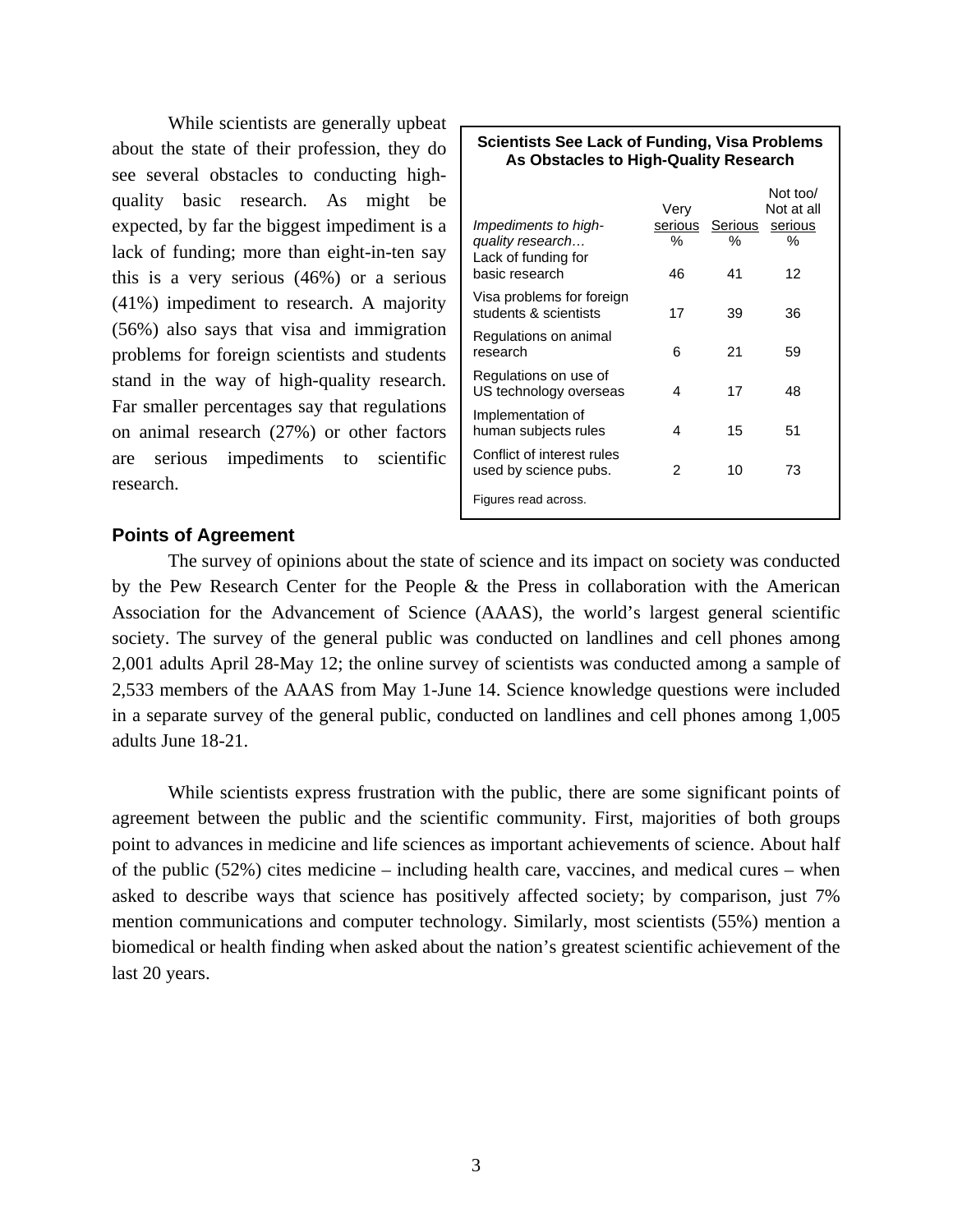There also is common ground between the public and scientists regarding the pivotal role of government in funding scientific research. Government institutions and agencies are the dominant funders of research, according to scientists: 84% list a government entity as an important source of funding for their specialty, with nearly half specifically citing the National Institutes of Health (49%) or the National Science Foundation (47%). Half of the scientists (50%) cite non-government funding sources as among the most important in their field.

 A majority of the public (60%) says that government investment in research is essential for scientific progress; only about half that percentage (29%) is of the view that private investment will ensure that enough scientific progress is made even without government intervention.

#### **Government Is Top Source of Research Funding, Say Scientists**

| Most important source<br>in your specialty*<br>Government (net)<br>Nat'l Inst Health<br>Nat'l Science Foundation<br>Dep't of Defense<br>Dep't of Energy<br>Non-government funding (net)<br>Foundations/non-profits<br>Industry/business | Scientists<br>%<br>84<br>49<br>47<br>14<br>13<br>50<br>30<br>20 |
|-----------------------------------------------------------------------------------------------------------------------------------------------------------------------------------------------------------------------------------------|-----------------------------------------------------------------|
| <b>Public Sees Government Funding</b><br>of Research as "Essential"                                                                                                                                                                     |                                                                 |
| Which comes closer<br>to your view<br>Gov't investment in research<br>is essential for scientific progress                                                                                                                              | Public<br>%<br>60                                               |
| Private investment ensures enough<br>progress w/out gov't investment<br>Don't know                                                                                                                                                      | 29<br>11                                                        |
| * Multiple responses accepted; figures add to more<br>than 100%. Top funding sources listed.<br>Figures read down.                                                                                                                      |                                                                 |

Moreover, large percentages think that government investments in basic scientific research (73%) and engineering and technology (74%) pay off in the long run. Notably, the partisan differences in these views are fairly modest, with 80% of Democrats and 68% of Republicans saying that government investments in basic science pay off in the long run. Comparable percentages of Democrats and Republicans say the same about government investments in engineering and technology.

In this regard, public views about whether funding for scientific research should be increased, decreased or kept the same have changed little since the start of the decade. Currently, more than twice as many people say that, if given the task of making up the budget for the federal government, they would increase (39%) rather than decrease (14%) funding for scientific research; 40% say they would keep spending as it is. That is largely unchanged from 2001, when 41% said they would increase funding for scientific research.

As in the past, scientific research rates as a second-tier funding priority, well behind education (67% increase funding), veterans' benefits (63%) and health care (61%). But since 2001, support for increasing funding in several areas, including education and health care, has declined. Over the same period, opinions about funding scientific research have remained more stable.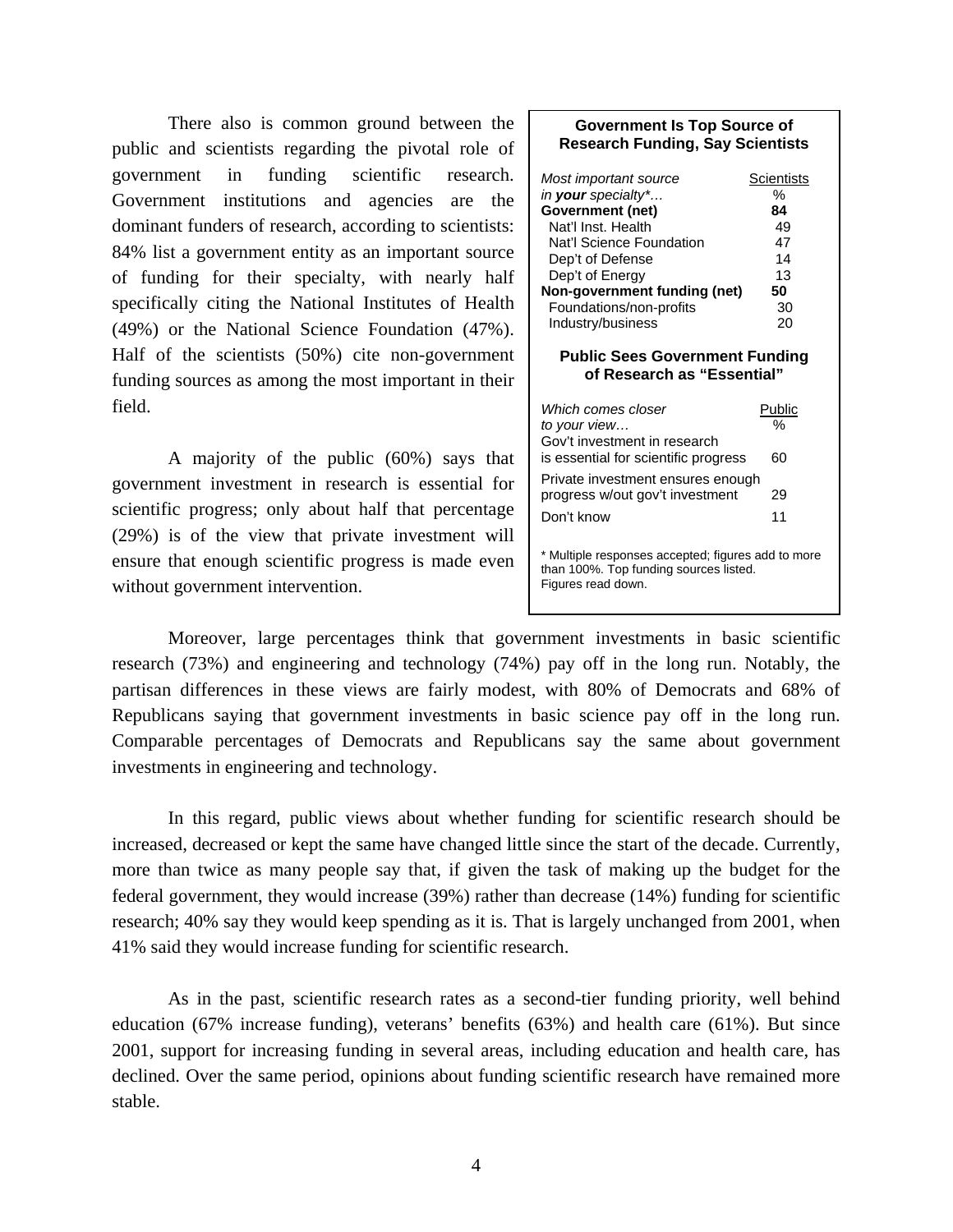#### **Opinion Gaps between Scientists, Public**

The public and scientists generally concur about the importance of government funding of scientific research, but there are substantial gaps in the opinions of scientists and the public

about various scientific and societal issues. Scientists are far less critical than the general public of government performance. Just 40% of scientists agree that "when something is run by the government, it is usually inefficient and wasteful"; a majority of the public (57%) agrees with this statement.

Scientists also are more critical of business; they are roughly half as likely as the public to say that "business corporations generally strike a fair balance between making profits and serving the public interest" (20% of scientists vs. 37% of public).

| Public | Scientists |
|--------|------------|
| %      | %          |
| 57     | 40         |
| 39     | 58         |
| 4      | 2          |
| 37     | 20         |
| 58     | 77         |
| 5      | 2          |
|        |            |

When it comes to contemporary scientific issues, these differences are often even larger. Most notably, 87% of scientists say that humans and other living things have evolved over time and that evolution is the result of natural processes such as natural selection. Just 32% of the public accepts this as true.

And the near consensus among scientists about global warming is not mirrored in the general public. While 84% of scientists say the earth is getting warmer because of human activity such as burning fossil fuels, just 49% of the public agrees.

 More than nine-in-ten scientists (93%) favor the use of animals in scientific research, but only about half of

| Differences between Public and Scientists<br><b>Go Beyond Evolution</b>         |                   |                          |  |
|---------------------------------------------------------------------------------|-------------------|--------------------------|--|
| Think that humans, other living things<br>have evolved due to natural processes | Public<br>℅<br>32 | Scientists<br>$\%$<br>87 |  |
| Think that earth is getting warmer<br>because of human activity                 | 49                | 84                       |  |
| Favor use of animals in scientific research 52                                  |                   | 93                       |  |
| Favor federal funding for embryonic<br>stem cell research                       | 58                | 93                       |  |
| Favor building more nuclear power plants                                        | 51                | 70                       |  |
| Say that all parents should be required<br>to vaccinate their children          | 69                | 82                       |  |

the public (52%) agrees. There also are wide differences in the proportions of scientists (93%) and the public (58%) that favor federal funding for embryonic stem cell research. There is less of a schism over the need for universal vaccinations: 82% of scientists and 69% of the public at large say that all children should be required to be vaccinated. Just 17% of scientists and 28% of the public say parents should be able to decide not to vaccinate their children.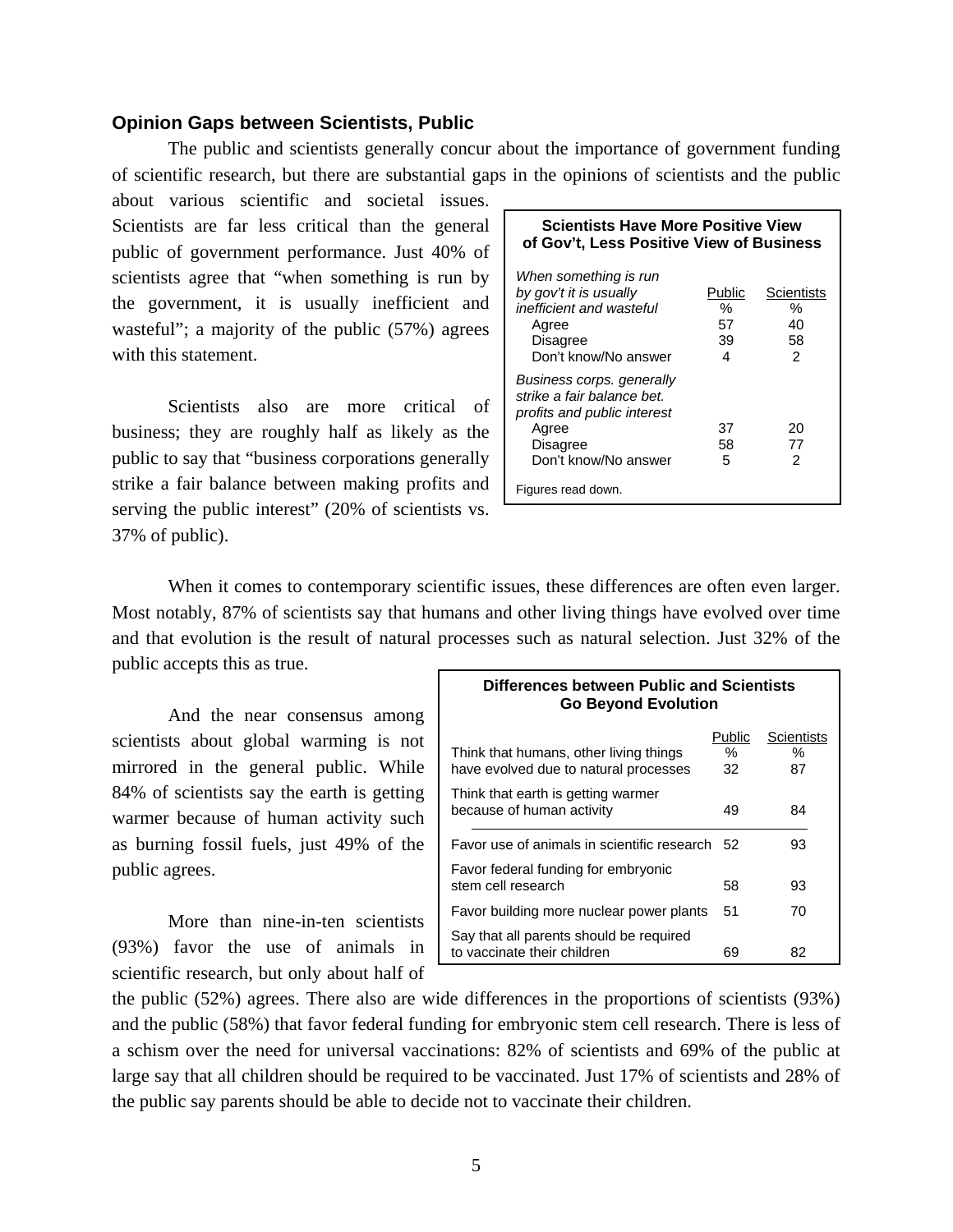Despite these differences, science and scientists are viewed positively by those who differ over evolution, global warming and other contentious issues.

On the question of evolution, for instance, 78% of those who say that humans and other living things have evolved over time because of natural selection and other natural processes say that scientists contribute a lot to the well-being of society. Those who say humans and other living things have existed in their present form since the beginning of time express a less positive view of scientists; nonetheless, 63% of them say scientists have contributed a great deal to society.

| <b>Scientists Viewed Positively, Even By</b><br><b>Those Skeptical of Scientific Conclusions</b> |              |    |              |      |
|--------------------------------------------------------------------------------------------------|--------------|----|--------------|------|
| How much do scientists contribute<br>to the well-being of society?                               |              |    |              |      |
|                                                                                                  |              |    | Not much/    |      |
|                                                                                                  | <u>A lot</u> |    | Some Nothing | N    |
| View on origins of life                                                                          | $\%$         | %  | $\%$         |      |
| Believe in evolution due to natural selection                                                    | 78 -         | 19 | 3            | 647  |
| Believe beings were created in present form                                                      | 63           | 27 | 7            | 621  |
| Views on climate change                                                                          |              |    |              |      |
| Earth is getting warmer due to human activity 74                                                 |              | 21 | 4            | 965  |
| No solid evidence earth is getting warmer                                                        | 64           | 25 | 7            | 239  |
| Science and your religious beliefs                                                               |              |    |              |      |
| Science does not conflict w/ my beliefs                                                          | 72.          | 21 | 5            | 1249 |
| Science conflicts w/ my beliefs                                                                  | 67           | 27 | 5            | 694  |
| Figures read across.                                                                             |              |    |              |      |

There also are only modest differences in views of scientists between those who say global warming is caused by human activity and those who say there is no solid evidence the earth is warming. In addition, those who say that science sometimes conflicts with their own religious beliefs – 36% of the public – are only slightly less likely than those who see no conflict to say that scientists contribute a great deal to society (67%, 72% respectively).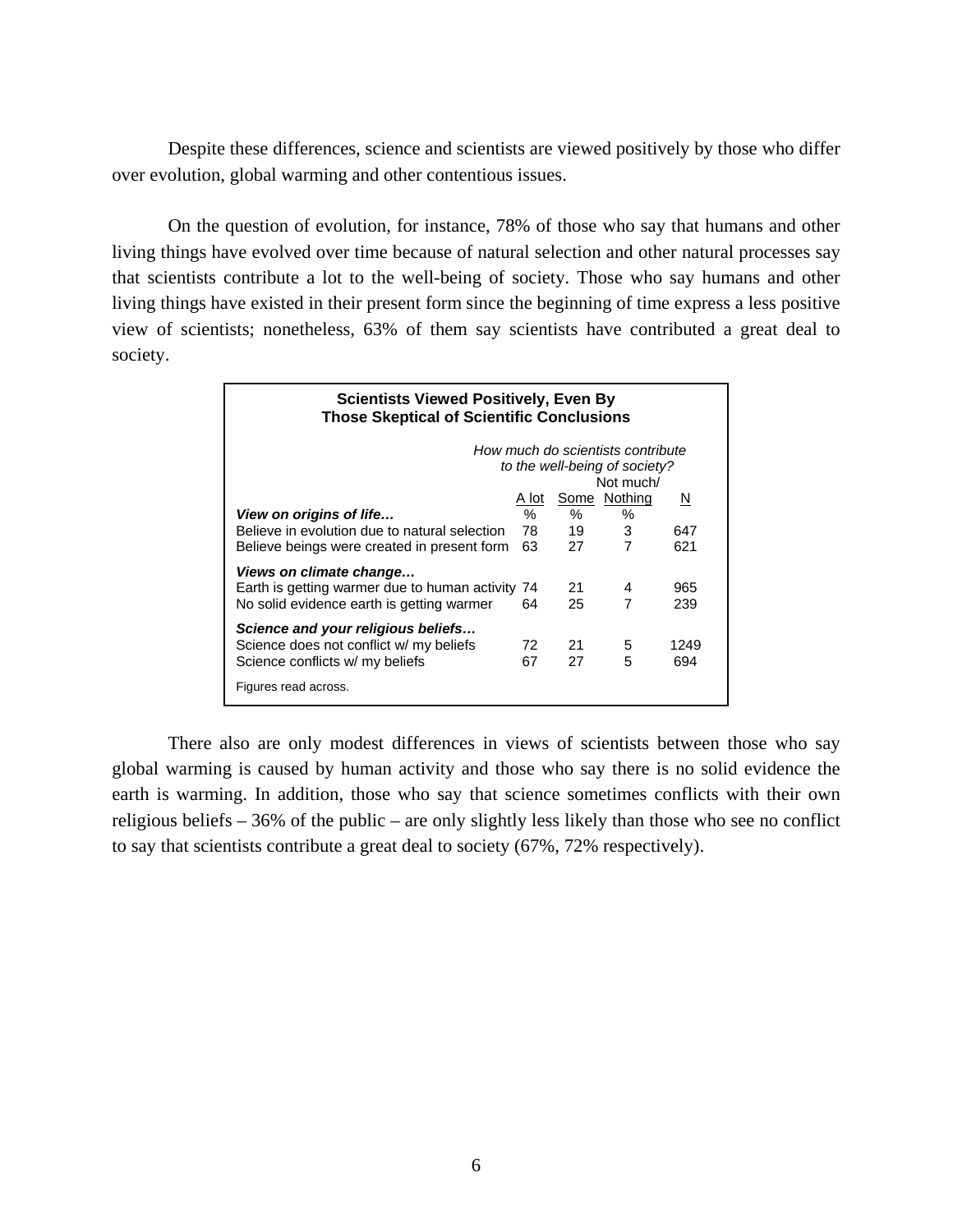### **Good Times for Science**

The poll finds scientists upbeat about the state of their profession. Three-quarters (76%) say this is generally a good time for science and nearly as many (73%) say it is good time for their scientific specialty. Positive views are shared by scientists irrespective of specialty. In addition, despite the bad economy, 67% say it is either a very good time (17%) or a good time (50%) to begin a career in their scientific field.

| <b>Scientists Say These Are Good Times</b>                                                  |                      |                      |  |
|---------------------------------------------------------------------------------------------|----------------------|----------------------|--|
| Good time for<br>Your                                                                       |                      |                      |  |
|                                                                                             | Science<br>%         | specialty<br>%       |  |
| All scientists                                                                              | 76                   | 73                   |  |
| Field<br><b>Biological and Medical</b><br>Chemistry<br>Geosciences<br>Physics and Astronomy | 73<br>75<br>83<br>79 | 73<br>69<br>77<br>74 |  |

Politics may play some role in the positive way the scientists surveyed judge the times. More than half of the scientists surveyed (55%) say they are Democrats, compared with 35% of the public. Fully 52% of the scientists call themselves liberals; among the public, just 20%

*The state of science is vastly improved since President Obama's election. He understands the importance of science and speaks forcefully for it. The stimulus money should help us climb out of this recession as well as improve the state of funding for scientific research.* Mathematician, 64

describe themselves as liberals. Many of the scientists surveyed mentioned in their open-ended comments that they were optimistic about the Obama administration's likely impact on science.

For its part, the public does not perceive scientists as a particularly liberal group. When asked whether they think of scientists as liberal, conservative or neither in particular, nearly two-thirds (64%) choose the latter option. Just 20% say they

think of scientists as politically liberal. However, a majority of scientists (56%) do see members of their profession as liberal.

Most scientists had heard at least a little about claims that government scientists were not allowed to report research findings that conflicted with the Bush administration's point of view. And the vast majority (77%) says that these claims are true. By contrast, these claims barely registered with the public – more than half heard nothing at all about this issue. Only about a quarter of the public (28%) said they thought the claims were true.

| <b>Partisan and Ideological Differences</b>                              |         |            |  |  |
|--------------------------------------------------------------------------|---------|------------|--|--|
|                                                                          | Public* | Scientists |  |  |
| $%$ who are $\ldots$                                                     | %       | $\%$       |  |  |
| Democrat                                                                 | 35      | 55         |  |  |
| Republican                                                               | 23      | 6          |  |  |
| Independent                                                              | 34      | 32         |  |  |
| Ideological self-rating                                                  |         |            |  |  |
| Liberal                                                                  | 20      | 52         |  |  |
| Moderate                                                                 | 38      | 35         |  |  |
| Conservative                                                             | 37      | 9          |  |  |
| * Based on 2009 Pew Research surveys;<br>N=10,630.<br>Figures read down. |         |            |  |  |

Both scientists and the public overwhelmingly

say it is appropriate for scientists to become active in political debates about such issues as nuclear power or stem cell research. Virtually all scientists (97%) endorse their participation in debates about these issues, while 76% of the public agrees.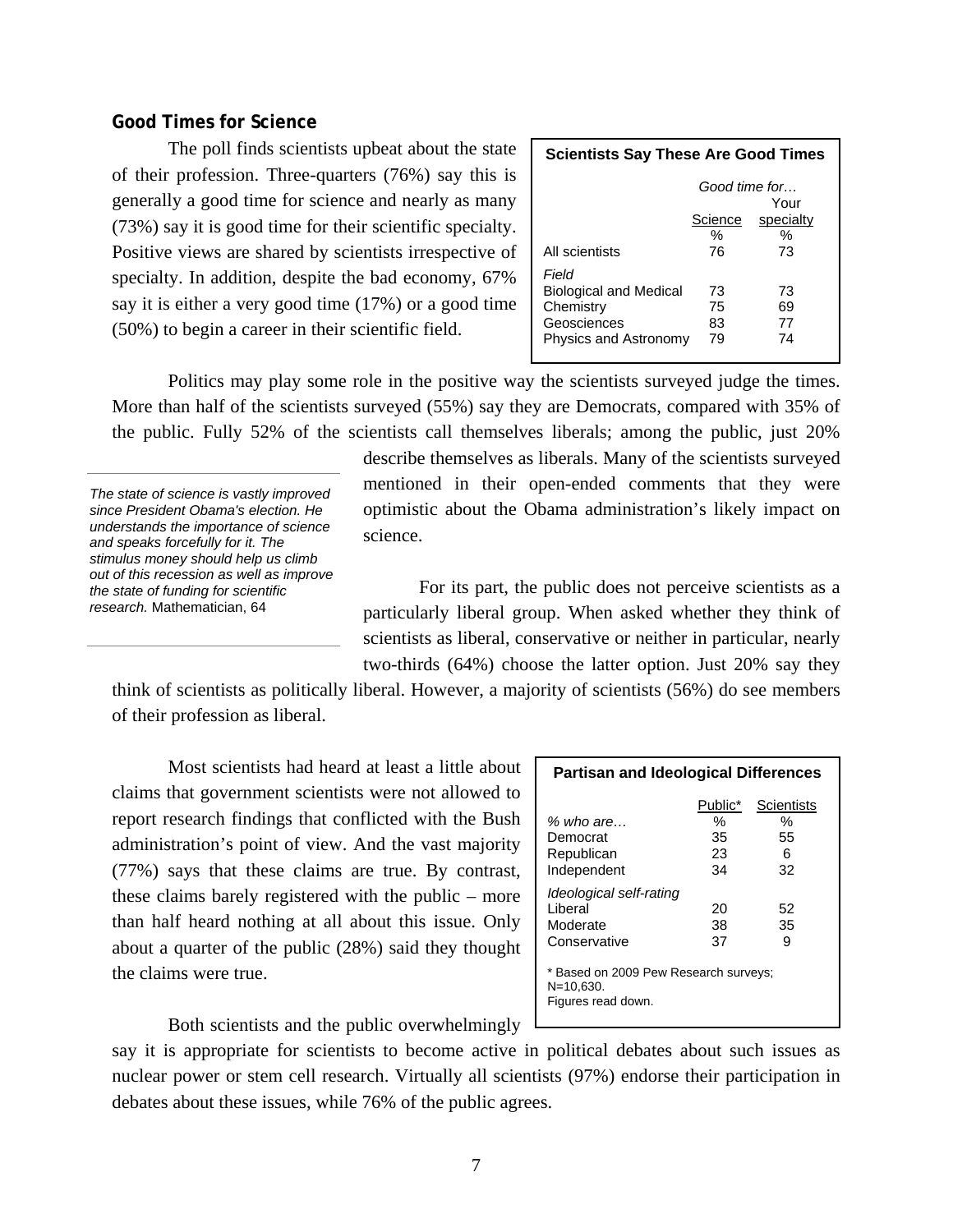#### **Science Knowledge**

Americans are knowledgeable about basic scientific facts that affect their health and their daily lives. But the public is less able to answer questions about more complex science topics.

The 12-item quiz administered to the public is available online. If you would like to take the quiz before reading this section, click [here.](http://pewresearch.org/sciencequiz/)

Fully 91% know that aspirin is an over-thecounter drug recommended to prevent heart attacks and 82% know that GPS technology relies on satellites. And topics covered in major news stories also are widely understood; 77% correctly identify earthquakes as a cause of tsunamis and  $65\%$  can identify  $CO<sub>2</sub>$  as a gas linked to rising temperatures.

Slightly more than half (54%) knows that antibiotics do not kill viruses along with bacteria, and **Public's Science Knowledge**

|                                         | Percent |
|-----------------------------------------|---------|
| <b>Contemporary questions</b>           | correct |
| Aspirin recommended                     | %       |
| to prevent heart attacks                | 91      |
| GPS reliant on satellites               | 82      |
| Undersea earthquakes                    |         |
| can cause tsunamis                      | 77      |
| Carbon dioxide is gas linked            |         |
| to rising temperatures                  | 65      |
| Water recently discovered               |         |
| on Mars                                 | 61      |
| Pluto no longer a planet                | 60      |
| Stem cells can develop into             |         |
| many different types of cells           | 52      |
| "Textbook" questions                    |         |
| Continents are/have been shifting       | 76      |
| Not all radioactivity is man-made       | 63      |
| Antibiotics do not kill viruses         |         |
| as well as bacteria                     | 54      |
| Lasers <i>do not</i> work by            |         |
| focusing sound waves                    | 47      |
| Electrons are <i>smaller</i> than atoms | 46      |

about the same percentage (52%) knows that what distinguishes stem cells from other cells is that they can develop into many different kinds of cells. And some high-school science knowledge is elusive for most Americans: Fewer than half (46%) know that electrons are smaller than atoms.

Previous Pew Research Center knowledge surveys have shown that young people are poorly informed about current events and politics. But this is not the case with science knowledge. In fact, those younger than 30 get higher scores on the knowledge test than do those 65 and older. Still, the best-informed people about science, according to the results of this quiz, are those 30 to 49.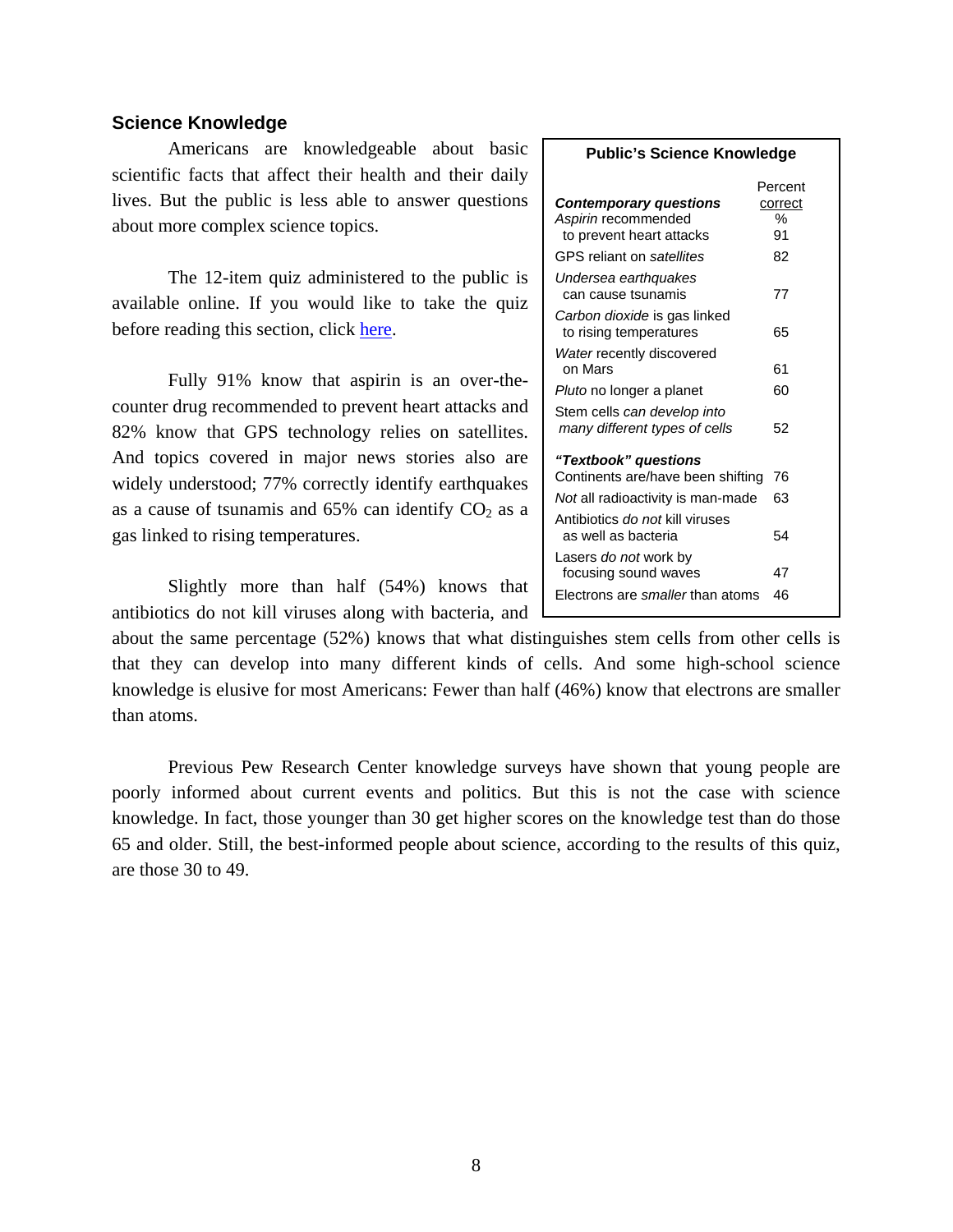#### **About the Surveys**

Data used in this report were gathered from three surveys. Opinions of the general public were gathered in two telephone surveys conducted by landlines and cell phones. The main telephone survey was conducted with a sample of 2,001 adults April 28-May 12, 2009. The survey containing the science knowledge quiz and the spending priority questions was conducted June 18-21, 2009 with a sample of 1,005 adults.

The survey of scientists was conducted online with a random sample of 2,533 members of the American Association for the Advancement of Science (AAAS), from May 1 to June 14, 2009. AAAS is the world's largest general scientific society, and includes members representing all scientific fields. Margin of error for the surveys and additional technical details can be found in the methodological appendix.

We gratefully acknowledge the expert advice and counsel on the design of the surveys provided by the following individuals: Jaqui C. Falkenheim, Bettina Francis, Cary Funk, Matt Kohut, Tiffany Lohwater, Michael S. O'Malley, Matthew Nisbet, Robert Semper, and Eva Zanzerkia. Jennifer Su, Larry Hugick and their colleagues at Princeton Survey Research Associates International oversaw the data collection and processing. Waylon Butler and his colleagues at AAAS were instrumental in constructing the sample of scientists and managing the recruitment of participants for the scientist survey.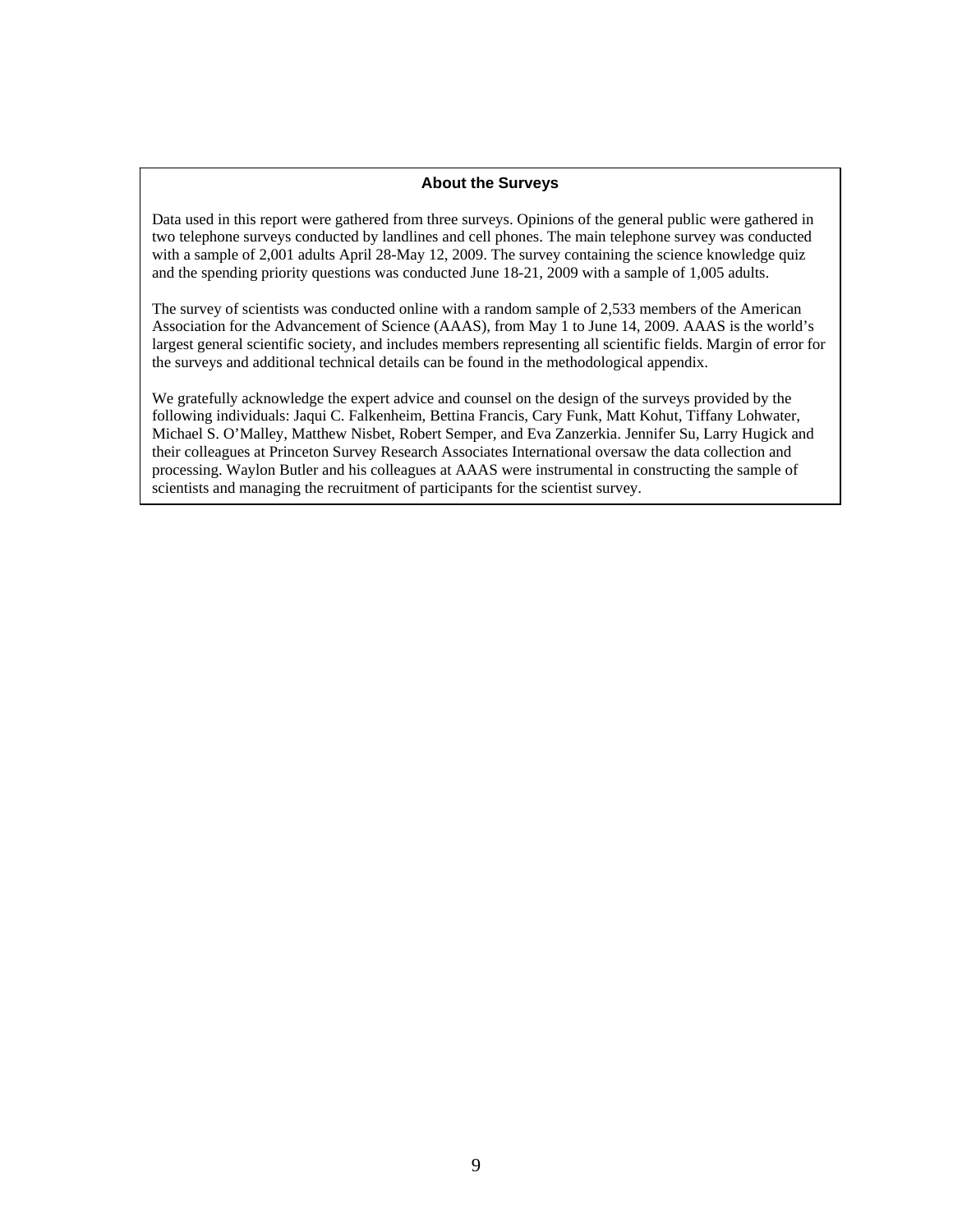### **SECTION 1: PUBLIC VIEWS OF SCIENCE AND SCIENTISTS**

Americans believe overwhelmingly that  $\Gamma$ science has benefited society and has helped make life easier for most people. More than eight-in-ten (84%) say that science's impact on society has been mostly positive, with relatively small variations across most segments of the public. And when those who say science has a positive impact are asked to expand on their thinking, more than half provide examples tied to advances in health care and medicine.

 Partisans largely agree on the beneficial effects of science, with 88% of Republicans, 84% of independents and 83% of Democrats saying the impact is mostly positive. There are differences – though not large – tied to race, education and income.

 Close to nine-in-ten non-Hispanic whites (87%) say the impact of science is mostly positive, compared with 76% of African Americans and 75% of Hispanics. Meanwhile, more than nine-in-ten college graduates (92%) say the impact is mostly positive, compared with 77% of those with a high school diploma or less education.

 When asked for specific examples, roughly half (52%) of those who say science has had a mostly positive impact on society cite developments tied to medicine. The largest share of that group (32% of the total) names medical and health care in general, 24% cite disease research, cures or vaccines and 4% cite advances in the use of stem cells. Among the more frequent non-medical answers, 8% name space exploration and 7% cite the environment and initiatives to stop global warming as ways science has

| <b>Most See Science Having Mostly</b><br><b>Positive Effect on Society</b>                                      |                         |                         |                            |  |
|-----------------------------------------------------------------------------------------------------------------|-------------------------|-------------------------|----------------------------|--|
|                                                                                                                 | Mostly<br>positive<br>℅ | Mostly<br>negative<br>% | <u>N</u>                   |  |
| <b>Total public</b>                                                                                             | 84                      | 6                       | 2,001                      |  |
| Men<br>Women                                                                                                    | 86<br>81                | 5<br>8                  | 1,010<br>991               |  |
| 18-29<br>30-49<br>50-64<br>$65+$                                                                                | 86<br>84<br>85<br>78    | 4<br>6<br>7<br>9        | 264<br>629<br>617<br>464   |  |
| White<br>Black<br>Hispanic                                                                                      | 87<br>76<br>75          | 5<br>13<br>6            | 1,479<br>196<br>191        |  |
| College grad+<br>Some college<br>HS or less                                                                     | 92<br>86<br>77          | 3<br>6<br>9             | 703<br>502<br>784          |  |
| Household income<br>\$75,000 or more<br>\$30k-74,999<br>Less than \$30,000                                      | 94<br>86<br>78          | 3<br>6<br>10            | 556<br>640<br>469          |  |
| Republican<br>Independent<br>Democrat                                                                           | 88<br>84<br>83          | 6<br>6<br>7             | 504<br>747<br>579          |  |
| Science knowledge<br>High<br>Medium<br>Low                                                                      | 92<br>88<br>74          | 2<br>6<br>10            | 640<br>643<br>718          |  |
| Internet use<br>Users<br>Non-users                                                                              | 87<br>70                | 5<br>11                 | 1,577<br>424               |  |
| Religious affiliation<br><b>Total Protestant</b><br>White evang<br>White mainline<br><b>Black Protestant 76</b> | 83<br>83<br>88          | 7<br>7<br>6<br>12       | 1,023<br>417<br>356<br>159 |  |
| <b>Total Catholic</b><br>White non-Hisp                                                                         | 83<br>87                | 7<br>7                  | 477<br>333                 |  |
| Unaffiliated                                                                                                    | 84                      | 5                       | 321                        |  |
| <b>Attend services</b><br>Weekly or more<br>Monthly/Yearly<br>Seldom/Never                                      | 80<br>85<br>87          | 10<br>5<br>4            | 774<br>670<br>532          |  |

had a positive effect on our society. Another 7% cite advances in communications and computer technology and 6% cite technology in general.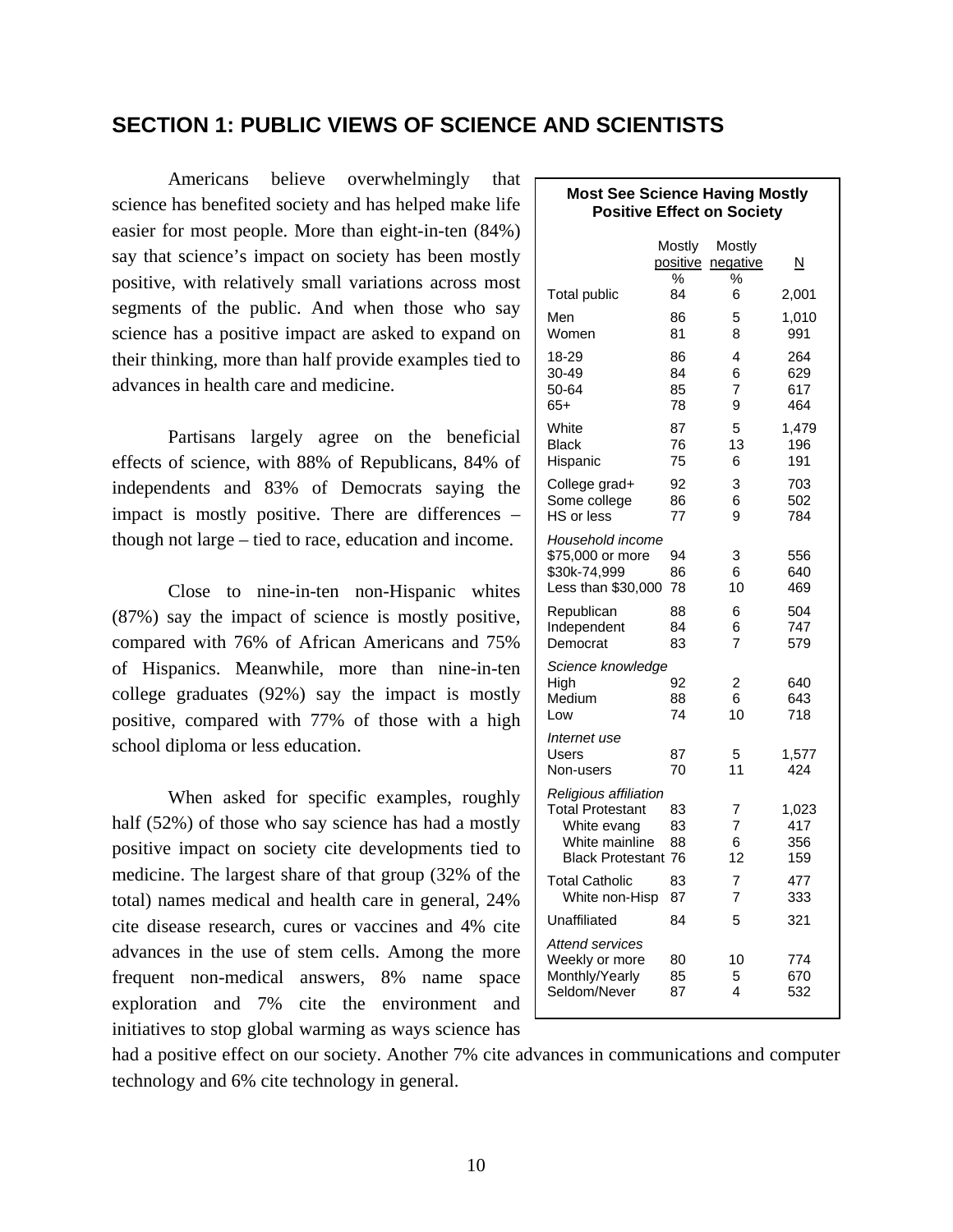Because the share of people saying science has had a mostly negative effect is so small, the responses to the question asking for specific examples are too few for quantitative analysis. Among the most common responses cite concerns that science goes against one's religion, concerns about the environment and the validity of global warming and concerns about vaccines and stem cell research.

Positive effects of science*: "For one thing, the medical breakthroughs they have made over the years. I have a sister who has been living 20 years with breast cancer. She couldn't have done that years ago."* Woman, 50.

Negative effects of science: *"Science has a negative effect when it comes to stem cells. This is another way of promoting abortion.*" Woman, 48.

More than eight-in-ten (83%) say that science has made life easier for most people, while one-in-ten (10%) say it has made life more difficult. Again, the percentages are lopsided across most demographic groups with large majorities saying that science has made life easier.

The public also holds largely positive views of science's impact on health care, food and the environment, though the share saying they see a positive impact on health care (85%) is higher than the share for the other two (both

66%). At the same time, more than six-in-ten say they worry at least some (27% a lot, 36% some) whether new medicines and medical treatments have been carefully tested before they are made available to the public.

#### **Scientists Highly Regarded**

Seven-in-ten Americans (70%) say scientists contribute a lot to the well-being of society, a share topped only by evaluations of the work done by members of the military (84%) and teachers (77%). Perceptions of scientists are virtually the same as those of medical doctors and just above those of engineers.

 The share saying that scientists contribute a lot to the well-being of society is

| Scientists' Favorable Image                                                                                                                              |                                          |                                         |                                                       |  |
|----------------------------------------------------------------------------------------------------------------------------------------------------------|------------------------------------------|-----------------------------------------|-------------------------------------------------------|--|
| How much do each<br>contribute to well-<br>being of society?<br>Members of the military<br>Teachers<br><b>Scientists</b><br>Medical doctors<br>Engineers | A lot<br>℅<br>84<br>77<br>70<br>69<br>64 | Some<br>℅<br>11<br>17<br>23<br>24<br>25 | Not much/<br>Nothing<br>$\%$<br>4<br>4<br>5<br>5<br>6 |  |
| Clergy<br>Journalists<br>Artists<br>Lawyers<br><b>Business executives</b>                                                                                | 40<br>38<br>31<br>23<br>21               | 37<br>41<br>43<br>46<br>43              | 15<br>17<br>22<br>27<br>31                            |  |

high across the board, but college graduates are more likely to say this (80%) than those with some college (70%) or a high school diploma or less education (64%). Close to eight-in-ten (78%) of those earning \$75,000 or more say scientists contribute a lot, compared with 63% of those earning less than \$30,000.

 The partisan differences, meanwhile, are slight. About three-quarters of Democrats (74%) say scientists contribute a lot, compared with 66% of Republicans and 69% of independents.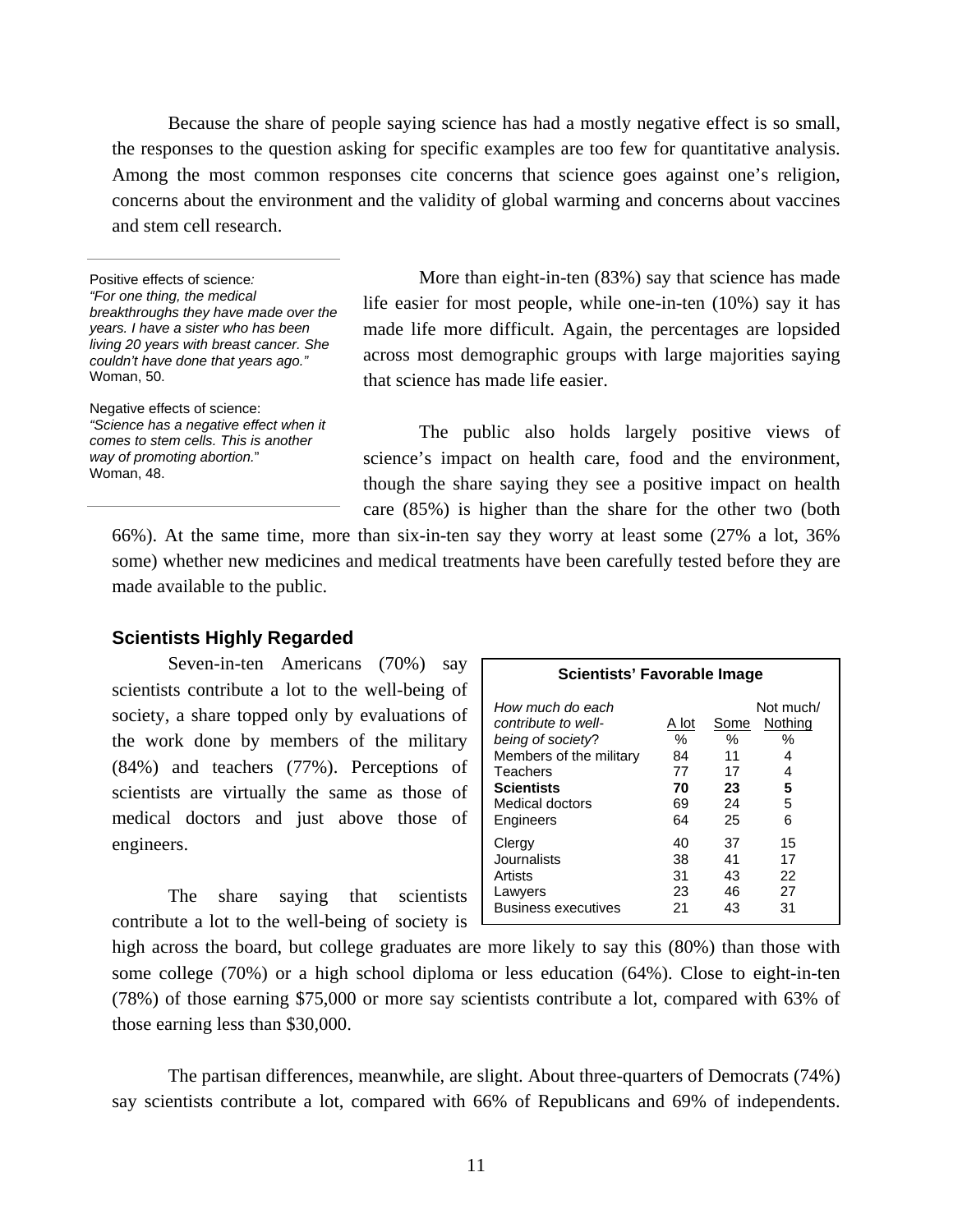Three quarters (75%) of those who say humans have evolved– either through natural processes or guided by a supreme being – say scientists contribute a lot, compared with 63% of those who say humans have not evolved.

#### **Relatively Few See U.S. Scientific Achievements as Best in World**

Fewer than two-in-ten Americans (17%) say that U.S. scientific achievements are the best in the world when compared with other industrialized nations. Almost half (47%) say the achievements are above average. A quarter (26%) rate them as average, while 5% see them as below average.

 By comparison, more than fourin-ten Americans say the nation's military is the best in the world. More than two-in-ten (22%) say the nation's standard of living is the best and 19% say the same about the American political system. Only 15% say the nation's health care is the best in the world, while 12% say the same about the U.S. economy.

| <b>Relatively Small Share Sees U.S. as</b><br><b>Best among Industrialized Nations in Science</b> |         |       |                         |              |  |  |
|---------------------------------------------------------------------------------------------------|---------|-------|-------------------------|--------------|--|--|
|                                                                                                   | Best in | Above |                         | <b>Below</b> |  |  |
| Think $U.S.$ _______ is                                                                           | world   |       | average Average average |              |  |  |
|                                                                                                   | %       | %     | %                       | ℅            |  |  |
| Military                                                                                          | 42      | 39    | 13                      | 3            |  |  |
| Standard of living                                                                                | 22      | 41    | 26                      | 9            |  |  |
| Political system<br>19<br>31<br>29<br>16                                                          |         |       |                         |              |  |  |
| <b>Scientific achievements</b><br>17<br>47<br>26<br>5                                             |         |       |                         |              |  |  |
| Health care                                                                                       | 15      | 23    | 32                      | 27           |  |  |
| Economy                                                                                           | 12      | 22    | 33                      | 31           |  |  |
|                                                                                                   |         |       |                         |              |  |  |

 Public attitudes about the ranking of U.S. scientific achievements differ significantly from those of scientists, who are much more likely to characterize achievements in the United States as the best in the world (See Section 2).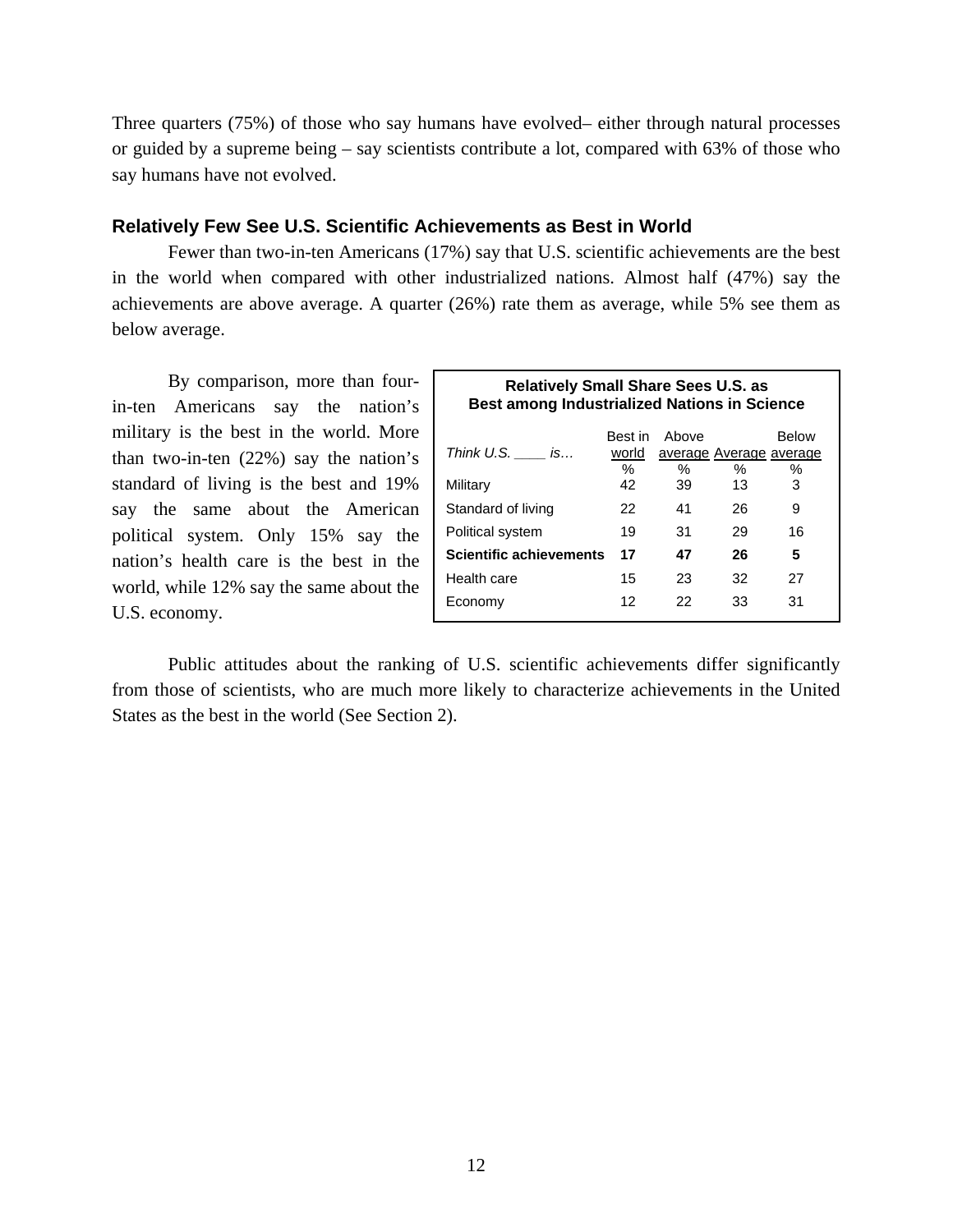### **Affluent and College Grads More Likely to Say U.S. Best in Science**

Impressions of how U.S. scientific achievements compare to other industrialized nations differ based on income, education and gender. For example, a quarter of those with household incomes of \$75,000 a year or more say scientific achievements in the United States are the best in the world, compared with 14% of those earning less than \$30,000. At the same time, people earning less than \$30,000 are nearly twice as likely as those earning at least \$75,000 to rank U.S. scientific achievements as average or below average (38% vs. 20%).

 A quarter of college graduates (24%) rank U.S. accomplishments as the best in the world, compared with 14% of those with some college and 16% of those with a high school diploma or less. Men are also more likely than women to rate U.S. scientific

| <b>Rating U.S. Scientific Achievements</b>                                 |                             |                  |                                    |                        |
|----------------------------------------------------------------------------|-----------------------------|------------------|------------------------------------|------------------------|
| U.S. scientific<br>achievements<br>are<br>Total public                     | Best in<br>world<br>%<br>17 | Above<br>℅<br>47 | average Average average<br>℅<br>26 | <b>Below</b><br>%<br>5 |
| Men                                                                        | 22                          | 47               | 21                                 | 5                      |
| Women                                                                      | 13                          | 47               | 31                                 | 4                      |
| Republican                                                                 | 22                          | 47               | 25                                 | 3                      |
| Democrat                                                                   | 16                          | 45               | 30                                 | 5                      |
| Independent                                                                | 16                          | 54               | 22                                 | 5                      |
| College grad+                                                              | 24                          | 54               | 17                                 | 4                      |
| Some college                                                               | 14                          | 53               | 25                                 | 5                      |
| HS or less                                                                 | 16                          | 40               | 32                                 | 6                      |
| 18-29                                                                      | 12                          | 50               | 29                                 | 6                      |
| 30-49                                                                      | 18                          | 45               | 27                                 | 6                      |
| 50-64                                                                      | 20                          | 48               | 23                                 | 5                      |
| $65+$                                                                      | 21                          | 46               | 24                                 | 3                      |
| Household income<br>\$75,000 or more<br>\$30k-74,999<br>Less than \$30,000 | 25<br>15<br>14              | 54<br>50<br>43   | 17<br>28<br>33                     | 3<br>6<br>5            |
| Science media<br>consumption<br>High<br>Medium<br>Low                      | 23<br>17<br>13              | 49<br>48<br>43   | 21<br>25<br>31                     | 5<br>5<br>5            |

accomplishments as best in the world (22% vs. 13%). Meanwhile, Republicans (22%) are slightly more likely than Democrats (16%) or independents (16%) to say the same.

 People who follow news about scientific developments are more likely than those who do not to rank the achievements of the U.S. as the best in the world. Close to a quarter (23%) of high consumers of science media see U.S. scientific achievements as the best in the world, compared with 13% of those who say they do not regularly watch or read any science channels, magazines or websites.

 Only 12% of those ages 18-29 say U.S. achievements are the best in the world. That share rises to 18% for those 30-49, 20% for those 50-64 and 21% for those 65 and older.

#### **Digging Deeper into Science's Impact**

More than eight-in-ten Americans (85%) say the effect of science on the quality of health care has been mostly positive, while 10% say it has been mostly negative. When it comes to how science has affected the environment and food, most still offer

| <b>Some Negative Views of Science's</b><br><b>Effect on Environment, Food</b>    |                                           |                                           |  |
|----------------------------------------------------------------------------------|-------------------------------------------|-------------------------------------------|--|
| Effect of science<br>on the quality of<br>Health care<br>The environment<br>Food | Mostly<br>positive<br>%<br>85<br>66<br>66 | Mostly<br>negative<br>%<br>10<br>23<br>24 |  |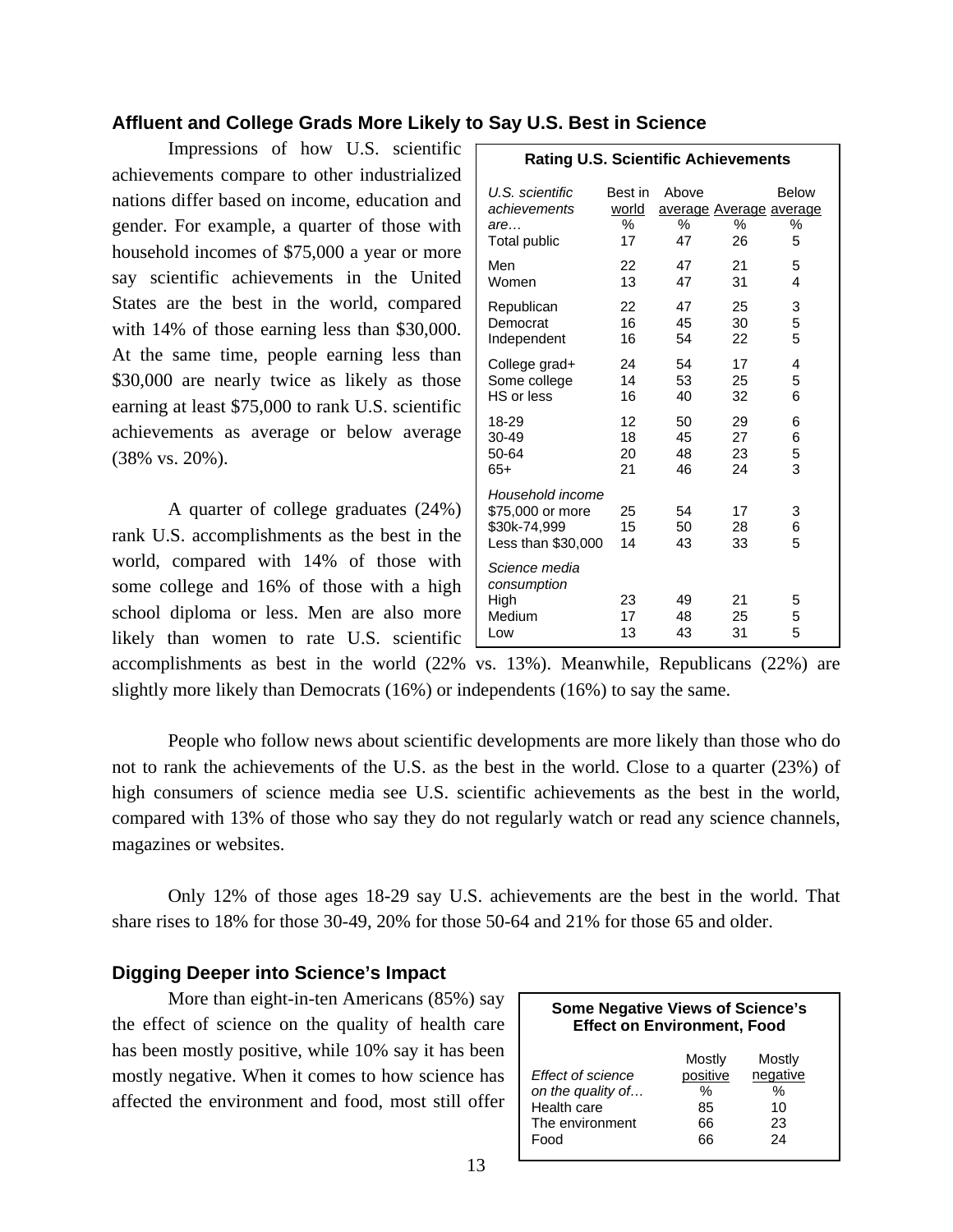favorable assessments, though there is less consensus. Two-thirds (66%) say science has had a mostly positive effect on both the quality of food and on the quality of the environment. Nearly a quarter (24% for food, 23% for the environment) say the impact in each of these areas has been mostly negative.

 A closer look at impressions of science's impact on food shows mostly small variations across subgroups. Men are slightly more likely than women to see a positive impact on food (71% vs. 62%). And there is a similar difference between those with at least some college experience (70%) and those with a high school diploma or less education (63%).

 But there is a larger divide between white and black Americans. Seven-in-ten whites say the impact of science on food has been mostly positive, while just over half of African Americans (51%) agree. Hispanics fall in between  $(62\%)$ . About two-in-ten whites  $(21\%)$ see the impact as mostly negative, compared with close to four-in-ten blacks (38%) and 26% of Hispanics. These racial and ethnic differences exist when it comes to science's effect on health care as well as the overall effect on society in general.

#### **Concerns about Medical Testing**

Though science's effect on health care is overwhelmingly seen as positive, many Americans express concerns about whether the newest medicines and medical treatments have been carefully tested before being made available to the public. About six-inten  $(62\%)$  say they worry a lot  $(27\%)$  or some  $(36\%)$ about whether the medicines or treatments receive sufficient testing. Close to four-in-ten (37%) say they do not worry much (22%) or at all (15%).

 A larger share of women (66%) than men (58%) say they worry at least some about medical testing.

African Americans (70%) and Hispanics (73%) also are more likely than whites (59%) to say they worry at least some about sufficient testing of medicines or treatments.

## **More Blacks Worry about Science's Impact on Food**

| <i>Impact of science</i><br>on food quality<br>Total public | Mostly<br>positive<br>%<br>66 | Mostly<br>negative<br>%<br>24 |
|-------------------------------------------------------------|-------------------------------|-------------------------------|
| Men                                                         | 71                            | 20                            |
| Women                                                       | 62                            | 27                            |
| White                                                       | 70                            | 21                            |
| Black                                                       | 51                            | 38                            |
| Hispanic                                                    | 62                            | 26                            |
| College grad+                                               | 70                            | 21                            |
| Some college                                                | 70                            | 23                            |
| HS or less                                                  | 63                            | 25                            |

#### **Many Voice Concerns About Testing of Medicines**

| Worries about<br>testing of <b>medicines</b><br>Total public | A lot/<br>Some<br>%<br>62 | Not much/<br>Not at all<br>%<br>37 |
|--------------------------------------------------------------|---------------------------|------------------------------------|
| Men                                                          | 58                        | 40                                 |
| Women                                                        | 66                        | 34                                 |
| White                                                        | 59                        | 41                                 |
| Black                                                        | 70                        | 27                                 |
| Hispanic                                                     | 73                        | 27                                 |
| College grad+<br>Some college<br>HS or less                  | 55<br>61                  | 44<br>38<br>32                     |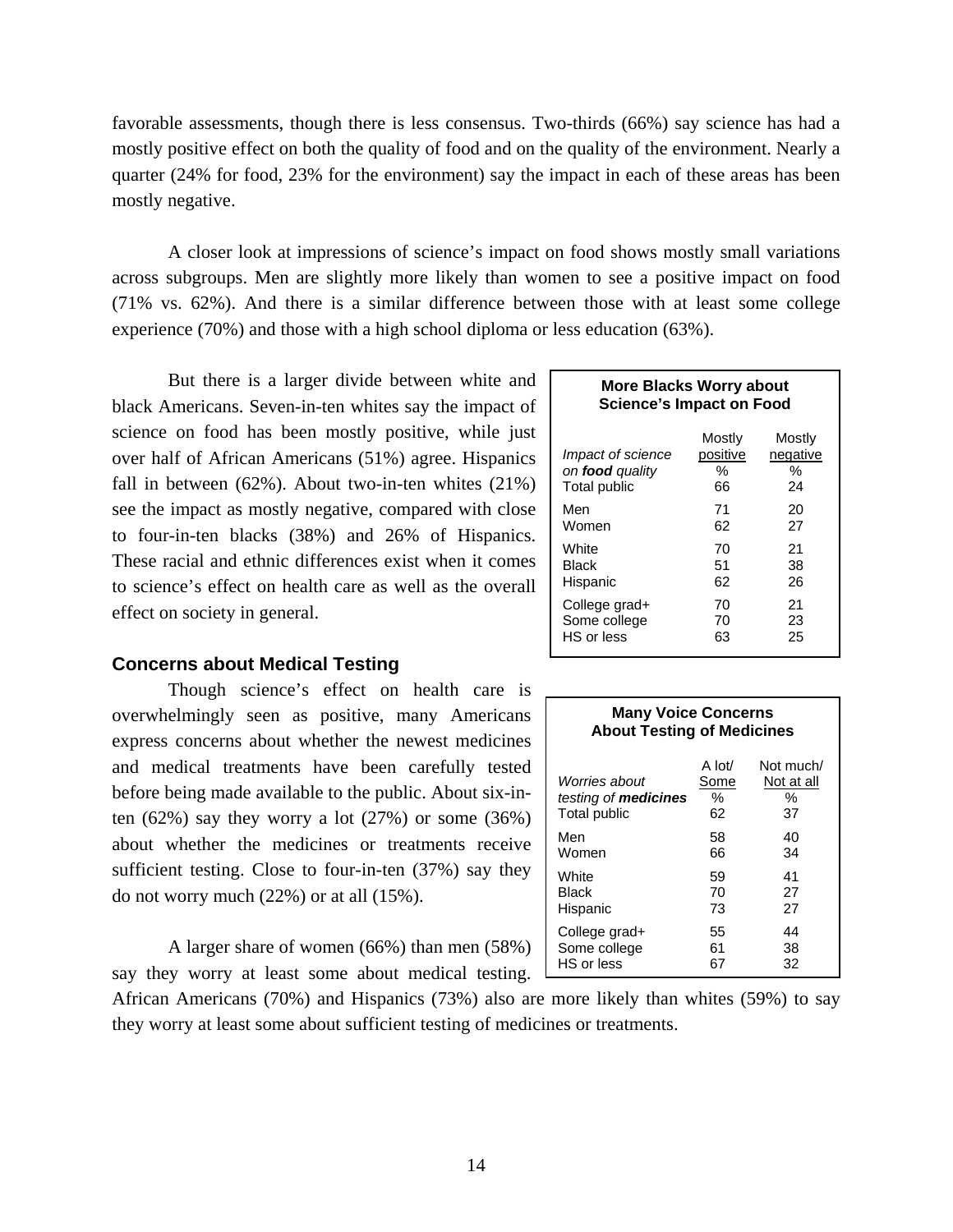### **Scientific and Technological Advances**

 Most Americans say they see more good than harm from major scientific and technological advances in specific areas such as space exploration, human genetics, development of the internet and nuclear energy. About three-quarters (74%) say that space exploration has done more good for society than harm (17%).

 Similar shares say the same about research into human genetics (72% more good vs. 19% more harm) and development of the internet (70% more good vs. 22% more harm). Research on nuclear energy is also seen in a largely positive light with close to two-thirds (65%) saying it has done more good than harm; 27% say it has done more harm than good.

#### **Most Science and Technology Does More Good than Harm**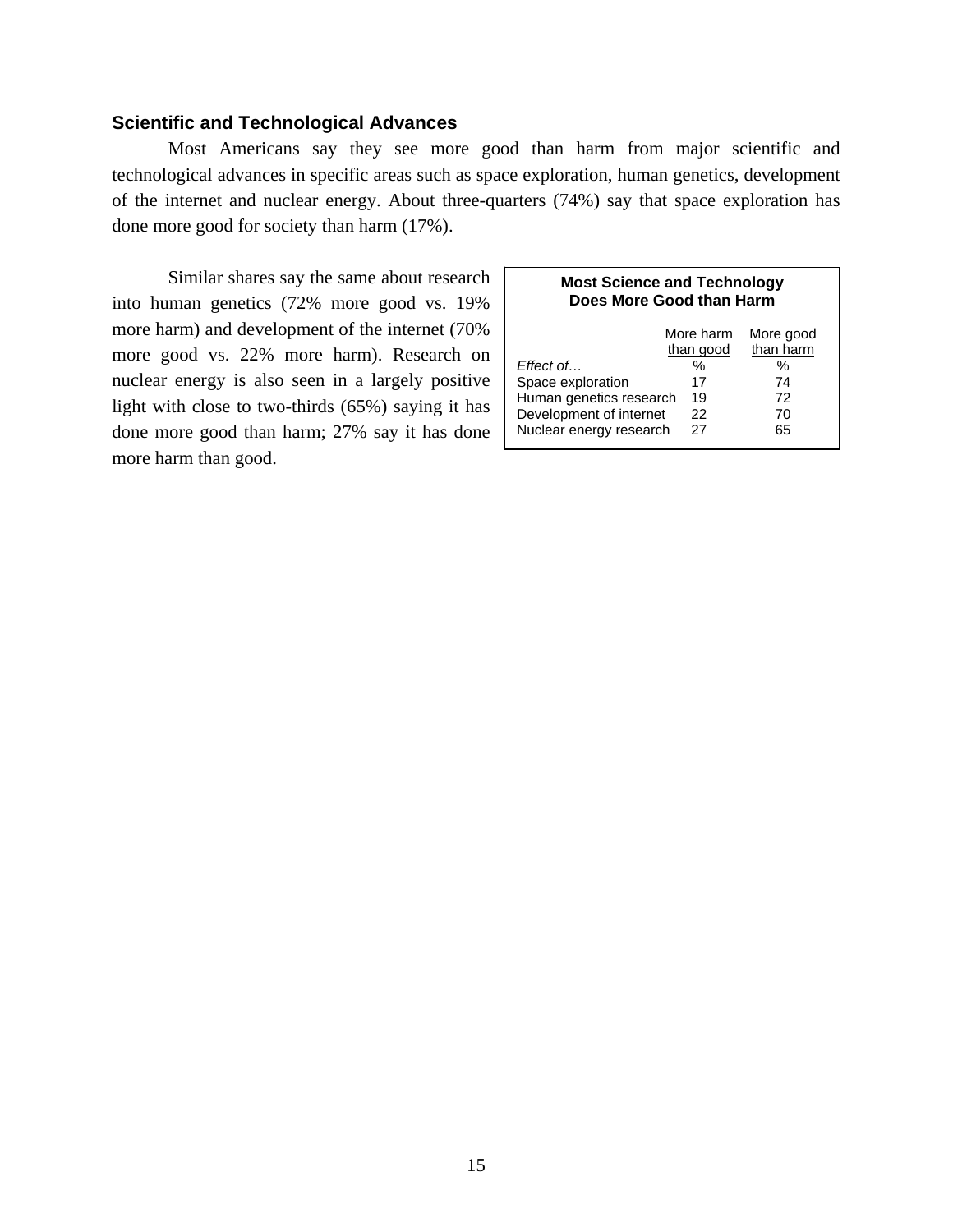#### **Science and Religion in Conflict?**

More than half of the public (55%) says that science and religion are "often in conflict." Close to four-in-ten (38%) take the opposite view that science and religion are "mostly compatible." Yet the balance is reversed when people are asked about science's compatibility with their own religious beliefs. Only 36% say science sometimes conflicts with their own religious beliefs and six-in-ten (61%) say it does not.

Highly observant Americans are among the most likely to see conflicts between science and their own religious beliefs. But less religiously observant people are more likely to see broader conflicts between science and religion in general. Among those who attend religious services at least weekly, 46% say they see a conflict between science and their religious beliefs (52% do not). Among those who seldom or never attend services, just 21% see a conflict. Yet 60% of those who seldom or never attend services believe science and religion are "often in conflict," compared with 48% of Americans who attend religious services weekly or more often.

 More than half of Catholics and Protestants (53% each) say that science and religion are often in conflict. About the same proportion of white evangelical Protestants (48%) say this, but white evangelicals are more likely than those in other religious groups to say that science conflicts with their own religious beliefs.

| <b>Conflicts between Religion and Science</b>                                                                      |                                               |                                     |                                                                            |                      |
|--------------------------------------------------------------------------------------------------------------------|-----------------------------------------------|-------------------------------------|----------------------------------------------------------------------------|----------------------|
| Total public                                                                                                       | Are science<br>and religion<br>Yes<br>%<br>55 | often in conflict?<br>No<br>℅<br>38 | Does science<br>conflict with your<br>religious beliefs?<br>Yes<br>%<br>36 | No<br>℅<br>61        |
| Republican<br>Democrat<br>Independent                                                                              | 52<br>62<br>52                                | 44<br>33<br>42                      | 45<br>33<br>34                                                             | 52<br>64<br>63       |
| Conservative<br>Moderate<br>Liberal                                                                                | 48<br>60<br>62                                | 46<br>35<br>34                      | 43<br>34<br>29                                                             | 55<br>64<br>67       |
| College grad+<br>Some college<br>HS or less                                                                        | 48<br>61<br>57                                | 48<br>36<br>33                      | 32<br>37<br>38                                                             | 66<br>61<br>57       |
| Religious affiliation<br><b>Total Protestant</b><br>White evangelical<br>White mainline<br><b>Black Protestant</b> | 53<br>48<br>51<br>64                          | 41<br>46<br>42<br>28                | 42<br>52<br>30<br>34                                                       | 56<br>46<br>68<br>62 |
| <b>Total Catholic</b><br>White non-Hispanic                                                                        | 53<br>53                                      | 39<br>41                            | 44<br>46                                                                   | 52<br>53             |
| Unaffiliated                                                                                                       | 68                                            | 28                                  | 16                                                                         | 79                   |
| <b>Attend services</b><br>Weekly or more<br>Monthly/Yearly<br>Seldom/Never                                         | 48<br>58<br>60                                | 45<br>35<br>33                      | 46<br>38<br>21                                                             | 52<br>60<br>74       |
| Evolution position<br>Natural selection<br>Evolved w/guidance<br>Created as we are                                 | 61<br>54<br>56                                | 35<br>43<br>38                      | 24<br>37<br>48                                                             | 74<br>61<br>49       |

 When those who say science conflicts with their own beliefs are asked to describe the ways in which these conflicts arise, 41% refer specifically to evolution, creationism, Darwinism and debates about the origin of life. Another 15% cite differences over the beginning of life, primarily concerns about abortion (12%) but also cloning and birth control.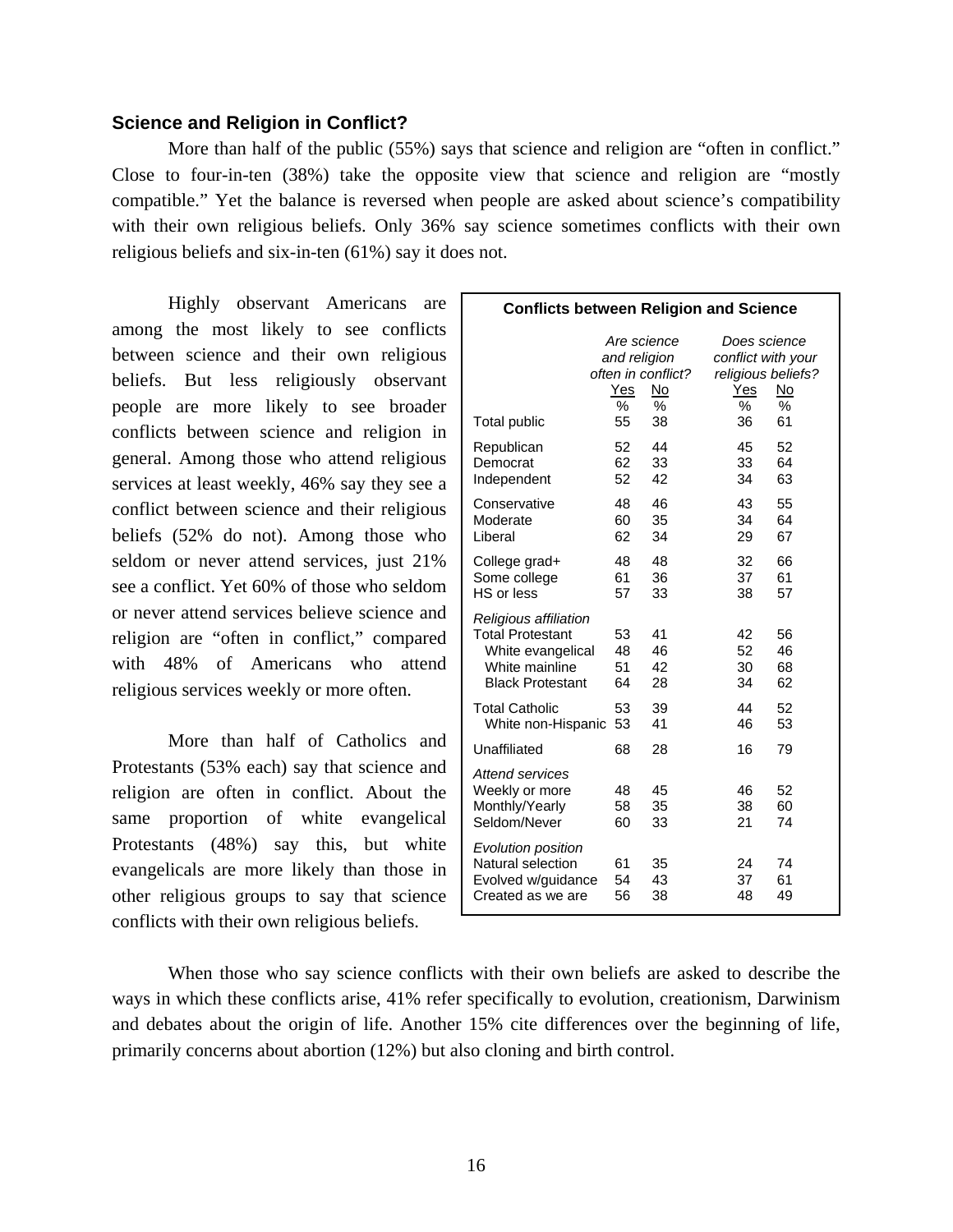Among the other areas where people say science conflicts with their own religious beliefs are concerns about the use of stem cells (9%), denial of God (4%), issues surrounding the use of medicines and blood transfusions (3%) and conflicts with the Bible (2%).

*I don't know what is going to happen to me after I pass. Religion tells me one thing and science tells me something completely different.*  Man, 24

*As far as creation, I believe God created heaven and earth and man and woman, and scientists don't believe that.* Woman, 67

 While evolution is cited as the most common conflict between science and people's own religious beliefs, many people who reject evolution nevertheless do not see science and religion as often in conflict. Overall, 31% of Americans say that humans and other living things have existed in their present form since the beginning of time. Of those who hold this view, roughly half (48%) say that science sometimes conflicts with their religious beliefs, but about the same number (49%) say it does not. By comparison, among the 32% of

Americans who say humans evolved through natural selection, just 24% say they see a conflict between science and their religious beliefs while 74% do not.

 Democrats are more likely to say science and religious beliefs often conflict (62%) than are Republicans or independents (52%). When it comes to whether science conflicts with one's own religious beliefs, Republicans are more likely to say "yes" (45%), compared with Democrats (33%) or independents (34%).

#### **Science in the Pulpit**

 About four-in-ten (42%) of those who attend religious services at least once a month say the clergy at their place of worship have spoken about science or scientific findings; more than half (56%) say the topic has not been raised.

 Among all Protestants who attend services regularly, 46% say the clergy occasionally speak about science. That includes 48% of white evangelicals, 44% of white mainline Protestants and 40% of black Protestants. A smaller share of Catholics (35%) say science has been raised at church.

 Of those who say their clergy occasionally speak about science or scientific findings, three-in-ten (30%) say the clergy at their church are usually supportive of science, while 11% say they are critical of science. A majority (52%) say the clergy's references to science are neither positive nor negative.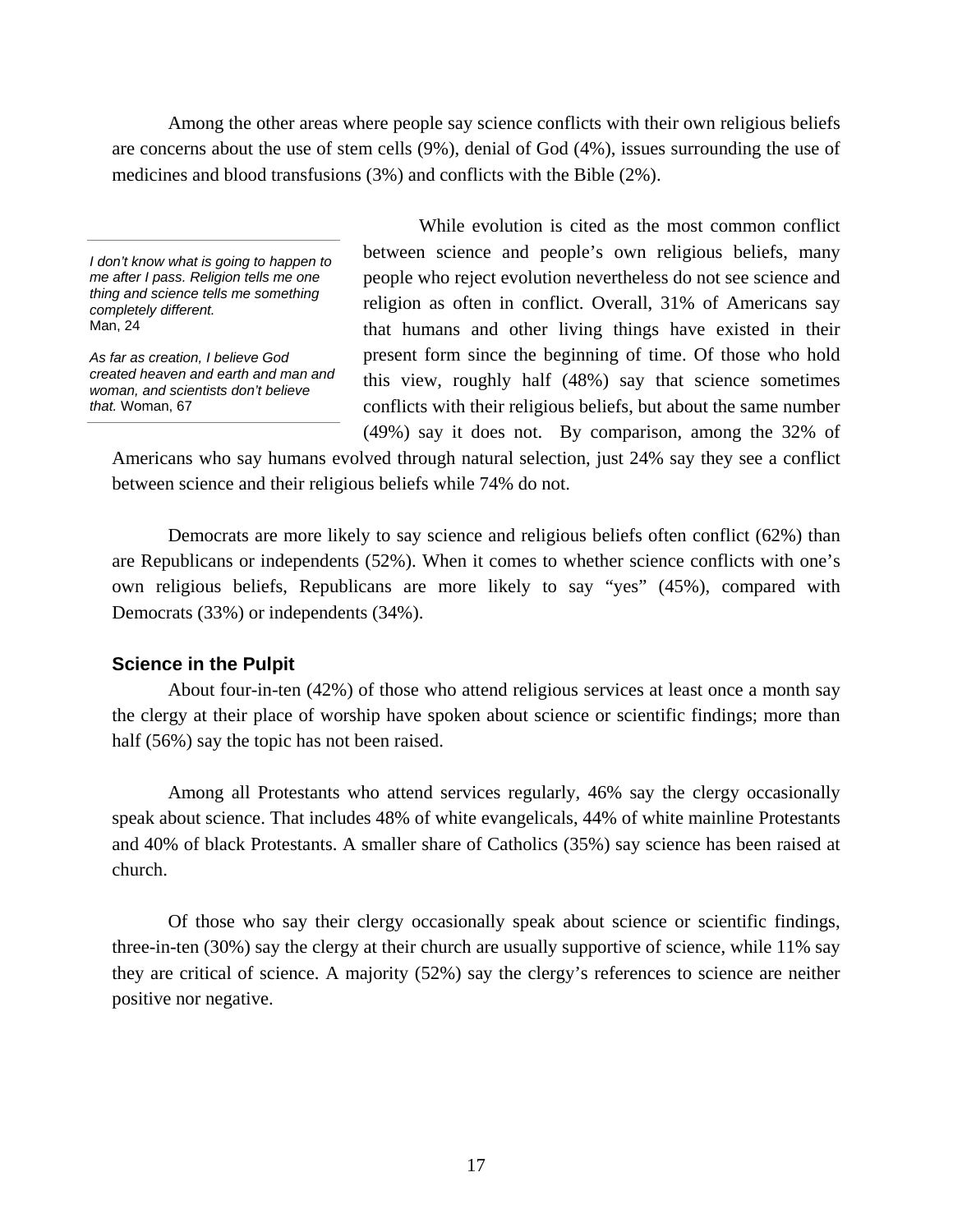## **SECTION 2: SCIENTISTS ASSESS THE STATE OF THEIR FIELD**

Scientists hold overwhelmingly positive views about the current state of science in the United States. More than three-quarters (76%) say that this is generally a "good time" for science, and about as many (73%) say the same about their scientific specialty. That optimism extends to their views about careers in their specialty field; two-thirds (67%) believe this is a very good or good time to begin a career in their discipline.

American achievements in science are also seen in a very positive light. Nearly all (94%) scientists characterize the country's scientific achievements as either "best in the world" (49%) or above average (45%) compared with other industrialized nations. And scientists' assessments of the nation's achievements in their scientific specialties are also quite positive (88% best in the world or above average).

At the same time, scientists say communication and education of the public are significant challenges for science today. Majorities rate television (83%) and newspaper (63%) coverage of science as only fair or poor, while fully 85% identify the public's low level of scientific knowledge as a major problem for science.

In terms of public outreach, nearly eight-in-ten scientists (77%) say they often or occasionally talk with non-scientists about science or research findings. However, only about a quarter (24%) have heard or read about town halls or other public meetings where scientists and the public discuss controversial research issues. Among those who are aware of the town halls, overwhelming majorities say they have been at least fairly useful for the public (88%) and scientists (83%).

| <b>Profile of the Scientist Sample</b>                                                                                                                                                                              |                          |                                  |  |  |
|---------------------------------------------------------------------------------------------------------------------------------------------------------------------------------------------------------------------|--------------------------|----------------------------------|--|--|
| Men<br>Women                                                                                                                                                                                                        | <u>%</u><br>72<br>26     | N<br>1875<br>613                 |  |  |
| 18-34<br>35-49<br>50-64<br>65+                                                                                                                                                                                      | 20<br>19<br>33<br>26     | 359<br>448<br>882<br>775         |  |  |
| White, non-Hispanic<br>Total non-white<br>Asian, non-Hispanic                                                                                                                                                       | 81<br>16<br>7            | 2113<br>326<br>140               |  |  |
| US Born<br>Foreign-born citizen<br>Non-citizen                                                                                                                                                                      | 81<br>9<br>9             | 2082<br>231<br>193               |  |  |
| Employed<br>Retired<br>Student                                                                                                                                                                                      | 81<br>19<br>16           | 1990<br>602<br>286               |  |  |
| Employment sector*<br>Academic<br>Government<br>Industry<br>Non-profit<br>Other                                                                                                                                     | 63<br>9<br>15<br>8<br>5  | 1209<br>191<br>308<br>162<br>116 |  |  |
| Field<br><b>Biological and Medical</b><br>Chemistry<br>Geosciences<br>Physics and Astronomy<br>Other                                                                                                                | 51<br>14<br>6<br>8<br>19 | 1255<br>348<br>154<br>229<br>497 |  |  |
| Work primarily addresses<br>Basic knowledge questions<br>Applied research questions                                                                                                                                 | 49<br>46                 | 1225<br>1167                     |  |  |
| Own work is interdisciplinary<br>Yes<br>No                                                                                                                                                                          | 81<br>18                 | 2053<br>456                      |  |  |
| In past 5 years, devoted all,<br>most, or a lot of time to<br>Research<br>Teaching<br>Management and admin.<br>Clinical practice                                                                                    | 66<br>30<br>35<br>6      | 1597<br>791<br>917<br>159        |  |  |
| Percentages are based on weighted data and<br>may not add to 100% due to rounding and<br>because only those who provided an answer are<br>shown. Sample sizes are unweighted.<br>* Based on those who are employed. |                          |                                  |  |  |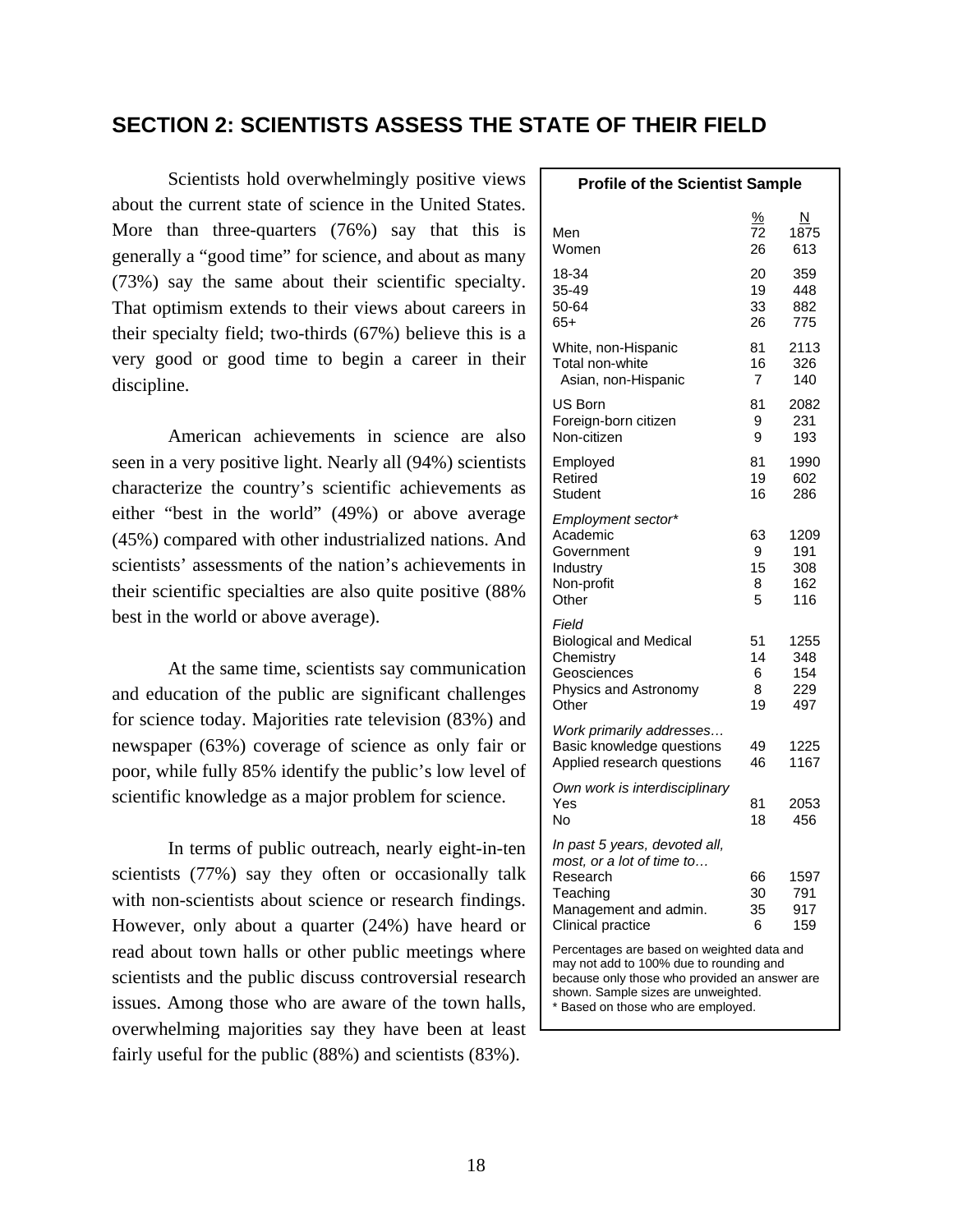### **Good Times for Science**

 Views about the current state of science are consistently positive across groups of scientists. Large majorities of those in physics and astronomy, chemistry, geosciences and biological and medical sciences say it is generally a good time for science generally as well as for their own disciplines.

#### **Rating U.S. Scientific Achievements**

 About half (49%) of scientists characterize the scientific achievements of the United States as

| Most Say Times Are Good -<br>For Science and their Specialties                       |                       |                                            |  |  |
|--------------------------------------------------------------------------------------|-----------------------|--------------------------------------------|--|--|
| % saying this is<br>a good time for<br>All scientists                                | Science<br>$\%$<br>76 | Your<br>scientific<br>specialty<br>%<br>73 |  |  |
| Field<br>Biological and Medical<br>Chemistry<br>Geosciences<br>Physics and Astronomy | 73<br>75<br>83<br>79  | 73<br>69<br>77<br>74                       |  |  |

best in the world, and another 45% say the country's achievements are above average when compared with those of other industrialized nations.

This stands in clear contrast to the views of the general public; only 17% say the country is best in the world in this area while another 47% say the country's scientific acheivements are above average. Nearly a third of the public (31%) rates the scientific achievements of the U.S. as average or below average. Only 6% of scientists say the same.

| <b>Public Less Impressed than Scientists</b><br>With U.S. Scientific Achievements |              |                   |         |  |  |
|-----------------------------------------------------------------------------------|--------------|-------------------|---------|--|--|
| <b>Public</b><br><b>Scientists</b>                                                |              |                   |         |  |  |
|                                                                                   | Science Your |                   | Science |  |  |
| U.S. scientific.                                                                  |              | overall specialty | overall |  |  |
| achievements are                                                                  | ℅            | %                 | ℅       |  |  |
| Best in the world                                                                 | 49           | 45                | 17      |  |  |
| Above average                                                                     | 45           | 43                | 47      |  |  |
| Average                                                                           | 5            | 9                 | 26      |  |  |
| Below average                                                                     | 1            | 2                 | 5       |  |  |
| Figures read down.                                                                |              |                   |         |  |  |

 *While the U.S. still remains best in the world in science, it is faltering. At international conferences I see many more interesting contributions from Europe and Japan than previously, and the U.S. investigators often are fewer and less innovative than previously.* 

Cell biologist, 72.

Scientists hold American achievements in their specialty in similarly high regard. Nearly nine-in-ten (88%) scientists – and no fewer than 85% in any particular field – rate the scientific achievements of the United States in their disciplines as above average or best in the world.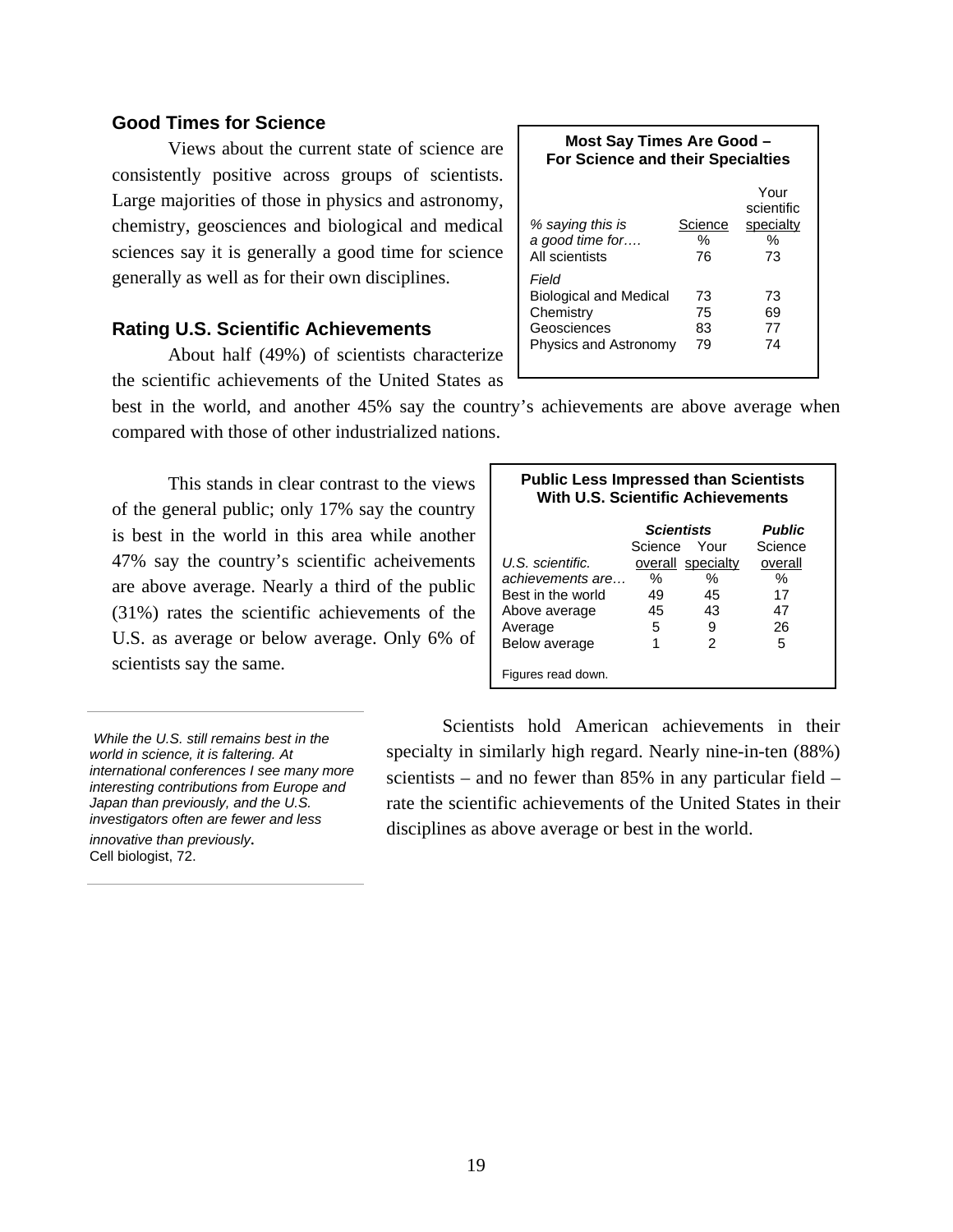#### **Greatest Achievement: Human Genome Project**

More scientists name the Human Genome Project or other advances in genetics as the

greatest U.S. scientific discovery or achievement of the past 20 years than mention any other breakthrough. Fully 39% cite the Human Genome Project, which identified all human genes and the complete sequence of DNA bases, or other progress in genetic research as the greatest U.S. scientific achievement or discovery of the last two decades.

Overall, more than half of scientists (55%) cite a biomedical or health accomplishment as the greatest scientific discovery of the past 20 years. Aside from the Human Genome Project, 9% cite a discovery in medicine and public health, and 4% mention stem cell research.

| <b>Greatest U.S. Scientific</b><br><b>Achievements of Past 20 Years</b>                                 |                         |  |  |
|---------------------------------------------------------------------------------------------------------|-------------------------|--|--|
| <b>Biomedical/Health (Net)</b><br>Human Genome/Genetics<br>Medicine/Public health<br>Stem cell research | %<br>55<br>39<br>9<br>4 |  |  |
| Computers/Technology (Net)<br>Internet/Computing                                                        | 10<br>8                 |  |  |
| Space (Net)<br>Space, general<br>Hubble Space Telescope                                                 | 10<br>4<br>з            |  |  |
| <b>Climate/Environment research</b>                                                                     | 3                       |  |  |
| Open-ended question; multiple responses<br>accepted. See topline for full results.                      |                         |  |  |

One-in-ten scientists (10%) cite an accomplishment in computers or technology and as many name achievements or discoveries involving space as the greatest of the past two decades. These include mentions of the Hubble Space Telescope (3%), the discoveries of dark energy and dark matter (1%), the expansion of the universe (1%) and discoveries on Mars (1%).

Older scientists are more likely than their younger counterparts to point to accomplishments relating to space as the greatest of the last 20 years: 17% of those 65 and older mention space, compared with 10% of 50-to-64 year-olds and just 5% of those younger than 50.

Generally, scientists are more likely to cite discoveries in their own or related fields than other specialties as the greatest U.S. scientific accomplishments of the last 20 years. Fully 63% of those in the biological and medical sciences and 57% of chemists name a biological or medical achievement; by comparison, just 43% of geoscientists and 33% of physicists or astronomers do so.

About a third (34%) of physicists and astronomers and 17% of geoscientists single out a space-related achievement, compared with just 5% of biological and medical scientists and 7% of chemists. And while 14% of geoscientists identify work related to climate change as the greatest U.S. scientific achievement, this is mentioned by only 2% or less of those in other scientific disciplines.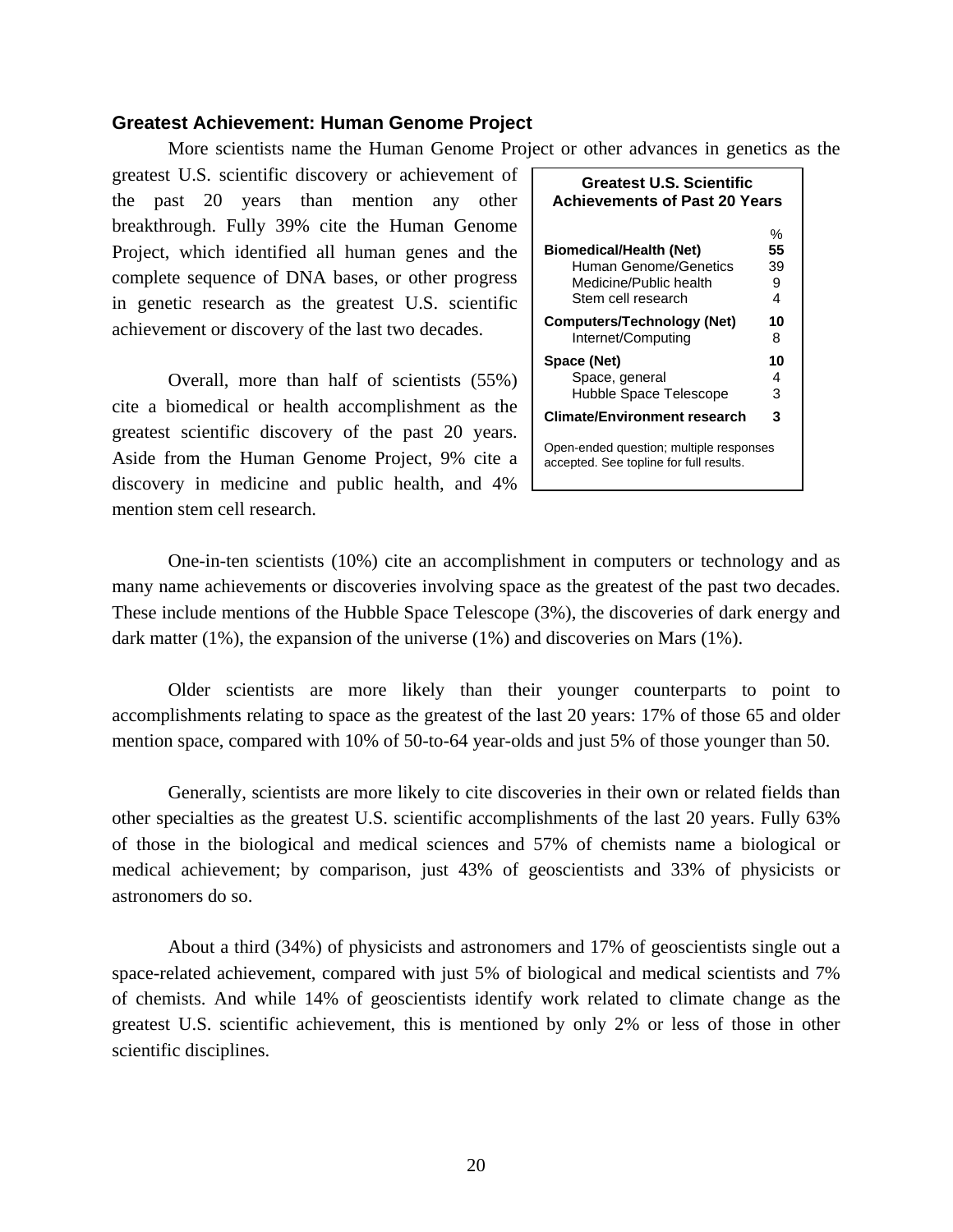### **No Consensus on Greatest Failure**

There is much less consensus among scientists about the country's greatest scientific failure of the last 20 years. While 37% mention lack of progress on a particular scientific issue or problem, no single issue dominates. Just over one-inten (12%) name the lack of progress in alternative energy and sustainability as the country's greatest scientific failure, while 7% cite a related failure to address climate change or environmental issues and 7% mention the lack of progress in stem cell research.

Additionally, 21% of scientists point to failures of the scientific community to communicate with and educate the public or American youth about science. Significant numbers of scientists also mention insufficient funding (14%) and the influence of politics on science (13%).

| <b>Greatest U.S. Scientific Failures</b><br>of Past 20 Years                       |                 |  |  |
|------------------------------------------------------------------------------------|-----------------|--|--|
| Lack of Progress on Issues (Net)                                                   | $\frac{\%}{37}$ |  |  |
| Alternative energy/sustainability                                                  | 12              |  |  |
| Climate change/environment                                                         | $\overline{7}$  |  |  |
| Stem cells                                                                         | $\overline{7}$  |  |  |
| <b>Cancellation of Super Collider</b>                                              | 3               |  |  |
| Knowledge/Communication (Net)                                                      | 21              |  |  |
| Education/training of young people                                                 | 9               |  |  |
| Education/engagement of the public                                                 | 6               |  |  |
| Communicating to the public                                                        | 3               |  |  |
| Convincing public of evolution                                                     | 3               |  |  |
| Convincing public of climate change                                                | 3               |  |  |
| <b>Funding/Support for Research (Net)</b>                                          | 14              |  |  |
| <b>Politicization/Commercialization (Net)</b>                                      | 13              |  |  |
| Political pressure/influence                                                       | 6               |  |  |
| <b>Bush administration</b>                                                         | 4               |  |  |
| <b>Space exploration/NASA</b>                                                      | 3               |  |  |
| Open-ended question; multiple responses accepted.<br>See topline for full results. |                 |  |  |

As with views of U.S. achievements, opinions about the country's greatest scientific failure vary by field. Geoscientists are about twice as likely as those in other fields to mention lack of progress on climate change (14% vs. 7% or less). And fully 17% of physicists and astronomers specifically point to the cancellation of the Superconducting Super Collider; just 1% of those in other disciplines mention this.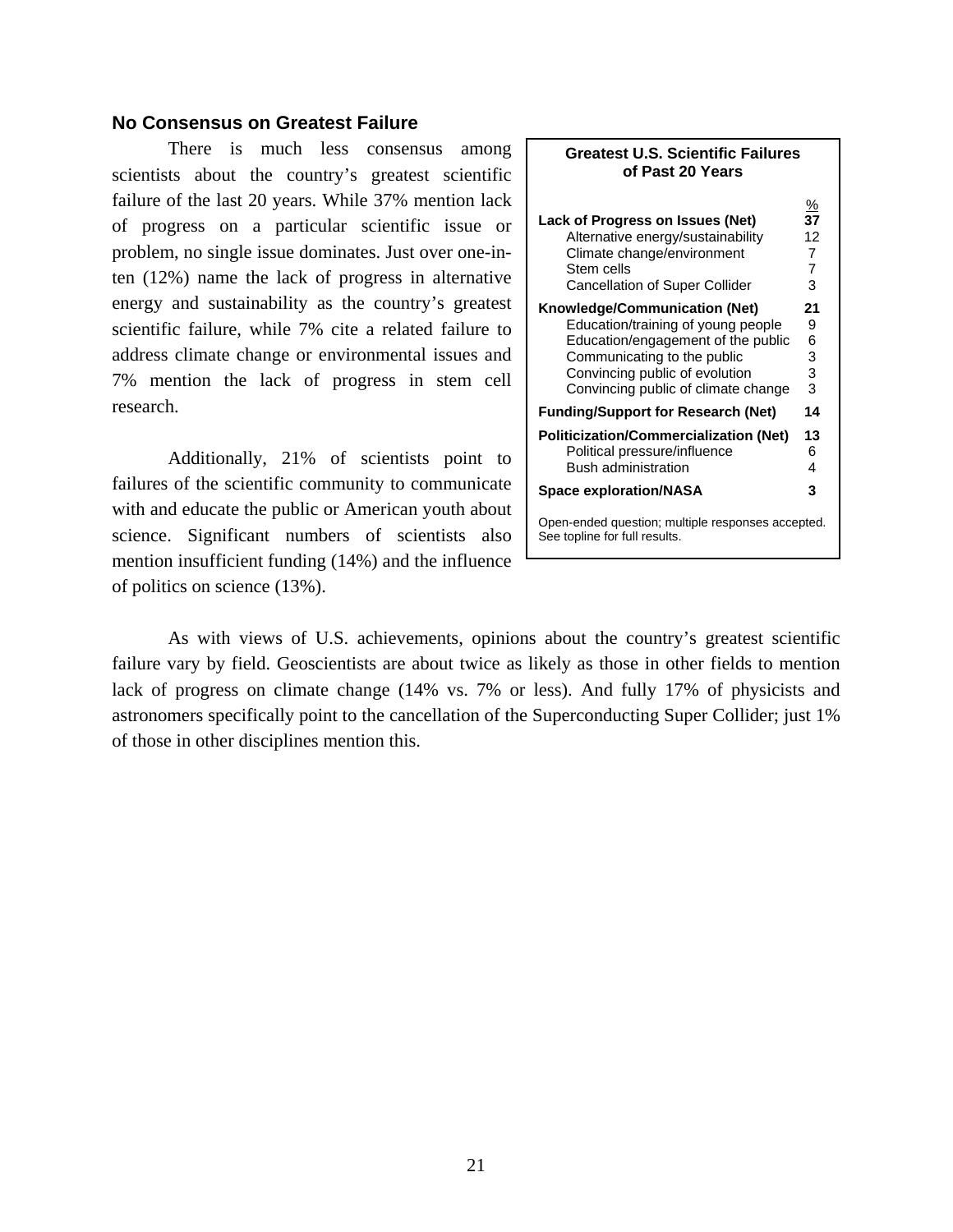#### **Poor Marks for Science News Coverage**

 Scientists hold generally negative views of the quality of news coverage of scientific issues. A large majority (83%) of scientists characterize television news coverage of science as only fair or poor. Newspaper coverage earns somewhat less negative marks, but a majority (63%) also rates newspaper science coverage as only fair or poor.

| <b>Views of Science</b><br><b>News Coverage</b> |           |       |  |  |  |  |
|-------------------------------------------------|-----------|-------|--|--|--|--|
|                                                 |           | News- |  |  |  |  |
|                                                 | <u>TV</u> | paper |  |  |  |  |
|                                                 | $\%$      | %     |  |  |  |  |
| Excellent                                       | 1         | 2     |  |  |  |  |
| 34<br>Good<br>14                                |           |       |  |  |  |  |
| 48<br>Only fair<br>48                           |           |       |  |  |  |  |
| Poor                                            | 35        | 15    |  |  |  |  |
| Figures read down.                              |           |       |  |  |  |  |

 About three-quarters (76%) of scientists say it is a

major problem for science that news reports do not effectively distinguish between well-founded scientific findings and those that are less well-founded. This view is widely shared among scientists in all fields, employment sectors and age groups. The issue of oversimplifying scientific findings in news media reports is of less concern, although nearly half of scientists (48%) also identify this as a major problem.

*The biggest problem I see is the media's belief that we are all entitled to our own set of facts. Often giving credibility to points of view that are based on erroneous and/or sometimes misleading facts. Science is not relative. All points of view are not equal. Until the media learns that, science will continue to be reported poorly in the popular press.*  Material scientist, 49.

While scientists find fault with media coverage, an even greater percentage (85%)

identifies limited public knowledge about science as a major problem for science in general, and this opinion is widely held across most groups of scientists.

About half of scientists (49%) say public expectations of quick solutions to problems is a major problem for science. In particular, scientists in the biological and medical sciences (52%) and chemists (50%) are likely to see this as a major problem for science, while somewhat fewer geoscientists (42%) and physicists or astronomers (41%) note this concern.

| <b>Problems for Science:</b><br><b>Media Coverage and Public Knowledge</b>            |                       |                             |  |  |  |
|---------------------------------------------------------------------------------------|-----------------------|-----------------------------|--|--|--|
| That the <b>news media</b><br>Do not distinguish between<br>well-founded findings and | Major<br>problem<br>% | Minor/not<br>a problem<br>% |  |  |  |
| those that are not                                                                    | 76                    | 24                          |  |  |  |
| Oversimplify findings                                                                 | 48                    | 51                          |  |  |  |
| That the <b>public</b><br>Does not know very<br>much about science                    | 85                    | 15                          |  |  |  |
| Expects solutions to<br>problems too quickly                                          | 49                    | 51                          |  |  |  |
| Figures read across.                                                                  |                       |                             |  |  |  |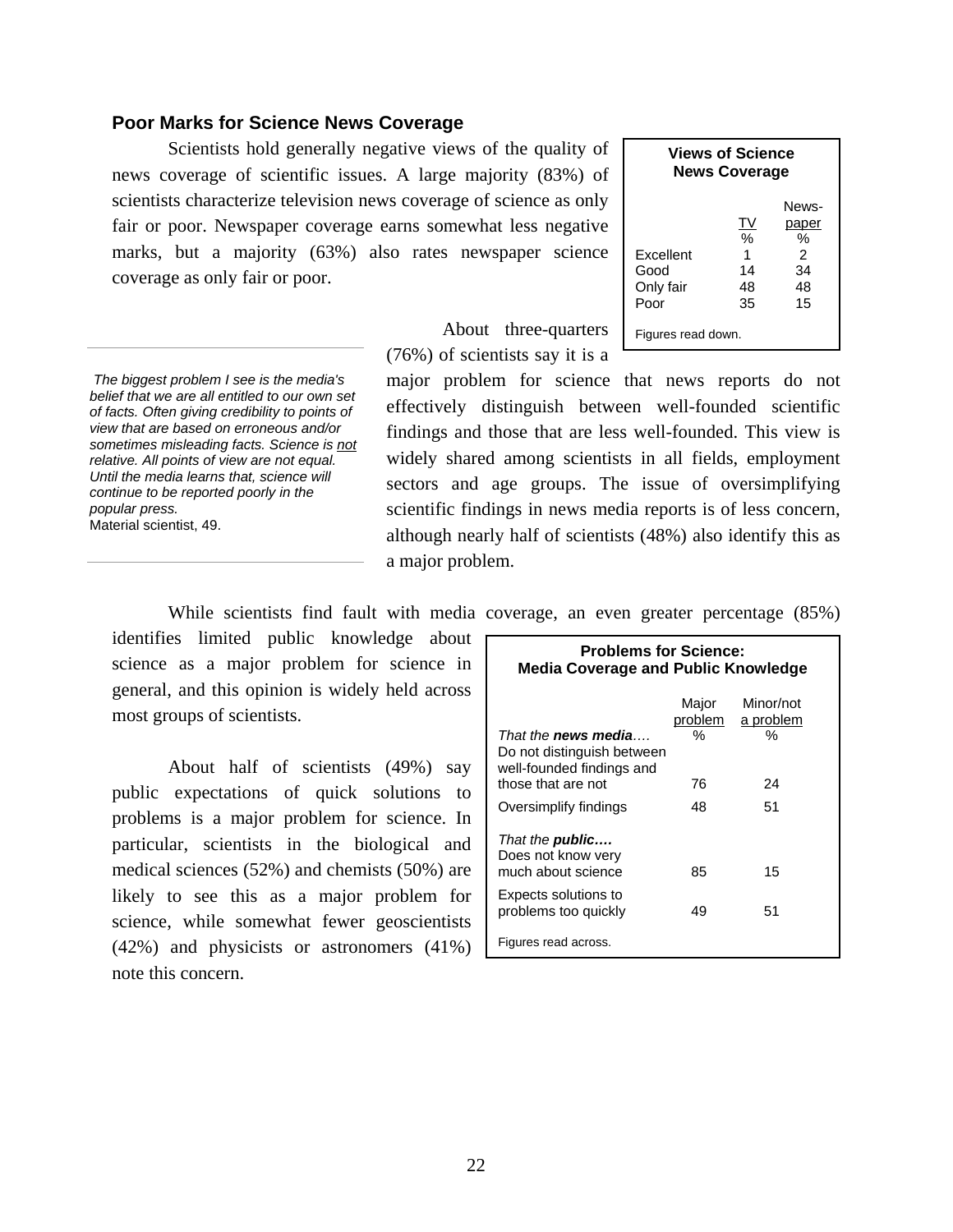#### **Importance of Media Coverage**

 Nearly four-in-ten scientists (37%) say it is very important (8%) or important (29%) for career advancement in their specialty areas to get their research covered by the news media. However, a majority of scientists (62%) say this is either not too important (48%) or not at all important (14%).

 Scientists who are not U.S. citizens are more likely than others to view news coverage of research findings as important for

career advancement. A majority of non-citizens (62%) express this view, compared with 43% of foreign-born U.S. citizens, and 34% of those born in the United States. There are virtually no differences across scientific disciplines about the importance of getting news coverage for research findings.

#### **Scientists' Public Outreach**

 Most scientists say they at least occasionally talk with non-scientists about new research findings. Nearly four-in-ten (39%) say they do this often, while 48% say they occasionally discuss research findings with non-scientists. Just 13% say they rarely or never do this.

| <b>How Scientists Spread the Word about Science</b> |       |         |              |    |
|-----------------------------------------------------|-------|---------|--------------|----|
|                                                     |       | Occas-  |              |    |
|                                                     | Often | ionally | Rarely Never |    |
| How often do you                                    | %     | %       | %            | %  |
| Talk with non-scientists                            | 39    | 48      | 11           | 2  |
| Talk with reporters                                 | 3     | 20      | 31           | 45 |
| Write for a science blog                            | 2     | 5       | 11           | 82 |
| Figures read across.                                |       |         |              |    |

 Nearly a quarter of scientists (23%) say they often (3%) or occasionally (20%) talk with reporters about new research findings. And while a large majority of scientists (82%) say they never *write* for science blogs, many *read* blogs. More than four-in-ten (42%) say they often (14%) or occasionally (28%) read blogs about science.

 About half of geoscientists (51%) say they often talk with non-scientists about research, as do 46% of physicists and astronomers, 37% of biological and medical scientists, and 28% of chemists. A greater proportion of geoscientists talk to reporters about science, at least occasionally: 40% say they do so, compared with 27% of physicists and astronomers, 22% of biological and medical scientists and 14% of chemists.

As is the case with the public, blog-reading among scientists varies by age. More than half of scientists younger than 35 (54%) read science blogs at least occasionally. That compares with 46% of those 35 to 49 and 36% of those 50 and older.

| <b>Importance of News</b><br><b>Coverage for Career</b><br><b>Advancement</b> |                                      |  |  |
|-------------------------------------------------------------------------------|--------------------------------------|--|--|
| Very important<br>Important<br>Not too important<br>Not at all important      | $\frac{9}{6}$<br>8<br>29<br>48<br>14 |  |  |
| Figures read down.                                                            |                                      |  |  |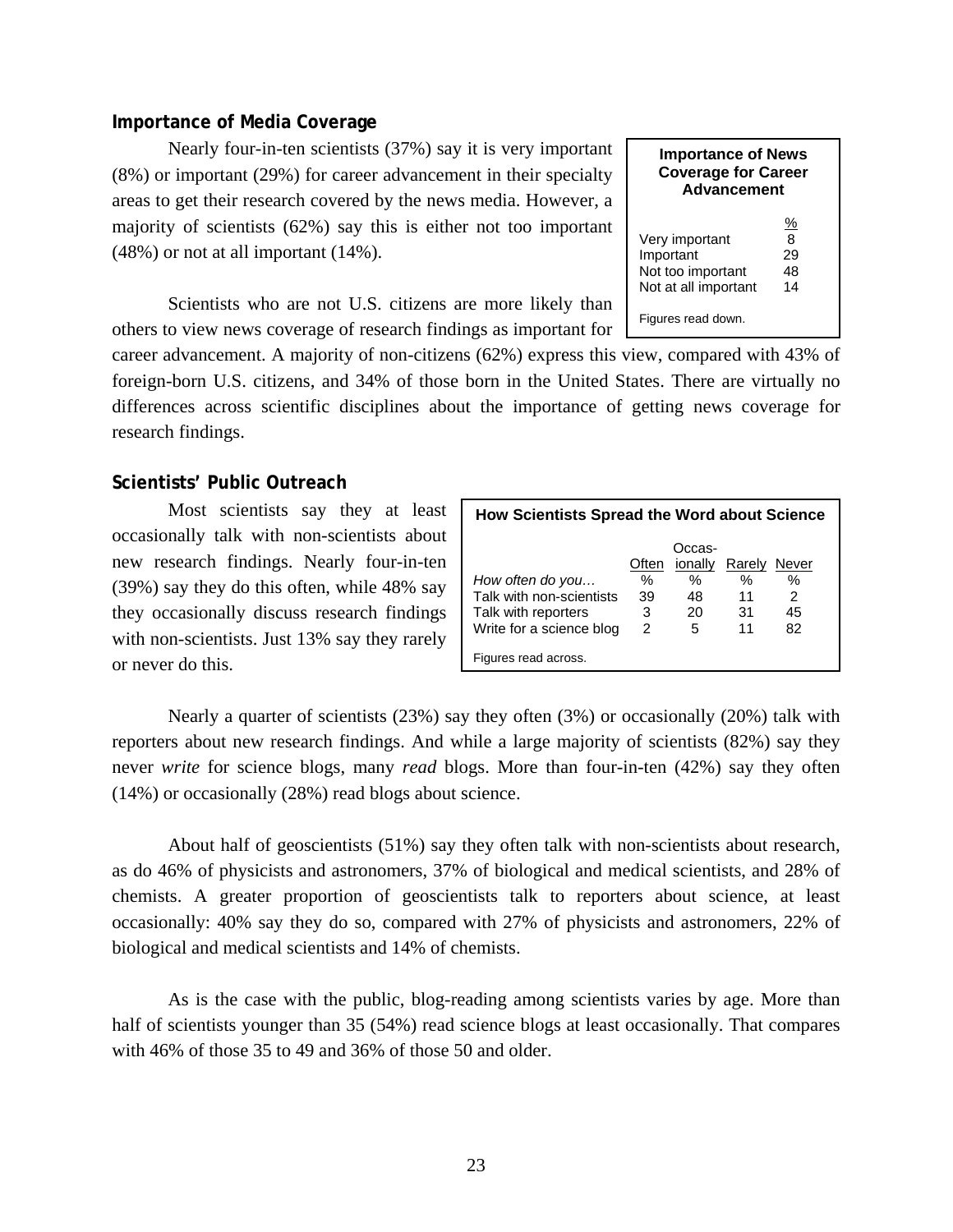### **Few Aware of Science "Town Halls"**

 Town hall or other public meetings designed for scientists to discuss controversial issues related to scientific research with the public are not well-known within the scientific community. Just 24% of scientists say they have heard a lot (2%) or some (22%) about town hall meetings; 44% say they have not heard too much about these sessions while about a third (32%) says they have heard nothing at all. These levels of awareness vary only modestly across the scientific community.

| <b>Heard about Town Halls</b><br>for Scientists and Public |                                             |  |
|------------------------------------------------------------|---------------------------------------------|--|
| A lot<br>Some<br>Not too much<br>Nothing at all            | <u>%</u><br>$\mathcal{P}$<br>22<br>44<br>32 |  |
| Figures read down.                                         |                                             |  |

*We scientists need to be more active in educating the non-science public and speaking out about issues, particularly when the media and government are not paying attention or are distorting the dialogue. Scientists have a responsibility to educate and communicate, not just in our labs and in our classrooms*. Ecologist, 45.

 Among the 24% of scientists who have heard about the town hall meetings, most see them as useful for all groups involved. Overwhelming majorities say they are at least fairly useful for the public (88%), the news media (88%), policy makers (87%) and scientists (83%).

Nearly half of scientists who are aware of these town hall meetings (49%) say they often talk with non-scientists

about science research. That compares with 35% of those who are not familiar with these meetings.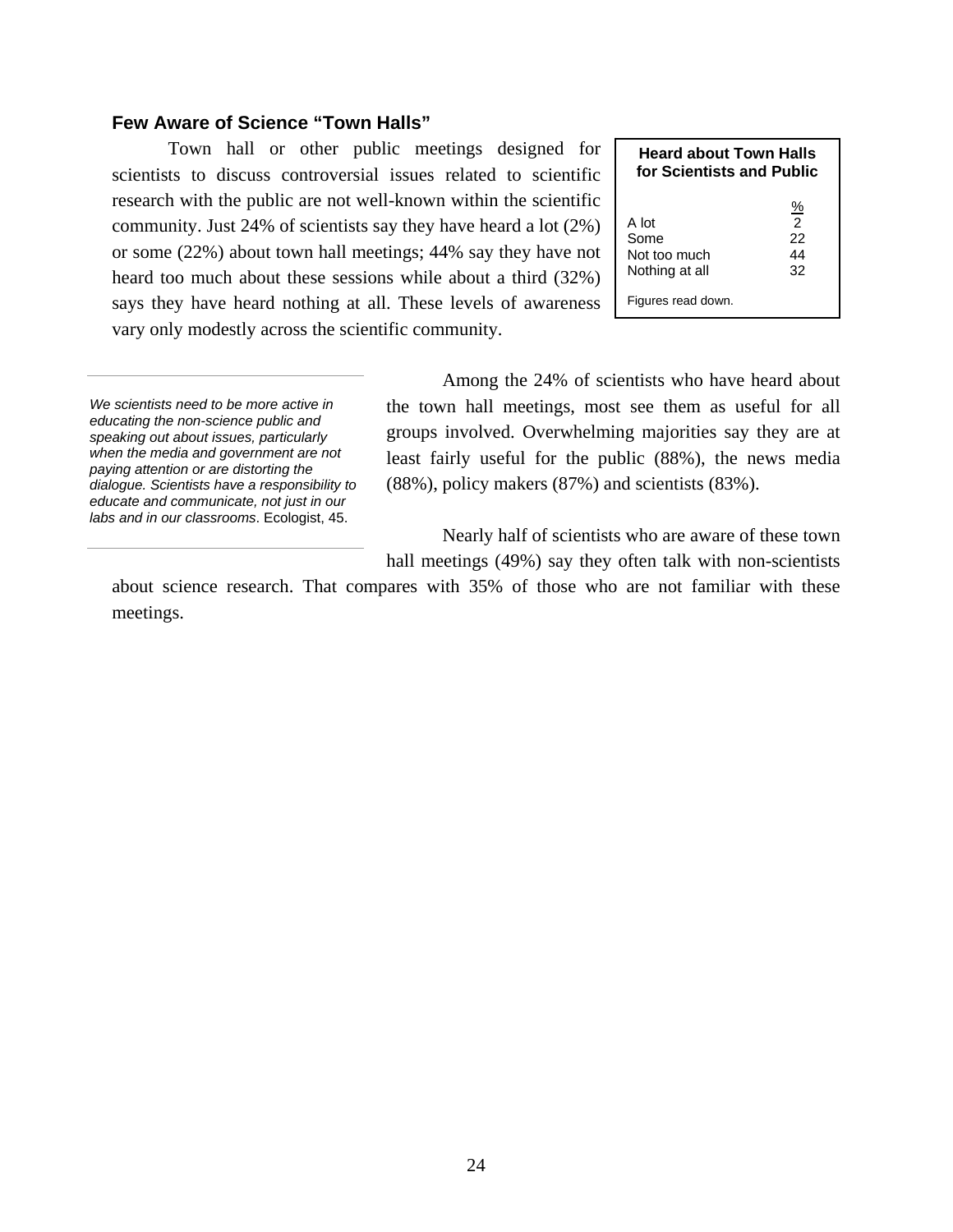## **SECTION 3: FUNDING SCIENTIFIC RESEARCH**

 There is broad agreement among scientists that a lack of funding currently represents the biggest impediment to conducting high-quality scientific research. Nearly half (46%) cite a lack of funding for basic research as a very serious impediment to high-quality research, while another 41% say it is a serious impediment.

 Scientists who primarily address basic knowledge questions are more likely than applied researchers to describe a lack of funding as a *very* serious obstacle to scientific research (52% vs. 41%). Still, overwhelming majorities in both groups of scientists (89% basic research, 84% applied research) see a lack of funding as at least a serious impediment.

 A majority of scientists (56%) say that visa and immigration problems facing foreign scientists or students who want to work or study in the United States present either a very serious (17%) or serious (39%) obstacle to high-quality scientific research

| <b>Funding and Visa Problems</b>                                |                      |              |                                        |  |  |
|-----------------------------------------------------------------|----------------------|--------------|----------------------------------------|--|--|
| Impediments to high-<br>quality research<br>Lack of funding for | Very<br>serious<br>% | Serious<br>℅ | Not too/<br>Not at all<br>serious<br>℅ |  |  |
| basic research                                                  | 46                   | 41           | 12                                     |  |  |
| Visa problems for foreign<br>students & scientists              | 17                   | 39           | 36                                     |  |  |
| Regulations on animal<br>research                               | 6                    | 21           | 59                                     |  |  |
| Regulations on use of<br>US technology overseas                 | 4                    | 17           | 48                                     |  |  |
| Implementation of<br>human subjects rules                       | 4                    | 15           | 50                                     |  |  |
| Conflict of interest rules<br>used by science pubs.             | 2                    | 10           | 73                                     |  |  |
| Figures read across.                                            |                      |              |                                        |  |  |

**Top Obstacles to High-Quality Research:** 

in this country. This view is particularly widespread among scientists who are not U.S. citizens: 78% of non-citizens see visa problems as a serious impediment to research, with 43% saying it is a very serious obstacle. By comparison, a smaller majority of U.S. citizens (54%) say visa

*The biggest issue in science is steady funding. The last 10 years has seen times where funding doubled and then stagnated. This puts tremendous pressure on basic scientists and discourages young scientists.* Geneticist, 51.

problems for foreign scientists and students are a serious impediment to high-quality research, with just 14% calling it very serious.

 Far fewer scientists see other factors as presenting serious obstacles to high-quality research. Just 27% say that regulations on the use of animals in research are very

serious  $(6\%)$  or serious  $(21\%)$  impediments to research; more than half  $(59\%)$  say these regulations are not serious impediments. Even among researchers who have worked on projects involving animal subjects in the past five years – roughly a third of the scientists interviewed – only about three-in-ten (31%) see restrictions on animal research as a serious impediment.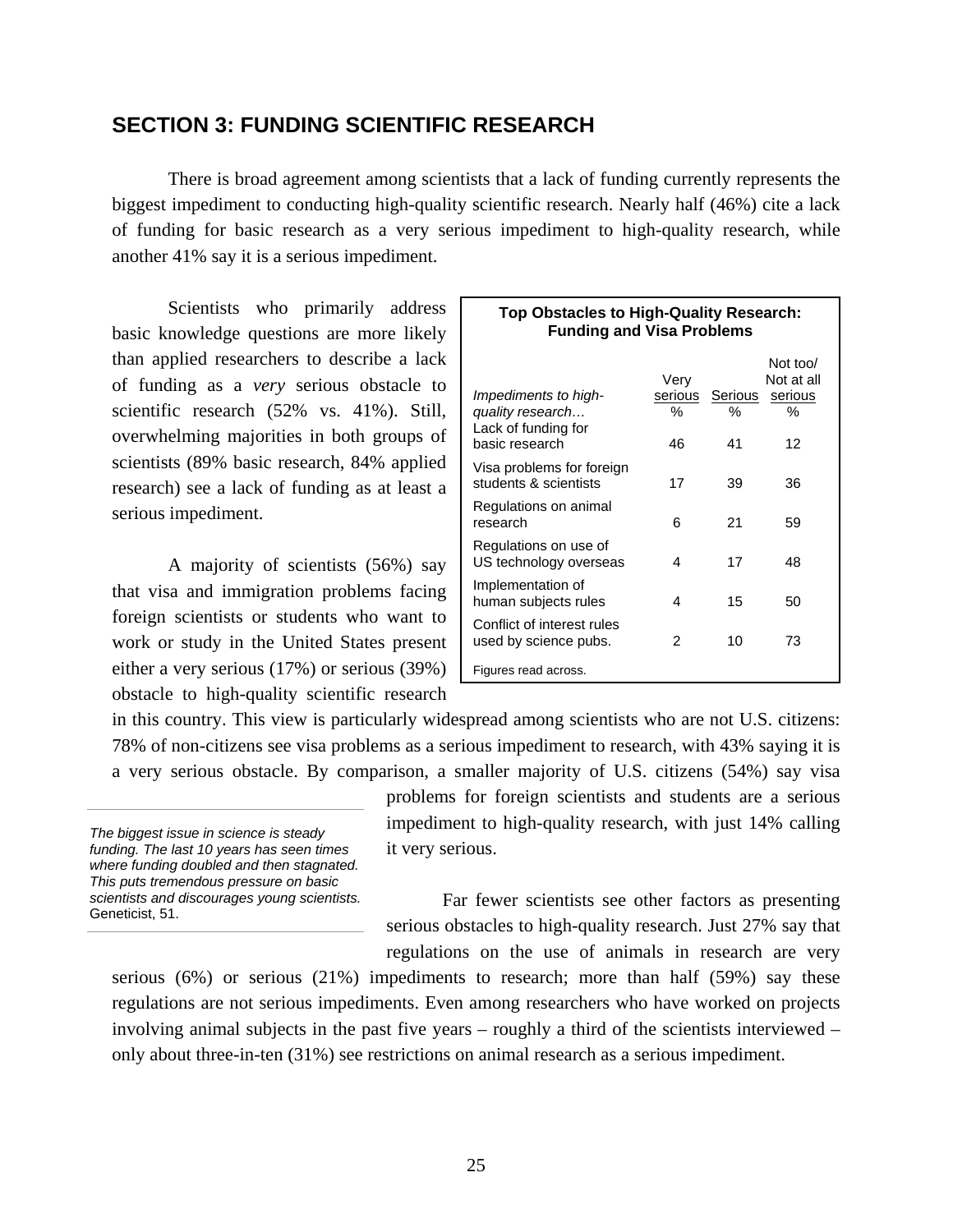Just 21% of scientists say that regulations to prevent U.S. technology from being misused overseas are a serious impediment to high-quality research. Physicists and astronomers are far more likely than those in other disciplines to see these regulations as a serious barrier to research (40%).

About one-in-five scientists (19%) say the way that institutional review boards implement rules on human subjects is a serious impediment to high-quality research. Scientists who have worked on a research project with human subjects in the past five years are about twice as likely as those who have not worked with human subjects (31% vs. 16%) to see this as a serious impediment.

#### **Funders' Priorities**

 In general, scientists say that most of the funders of scientific research in their field emphasize low-risk, low-reward projects over high-risk projects that have the potential for scientific breakthroughs.

About six-in-ten (59%) say  $\Gamma$ that when it comes to funding for research in their scientific specialty, most funders place greater emphasis on "projects expected to make incremental scientific progress that have lower risk of failure." Just 5% say research funders emphasize "projects with the potential for scientific breakthroughs, but with

| <b>Most Say Research Funders Emphasize</b><br>Low-Risk, Low-Reward Approach |            |      |    |      |                     |  |  |
|-----------------------------------------------------------------------------|------------|------|----|------|---------------------|--|--|
| -----Scientific field-----                                                  |            |      |    |      |                     |  |  |
| In funding research in                                                      | All        | Bio/ |    |      | Phys/               |  |  |
| your field, most funders                                                    | scientists |      |    |      | Med Chem Geo Astron |  |  |
| emphasize projects                                                          | ℅          | %    | %  | $\%$ | %                   |  |  |
| With lower risk, expected to<br>make incremental progress                   | 59         | 64   | 56 | 55   | 48                  |  |  |
| With potential for breakthroughs<br>but w/ higher risk of failure           | 5          | 5    | 6  | 8    | 8                   |  |  |
| Both types equally                                                          | 28         | 27   | 31 | 29   | 35                  |  |  |
| Figures read down.                                                          |            |      |    |      |                     |  |  |

higher risk of failure," while 28% say funders emphasize both types of projects about equally.

 Comparable shares of scientists working in applied (62%) and basic (60%) research say that most research funders in their fields emphasize lower risk projects expected to make incremental progress. Across scientific disciplines, those working in the biological and medical sciences are more likely than others to say that most funders stress low-risk projects.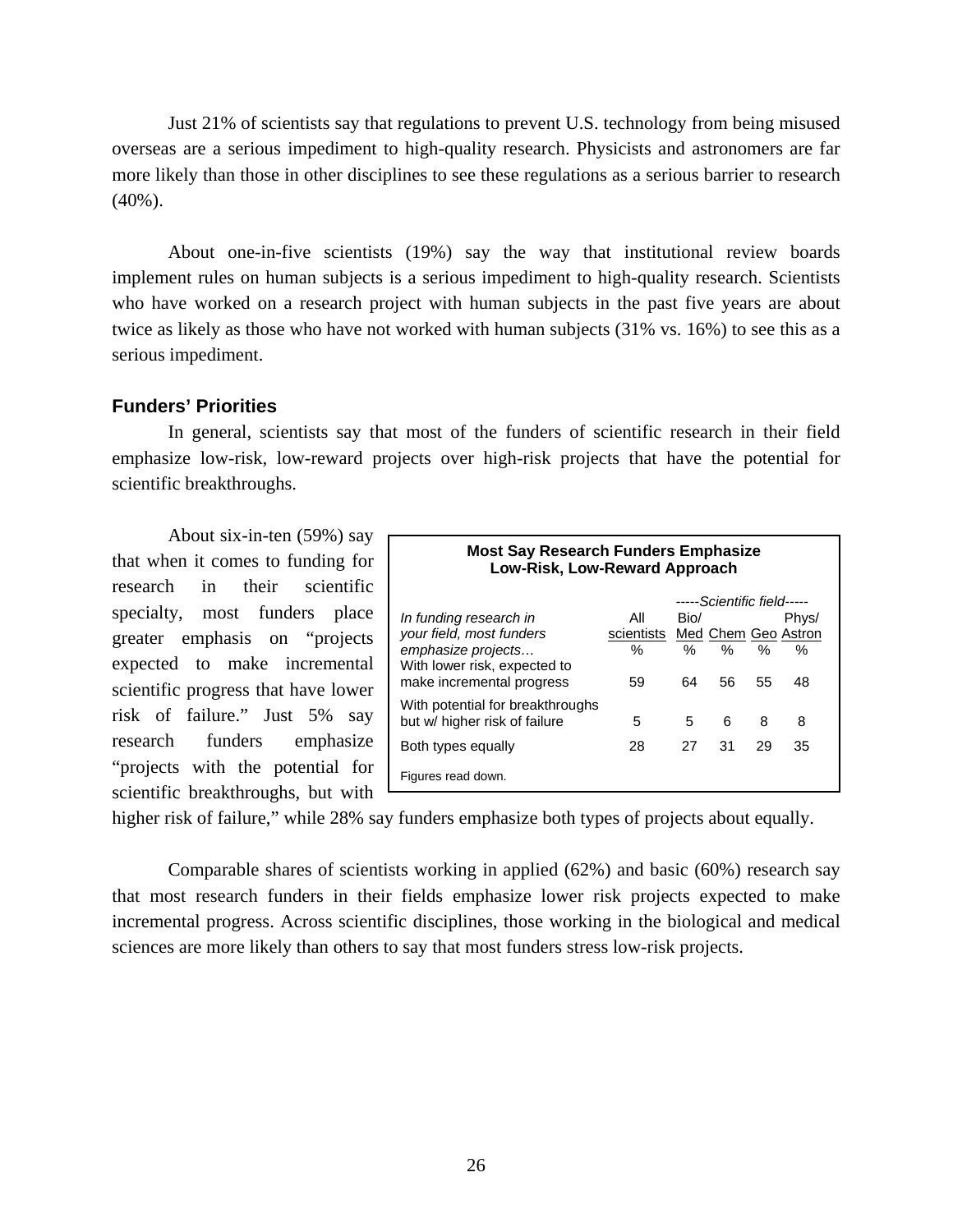#### **Most Decry Funding Chase**

 About three-quarters of the scientists surveyed (76%) say that the incentive to do research where funding is readily available has too much influence on the direction of research in their specialty. Roughly two-thirds (66%) also say a focus on projects that will yield results quickly has too much influence on the direction of research. These views are widely shared across scientific disciplines. Fewer scientists (40%) see an emphasis on developing marketable products as having too much influence on research in their field.

| <b>Scientists Say Lure of Research Funding</b><br><b>Has Too Much Influence</b>                               |                            |                           |  |
|---------------------------------------------------------------------------------------------------------------|----------------------------|---------------------------|--|
| Has too much influence<br>on research in your field<br>Incentive to do research<br>where funding is available | Yes<br>$\frac{0}{2}$<br>76 | No<br>$\frac{0}{0}$<br>20 |  |
| Focus on projects that will<br>vield results quickly                                                          | 66                         | 31                        |  |
| Political groups or officials                                                                                 | 50                         | 47                        |  |
| Emphasis on developing<br>marketable products                                                                 | 40                         | 56                        |  |
| Figures read across.                                                                                          |                            |                           |  |

 Half of scientists (50%) say that political groups or officials have too much influence on the direction of research in their specialty, while 47% disagree. Scientists who primarily address applied research questions (55%) are more likely than those involved in basic research (45%) to say that political groups or officials have too much influence. In addition, more scientists working in government (62%) and industry (56%) say political groups or officials have too much influence than do those in non-profits (45%) or academia (45%).

#### **The Color of Money**

 Many scientists say money also has another impact on their profession – by inducing colleagues to pursue marketable research that has only marginal benefits for science. Nearly half of the scientists interviewed (47%) say that the possibility of making a lot of money leads many in their specialty to pursue "projects that yield marketable products but do not advance science very much."

| <b>Nearly Half See Many</b><br><b>Colleagues "Selling Out"</b>                                                                                           |                            |               |  |  |
|----------------------------------------------------------------------------------------------------------------------------------------------------------|----------------------------|---------------|--|--|
| Possibility of making a lot<br>of money leads many<br>scientists in your specialty to<br>Pursue marketable projects<br>that do little to advance science | Yes<br>$\frac{0}{0}$<br>47 | No<br>%<br>49 |  |  |
| Pursue creative research ideas                                                                                                                           | 32                         | 63            |  |  |
| Cut corners on quality                                                                                                                                   | 26                         | 68            |  |  |
| Violate ethical principles                                                                                                                               | 11                         | 84            |  |  |
| Figures read across.                                                                                                                                     |                            |               |  |  |

Roughly two-thirds (68%) of scientists

working in industry say that possible financial rewards lead some in their specialty to pursue projects that yield marketable products, but do little to advance science. By comparison, only about four-in-ten of those working in government (43%), academia (43%) or for non-profits  $(42\%)$  say this.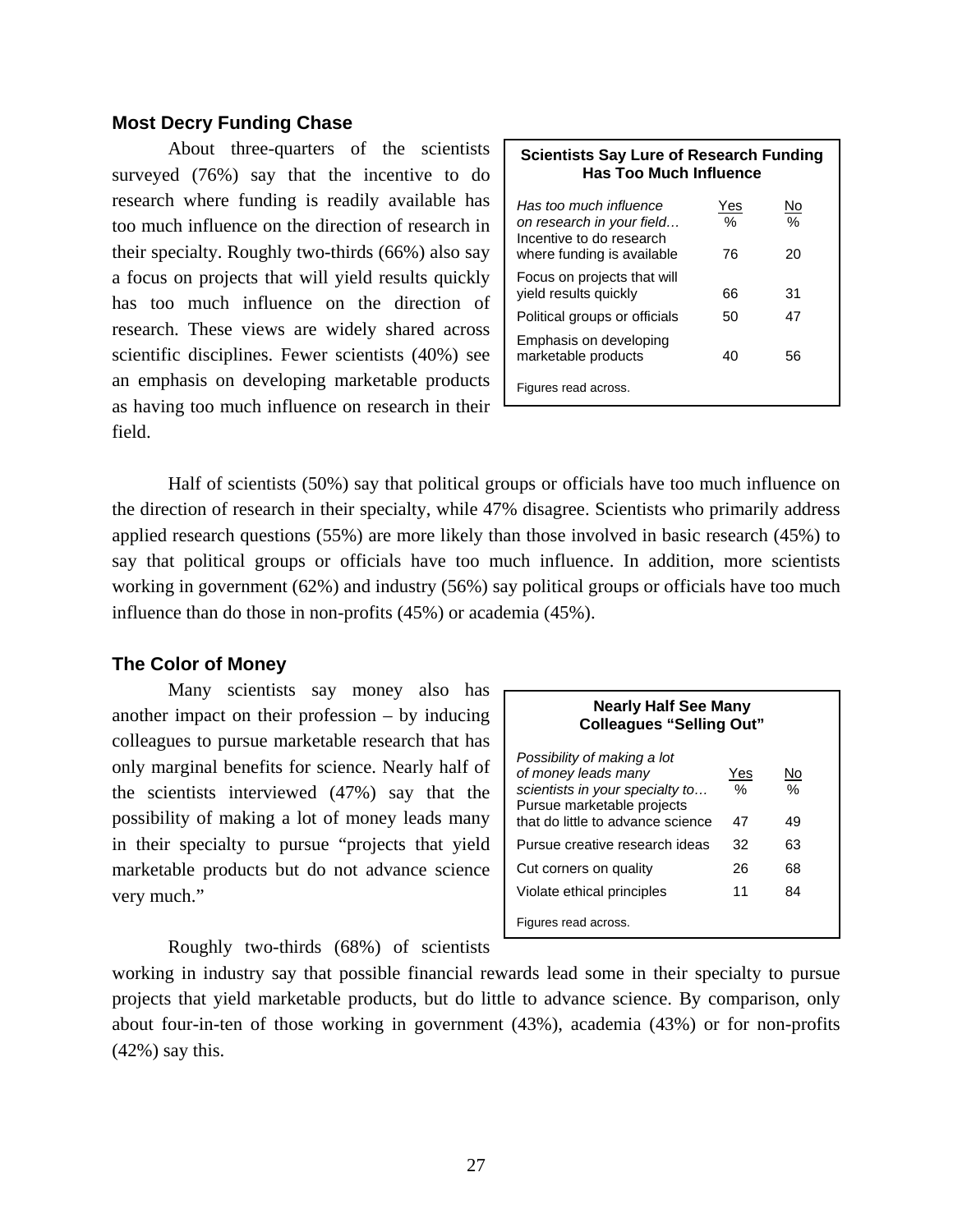Yet scientists working in industry also see a potential benefit from those in their field reaping a possible financial gain: 42% say that the prospect of making a lot of money leads researchers in their field to pursue creative research ideas, which is substantially greater than the percentages of those

#### **Industry Scientists See Money Motivating Marketable Research, Creative Research**

| All | Aca- |                  | Indus-     | Non-                  |
|-----|------|------------------|------------|-----------------------|
|     |      | Gov't            | <u>try</u> | profit                |
| %   | %    | %                | %          | $\%$                  |
|     |      |                  |            |                       |
| 47  | 43   | 43               | 68         | 42                    |
| 32  | 32   | 23               | 42         | 31                    |
| 26  | 26   | 28               | 33         | 21                    |
| 11  | 10   | 13               | 9          |                       |
|     |      | scientists demic |            | ------- Employed by - |

working in government or other sectors expressing this view.

 For the most part, scientists – those in industry and elsewhere – do not see the prospect of personal financial gain leading colleagues to cut corners on research quality or to violate ethical standards. Overall, about a quarter (26%) says the possibility of making a lot of money leads colleagues to cut corners in research while 11% say it has led scientists in their specialty to pursue research that violates ethical standards.

#### **Government Dominates Research Funding**

The federal government – more specifically, two government agencies – plays a dominant role in funding research, according to scientists. When asked to name the most important sources of funding within their scientific specialty, fully 84% list one or more government agencies.

Overwhelming percentages of scientists working in basic (91%) and applied research (81%) cite federal government sources as among the most important in their specialty, as do more than eight-inten across all scientific disciplines.

| NIH, NSF Are Most Important Funding Sources                                           |            |      |                           |               |          |
|---------------------------------------------------------------------------------------|------------|------|---------------------------|---------------|----------|
|                                                                                       |            |      | -Scientific Field ------- |               |          |
|                                                                                       | Αll        | Bio/ |                           |               | Phys/    |
| Most important funding                                                                | scientists | Med  | Chem                      | Geo           | Astron   |
| sources in your specialty                                                             | %          | %    | %                         | ℅             | $\%$     |
| Federal Gov't (Net)                                                                   | 84         | 89   | 84                        | 93            | 86       |
| Nat'l Inst. Health                                                                    | 49         | 65   | 59                        | 6             | 8        |
| Nat'l Science Found.                                                                  | 47         | 42   | 56                        | 70            | 62       |
| Dep't of Defense                                                                      | 14         | 9    | 18                        | 16            | 33       |
| Dep't of Energy                                                                       | 13         | 6    | 18                        | 24            | 45       |
| Dep't of Agriculture                                                                  | 7          | 11   | 3                         | $\mathcal{P}$ | $\Omega$ |
| <b>NASA</b>                                                                           | 5          | 2    | 3                         | 25            | 21       |
| Dep't of Commerce (NOAA)                                                              | 4          | 3    | $\overline{2}$            | 27            | 3        |
| Other federal agency                                                                  | 9          | 8    | 5                         | 23            | 5        |
| Non-government (Net)                                                                  | 50         | 55   | 53                        | 35            | 28       |
| Foundations/non-profits                                                               | 30         | 39   | 25                        | 12            | 7        |
| Industry/business                                                                     | 20         | 19   | 27                        | 14            | 16       |
| Universities                                                                          | 6          | 6    | 4                         | 8             | 6        |
| Open-ended question, up to four responses accepted; figures add to more than<br>100%. |            |      |                           |               |          |

Nearly half of scientists (49%) specify the National Institutes of Health (NIH) among the most important sources funding their research area; and roughly the same number (47%) cite the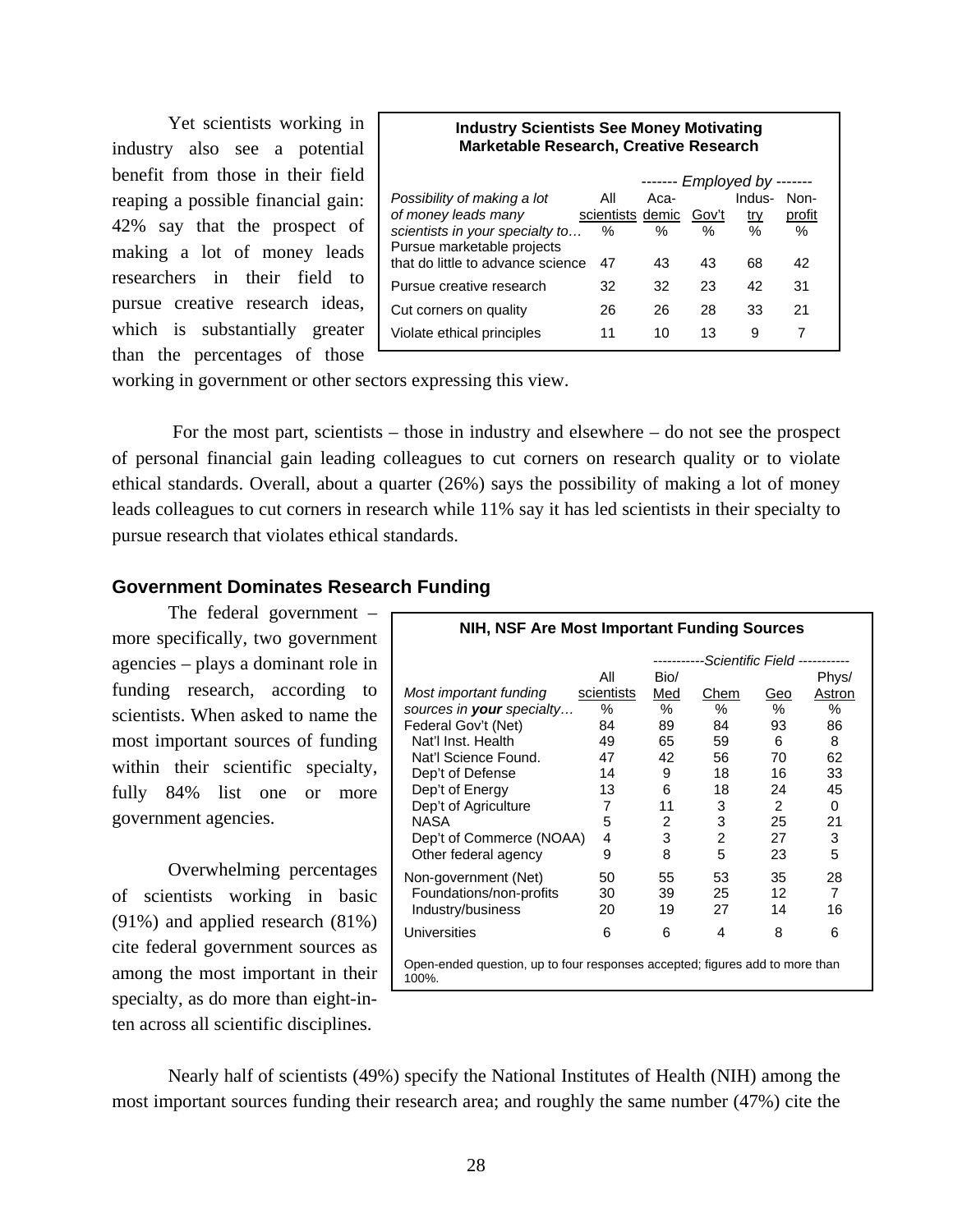National Science Foundation (NSF). The shares mentioning each of these government agencies nearly equals the proportion (50%) citing *any* kind of non-government funding source as most important.

 As might be expected, NIH is particularly important in funding biological and medical sciences; nearly two-thirds of the scientists in that field (65%) name NIH as among the most important funding sources in their specialty. A majority of chemists (59%) also name NIH as among the most important funders in their discipline.

 The NSF is cited most frequently by geoscientists (70%) and physicists and astronomers (62%) and by a majority of chemists (56%). The Department of Energy, mentioned by 13% of scientists overall, is a particularly important funding source in physics and astronomy (45%). In addition, a third of physicists and astronomers (33%) cite the Department of Defense among the most important funding sources in their field, far more than do scientists working in other specialties.

 Half of all scientists (50%) cite one or more non-government funding source – including foundations, non-profits and industry – as among the most important for their specialty. Scientists working in applied research (57%) are more likely than those working in basic research (46%) to mention a non-government funding source as most important. Among scientific specialties, a majority of those working in biological and medical sciences (55%) cites non-government sources as among the most important, as do 53% of chemists. Far fewer of those working in geosciences (35%) and in physics and astronomy (28%) point to nongovernment funding sources as most important.

 Among non-government funding sources, foundations and non-profits are mentioned by more scientists than industry and business sources (30% vs. 20%). This is particularly true for those working in biological and medical sciences, who are twice as likely to name non-profit (39%) as business (19%) sources among the most important to their field. By contrast, those working in physics and astronomy are more likely to cite industry (16%) than non-profit (7%) sources.

 Even among scientists who themselves work for business or industry employers, the

| <b>Industrial Scientists Say Gov't Is Bigger</b> |
|--------------------------------------------------|
| <b>Funding Source than Industry</b>              |

| Most important funding<br>sources in <b>your</b> specialty<br>Federal Gov't (net)<br>Nat'l Inst. Health<br>Nat'l Science Found.<br>Dep't of Defense<br>Dep't of Energy<br>Other federal agency | Industry<br>scientists<br>$\%$<br>64<br>26<br>22<br>16<br>14<br>17 |
|------------------------------------------------------------------------------------------------------------------------------------------------------------------------------------------------|--------------------------------------------------------------------|
| Non-government funding (net)<br>Industry<br>Foundations/non-profits<br>Universities                                                                                                            | 64<br>52<br>14<br>3                                                |
| Open-ended question, up to four responses accepted;<br>figures add to more than 100%.                                                                                                          |                                                                    |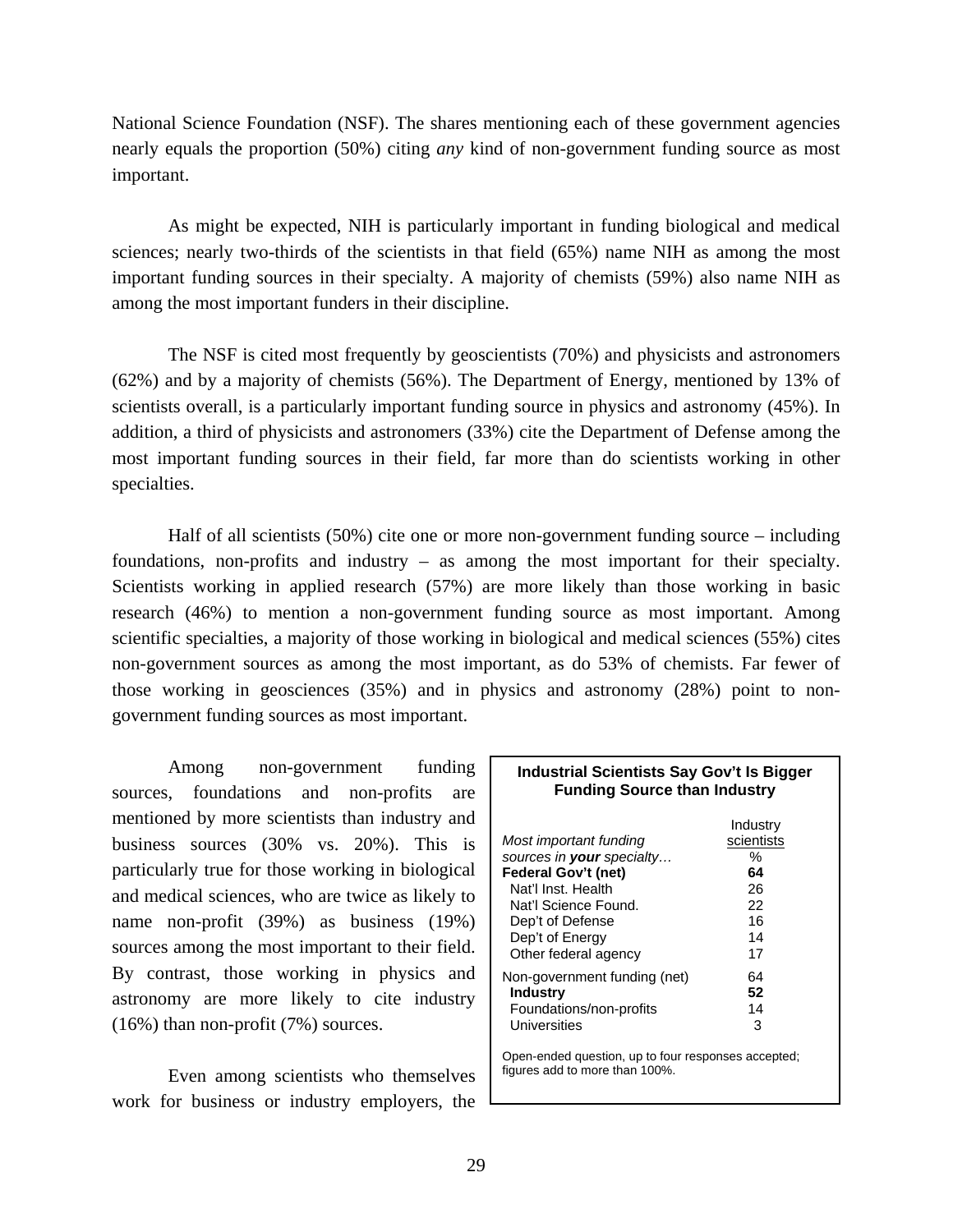government is seen as a significant source of funding. Nearly two-thirds (64%) list one or more government sources as among the most important to their field of scientific specialty, with 26% explicitly mentioning NIH and 22% mentioning NSF. Roughly half (52%) list industry sources as most important within their field.

#### **Public's View: Government Funding Needed**

For its part, the general public endorses the idea that government outlays for research are necessary for scientific progress. Six-in-ten (60%) say "government investment in research is essential for scientific progress"; only about half as many (29%) say "private investment will ensure that enough scientific progress is made even without government investment."

 As is often the case with opinions about the role of government, there is a substantial partisan divide in views of government investment in scientific research. Fewer than half of conservative Republicans (44%) say that government

| <b>Public Views Government Investment</b><br>in Research as "Essential" |                                                        |                                                      |  |  |
|-------------------------------------------------------------------------|--------------------------------------------------------|------------------------------------------------------|--|--|
| Total public                                                            | Government<br>investment<br>is essential<br>$\%$<br>60 | Private<br>investment<br><u>is enough</u><br>%<br>29 |  |  |
| 18-29                                                                   | 66                                                     | 24                                                   |  |  |
| 30-49                                                                   | 63                                                     | 27                                                   |  |  |
| 50-64                                                                   | 60                                                     | 32                                                   |  |  |
| $65+$                                                                   | 50                                                     | 34                                                   |  |  |
| College grad+                                                           | 67                                                     | 27                                                   |  |  |
| Some college                                                            | 65                                                     | 29                                                   |  |  |
| HS or less                                                              | 55                                                     | 30                                                   |  |  |
| Conservative Republican                                                 | 44                                                     | 48                                                   |  |  |
| Mod/Lib Republican                                                      | 56                                                     | 32                                                   |  |  |
| Independent                                                             | 59                                                     | 30                                                   |  |  |
| Cons/Mod Democrat                                                       | 70                                                     | 22                                                   |  |  |
| Liberal Democrat                                                        | 75                                                     | 19                                                   |  |  |
| Figures read across.                                                    |                                                        |                                                      |  |  |

investment in research is essential for scientific progress; 48% of conservative Republicans say private investment will ensure that scientific progress is made. By comparison, 56% of moderate and liberal Republicans, 59% of independents and a much larger majority of Democrats (71%) say that government investment in research is essential.

 Regardless of whether they see government investment as essential to scientific progress, large majorities say that government investments in science do pay off. Nearly three-quarters of the public (73%) say that government investments in basic scientific research pay off in the long run, while a similar percentage (74%) holds that investments in engineering and technology pay off in the long run.

| <b>Public Sees Payoff from</b><br><b>Government Investments in Science</b> |    |                     |  |  |
|----------------------------------------------------------------------------|----|---------------------|--|--|
|                                                                            |    | Payoff in long run? |  |  |
| Yes<br>No                                                                  |    |                     |  |  |
| Gov't investments in                                                       | ℅  | ℅                   |  |  |
| Basic scientific research                                                  | 73 | 18                  |  |  |
| Engineering & technology                                                   | 74 | 17                  |  |  |
| Figures read across.                                                       |    |                     |  |  |

Opinions about these investments vary little across political and demographic groups. Eight-in-ten Democrats (80%) say that government investments in basic science research pay off in the long run, as do 72% of independents and 68% of Republicans. Views about whether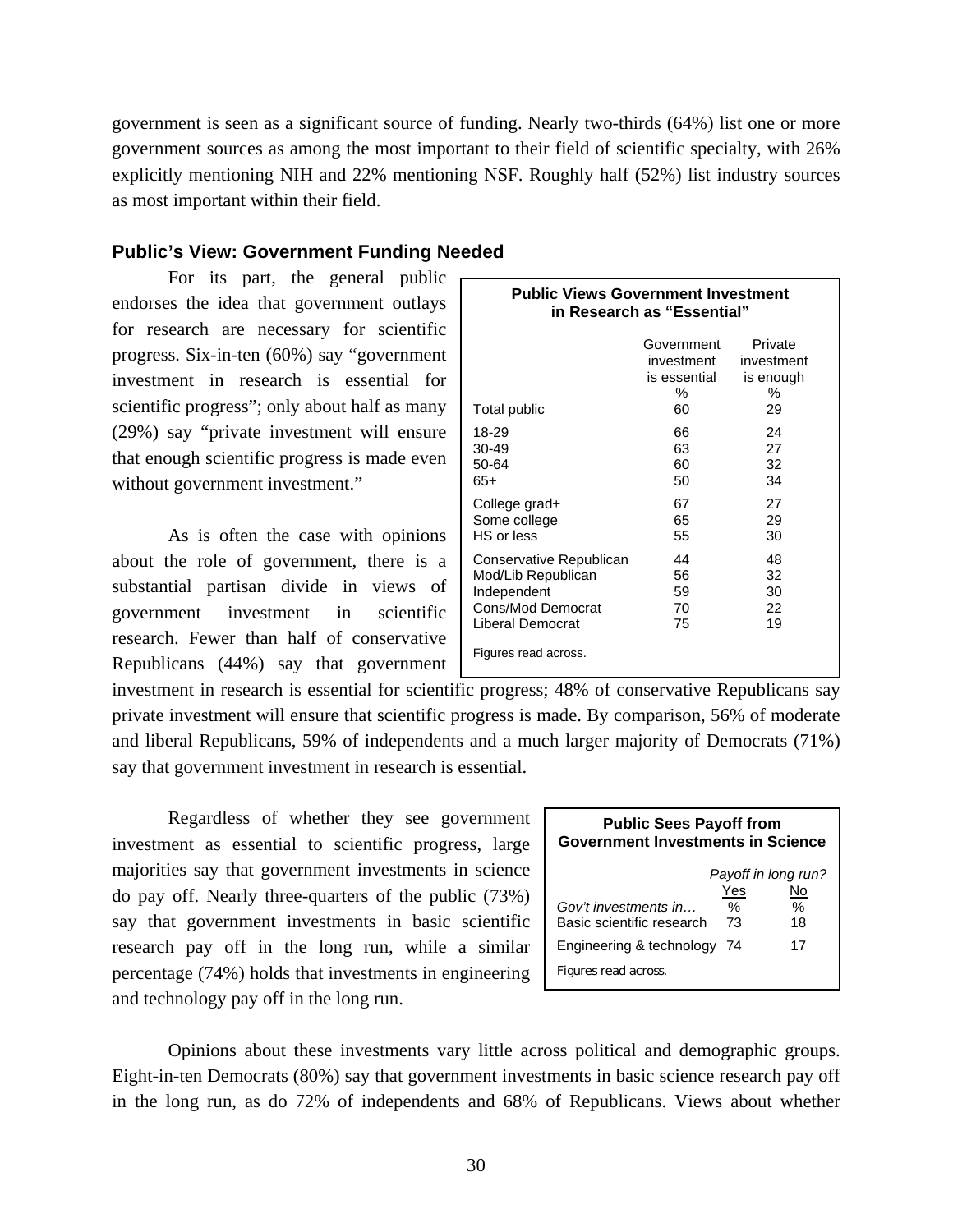government engineering and technological investments pay off largely mirror those about basic science investments.

#### **Stable Support for Science Spending**

 Consistent with views about the role of government investment in science, most Americans would not cut funding for scientific research if given the opportunity to shape the federal budget. Overall, about four-in-ten (39%) say they would increase spending on scientific research if they were making up the federal budget. This is far less than the proportions in favor of increased federal spending for education (67%), veterans' benefits and services (63%), health care (61%) and Medicare (53%).

However, the public's support for increased spending has declined for many policy

| <b>Little Change in Support for Increased</b><br><b>Science Spending</b>                                                                                                                                         |                                            |                                                         |                                               |  |
|------------------------------------------------------------------------------------------------------------------------------------------------------------------------------------------------------------------|--------------------------------------------|---------------------------------------------------------|-----------------------------------------------|--|
| Support increased<br>federal spending on<br>Education<br>Veterans benefits<br>Health care<br>Medicare                                                                                                            | April<br>2001<br>℅<br>76<br>58<br>71<br>70 | June<br>2009<br>%<br>67<br>63<br>61<br>53               | Change<br>-9<br>$+5$<br>$-10$<br>$-17$        |  |
| Combating crime<br>Aid for unemployed<br>Environmental protection<br>Energy<br>Military defense<br>Scientific research<br>Agriculture<br>Anti-terror defenses<br>Aid to world's needy<br>State Dept. & embassies | 55<br>48<br>52<br>47<br>41<br>46<br>11     | 45<br>44<br>43<br>41<br>40<br>39<br>35<br>35<br>26<br>9 | -10<br>-5<br>$-11$<br>-7<br>-2<br>$-11$<br>-2 |  |

areas, while opinions about government spending on scientific research have changed little since 2001.

Currently, 39% say they would increase spending on scientific research; about the same share (40%) say they would keep spending the same; 14% say they would decrease the budget for scientific research. In April 2001, 41% said they would increase spending, 46% favored keeping spending the same, while 10% favored less spending for scientific research.

Even as overall public views have remained fairly stable, partisan differences over spending on scientific research have widened considerably. This mirrors a wider partisan gap in views about federal spending in other areas as well.

In April 2001, there was little difference in partisan opinions about spending on science. Roughly four-in-ten independents (43%), Democrats (38%) and Republicans

| <b>Support for Spending on Science</b><br><b>Increasingly Partisan</b> |                      |                |                |                |                       |
|------------------------------------------------------------------------|----------------------|----------------|----------------|----------------|-----------------------|
| Spending on<br>scientific research<br><b>June 2009</b>                 | Total<br>public<br>℅ | Rep<br>℅       | Dem<br>%       | Ind<br>%       | R-D<br>diff           |
| Increase<br>Keep the same<br>Decrease                                  | 39<br>40<br>14       | 25<br>46<br>21 | 51<br>39<br>8  | 40<br>37<br>14 | -26<br>$+7$<br>$+1.3$ |
| <b>April 2001</b><br>Increase<br>Keep the same<br>Decrease             | 41<br>46<br>10       | 37<br>48<br>10 | 38<br>50<br>10 | 43<br>44<br>11 | -1<br>-2<br>Ω         |

(37%) favored increased spending. Today, about half (51%) of Democrats favor increasing spending on science, up 13 points from 2001; among Republicans, just 25% support increasing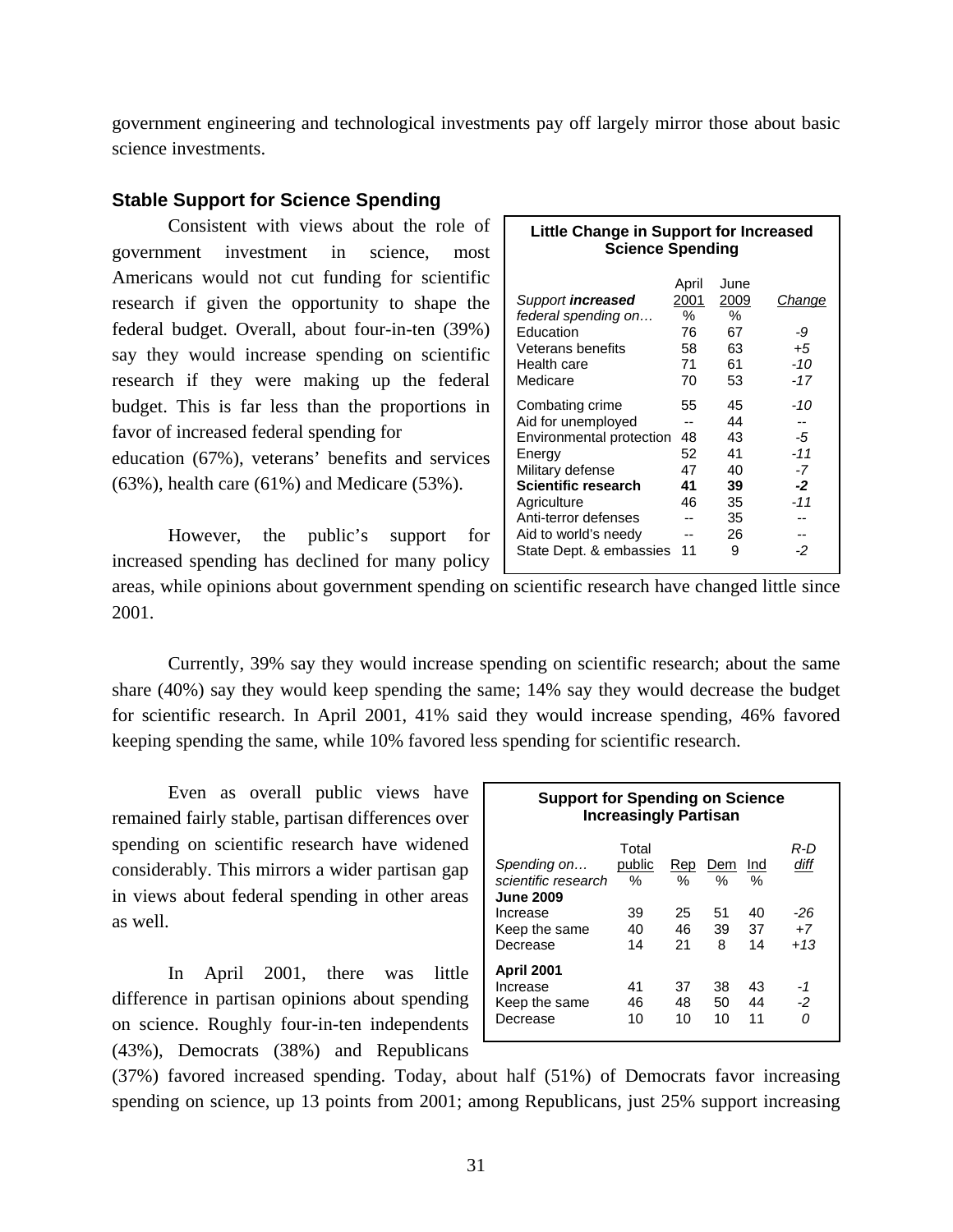the budget for scientific research, down 12 points over the same period. Opinion among independents has changed little (40% favor increased spending today, 43 % in 2001).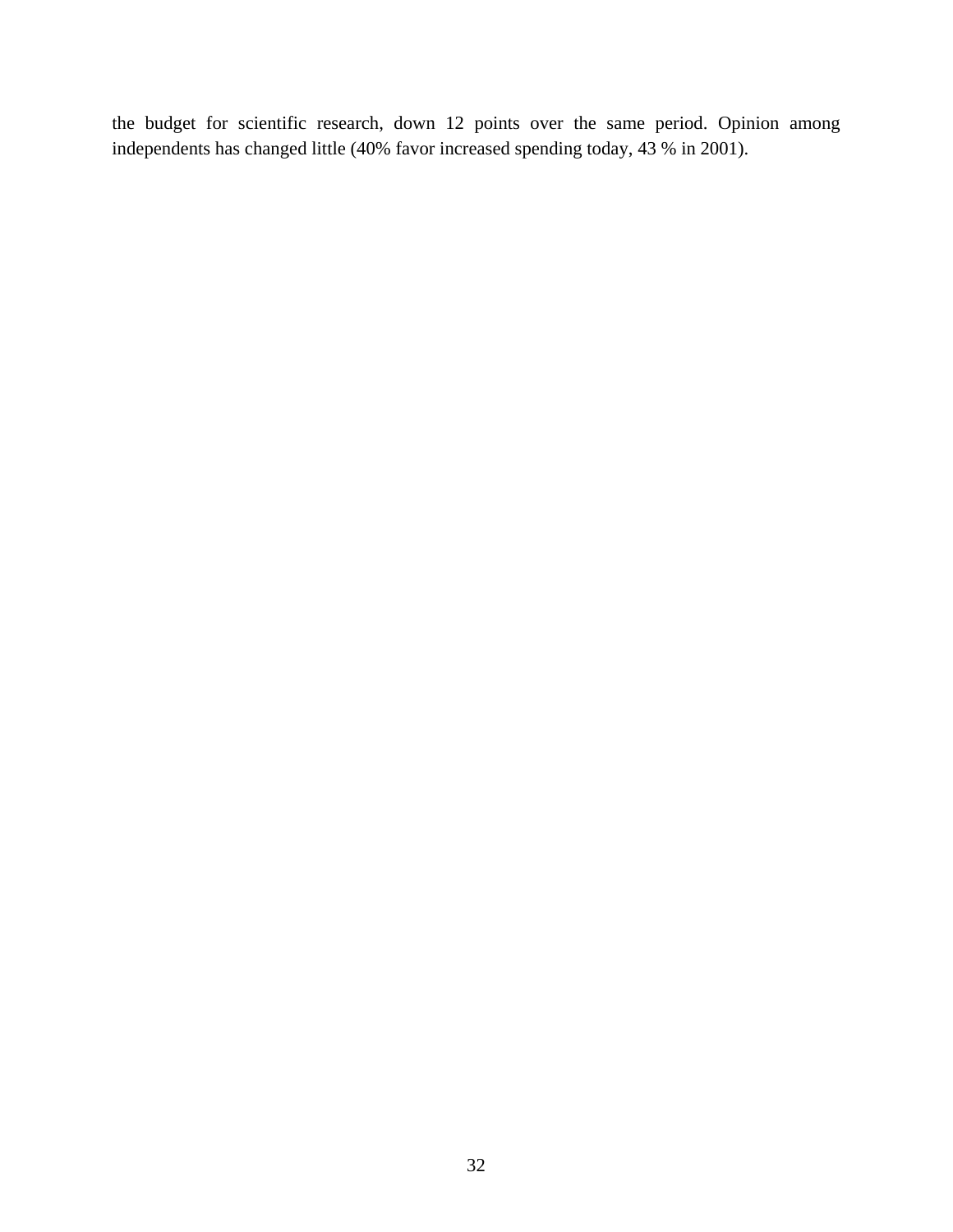## **SECTION 4: SCIENTISTS, POLITICS AND RELIGION**

Politics and science have become entangled on numerous occasions over the past several years. Conservatives have grown increasingly skeptical of the scientific evidence for human-induced climate change, even as climate scientists argue that this evidence is incontrovertible. Battles over the teaching of evolution in the public schools have continued to generate controversy. And most scientists say they believe claims that the Bush administration suppressed some research findings by government scientists.

This issue resonates strongly with scientists, but not with the general public. An overwhelming majority of scientists say they have heard a lot (55%) or a little (30%) about

| <b>Bush Administration and Science</b>                                                                                                                                                                                                       |                                 |                                                 |  |  |  |  |
|----------------------------------------------------------------------------------------------------------------------------------------------------------------------------------------------------------------------------------------------|---------------------------------|-------------------------------------------------|--|--|--|--|
| Claims that gov't scientists<br>could not report findings that<br>conflicted w/ admin. positions<br>Heard a lot<br>Heard a little<br>Heard nothing /Don't know                                                                               | %<br>10<br>34<br>56             | <b>Public Scientists</b><br>%<br>55<br>30<br>14 |  |  |  |  |
| These claims are<br>True<br>False<br>Don't know<br>Heard nothing about claims                                                                                                                                                                | 28<br>9<br>$\overline{7}$<br>56 | 77<br>6<br>3<br>14                              |  |  |  |  |
| During Bush administration,<br>this happened<br>More often<br>17<br>71<br>2<br>Less often<br>1<br>8<br>5<br>About as often<br>$\ast$<br>1<br>Don't know<br>Claims were false or don't know 16<br>9<br>14<br>Heard nothing about claims<br>56 |                                 |                                                 |  |  |  |  |
| Figures read down. All percentages are based on total.                                                                                                                                                                                       |                                 |                                                 |  |  |  |  |

claims that the Bush administration did not allow government scientists to report findings that contradicted administration policy. By contrast, just 10% of the public heard a lot about the claims and 34% heard a little; most say they have heard nothing at all about it.

About three-quarters of scientists (77%) believe the claims about the Bush administration are true, while just 6% say they are false. And virtually all of the scientists who say these claims are true  $-71\%$  of scientists overall – believe that these practices occurred more often during the Bush administration than during previous administrations.

Among the public, most of those who heard about the claims about the Bush administration and science say they are true, but this constitutes a relatively small proportion of the public overall (28%). And just 17% of the public says that, compared with previous administrations, the Bush administration more often prevented government scientists from reporting research findings that conflicted with the administration's point of view.

*I am pleased that President Obama is returning science to a more appropriate role within government – allowing for unbiased reporting of scientific information and eliminating political tests for appointments to scientific advisory committees.* Neuroscientist, 66.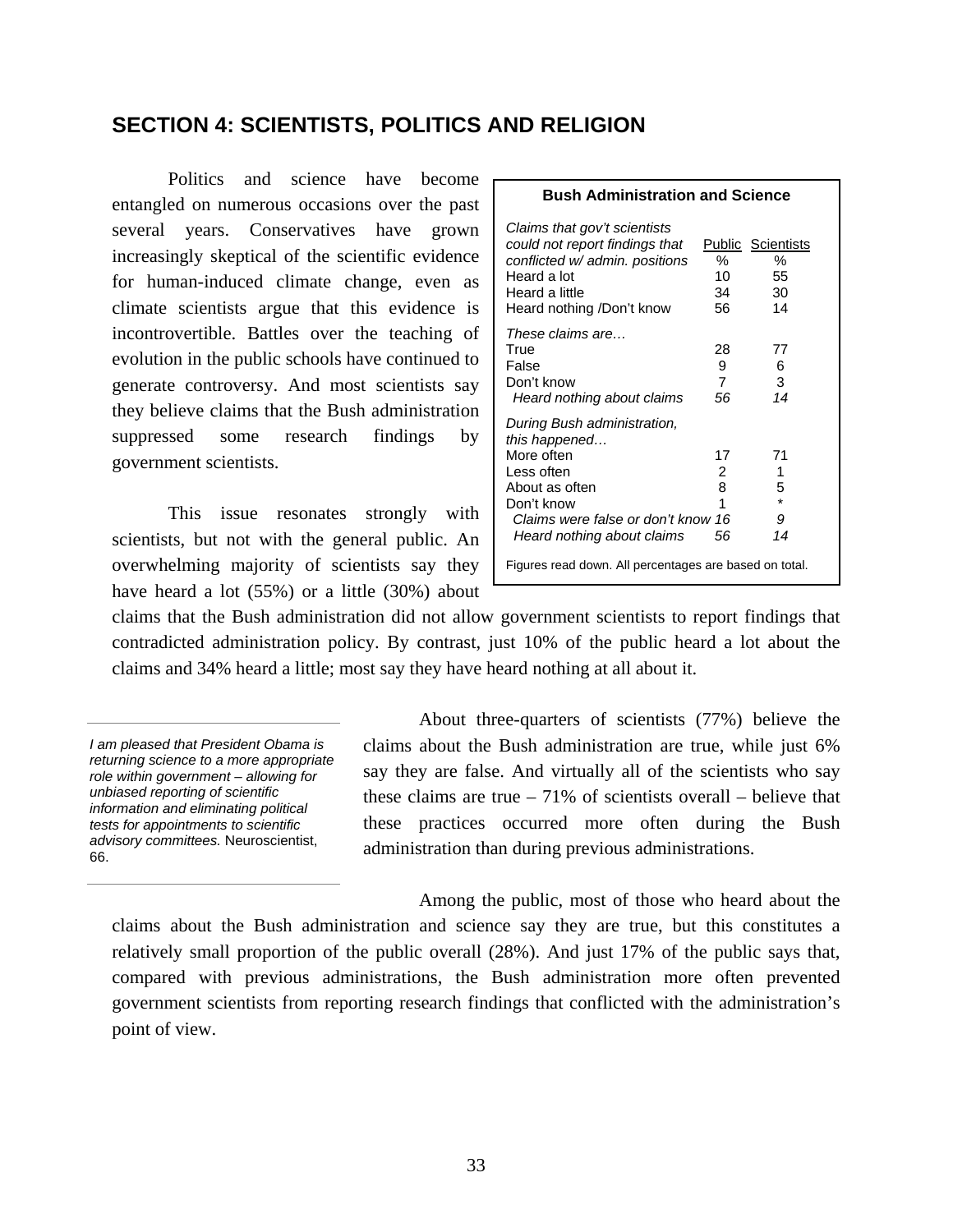### **Scientists and Politics**

 A large majority of the public (76%) and nearly all scientists (97%) say that it is appropriate for scientists to become actively involved in political debates on controversial issues such as stem cell research and nuclear power.

Among the public, substantial majorities of Democrats (80%), independents (76%) and Republicans (75%) say it is appropriate for scientists to take an active political role on such issues. While older Americans (those older than 50) and less educated people are somewhat more

likely to see scientists' political involvement as inappropriate, majorities in all major demographic and political groups find this appropriate.

Most Americans do not see scientists as a group as particularly liberal or conservative. Nearly two-thirds of Americans (64%) say they think of scientists as "neither in particular"; 20% see them as politically liberal and 9% say they are politically conservative.

In contrast, most scientists (56%) perceive the scientific community as politically liberal; just 2% think scientists are politically conservative. About four-in-ten scientists (42%) concur with the majority public view that scientists, as a group, are neither in particular.

| <b>Involvement as Appropriate</b>                                                                                                         |                    |                                                        |  |
|-------------------------------------------------------------------------------------------------------------------------------------------|--------------------|--------------------------------------------------------|--|
| Scientists becoming actively<br>involved in political debates<br>Appropriate<br>Not appropriate<br>Don't know                             | ℅<br>76<br>18<br>5 | <b>Public Scientists</b><br>$\%$<br>97<br>3<br>$\star$ |  |
| Scientists as a group are<br>Politically liberal<br>Politically conservative<br>Neither in particular<br>Don't know<br>Figures read down. | 20<br>9<br>64<br>8 | 56<br>2<br>42<br>1                                     |  |

**Public Sees Scientists' Political** 

| <b>Partisanship and Ideology</b>                                         |                                    |                                       |  |  |
|--------------------------------------------------------------------------|------------------------------------|---------------------------------------|--|--|
| Party Affiliation<br>Republican<br>Democrat<br>Independent<br>Other/none | Public<br>%<br>23<br>35<br>34<br>4 | Scientists<br>%<br>6<br>55<br>32<br>4 |  |  |
| Party w/ leaners<br>Republican/Lean Rep.<br>Democrat/Lean Dem.           | 35<br>52                           | 12<br>81                              |  |  |
| Ideology<br>Conservative<br>Moderate<br>Liberal<br>Very liberal          | 37<br>38<br>20<br>5                | 9<br>35<br>52<br>14                   |  |  |

The scientists' belief that the scientific community is politically liberal is largely accurate. Slightly more than half of scientists (52%) describe their own political views as liberal, including 14% who describe themselves as very liberal. Among the general public, 20% describe themselves as liberal, with just 5% calling themselves very liberal.

Most scientists identify as Democrats (55%), while 32% identify as independents and just 6% say they are

*I think scientists have a responsibility to become more involved in the public discourse about important scientific issues, including climate change, stem cells, deforestation, vaccines or whatever other issues arise in the future … There is too much misinformation out there and real, genuine knowledge, facts, reasoning can be overwhelmed by louder voices.*  Neuroscientist, 29.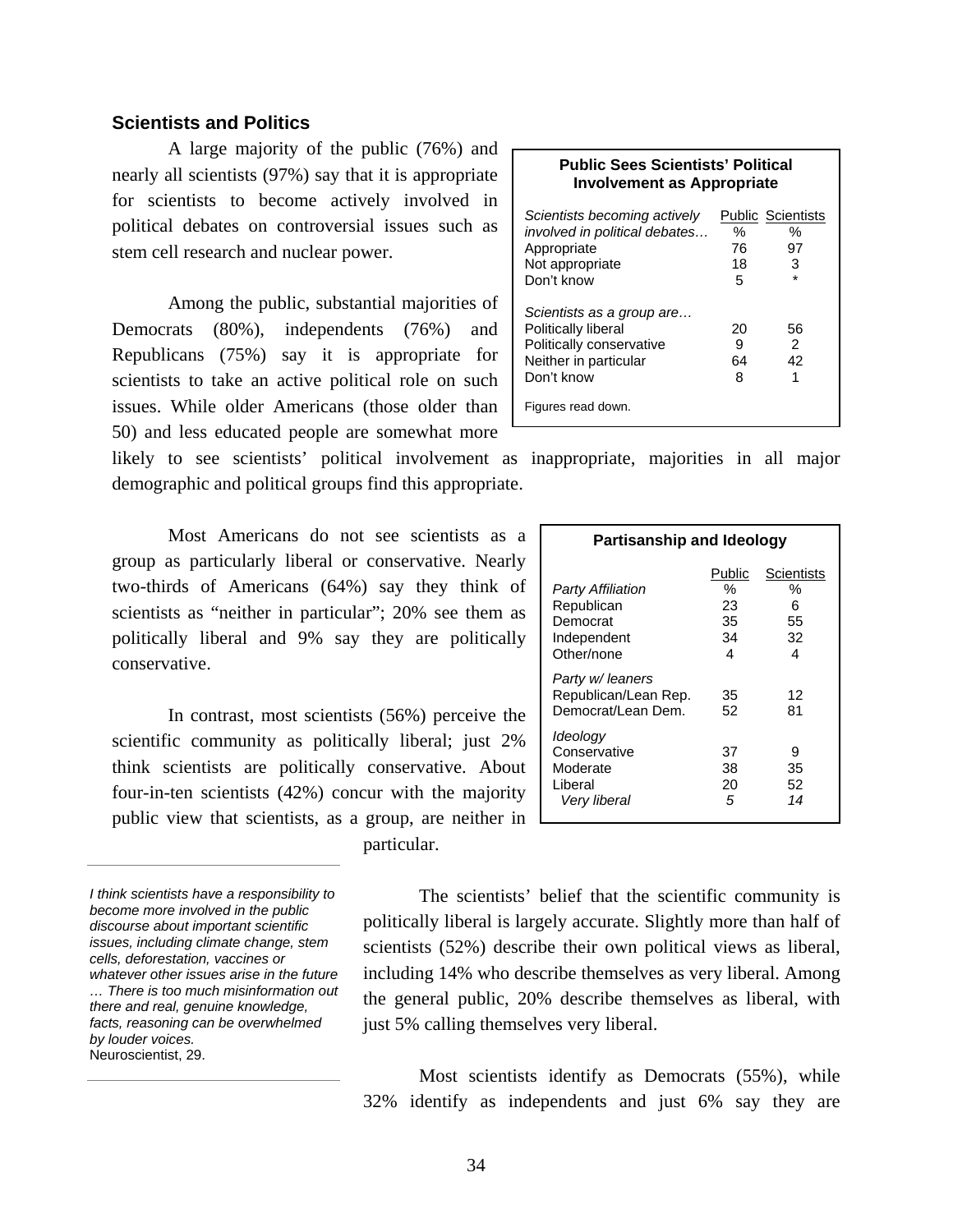Republicans. When the leanings of independents are considered, fully 81% identify as Democrats or lean to the Democratic Party, compared with 12% who either identify as

Republicans or lean toward the GOP. Among the public, there are far fewer self-described Democrats (35%) and far more Republicans (23%). Overall, 52% of the public identifies as Democratic or leans Democratic, while 35% identifies as Republican or leans Republican.

Majorities of scientists working in academia (60%), for non-profits (55%) and in government (52%) call themselves Democrats, as do nearly half of those working in private industry (47%).

# **Gaps in Political Values**

The gap between the scientists' political views

and the public's is seen across a broad spectrum of topics and issues. A far smaller share of scientists (40%) than the public (57%) agrees with the statement "when something is run by the

government, it is usually inefficient and wasteful."

 Scientists also are less likely than the public to say that business strikes a fair balance between profits and the public interest: Just 20% of scientists express this view, compared with 37% of the public. And while 78% of scientists say that the government has a responsibility to care for those unable to care for themselves, a smaller majority of the general public (63%) agrees.

 Just 14% of scientists agree that "we have gone too far in pushing equal rights in this country." That compares with 41% of the public. Just a third of scientists – but a majority of the public  $(53%)$  – agrees that "the best way" to ensure peace is through military strength." *(For more on the public's political values and* 

| <b>Party Affiliation among Scientists</b>                                                     |                    |                      |                      |
|-----------------------------------------------------------------------------------------------|--------------------|----------------------|----------------------|
|                                                                                               | Rep<br>%           | Dem<br>$\%$          | Ind<br>%             |
| All scientists                                                                                | 6                  | 55                   | 32                   |
| Employment sector<br>Government<br>Academic<br>Industry<br>Non-profit                         | 7<br>5.<br>10<br>3 | 52<br>60<br>47<br>55 | 33<br>30<br>37<br>32 |
| Field<br><b>Biological and Medical</b><br>Chemistry<br>Geosciences<br>Physics and Astronomy 6 | 6<br>9<br>4        | 58<br>49<br>62<br>53 | 31<br>37<br>25<br>35 |
| Figures read across.                                                                          |                    |                      |                      |

# **Political Values of Scientists and the Public**  *When something is run by the government, it is usually* **Agree Disagree** *inefficient and wasteful*  $\begin{array}{ccc} 6 & 6 & 6 \\ -8 & 6 & 6 \\ 8 & 40 & 58 \end{array}$ Scientists 10 58<br>Public 10 57 39 Public *Business corps generally strike fair balance bet. profits, serving the public interest* Scientists 20 78 Public 37 58 *It is the responsibility of the government to take care of people who can't take care of themselves* Scientists 78 19 Public 63 33 *We have gone too far in pushing equal rights in this country*  Scientists 14 83 Public 36 *The best way to ensure peace is through military strength*  Scientists 33 65 Public 53 42 Figures read across; general public results from Pew

Values Survey conducted March 31-April 21.

*belief, see ["Independents Take Center Stage in Obama Era,"](http://people-press.org/report/517/political-values-and-core-attitudes) May 21, 2009.)*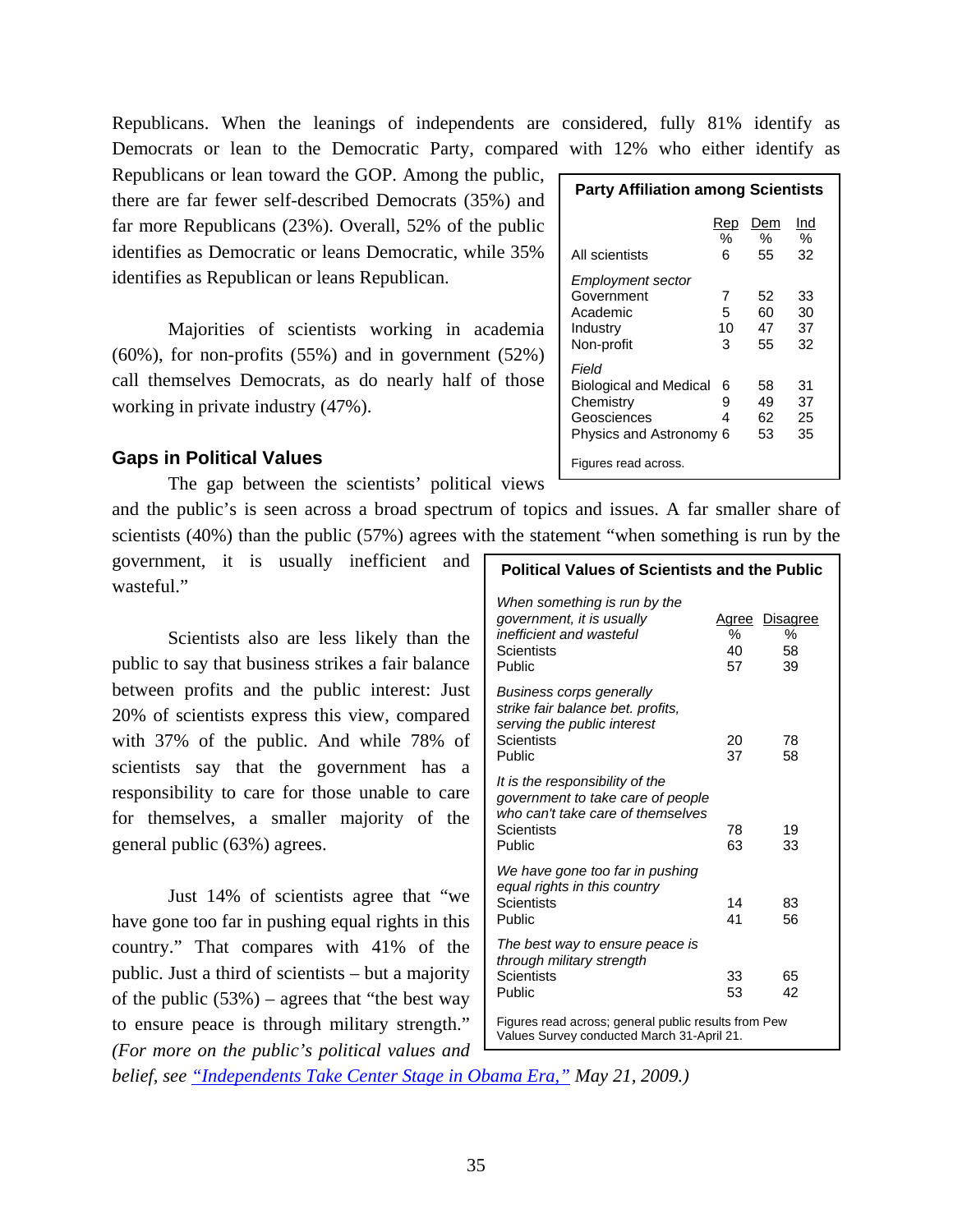# **Religious Belief and Affiliation**

 The United States is a highly religious nation, especially by comparison with most Western industrialized democracies. Most Americans profess a belief in God (83%), and 82% are affiliated with a religious tradition. Scientists are different. Just a third (33%) say they believe in God, while 18% say they believe in a universal spirit or higher power and 41% say they don't believe in either. Just less than half of the scientists interviewed (48%) say they have a religious affiliation, while as many (48%) say they are not affiliated with a religious tradition.

 A narrow majority of the U.S. public (51%) identifies as Protestant, including those who just call themselves "Christian." About a quarter (24%) is Roman Catholic. The ratio of Protestant to Catholic

identification is similar among scientists, though far fewer scientists are affiliated with either (20% Protestant, 10% Catholic). Nearly one-in-ten scientists (8%) are Jewish. By comparison, only about 2% of the U.S. population is Jewish. Among the large group of religiously

unaffiliated scientists, about equal numbers describe themselves as "nothing in particular" (20% of all scientists) and as atheists  $(17\%)$ ;  $11\%$ say they are agnostic.

 Religious belief among scientists varies somewhat by sex, age and scientific specialty. Younger scientists are substantially more likely than their older counterparts to say they believe in God. In addition, more chemists than those in other specialties say they believe in God. More men (44%) than women (36%) say they believe *neither* in God nor a higher power; belief in God is comparable for men and women scientists, but more women than men profess belief in a different supreme being or higher power.

### **Religious Belief and Affiliation**

| Religious belief*<br>Believe in God<br>Believe in higher power<br>Don't believe in either                                        | Public<br>℅<br>83<br>12<br>4   | Scientists<br>℅<br>33<br>18<br>41 |
|----------------------------------------------------------------------------------------------------------------------------------|--------------------------------|-----------------------------------|
| Religious affiliation<br>Protestant<br><b>White Evangelical</b><br>Catholic                                                      | 51<br>19<br>24                 | 20<br>3<br>10                     |
| White non-Hispanic<br>Jewish                                                                                                     | 15<br>2                        | 8<br>8                            |
| Unaffiliated<br>Atheist<br>Agnostic<br>Nothing in particular                                                                     | 17<br>2<br>$\mathcal{P}$<br>12 | 48<br>17<br>11<br>20              |
| Figures read down.<br>* Belief figures from general public from July<br>2006; other general public data from Jan.-June,<br>2009. |                                |                                   |

| <b>Religious Belief among Scientists</b>                                                    |                      |                      |                      |  |
|---------------------------------------------------------------------------------------------|----------------------|----------------------|----------------------|--|
|                                                                                             | Believe in<br>Higher |                      |                      |  |
|                                                                                             | God<br>℅             | power<br>℅           | Neither<br>℅         |  |
| All scientists                                                                              | 33                   | 18                   | 41                   |  |
| Men<br>Women                                                                                | 33<br>35             | 16<br>24             | 44<br>36             |  |
| 18-34<br>35-49<br>50-64<br>65+                                                              | 42<br>37<br>32<br>28 | 24<br>14<br>18<br>18 | 32<br>42<br>44<br>48 |  |
| Field<br><b>Biological and Medical</b><br>Chemistry<br>Geosciences<br>Physics and Astronomy | 32<br>41<br>30<br>29 | 19<br>14<br>20<br>14 | 41<br>39<br>47<br>46 |  |
| Figures read across.                                                                        |                      |                      |                      |  |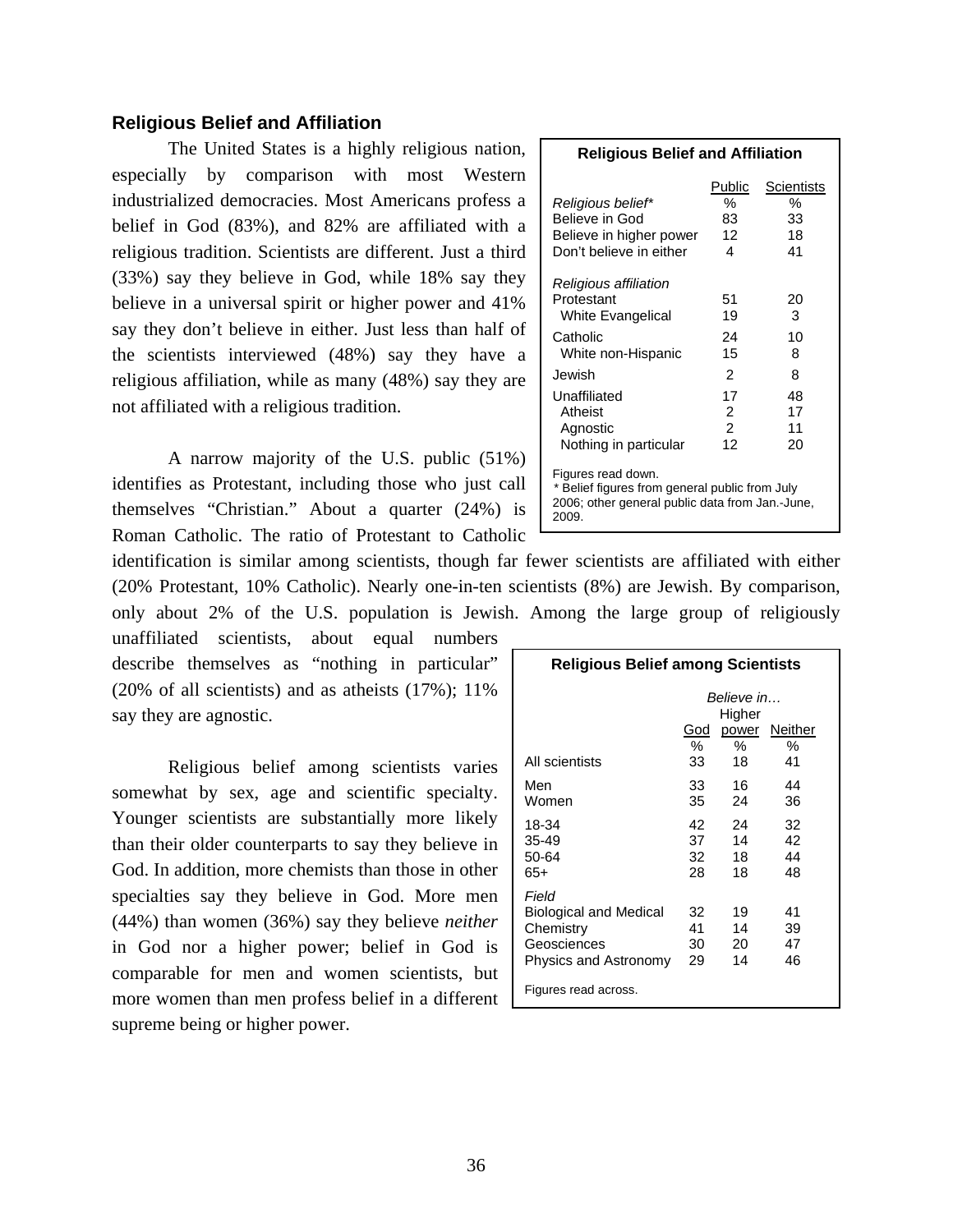# **SECTION 5: EVOLUTION, CLIMATE CHANGE AND OTHER ISSUES**

Two issues on which there is widespread agreement among scientists – evolution and climate change – divide the general public. Not only do many Americans diverge from the dominant scientific positions in their own attitudes and beliefs, but many also believe that the scientific community itself is divided over these issues. While education levels matter – college graduates are more likely than those with less education to agree with the scientists – education is not the largest factor. Public views on evolution are, not surprisingly, strongly linked to religion, while public views on climate change are strongly linked to party and ideology.

# **The Origin and Development of Life**

A majority of the public  $(61\%)$  says that  $\Gamma$ human and other living things have evolved over time, though when probed only about a third (32%) say this evolution is "due to natural processes such as natural selection" while 22% say "a supreme being guided the evolution of living things for the purpose of creating humans and other life in the form it exists today." Another 31% reject evolution and say that "humans and other living things have

| Scientific Consensus on Evolut<br><b>Not Shared by Public</b>                                                      |                               |                                    |  |
|--------------------------------------------------------------------------------------------------------------------|-------------------------------|------------------------------------|--|
| Humans and other<br>living things have<br>Evolved over time<br>Due to natural processes<br>Guided by supreme being | Public<br>℅<br>61<br>32<br>22 | <b>Scientists</b><br>%<br>97<br>87 |  |
| Existed in their present form<br>since the beginning of time<br>Figures read down.                                 | 31                            | 2                                  |  |

**Scientific Consensus on Evolution** 

existed in their present form since the beginning of time."

Nearly all scientists (97%) say humans and other living things have evolved over time  $-87\%$  say evolution is due to natural processes, such as natural selection. The dominant position among scientists – that living things have evolved due to natural processes – is shared by only about third (32%) of the public.

*I am concerned about the ignorance concerning evolution and the damage to teaching of biology where legislators and school boards are forcing that 'equal time' be given to non-scientific 'alternative' views. I am also concerned that the public currently ranks global warming far down their priorities list in polls.* Entomologist, 71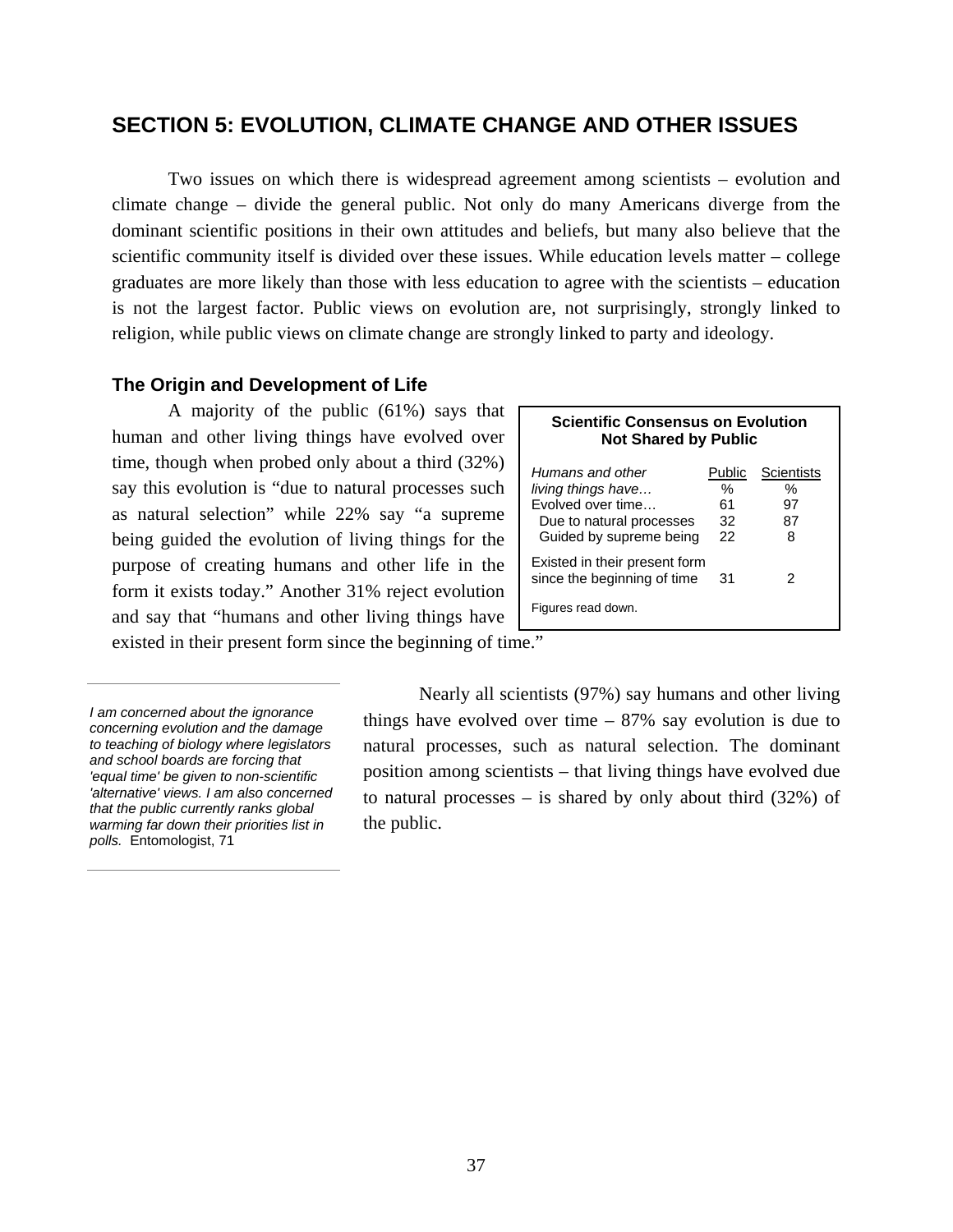Views on evolution vary substantially within the general public, particularly by religion and attendance at religious services. A majority (57%) of white evangelical Protestants hold the view that humans have existed in their present form since the beginning of time. Most Catholics and white mainline Protestants say humans have evolved, though they are divided about whether this is a result of natural processes or whether evolution was guided by a supreme being. Among the religiously unaffiliated, by contrast, 60% say humans have evolved due to natural processes.

About half (51%) of those who say they seldom or never attend religious services say that life evolved due to natural processes, compared with 36% of those who attend services at least yearly, and just 14% of those who attend weekly or more frequently.

# **Origins and Development**   *Evolved over time* Existed in Natural Supreme present process guidance form N % % % Total public 32 22 31 2001 Men 36 22 27 1010 Women 29 21 36 991 18-29 40 21 26 264 30-49 35 22 30 629 50-64 30 23 34 617 65+ 23 19 35 464 College grad+ 45 25 19 703 Some college 31 25 33 502 HS or less 26 18 Republican 23 26 39 504 Democrat 36 22 30 747 Independent Protestant 19 23 43 1023 White evangelical 9 20 57 417 White mainline 38 25 23 356 Black Protestant 17 29 41 159 Catholic 33 25 27 477<br>
White non-Hispanic 34 32 24 333 White non-Hispanic 34 32 24 333 Hispanic 31 17 30 109 Unaffiliated 60 15 11 321 *Religious attendance* Weekly or more  $14$  21 49 774 Monthly/Yearly 36 24 26 670 Seldom/Never 51 19 17 532

**Public's Views about Life's** 

Younger respondents are more likely to say humans evolved through natural selection. Four-in-ten of those younger than 30 (40%) say humans have evolved as a result of natural processes such as natural selection, compared with 35% of those ages 30 to 49, 30% of those 50 to 64, and just 23% of those 65 and older. Among those 65 and older, far more (35%) say that humans and other living things have existed in their present form since the beginning of time than hold the view that humans evolved due to natural processes (23%).

There also are large educational differences in views of evolution. While 45% of college graduates say humans evolved as a result of natural selection, fewer of those with some college (31%) and those with no more than a high school education (26%) say the same. However, even college graduates are far less likely than scientists to say that life has evolved due to natural processes.

*I continue to be disappointed in the failure of public education to provide an understanding of biological evolution and of our place in the cosmos. One would hope that the news media would help in this regard, but I see little evidence for this.* Astronomer, 70.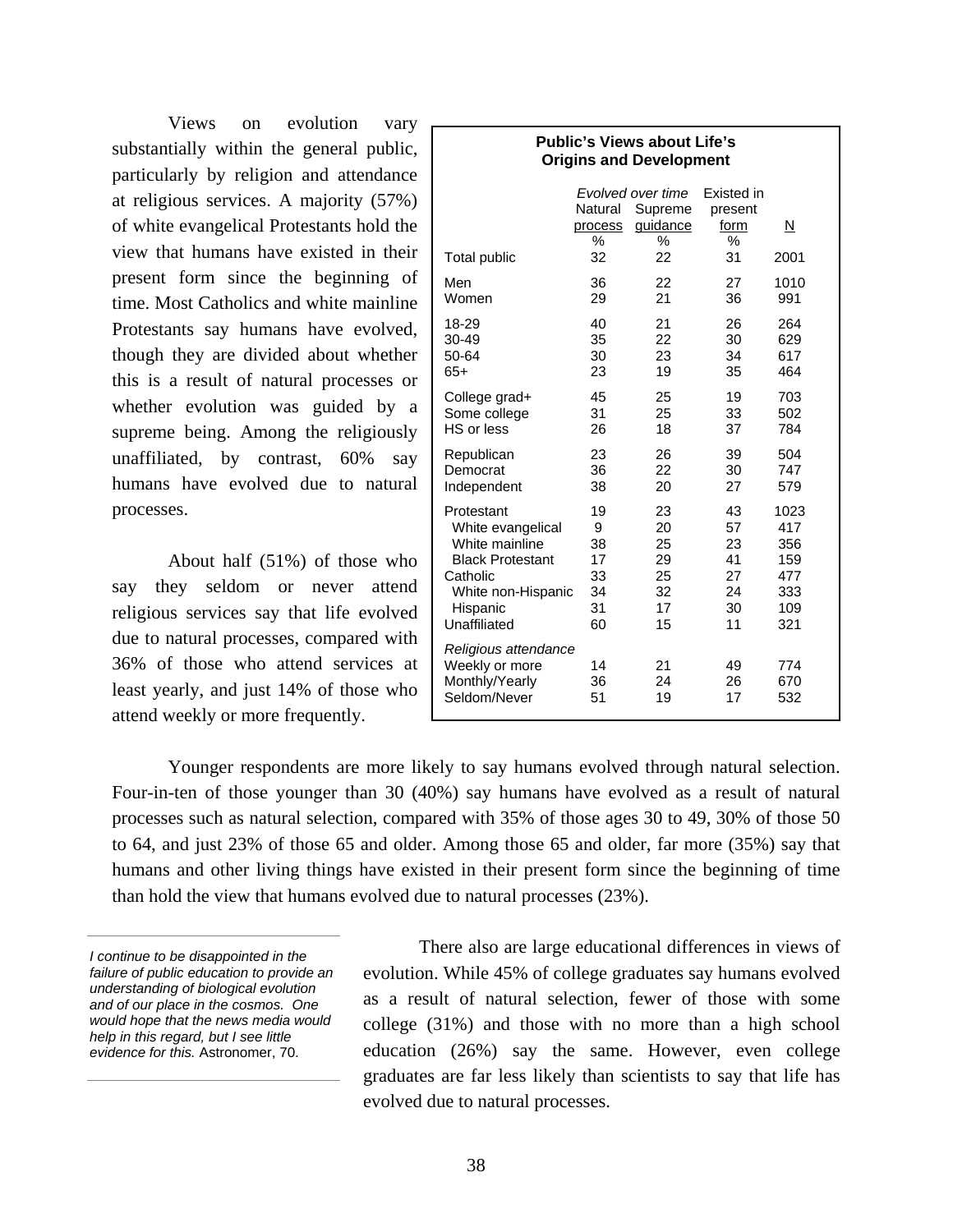# **Wide Divide over Climate Change**

A large majority (85%) of Americans says that the earth is warming, but they are more divided on the cause of climate change than are scientists. About half of the general public (49%) says the earth is getting warmer "mostly because of human activity, such as burning fossil fuels,"

while 36% say warming is occurring "mostly because of natural changes in the atmosphere." About one-in-ten (11%) say "there is no solid evidence that the earth is getting warmer."

By contrast, 84% of scientists say the earth is warming because of human activity. Scientists also are far more likely than the public to regard global warming as a very serious problem: 70% express this

| <b>Public Agrees Earth Is Warming,</b><br><b>But Differs with Scientists over the Cause</b> |    |                          |  |
|---------------------------------------------------------------------------------------------|----|--------------------------|--|
|                                                                                             |    | <b>Public Scientists</b> |  |
| View on climate change                                                                      | ℅  | %                        |  |
| Warming is due to human activity                                                            | 49 | 84                       |  |
| Warming is due to natural changes                                                           | 36 | 10                       |  |
| No solid evidence earth is warming                                                          | 11 | 4                        |  |
| Global warming is                                                                           |    |                          |  |
| Very serious problem                                                                        | 47 | 70                       |  |
| Somewhat serious                                                                            | 26 | 22                       |  |
| Not too serious                                                                             | 11 | 4                        |  |
| Not a problem                                                                               | 13 | $\mathfrak{p}$           |  |
| Figures read down.                                                                          |    |                          |  |

view, compared with 47% of the public. Public attitudes about whether global warming represents a serious problem have changed little in recent years.

The strongest correlate of opinion on climate change is partisan affiliation. Two-thirds of Republicans (67%) say either that the earth is getting warmer mostly because of natural changes in the atmosphere (43%) or that there is no solid evidence the earth is getting warmer (24%). By contrast, most Democrats (64%) say the earth is getting warmer mostly because of human activity. Nearly half of independents (49%) say human activity is causing the earth to warm, while 47% say either that the earth is getting warmer due to natural atmospheric changes (38%) or that there is no solid evidence that the earth is warming (9%).

The divide is even larger when party and ideology are both taken into consideration. Just 21% of conservative Republicans say the earth is

| <b>Stark Partisan Divide over Global Warming</b> |                                                |                                          |                                            |                          |
|--------------------------------------------------|------------------------------------------------|------------------------------------------|--------------------------------------------|--------------------------|
| Total public                                     | Warming<br>human<br><u>activity</u><br>%<br>49 | Warming<br>natural<br>changes<br>℅<br>36 | <b>Not</b><br>getting<br>warmer<br>%<br>11 | N<br>2001                |
| 18-29<br>30-49<br>50-64<br>$65+$                 | 60<br>47<br>50<br>39                           | 33<br>37<br>34<br>39                     | 5<br>10<br>14<br>13                        | 264<br>629<br>617<br>464 |
| College grad+<br>Some college<br>HS or less      | 58<br>49<br>45                                 | 28<br>36<br>40                           | 11<br>11<br>10                             | 703<br>502<br>784        |
| Republican<br>Conserv Rep<br>Mod/Lib Rep         | 30<br>21<br>41                                 | 43<br>45<br>36                           | 24<br>28<br>17                             | 504<br>343<br>151        |
| Democrat<br>Cons/Mod Dem 59<br>Liberal Dem       | 64<br>74                                       | 29<br>34<br>21                           | 4<br>4<br>4                                | 747<br>473<br>250        |
| Independent<br>Figures read across.              | 49                                             | 38                                       | 9                                          | 579                      |

warming due to human activity, compared with nearly three-quarters (74%) of liberal Democrats.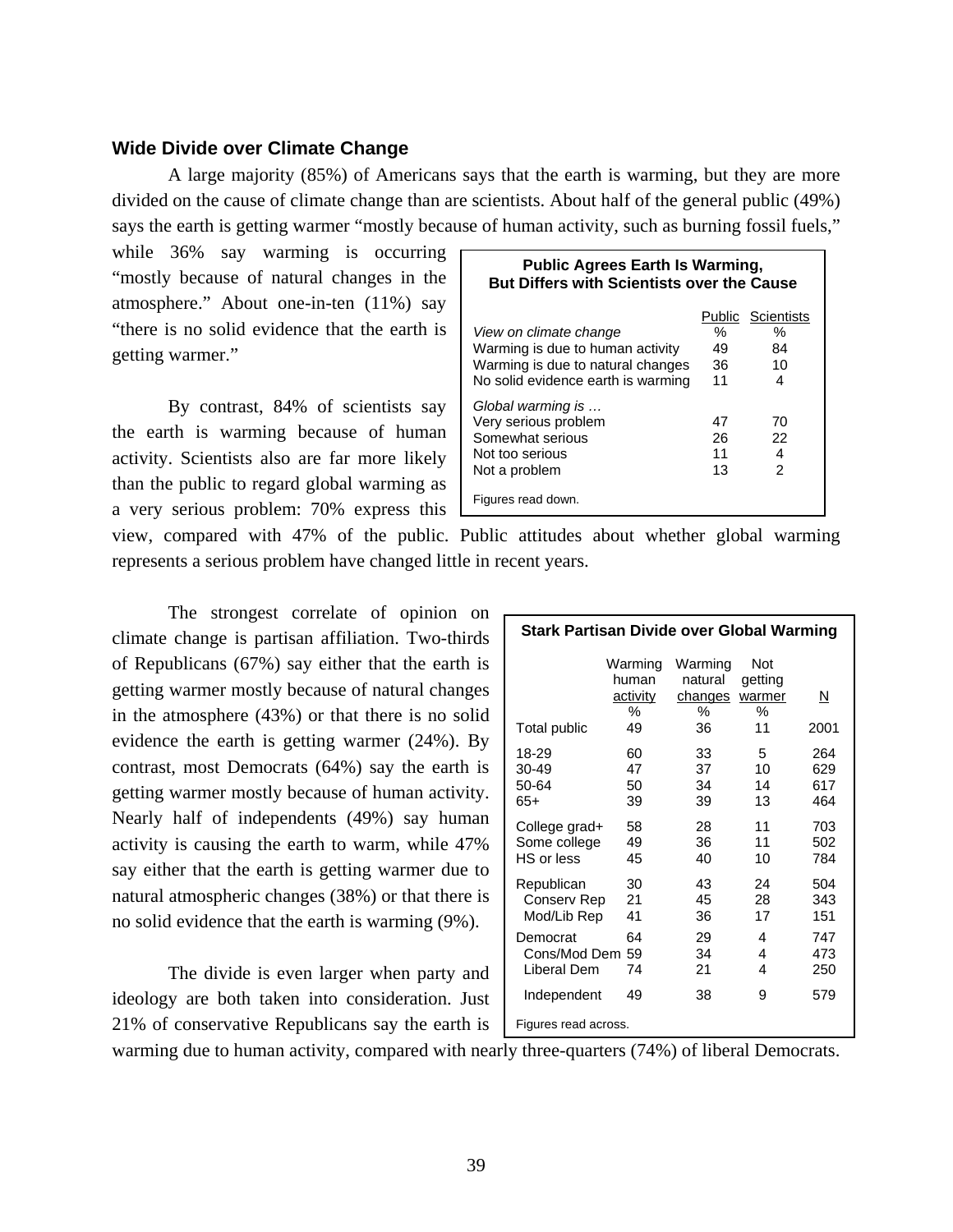There also are significant differences in views about climate change by education. More than half of college graduates (58%) say climate change is occurring and caused by human activity while those with no more than a high school education are more divided in their opinions; 45% say the earth is warming because of human activity and 40% say it is due to natural changes in the atmosphere.

# **Do Scientists Agree?**

Despite the overwhelming agreement among scientists about evolution and climate change, substantial minorities of Americans think there is no scientific consensus on these issues. While a 60% majority of the public says that scientists generally agree that humans have evolved over time, nearly three-in-ten (28%) say that scientists do not generally agree.

A comparable majority (56%) says that scientists generally agree that the earth is warming because of human activity. However, more than a third (35%) says that scientists do not generally agree.

In both cases, people's perceptions of a scientific consensus are strongly correlated with their own views on

the issue. Fully 79% of those who say life has evolved due to natural selection say there is a scientific consensus on this issue. Fewer than half (43%) of those who say life was created in its current form see such a consensus.

 This pattern is even more pronounced when it comes to views about whether there is a scientific consensus over climate change. About three-quarters of people (76%) who say human activity is driving global warming think that most scientists agree on this point. Fewer than half (41%) of those who say warming is mostly due to atmospheric changes think there is a scientific consensus on the issue. Among the small share of the public (11%) that says there is no solid evidence of global warming, just 22% say there is scientific agreement that human activity is causing global warming, while 68% think there is no agreement among scientists on the issue.

### **More Scientific Consensus over Evolution and Climate Change than Public Thinks**

# *Evolution*  % of the public who says scientists generally agree that humans have evolved 60 % of scientists who say humans have evolved 97 *Climate Change*  % of the public who says scientists generally agree that the earth is getting warmer because of human activity 56 % of scientists who say that the earth is getting warmer because of human activity 84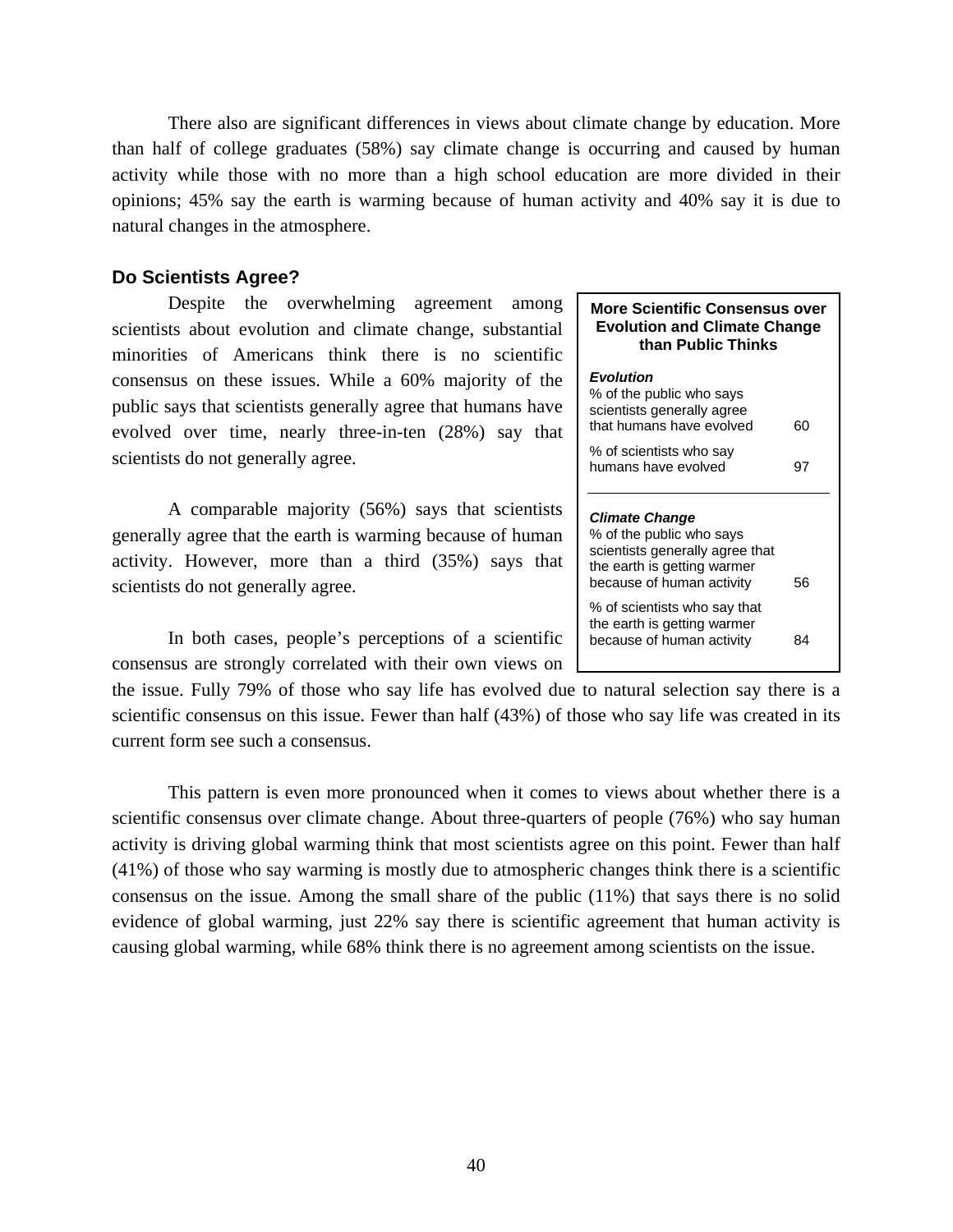# **Other Issues**

The attitudes of the public and scientists also sharply diverge on several policy issues related to science and technology. The public is far less supportive than scientists of using animals in scientific research; about half (52%) of the general public favors this compared with 93% of scientists. The divide is nearly as large over federal funding for embryonic stem cell research; 58% of the general public supports this compared with 93% of scientists.

 About half (51%) of the general public favors building additional nuclear power plants compared with 70% of scientists. There is a smaller difference between scientists and the general public when it comes to children's vaccinations. Large majorities of both the public (69%) and scientists (82%) say that all children should be required to be vaccinated.

# **Animal Testing**

Among the public, there is a striking gender gap in opinions about using laboratory animals in scientific research. Most men (62%) favor the use of animals in research while just over half of women (52%) oppose this.

There also are sizable age, education and partisan differences in the public's views of using animals in research. A majority of those younger than 30 (58%) oppose the use of animals for research while majorities in older age groups favor using animals in research. College graduates (59%) are more likely than those with some college (49%) or no more than a high school education (49%) to favor using animals in research. And while 62% of Republicans favor this, smaller shares of independents (51%) and Democrats (48%) agree.

As the high level of support among scientists would suggest (93% favor), there is very little variation in opinion among different types of scientists about the use of animals in

| Differences Between<br><b>Public and Scientists</b>                                                                                                                          |                            |                           |  |
|------------------------------------------------------------------------------------------------------------------------------------------------------------------------------|----------------------------|---------------------------|--|
| <b>Federal funding</b><br>for embryonic<br>stem cell research                                                                                                                | Public<br>%                | <b>Scientists</b><br>$\%$ |  |
| Favor<br>Oppose<br>Don't know                                                                                                                                                | 58<br>35<br>$\overline{7}$ | 93<br>6<br>1              |  |
| The use of animals in<br>scientific research<br>Favor<br>Oppose<br>Don't know                                                                                                | 52<br>43<br>6              | 93<br>5<br>$\overline{2}$ |  |
| <b>Building more</b><br>nuclear power plants<br>to generate electricity<br>Favor<br>Oppose<br>Don't know                                                                     | 51<br>42<br>$\overline{7}$ | 70<br>27<br>3             |  |
| <b>Childhood vaccinations</b><br>All children should be<br>required to be vaccinated<br>Parents should be able to<br>decide not to vaccinate<br>their children<br>Don't know | 69<br>28<br>3              | 82<br>17<br>1             |  |
| Figures read down.                                                                                                                                                           |                            |                           |  |

#### **Gender Divide over Using Animals in Research**

|               | Favor | Oppose |
|---------------|-------|--------|
|               | %     | %      |
| Total public  | 52    | 43     |
| Men           | 62    | 33     |
| Women         | 42    | 52     |
| 18-29         | 39    | 58     |
| 30-49         | 55    | 38     |
| 50-64         | 52    | 44     |
| 65+           | 61    | 33     |
| College grad+ | 59    | 36     |
| Some college  | 49    | 46     |
| HS or less    | 49    | 46     |
| Republican    | 62    | 33     |
| Democrat      | 48    | 48     |
| Independent   | 51    | 44     |
|               |       |        |

Figures read across.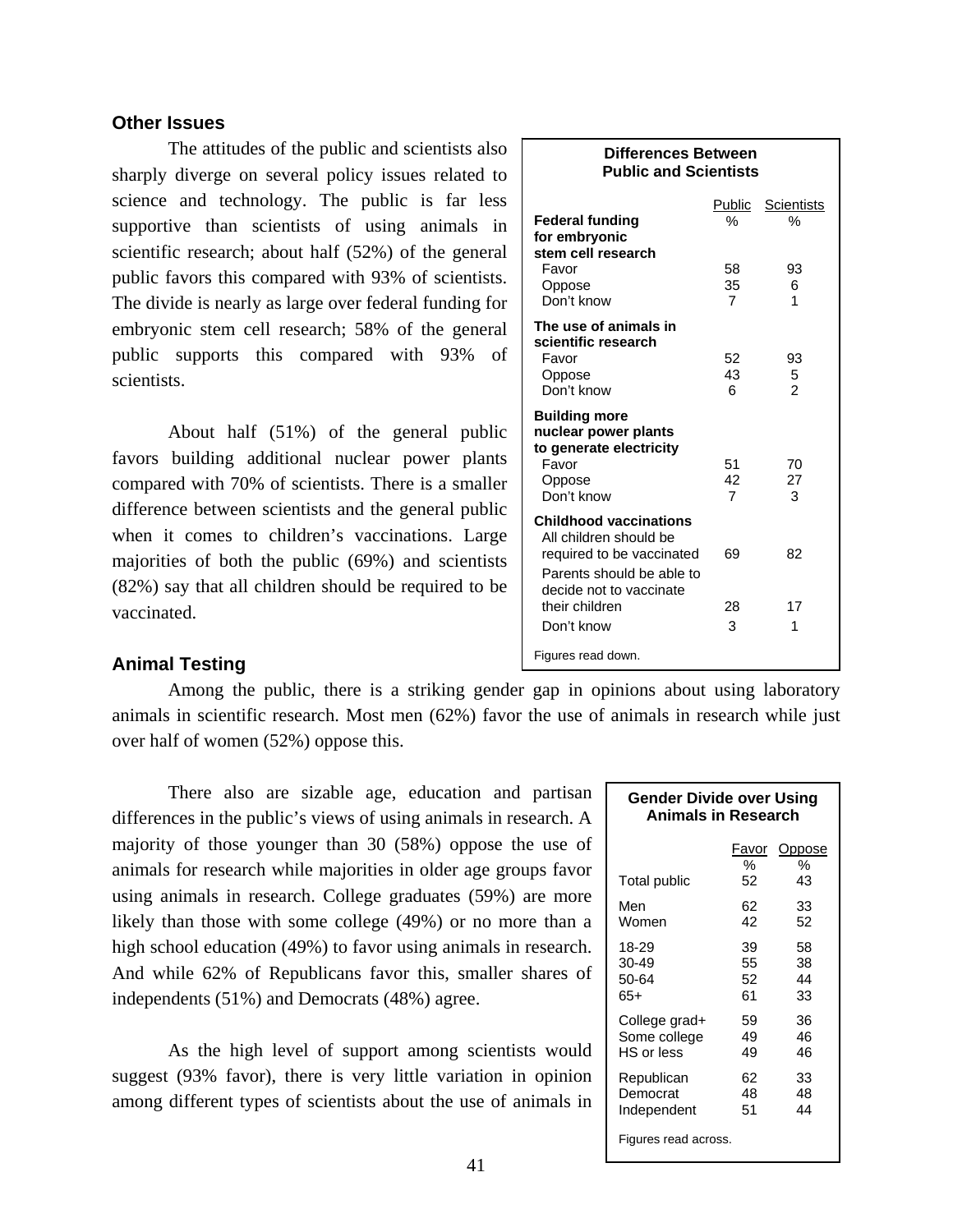research. There also is very little difference among men and women scientists: 94% of men and 89% of women favor using animals in scientific research.

# **Stem Cell Research**

A majority of Americans (58%) favor federal funding for embryonic stem cell research, while 35% are opposed. A far greater share of scientists (93%) than the public supports federal funding for embryonic stem cell research.

There are particularly large partisan and religious differences in the public's views. Nearly twice as many Democrats (71%) as Republicans (38%) favor federal funding for embryonic stem cell research. On this issue, the opinions of independents (61% favor) are much closer to those of Democrats than Republicans. Within the parties there are also ideological divisions. Moderate and liberal Republicans are as likely to favor (47%) as oppose (46%) federal funding for embryonic stem cell research, while conservative Republicans oppose it by a 61% to 34% margin. Liberal Democrats are far more supportive of federal funding for this research than moderates and conservatives within the party (82% vs. 65%).

Majorities of Catholics (60%), white mainline Protestants (59%), black Protestants (54%) and the

religiously unaffiliated (74%) favor federal funding for embryonic stem cell research. Just over half of white evangelical Protestants (52%) oppose it. And while the balance of opinion among those who attend religious services regularly (weekly or more) is in opposition to funding embryonic stem cell research (51% oppose, 42% favor), a large majority of those who attend less frequently favors funding this research.

| <b>Public Views of Funding</b>      |  |
|-------------------------------------|--|
| <b>Embryonic Stem Cell Research</b> |  |

|                                                                                                                                            | Favor<br>%                                   | Oppose<br>%                                  |
|--------------------------------------------------------------------------------------------------------------------------------------------|----------------------------------------------|----------------------------------------------|
| Total public                                                                                                                               | 58                                           | 35                                           |
| College grad+<br>Some college<br>HS or less                                                                                                | 70<br>59<br>51                               | 27<br>36<br>39                               |
| Republican<br>Conserv Rep<br>Mod/Lib Rep<br>Democrat<br>Cons/Mod Dem<br>Liberal Dem                                                        | 38<br>34<br>47<br>71<br>65<br>82             | 56<br>61<br>46<br>25<br>30<br>15             |
| Independent                                                                                                                                | 61                                           | 32                                           |
| Protestant<br>White evangelical<br>White mainline<br><b>Black Protestant</b><br>Catholic<br>White non-Hispanic<br>Hispanic<br>Unaffiliated | 48<br>40<br>59<br>54<br>60<br>60<br>61<br>74 | 43<br>52<br>32<br>36<br>35<br>36<br>32<br>20 |
| Religious attendance<br>Weekly or more<br>Monthly/Yearly<br>Seldom/Never<br>Figures read across.                                           | 42<br>66<br>70                               | 51<br>28<br>23                               |
|                                                                                                                                            |                                              |                                              |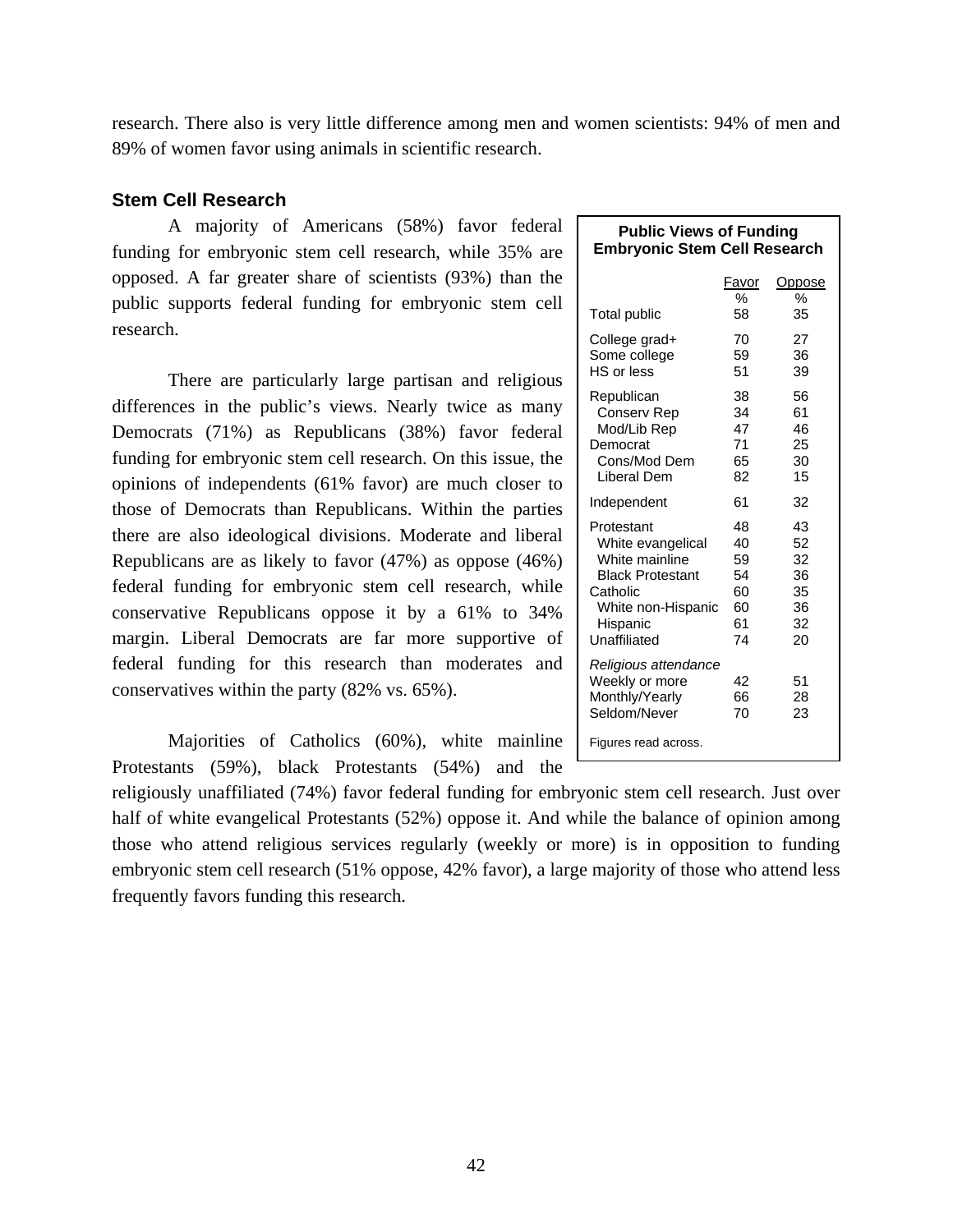# **Nuclear Power**

About half (51%) of Americans favor building more nuclear power plants to generate electricity, while 42% oppose this. Among the general public, a greater percentage of men (60%) than of women (43%) favor building additional nuclear power plants. More college graduates

*The public exhibits a complete inability to assess relative risks and probabilities and the need for compromises, leading to, e.g., the current 'swine flu' semihysteria, the anti-nuclear lobby, and the 'BANANA' approach to energy issues (Build Absolutely Nothing Anywhere Near Anything).* Chemist, 62.

(59%) favor building nuclear power plants than do those with a high school education or less (46%). And larger shares of Republicans (62%) than independents (52%) or Democrats (45%) support expanding the use of nuclear power to generate electricity.

When it comes to nuclear power, the views of scientists are closer to those of Republicans than Democrats nationwide.

Seven-in-ten scientists favor building more nuclear power plants to generate electricity, while 27% are opposed. Among scientists, majorities in every specialty favor building more nuclear power plants, but support is particularly widespread among physicists and astronomers (88% favor). As with the public, far more men (76%) than women (55%) support the expansion of nuclear power.

# **Requiring Child Vaccinations**

 A large majority (69%) of the general public says that all children should be required to be vaccinated against childhood diseases, such as measles, mumps, rubella and polio. Only 28% say that parents should be able to decide not to vaccinate their children. Among scientists, 82% support required vaccination, while 17% would leave the decision to parents.

There is very little variation in the general public's views by gender, party, or religious affiliation. There also is no difference in opinions between parents and non-parents about requiring all children to be vaccinated among. However, slightly more people with some college education or a college degree say that parents should be able to decide not to vaccinate their children.

|                      | <b>Childhood Diseases</b>        |                                  |  |  |
|----------------------|----------------------------------|----------------------------------|--|--|
| Total public         | Should be<br>required<br>%<br>69 | Let parents<br>decide<br>%<br>28 |  |  |
| Men                  | 70                               | 27                               |  |  |
| Women                | 69                               | 28                               |  |  |
| College grad+        | 67                               | 31                               |  |  |
| Some college         | 65                               | 32                               |  |  |
| HS or less           | 73                               | 24                               |  |  |
| Republican           | 71                               | 26                               |  |  |
| Democrat             | 71                               | 27                               |  |  |
| Independent          | 67                               | 30                               |  |  |
| Parent               | 69                               | 28                               |  |  |
| Not a parent         | 70                               | 27                               |  |  |
| Figures read across. |                                  |                                  |  |  |

**Vaccinating Children against**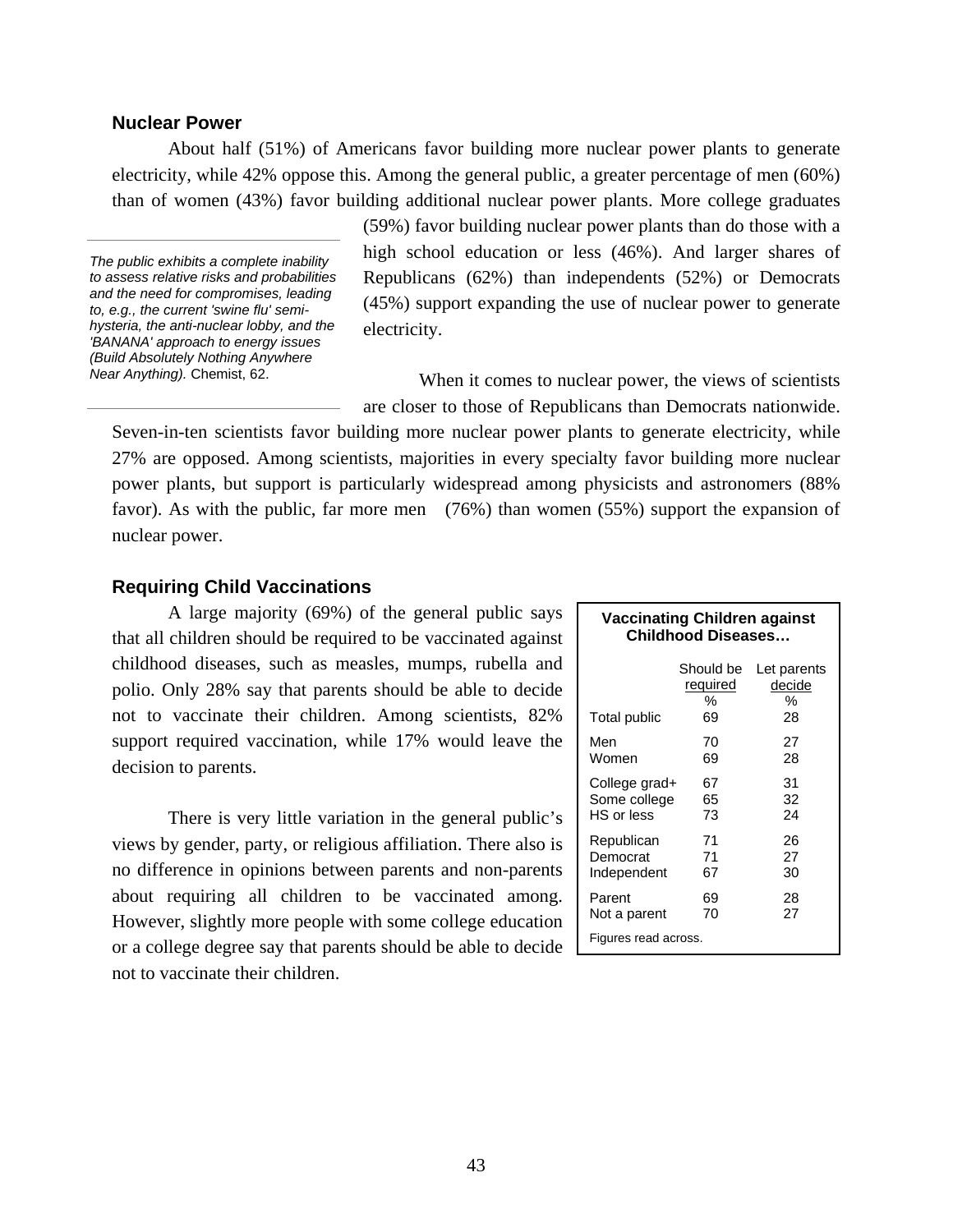# **SECTION 6: SCIENTISTS AND THEIR CAREERS**

 While most scientists say this is a good time for their profession, a large majority also believes it is a good time to begin a career in science. Despite the poor economy, 67% of scientists say it is a very good or good time to begin a career in their scientific specialty area. Only about half as many (32%) say it is a bad time to start a career in their specialty.

 Yet the economy remains a major concern for scientists, as it does for the general public. When asked about the main hurdles for people entering a research career in their scientific specialty, a majority (56%) cites economic issues and more than a third (36%) refers to the tight job market. Far fewer scientists mention educational issues (12%), the personal sacrifices required for a career in research (9%), or the lack of vision and creativity in their specialty (7%) as main hurdles to a career in research.

Biologists and medical scientists (64%) and chemists (61%) cite economic issues more frequently than their counterparts in the geosciences (47%) or physics and astronomy (41%). Scientists in academia are particularly likely to cite economic concerns (62%), while those in industry are least likely to do so (46%).

*The long-time commitment required for graduate education and postdoctoral work is a major hurdle and disincentive to a scientific career. The low pay and lack of health benefits during the graduate and postdoctoral years compound this problem. Uncertainty about the availability of tenure-track faculty positions and the relatively low number of research-director level hires in the industrial sector discourages undergraduates*. Cell biologist, 65

| <b>Economic Concerns Seen as Biggest Hurdles to Research Career</b>                 |            |      |      |                            |        |
|-------------------------------------------------------------------------------------|------------|------|------|----------------------------|--------|
|                                                                                     |            |      |      | Scientific Field --------- |        |
|                                                                                     | All        | Bio/ |      |                            | Phys/  |
| Main hurdles to research                                                            | scientists | Med  | Chem | Geo                        | Astron |
| career in <b>your</b> specialty                                                     | %          | ℅    | ℅    | $\%$                       | $\%$   |
| Economic issues (Net)                                                               | 56         | 64   | 61   | 47                         | 41     |
| Funding/Support                                                                     | 46         | 54   | 47   | 40                         | 29     |
| <b>Finances/Salaries</b>                                                            | 9          | 11   | 10   | 6                          | 7      |
| Economic downturn                                                                   | 6          | 5    | 11   | 6                          | 6      |
| Job market (Net)                                                                    | 36         | 39   | 34   | 44                         | 38     |
| <b>Education (Net)</b>                                                              | 12         | 11   | 13   | 14                         | 11     |
| <b>Personal sacrifices (Net)</b>                                                    | 9          | 11   | 7    | 6                          | 8      |
| <b>Lack of vision/Creativity (Net)</b>                                              | 7          | 7    | 6    | 11                         | 9      |
| Institutional/Commercial pressures                                                  | 7          | 9    | 8    | 7                          | 4      |
| Open-ended question, up to three responses accepted; figures add to more than 100%. |            |      |      |                            |        |
| Figures read down.                                                                  |            |      |      |                            |        |

 About as many geoscientists cite the job market (44%) as a barrier to a career in research as mention economic and funding issues (47%). Similarly, comparable percentages of physicists and astronomers say the job market (38%) and economic issues (41%) are the main hurdles to a career in research in their specialties.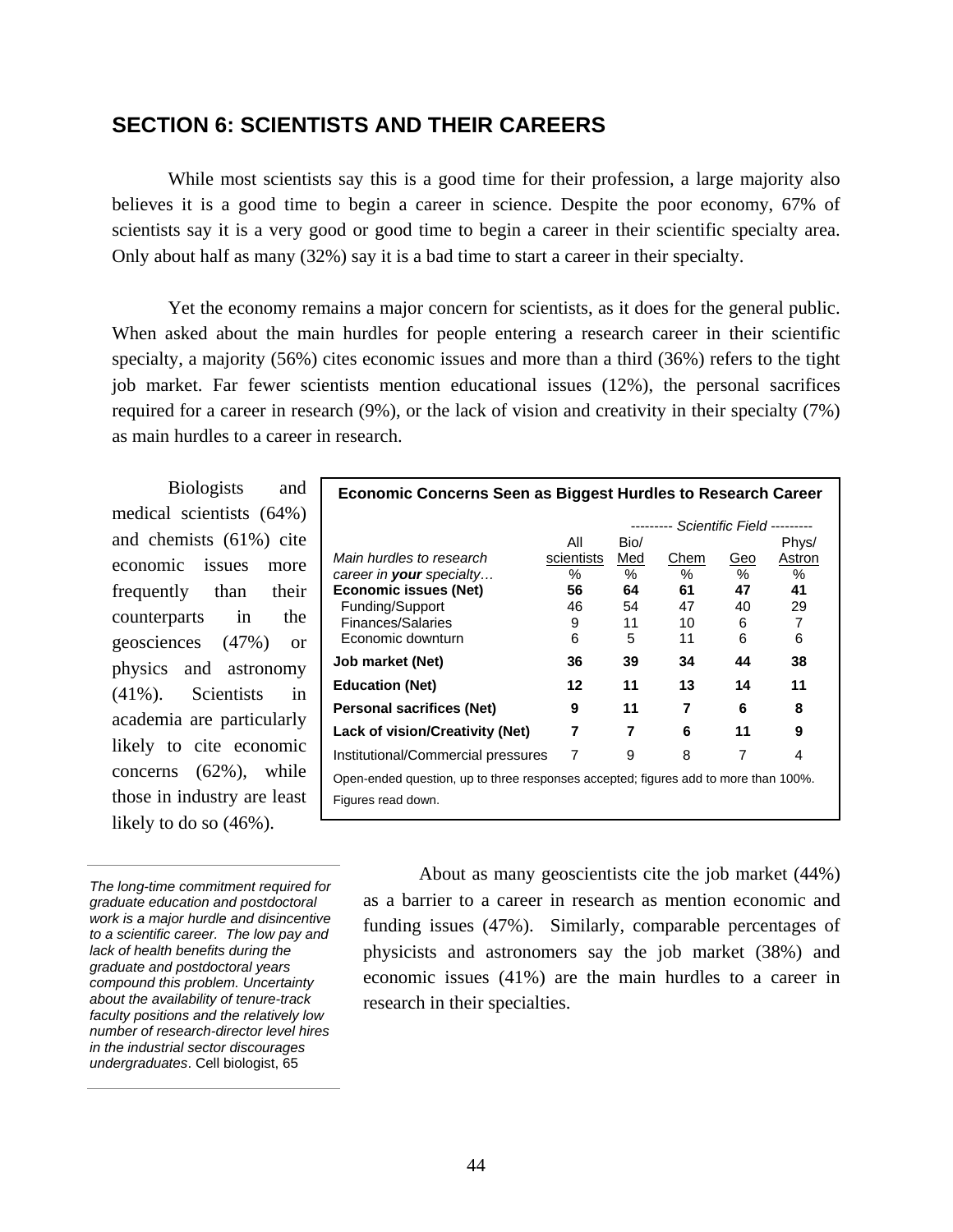# **Why Science?**

 When asked about the importance of various factors that motivated them to pursue careers in science, an overwhelming share of scientists (86%) say an interest in solving intellectually challenging problems was very important. This view is widely shared across scientific specialties.

| <b>Reasons Why Scientists Chose their Careers</b>                                                                 |           |                          |                                        |  |  |  |
|-------------------------------------------------------------------------------------------------------------------|-----------|--------------------------|----------------------------------------|--|--|--|
|                                                                                                                   | Verv<br>% | important important<br>℅ | Somewhat Not too/Not<br>important<br>℅ |  |  |  |
| To solve intellectually<br>challenging problems                                                                   | 86        | 13                       | 1                                      |  |  |  |
| To work for the public good                                                                                       | 41        | 40                       | 19                                     |  |  |  |
| To make an important discovery                                                                                    | -30       | 44                       | 25                                     |  |  |  |
| For a financially rewarding career 4                                                                              |           | 29                       | 66                                     |  |  |  |
| Question: How important was each of the following to your decision to<br>become a scientist? Figures read across. |           |                          |                                        |  |  |  |

 Substantially smaller percentages of scientists say the desire to work for the public good (41%) and the desire to make an important discovery (30%) were very important reasons for choosing science as a career. However, large majorities do cite these factors as at least somewhat important (81% work for public good, 74% make important discovery).

More women (48%) than men (38%) say a desire to work for the public good was a very important reason in deciding to become a scientist. Younger scientists are also more likely to point to the desire to contribute to the public good (48% of those under 35, compared with 32% of those 65 and over).

Perhaps not surprisingly, nearly half (49%) of those who work in the public sector identify working for the public good as a very important factor in their decision to go into science, compared with 45% working for non-profits and smaller percentages in academia (41%) and industry (38%). Applied scientists are also more likely than those who describe their work as addressing basic knowledge questions to attribute their career decision to working for the public good (48% vs. 34%).

## **More Women than Men Cite Desire to Work for Public Good**

| % citing each as<br>very important in<br>career decision<br>All scientists                  | Work for<br>public<br>good<br>℅<br>41 | Make an<br>important<br>discovery<br>℅<br>30 |
|---------------------------------------------------------------------------------------------|---------------------------------------|----------------------------------------------|
| Men<br>Women                                                                                | 38<br>48                              | 32<br>25                                     |
| 18-34<br>35-49<br>50-64<br>65+                                                              | 48<br>43<br>42<br>32                  | 33<br>38<br>27<br>27                         |
| <b>Employment sector</b><br>Government<br>Academic<br>Industry<br>Non-profit                | 49<br>41<br>38<br>45                  | 28<br>33<br>28<br>26                         |
| Type of research<br>Basic<br>Applied                                                        | 34<br>48                              | 33<br>28                                     |
| Field<br><b>Biological and Medical</b><br>Chemistry<br>Geosciences<br>Physics and Astronomy | 44<br>35<br>40<br>27                  | 32<br>37<br>17<br>31                         |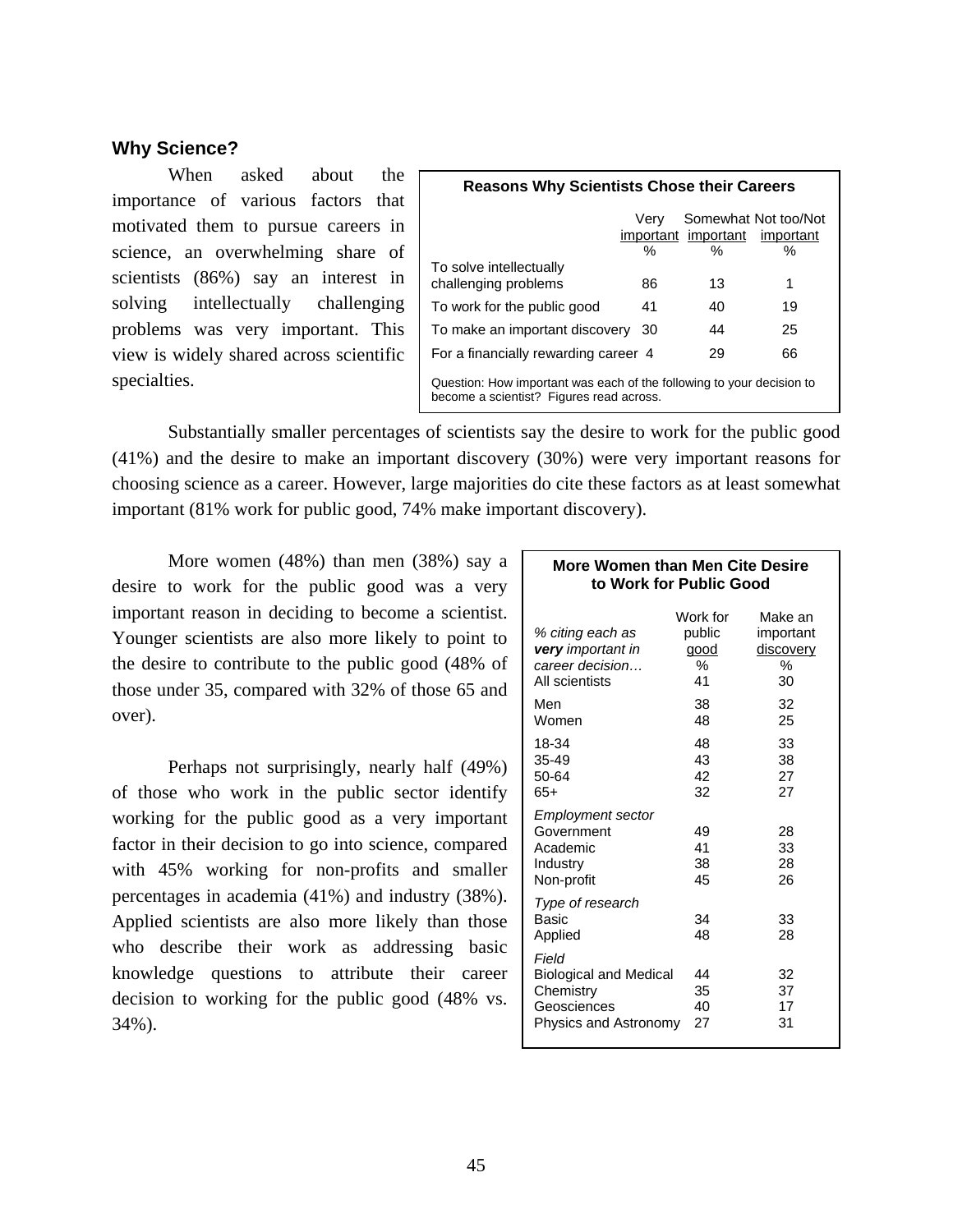By comparison, those who primarily address basic knowledge questions in their research are more likely than applied researchers (33% vs. 28%) to cite a desire to make an important discovery as a very important reason for their career choice. There are also substantial differences by field, as chemists are about twice as likely as geoscientists to say the desire to make an important discovery was an important driver for their decision to become a scientist (37% vs. 17%).

# **Financial Rewards Less Important**

Few scientists say that the desire for a financially rewarding career was a very important part of their decision to become a scientist (4%). However, a third (33%) say this was at least somewhat important in their choice of career.

 As might be expected, far more scientists working in industry than those working in other sectors view a desire for a financially rewarding career as very or somewhat important. About half of industry scientists (51%) say this, compared with only about three-in-ten of those working for government (31%), academia (29%) and for non-profits (29%).

More generally, a far larger share of those in the applied sciences (43%) attribute their career choice at least in part to a desire for a financially rewarding career, compared with 25% of those in basic sciences. Among scientific specialties, those in chemistry (40%) are more likely than those in other fields to say financial rewards were a consideration in their career choice.

In addition, older women scientists are less likely than either younger women or men to say financial rewards were important to their career decision (20% vs. 34% of younger women and 35% of all men).

# **Importance of a "Financially Rewarding Career"**

| All scientists                                                                              | Very/Somewhat<br><i>important</i><br>%<br>33 |
|---------------------------------------------------------------------------------------------|----------------------------------------------|
| Employment sector<br>Government<br>Academic<br>Industry<br>Non-profit                       | 31<br>29<br>51<br>29                         |
| Type of research<br>Basic<br>Applied                                                        | 25<br>43                                     |
| Field<br><b>Biological and Medical</b><br>Chemistry<br>Geosciences<br>Physics and Astronomy | 31<br>40<br>29<br>28                         |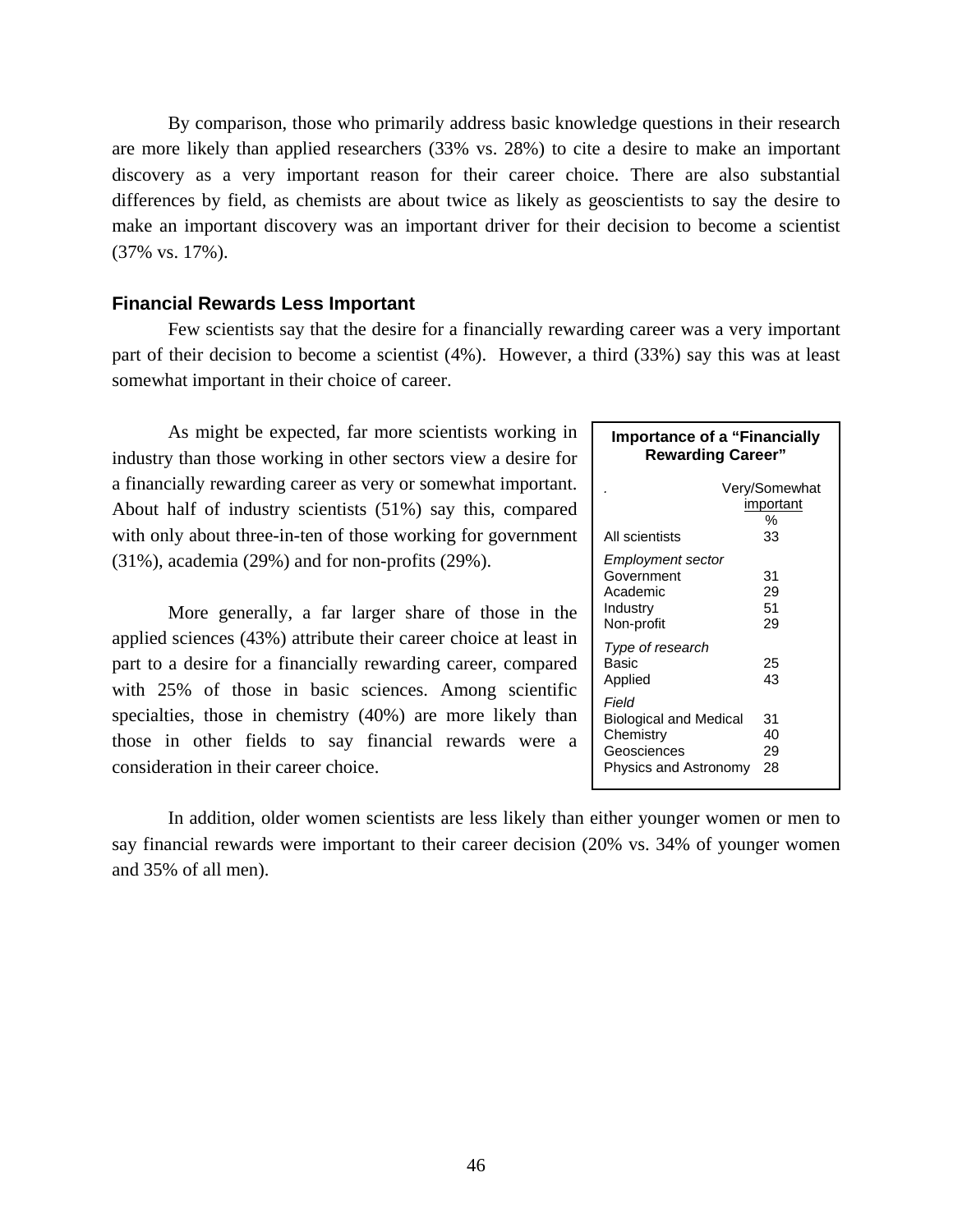# **Why Scientific Research?**

 By a wide margin, more scientists say they are personally motivated by the challenge of answering scientific questions than by the prospect that their work delivers societal benefits. Just over six-in-ten (62%) say they are motivated to conduct scientific research mostly "to address important scientific questions, even if that research may have no immediate benefit to society." Far fewer (36%) say they are mostly motivated "to benefit society, even if that research may not address important scientific questions."

 Those in academia are considerably more likely than their counterparts working elsewhere to say their main motivation for research is to address important questions (69%, compared with 51% of those in government, 52% at non-profits and just 44% of those in industry).

There also are sizable differences between those who work primarily on research addressing basic questions and applied scientists; more than eight-in-ten (81%) basic researchers say they are primarily motivated to address important questions, while the majority (56%) of applied researchers say their main aim is to benefit society.

Across scientific disciplines, physicists and

astronomers (75%) are more likely than those in other fields to say they are motivated primarily to address important questions.

Younger women are more likely than men and older women to say they are mainly motivated to benefit society in their research (45% of 18-49 year-old women compared with 34% of older women and men of both age groups).

| <b>More Important Motivation for Doing</b><br>Scientific Research Is to                     |                               |                                              |  |  |  |
|---------------------------------------------------------------------------------------------|-------------------------------|----------------------------------------------|--|--|--|
| All scientists                                                                              | Benefit<br>society<br>℅<br>36 | Address<br>important<br>questions<br>℅<br>62 |  |  |  |
| Employment sector<br>Government<br>Academic<br>Industry<br>Non-profit                       | 46<br>30<br>53<br>46          | 51<br>69<br>44<br>52                         |  |  |  |
| Type of research<br><b>Basic</b><br>Applied                                                 | 18<br>56                      | 81<br>42                                     |  |  |  |
| Field<br><b>Biological and Medical</b><br>Chemistry<br>Geosciences<br>Physics and Astronomy | 35<br>32<br>38<br>22          | 64<br>64<br>60<br>75                         |  |  |  |
| Figures read across.                                                                        |                               |                                              |  |  |  |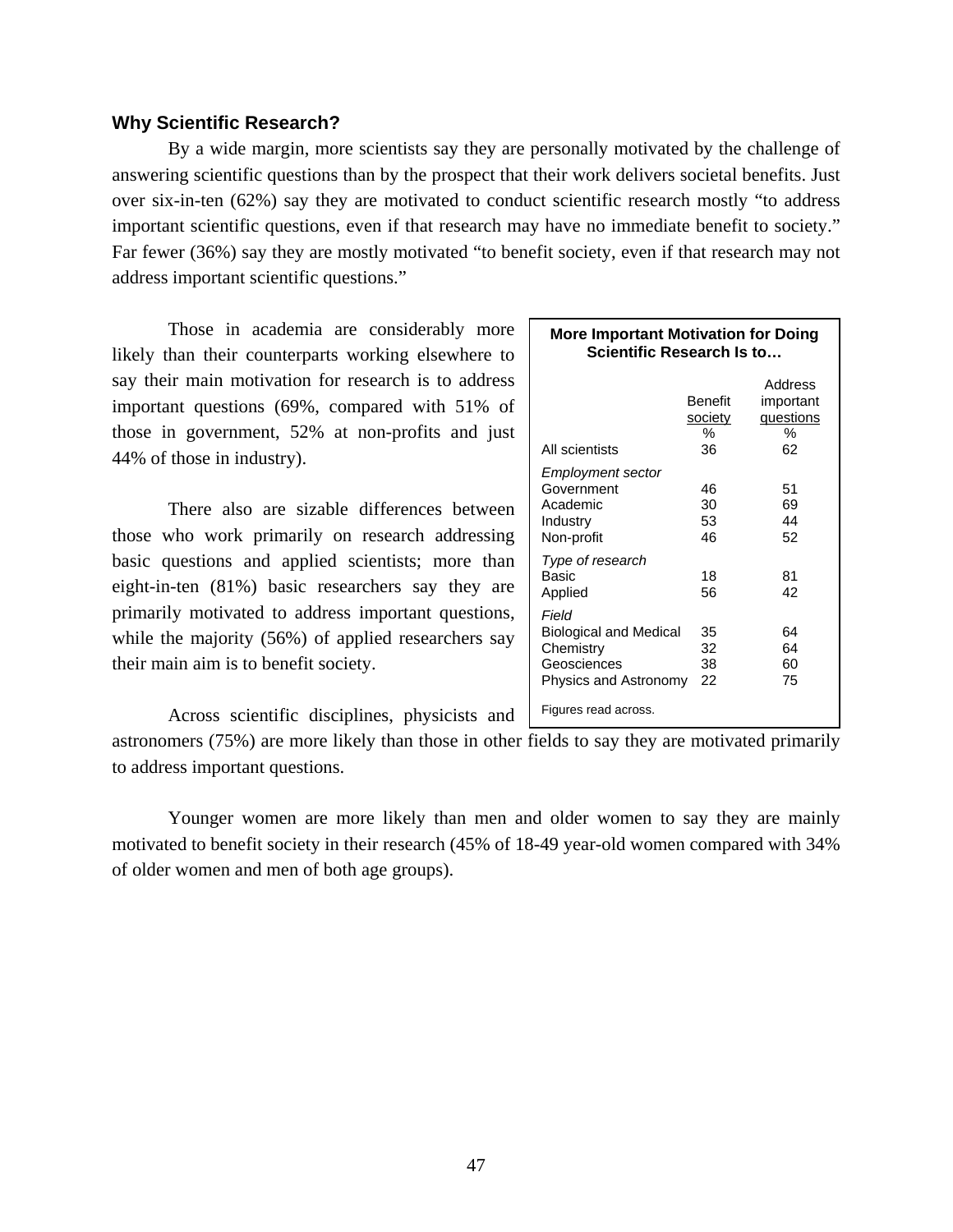# **Scientists See Their Work as Interdisciplinary**

 A large majority of scientists say their work is interdisciplinary and nearly all the scientists surveyed say they pay at least some attention to research findings outside their primary field.

 Fully 81% say the work in their primary scientific specialty area is interdisciplinary; just 18% say it is not. This view is expressed by large majorities across scientific fields, but is somewhat more widespread among those in geosciences (89%).

About three-quarters (76%) of those in basic scientific research say their work is interdisciplinary, as do an even larger share (88%) of those in applied research.

Academics, who make up a large proportion of scientists in

the sample, are slightly less likely than their colleagues in industry or non-profits to say their work is interdisciplinary.

 In addition, nearly all the scientists surveyed (95%) say they pay a lot (47%) or some (48%) attention to research findings outside of their primary field. Just 6% pay little or no attention to research outside of their specialty.

 While large majorities across scientific specialties and demographic groups say they pay at least some

attention to research outside their field, younger scientists are less likely to do so. Only about a quarter of those younger than 35 (27%) say they pay a lot of attention to research in other fields, compared with 43% of those 35 to 49 and a majority of those older than 50 (55%). Scientists who describe their own work as interdisciplinary are, not surprisingly, more likely to pay a lot of attention to outside findings (50%) than are those who do not describe their work that way (33%).

# **Most Scientists Say Their Work Crosses Lines**

| % saying their work<br>is interdisciplinary<br>All scientists                               | $\frac{9}{6}$<br>81  |
|---------------------------------------------------------------------------------------------|----------------------|
| Field<br><b>Biological and Medical</b><br>Chemistry<br>Geosciences<br>Physics and Astronomy | 80<br>80<br>89<br>71 |
| Employment sector<br>Government<br>Academic<br>Industry<br>Non-profit                       | 84<br>80<br>85<br>87 |
| Primary research focus:<br>Basic<br>Applied                                                 | 76<br>88             |

# **Nearly All Scientists Follow Research Outside Their Field**

| Attention to research |    |
|-----------------------|----|
| outside your field    | %  |
| A lot                 | 47 |
| Some                  | 48 |
| Not too much/None     | 6  |
|                       |    |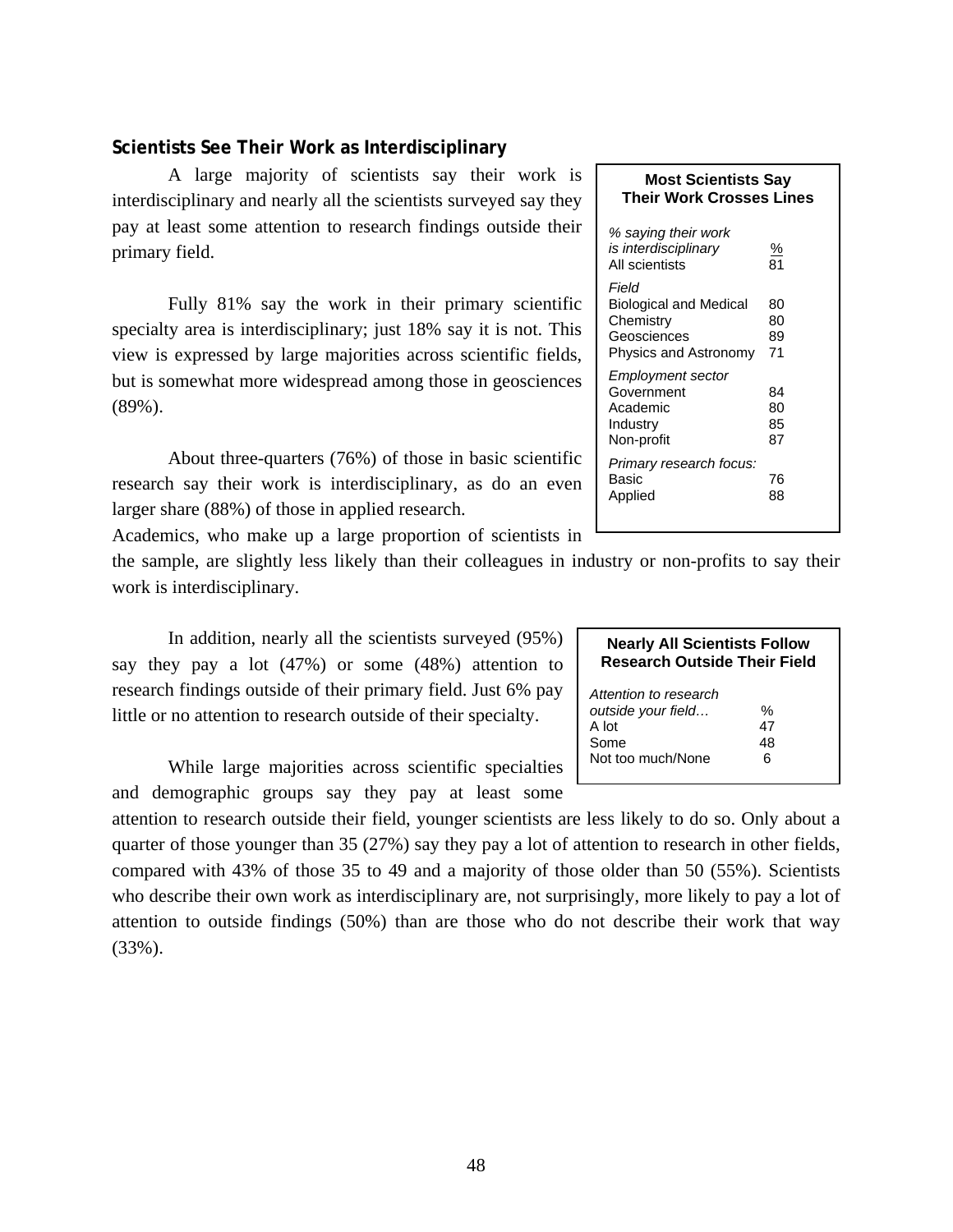# **SECTION 7: SCIENCE INTEREST AND KNOWLEDGE**

 Most Americans express at least a passing interest in news about science, with 35% saying they enjoy keeping up with science news "a lot" and another 41% saying they enjoy keeping up with it "some." Only about a quarter (24%) say they do not enjoy following news about science. By comparison, 54% of Americans say they enjoy keeping with the news in general a lot.

 Nearly half of college graduates (46%) say they enjoy keeping up with science news a lot. Significantly fewer of those with some college experience (36%) or no more than a high school degree (27%) agree.

 Consistent with broader trends in news consumption, people younger than 30 are less likely than older Americans to say they enjoy keeping up with

| Enjoy Keeping Up<br><b>With Science News?</b> |                  |                 |                                    |
|-----------------------------------------------|------------------|-----------------|------------------------------------|
| Total public                                  | A_lot<br>%<br>35 | Some<br>℅<br>41 | Not much/<br>Not at all<br>℅<br>24 |
| Men                                           | 40               | 36              | 23                                 |
| Women                                         | 29               | 45              | 26                                 |
| 18-29                                         | 29               | 35              | 35                                 |
| 30-49                                         | 32               | 44              | 23                                 |
| 50-64                                         | 40               | 41              | 18                                 |
| 65+                                           | 37               | 40              | 22                                 |
| Republican                                    | 31               | 44              | 25                                 |
| Democrat                                      | 37               | 39              | 23                                 |
| Independent                                   | 35               | 40              | 24                                 |
| College grad+                                 | 46               | 40              | 13                                 |
| Some college                                  | 36               | 40              | 24                                 |
| HS or less                                    | 27               | 41              | 31                                 |
| Figures read across.                          |                  |                 |                                    |

science news. Overall, 29% of young people say this, the lowest proportion of any age group. Men are much more apt than women to say they enjoy science news a lot (40% for men, 29% for women).

# **What the Public Knows about Science**

To gauge the public's familiarity with basic scientific concepts as well as science topics that have been in the news, a 12-item science knowledge quiz was conducted by telephone from June 18 to June 21 with a random sample of 1,005 adults. The public fared well on some of the items closely related to daily life but many people struggled with more basic scientific concepts.

On average, respondents correctly answered approximately eight of the 12 questions, or 65%; 10% of the public aced the quiz, getting a perfect 12-for-12, while another 8% could answer just three or fewer questions correctly. Below is a description of the items and how the public did on each of them. If you would like to take the quiz before reading this section, click [here](http://pewresearch.org/sciencequiz/) to be taken to the test. Otherwise, read on.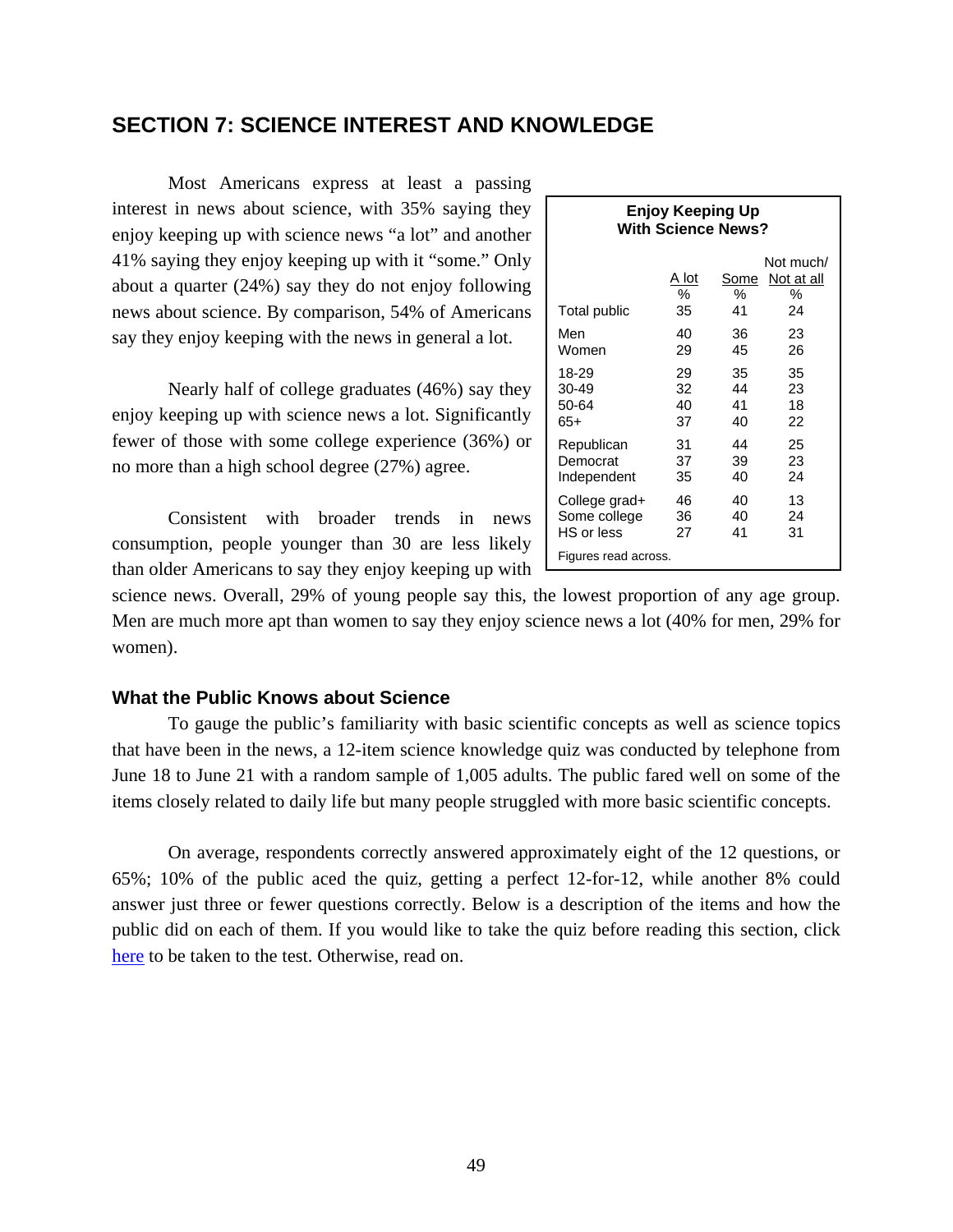Fully 91% know that aspirin is an over-thecounter drug recommended by doctors to help prevent heart attacks. More than eight-in-ten (82%) know that GPS technology relies on satellites in order to work. About three-quarters each know that underwater earthquakes can cause tsunamis (77%) and that continental drift has happened for millions of years (76%).



About two-thirds (65%) know that carbon dioxide is the gas that most scientists believe causes temperatures in the atmosphere to rise. More than six-in-ten (63%) know that not *all* radioactivity is man-made. In the realm of astronomy, six-in-ten know that water is the substance recently discovered on Mars (61%) and that most astronomers no longer consider Pluto a planet (60%).

However, the public did not do as well on more complex science questions. Slightly more than half (54%) know that antibiotics will not kill viruses as well as bacteria, and roughly the same proportion (52%) knows that stems cells are different from other kinds of cells because they can develop into many cell types. Other 'textbook' science facts presented even greater difficulty. Fewer than half know that lasers do *not* work by focusing sound waves (47%). A comparable percentage of the public knows that electrons are smaller than atoms (46%).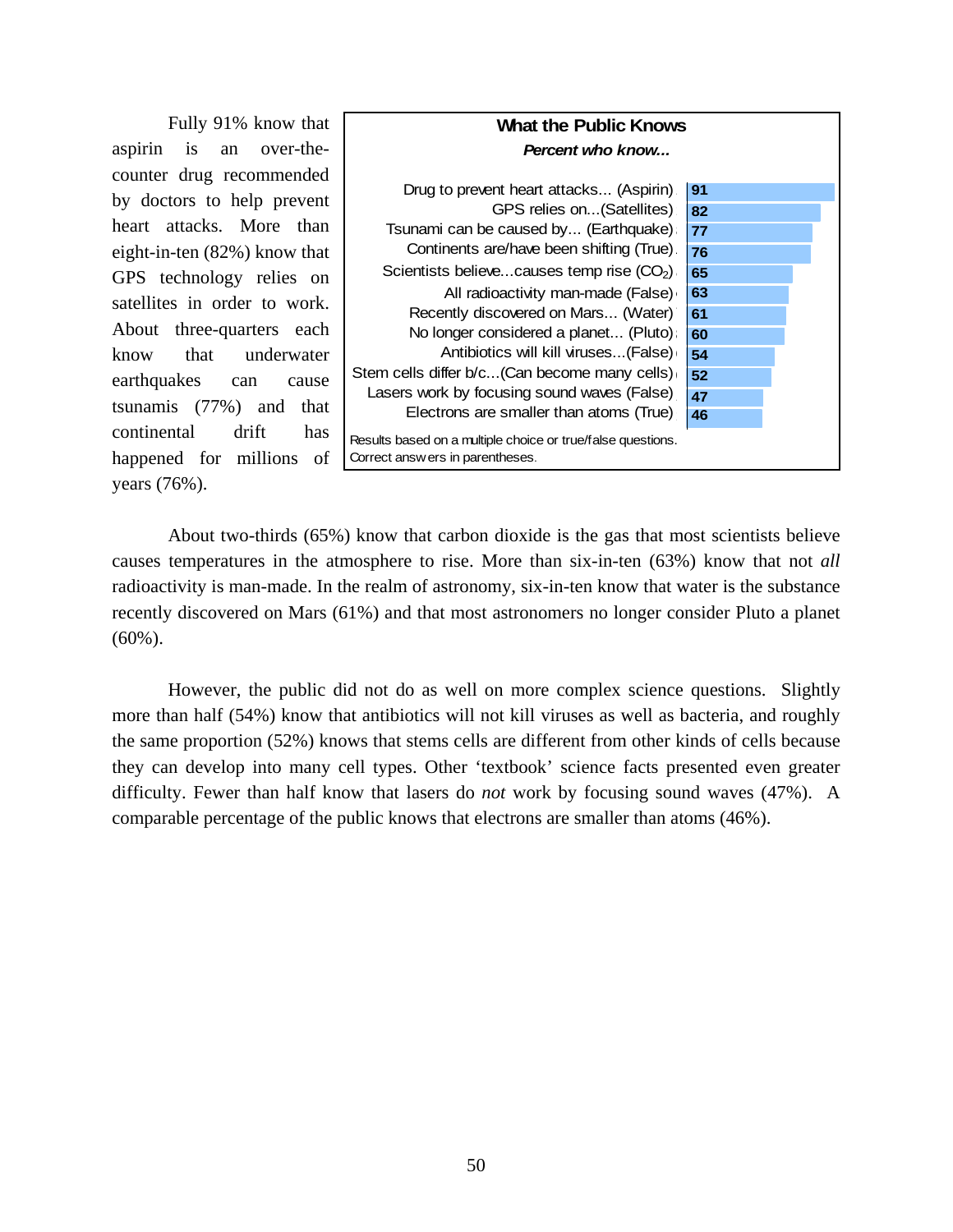# **Demographic Differences in Science Knowledge**

As expected, well-educated people fare much better on the science knowledge test than do those with less education. More than half of college graduates (57%) are in the high knowledge segment – those who answered 10 or more of the 12 items correctly. That compares with 33% of those with some college and just 17% of those with a high school education or less.

 More men (36%) than women (28%) are in the high knowledge category, and whites (37%) are far more likely than African Americans (10%) to fall into the high knowledge group.

On average, Republicans scored somewhat higher than Democrats on the science test, and 37% of Republicans are in the high knowledge group compared with 27% of Democrats. However, these differences are mostly a reflection of the different demographics of the two groups. After taking education, age, gender, race and income into account there is little difference between Republicans and Democrats.

In Pew Research Center political knowledge surveys, older Americans have consistently done far better than young people. But that is not the case when it comes to science knowledge.

# **On Science, the Youngest do Better than the Oldest**   *Avg. # Knowledge Level\* correct*  High Medium Low of 12 % % % Total public 32 35 33 7.8 Men 36 35 29 8.1 Women 28 34 37 7.4 White 37 36 28 8.1 Black 10 31 58 6.0 18-29 27 39 34 7.5 30-49 40 36 24 8.5 50-64 35 30 35 7.8 65+ 17 33 49 6.5

| College grad +<br>Some college<br>High school or less 17                   | 57<br>33       | 32<br>41<br>33 | 11<br>26<br>50 | 9.5<br>8.1<br>6.6 |
|----------------------------------------------------------------------------|----------------|----------------|----------------|-------------------|
| Household income<br>\$75,000 or more<br>\$30k-74,999<br>Less than \$30,000 | 56<br>34<br>17 | 32<br>40<br>31 | 12<br>25<br>52 | 9.3<br>8.2<br>6.6 |
| Republican                                                                 | 37             | 32             | 31             | 8.1               |
| Democrat                                                                   | 27             | 32             | 41             | 7.4               |
| Independent                                                                | 34             | 41             | 24             | 8.1               |
| Northeast                                                                  | 37             | 36             | 27             | 8.1               |
| South                                                                      | 24             | 35             | 40             | 7.2               |
| Midwest                                                                    | 35             | 32             | 32             | 7.8               |
| West                                                                       | 38             | 34             | 28             | 8.2               |

\* Those who correctly answered 10 or more questions out of 12 were classified as having a "High" level of knowledge. Those who correctly answered seven to nine questions were classified as "Medium"; those who correctly answered six or fewer were classified as having "Low" levels of knowledge about science. Percentages read across.

On average, those 65 and older score far lower than do those in younger age groups; just 17% are in the high knowledge category and nearly half (49%) are in the low knowledge group – by the far the highest share in any age group. By contrast, those younger than 30, who struggle with political knowledge, are relatively knowledgeable about science. More than a quarter (27%) are in the high knowledge group. People ages 30 to 64 are the most knowledgeable.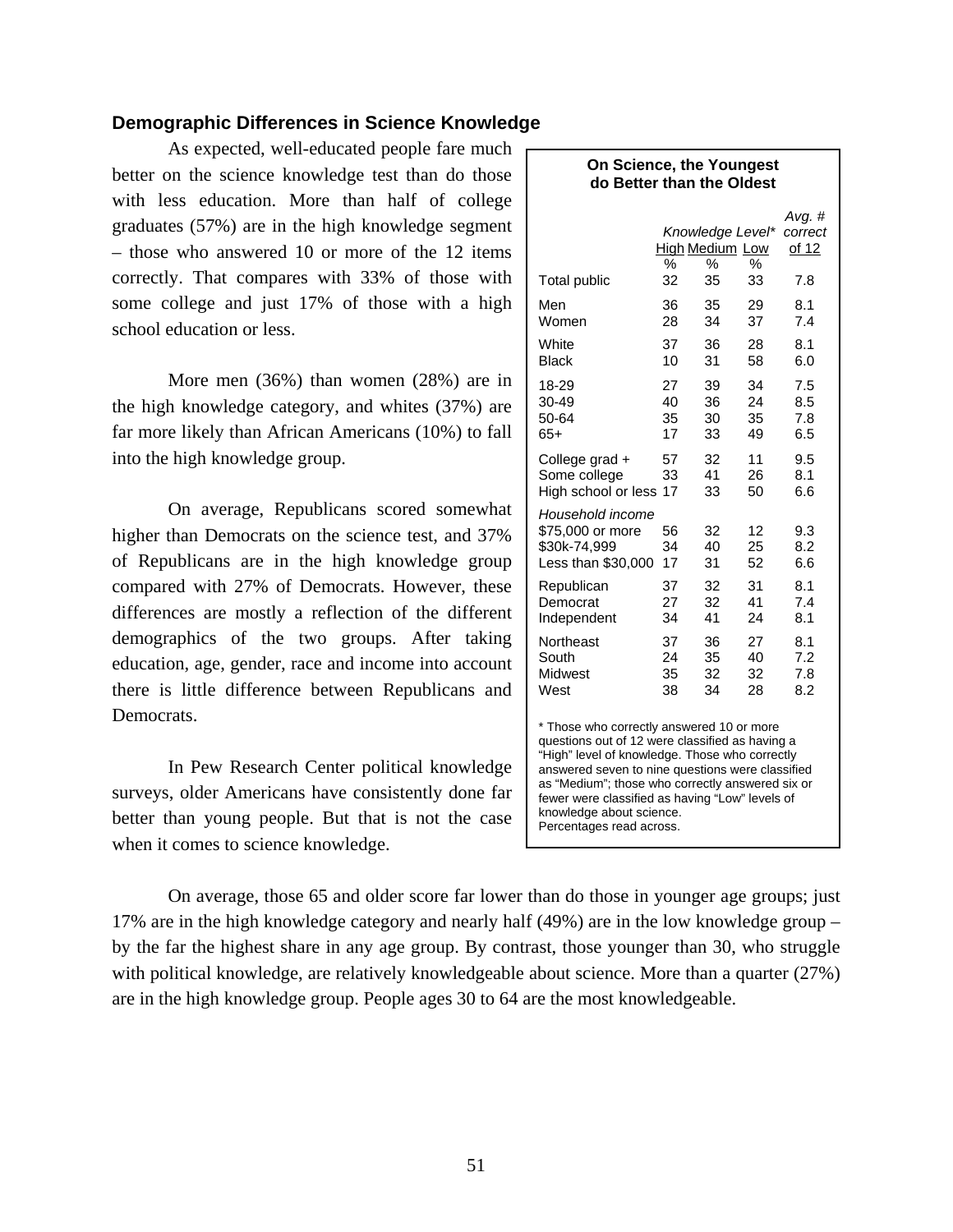# **A Closer Look at Age and Gender**

 People in their 30s and 40s do particularly well on the science test; they are the only age group in which majorities answered each of the 12 questions correctly.

However, those younger than 30 were at least as likely as those  $30$  to  $49$ and far more likely than those in older age categories – to identify Pluto as the object that

| <b>Age and Science Knowledge</b>                 |     |     |                   |      |
|--------------------------------------------------|-----|-----|-------------------|------|
|                                                  |     |     | 18-29 30-49 50-64 | 65+  |
| <b>Contemporary questions</b>                    | ℅   | ℅   | ℅                 | $\%$ |
| No longer considered a planet (Pluto)            | 75  | 67  | 57                | 36   |
| <b>GPS relies on (Satellites)</b>                | 87  | 91  | 82                | 62   |
| Scientists believecauses temp rise $(CO2)$       | 65  | 69  | 69.               | 51   |
| Tsunami can be caused by (Earthquakes)           | 74  | 83  | 75                | 70   |
| Stem cells differ b/c (Can become many cells) 51 |     | 58  | 50                | 43   |
| Recently discovered on Mars (Water)              | 51  | 66  | 62                | 64   |
| Drug to prevent heart attacks (Aspirin)          | 78  | 96  | 97                | 92   |
| "Textbook" questions                             |     |     |                   |      |
| Electrons are smaller than atoms (True)          | 52  | 52. | 45                | 30   |
| Lasers work by focusing sound (False)            | 43  | 54  | 53                | 29   |
| Antibiotics will kill viruses (False)            | 49. | 64  | 52                | 43   |
| Continents are/have been shifting (True)         | 73  | 84  | 75                | 69   |
| All radioactivity man-made (False)               | 53  | 69  | 65                | 61   |

is no longer considered by most astronomers to be a planet. Three-quarters of those younger than 30 (75%) know this as do 67% of those 30 to 49 and 57% of 50-to-64 year-olds. Just 36% of those 65 and older know that Pluto is no longer considered a planet by most astronomers.

 Though high school is a less distant memory for young people, they did not do particularly well on most "textbook" science questions. For most of these, greater proportions of those 30 to 49 than those younger than 30 answered questions correctly. The only exception was the true-false item stating that electrons are smaller than atoms; those 18 to 29 and 30 to 49 are equally likely (52% each) to correctly say this is true.

 As might be expected, people in their late teens and 20s are far less likely than older people to identify aspirin as an over-the-counter drug recommended by doctors to prevent heart attacks. Yet they also are less likely than older people to know that not all radioactivity is manmade.

 People 65 and older fared particularly poorly on the questions relating to Pluto and GPS technology. And on textbook knowledge, only about three-in-ten of those in the oldest age group know that electrons are smaller than atoms (30%) and that lasers do not employ sound waves (29%). Yet despite their lack of knowledge about Pluto, 64% of those 65 and older know that water was recently discovered on Mars. That is comparable to the percentage of those ages 30 to 64 who answered this correctly and greater than the share of youngest people (51%) who know this.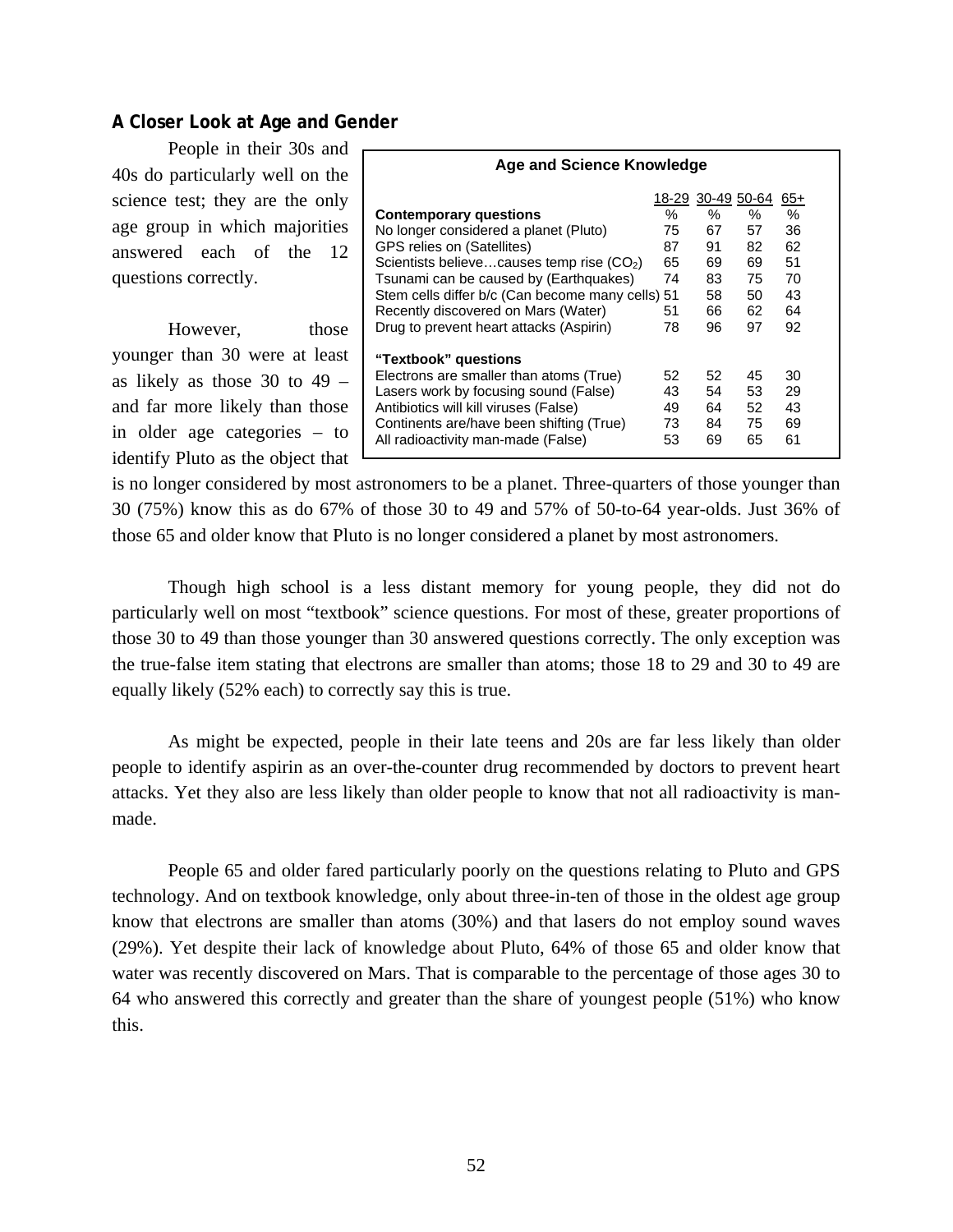|                          |  |  | Overall, men answered          |
|--------------------------|--|--|--------------------------------|
|                          |  |  | 8.1 questions correctly on     |
|                          |  |  | average and women got 7.4      |
|                          |  |  | right. Even when taking into   |
|                          |  |  | account age and education, men |
|                          |  |  | on average did better on the   |
| science quiz than women. |  |  |                                |

There are significant gender differences on questions about the discovery of water on Mars (69% of men answered

| <b>Gender and Science Knowledge</b>           |     |       |       |  |  |
|-----------------------------------------------|-----|-------|-------|--|--|
|                                               |     |       | M-W   |  |  |
|                                               | Men | Women | Diff  |  |  |
| <b>Contemporary questions</b>                 | ℅   | $\%$  |       |  |  |
| Recently discovered on Mars (Water)           | 69  | 54    | $+15$ |  |  |
| Scientists believecauses temp rise $(CO2)$    | 70  | 59    | $+11$ |  |  |
| <b>GPS relies on (Satellites)</b>             | 88  | 78    | $+10$ |  |  |
| Tsunami can be caused by (Earthquakes)        | 80  | 74    | $+6$  |  |  |
| No longer considered a planet (Pluto)         | 63  | 58    | $+5$  |  |  |
| Stem cells differ b/c (Can become many cells) | 51  | 54    | $-3$  |  |  |
| Drug to prevent hear attacks (Aspirin)        | 89  | 94    | -5    |  |  |
| "Textbook" questions                          |     |       |       |  |  |
| Lasers work by focusing sound (False)         | 57  | 37    | +20   |  |  |
| All radioactivity man-made (False)            | 67  | 59    | +8    |  |  |
| Electrons are smaller than atoms (True)       | 50  | 42    | $+8$  |  |  |
| Continents are/have been shifting (True)      | 77  | 75    | $+2$  |  |  |
| Antibiotics will kill viruses (False)         | 49  | 59    | $-10$ |  |  |

correctly vs. 54% of women) and about how lasers function (57% of men vs. 37% of women got this question right).

Yet there are exceptions to this pattern, particularly on issues related to health. More women (59%) than men (49%) know that antibiotics will not kill viruses as well as bacteria. And as many women as men know what distinguishes stem cells from other types of cells (54% of women, 51% of men).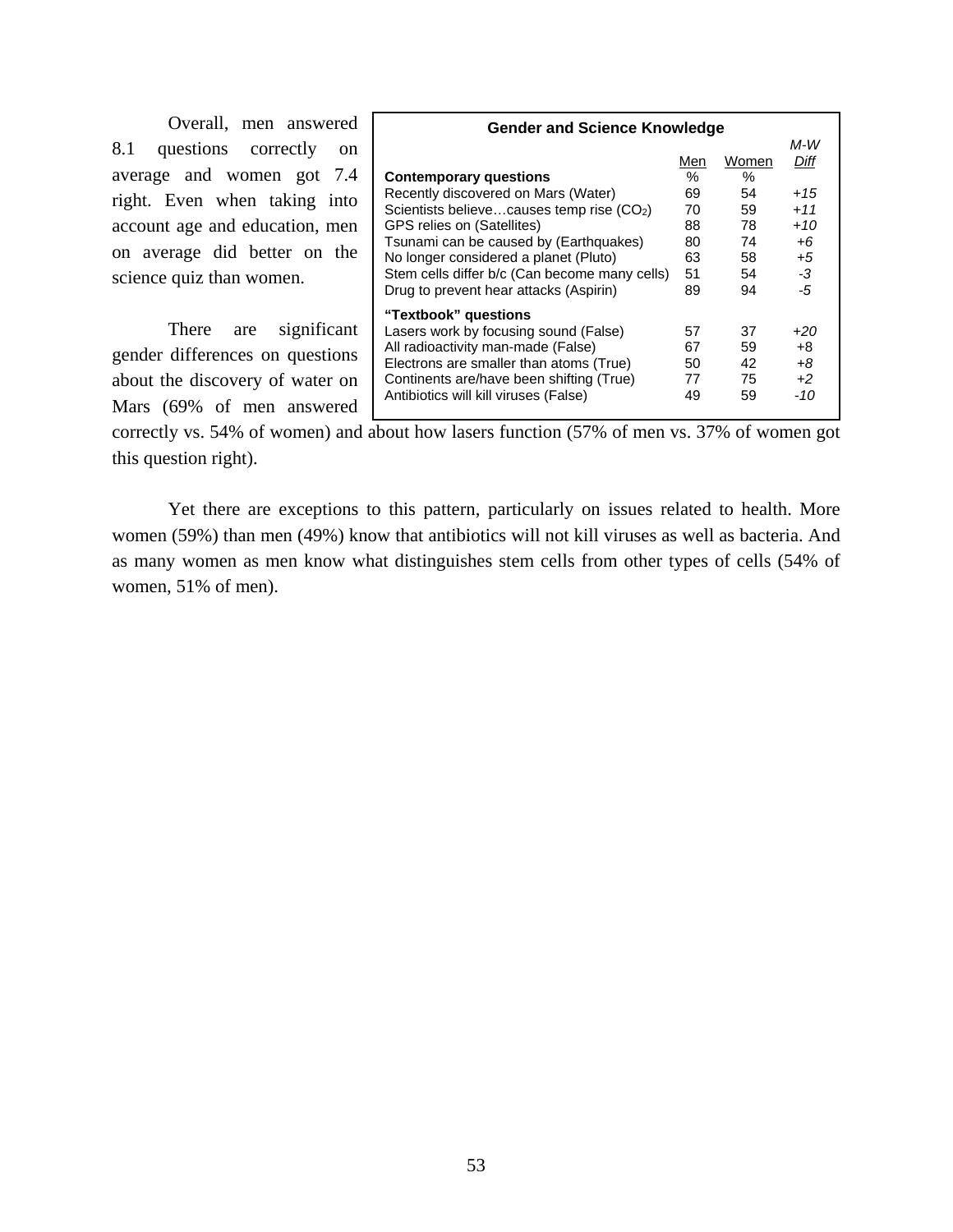# **Science Media**

 Two-thirds of Americans (67%) say they regularly watch television programs or channels about science such as Nova or Discovery Channel. Far fewer (20%) say they regularly read science magazines like Popular Science or Scientific American. And only 13% of the public say they regularly visit science web sites and blogs such as Discover.com, NOAA.gov or ScienceDaily.com.

 There are only modest age and educational differences in science news consumption. Those ages 65 and older are somewhat less likely than younger people to say they regularly consume any science news. College graduates (28%) are more likely than those with no more than a high school education (21%) to report high science news consumption. As might be expected, those who enjoy science news a lot are far more likely than others to say they regularly get science news from several media sources.

# **Science Media Consumption**  Yes No *Do you regularly…* % % Watch science TV 67 33 Read science magazines 20 80

Visit science websites 13 86

Figures read across.

## **Patterns of Science News Consumption**

| Total public                                           | High<br>℅<br>24 | Med<br>℅<br>47 | <b>Science News Consumption</b><br>Low<br>℅<br>29 |
|--------------------------------------------------------|-----------------|----------------|---------------------------------------------------|
| Men                                                    | 32              | 45             | 23                                                |
| Women                                                  | 16              | 49             | 35                                                |
| 18-29                                                  | 24              | 48             | 28                                                |
| 30-49                                                  | 26              | 48             | 26                                                |
| 50-64                                                  | 26              | 46             | 27                                                |
| 65+                                                    | 18              | 44             | 38                                                |
| College grad+                                          | 28              | 43             | 29                                                |
| Some college                                           | 26              | 50             | 24                                                |
| HS or less                                             | 21              | 48             | 32                                                |
| Enjoy science news<br>A lot<br>Some<br>Not much/at all | 43<br>19<br>4   | 45<br>54<br>39 | 12<br>27<br>57                                    |
| "High" science news consumers say they regularly get   |                 |                |                                                   |

science news from at least two media sources; "medium" regularly get news from one source, and "low" do not regularly get science news from TV, magazines or websites. Figures read across.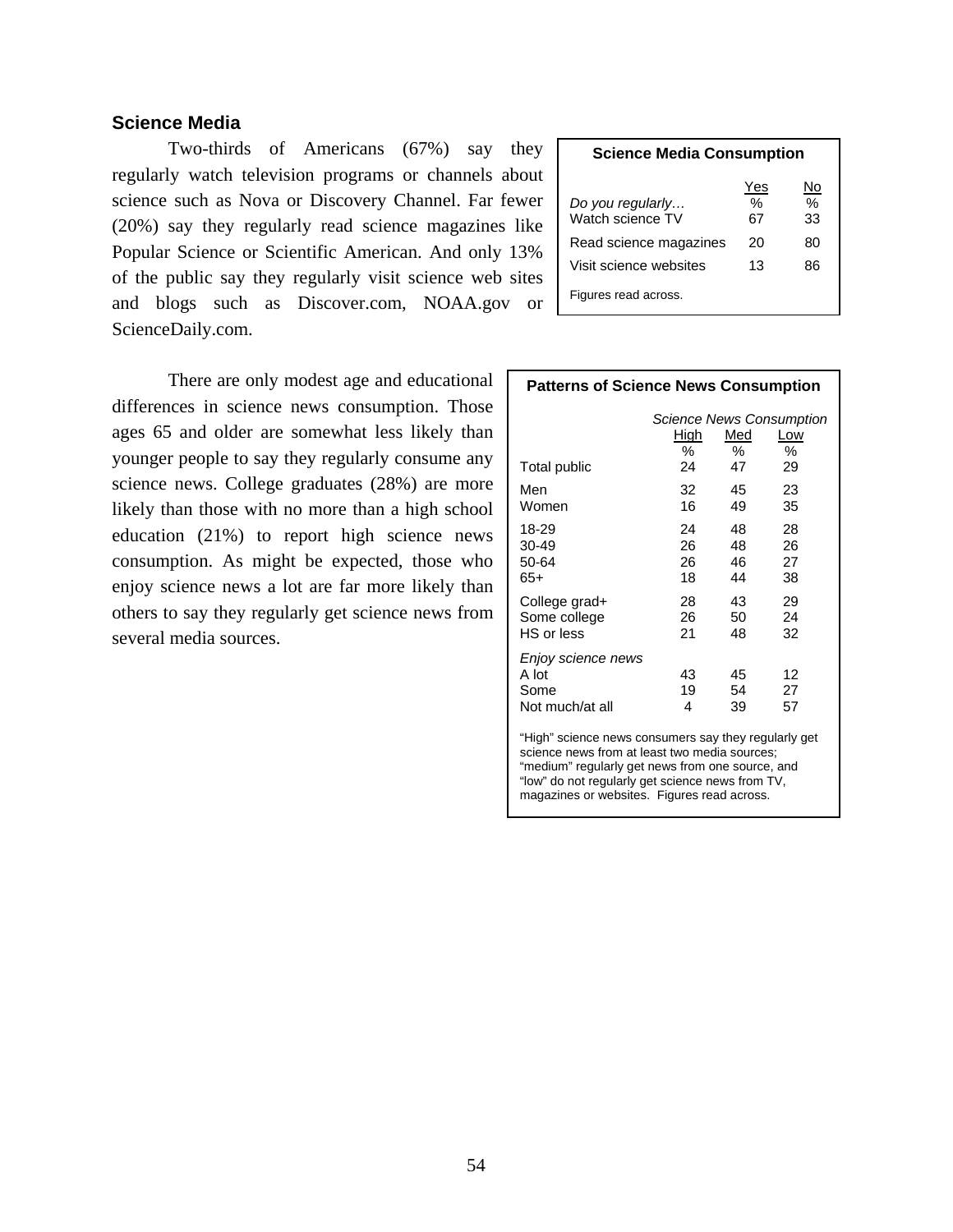# **COMMENTARY**

# **by Dr. Alan I. Leshner, Chief Executive Officer American Association for the Advancement of Science Executive Publisher,** *Science*

Americans by and large admire scientists — only slightly less than members of the military or teachers, in fact. The U.S. public recognizes research and development, perhaps especially to drive medical advances, as an investment in the future. Yet, researchers and the public too often are separated by a communications gap. This disconnection results partly from the increasing intersection of science with issues that involve personal values and beliefs such as human embryonic stem cell research and evolution.

At the same time, though, a new survey from the Pew Research Center, conducted in partnership with the American Association for the Advancement of Science (AAAS), shows that a large majority of scientists (85%) consider the public's lack of scientific knowledge to be a major problem. A similar percentage of scientists (83%) characterize television news coverage of science as "only fair" or "poor," with newspaper coverage receiving the same low ratings by a smaller majority of scientists (63%). Also, 21% of scientists identified public communication or education as a significant scientific failure of the past 20 years.

The good news is that opportunities abound for finding common ground on issues spanning science and society. Americans with a wide array of views, including scientists, clearly are united by the shared goal to improve human welfare by leveraging scientific advances. In the Pew Research survey of 2,533 AAAS members and 2,001 public respondents, a majority of both groups cited advances in medicine and life sciences as important achievements of science. Nearly three-fourths of public participants recognized that federal investment in basic scientific research as well as engineering and technology promises long-term societal benefits. That view persists across partisan lines, with a majority of Republicans (68%) and Democrats (80%) saying that support for basic science pays off in the long run, with comparable percentages saying the same about investments in engineering and technology.

In addition, public respondents who say that science sometimes conflicts with their own religious beliefs (36%) are about equally likely (67%) as those who see no conflict (72%) to say that scientists contribute a great deal to society. Only 32% of the public said they think that humans and other living things have evolved over time due to natural processes such as natural selection. Public views about evolution have changed little over the past two decades.

Although the public scored reasonably well on basic science knowledge questions administered by the Pew Research Center, respondents did far worse on more complex science questions. Only slightly more than half of all public respondents (54%) knew that antibiotics do not kill viruses along with bacteria, and fewer (46%) understood that electrons are smaller than atoms. These findings are consistent with the results of previous surveys and education assessments. Improving U.S. science education is essential, but education alone will not address this problem.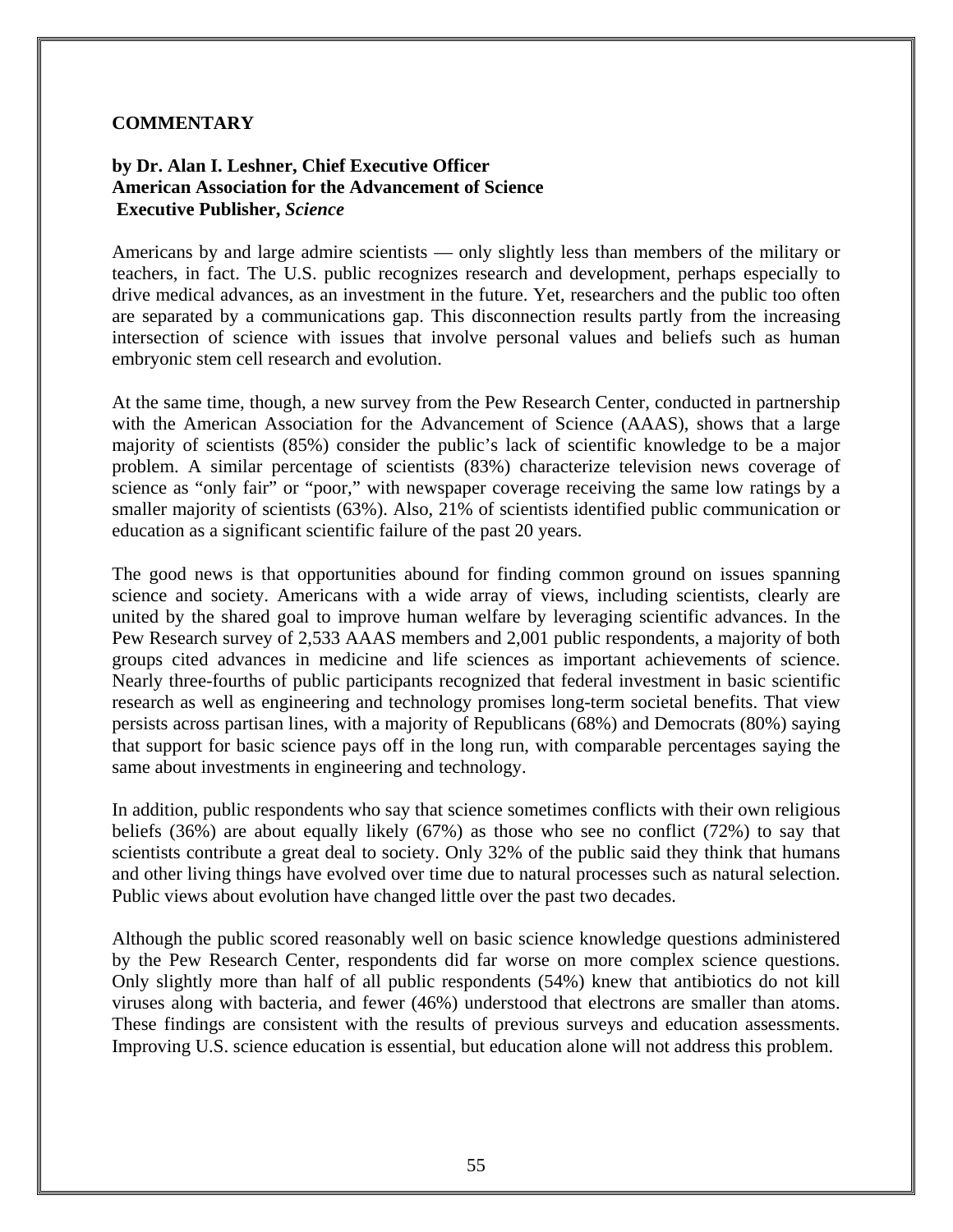As scientists we must resist the urge to wring our hands in defeat or recoil at evidence of the public's lack of understanding about science. Encouragingly, the vast majority of scientists (87%) reported that they discuss science or research findings with non-scientists "often" or "occasionally." The Pew Research survey suggests that scientists, while currently held in high esteem by most Americans, would be wise to extend a similar level of respect to the public.

Nearly half of all responding scientists (49%) said that U.S. scientific achievements rank first in the world. The scientist group may be failing to appreciate the full impact of the ethical, moral, political, and other perspectives with which the broader public filters scientific information. Just 17% of the public thinks that U.S. scientific achievements rate as the best in the world. Clearly, the public is somewhat less confident in America's scientific prowess than scientists. Fewer Americans today (27%) offer scientific achievements as one of the country's most important achievements than did so a decade ago (47%).

Now more than ever, as our society faces increasing challenges, from energy dependence to the threat of an influenza pandemic, the scientific community must contribute to respectful dialogue with the public. Engaging with the public on scientific issues, rather than lecturing to them, requires listening to their perspectives, encouraging mutual learning, and finding new ways to leverage popular culture, new media, journalism, and civic channels to facilitate dialogue opportunities. One innovative example is the Science & Entertainment Exchange, a National Academy of Sciences program for matching technical experts and creative professionals. Training for scientists interested in improving their public communication skills is offered through organizations including Stanford University's Woods Institute for the Environment Aldo Leopold Leadership Program, Research!America's Paul G. Rogers Society for Global Health Research, and AAAS.

In addition to being a good idea for promoting public engagement on science-based issues, these and other efforts to encourage interaction between scientists and society may increasingly be a requirement: On January 21, 2009, President Obama issued a Memorandum on Transparency and Open Government and called for recommendations for making the Federal government more transparent, participatory, and collaborative.<sup>2</sup> Now, new survey data suggest an urgent need to make science both more open and transparent. The Pew Research Center report and additional findings are available at http://www.people-press.org/report/528/.

 $\overline{a}$ 

<sup>&</sup>lt;sup>1</sup> "Many Experts, Many Audiences: Public Engagement with Science and Informal Science Education: A CAISE Inquiry Group Report," Center for Advancement of Informal Science Education (CAISE), Washington, D.C., March 2009.

<sup>&</sup>lt;sup>2</sup> White House Web site: http://www.whitehouse.gov/the\_press\_office/TransparencyandOpenGovernment.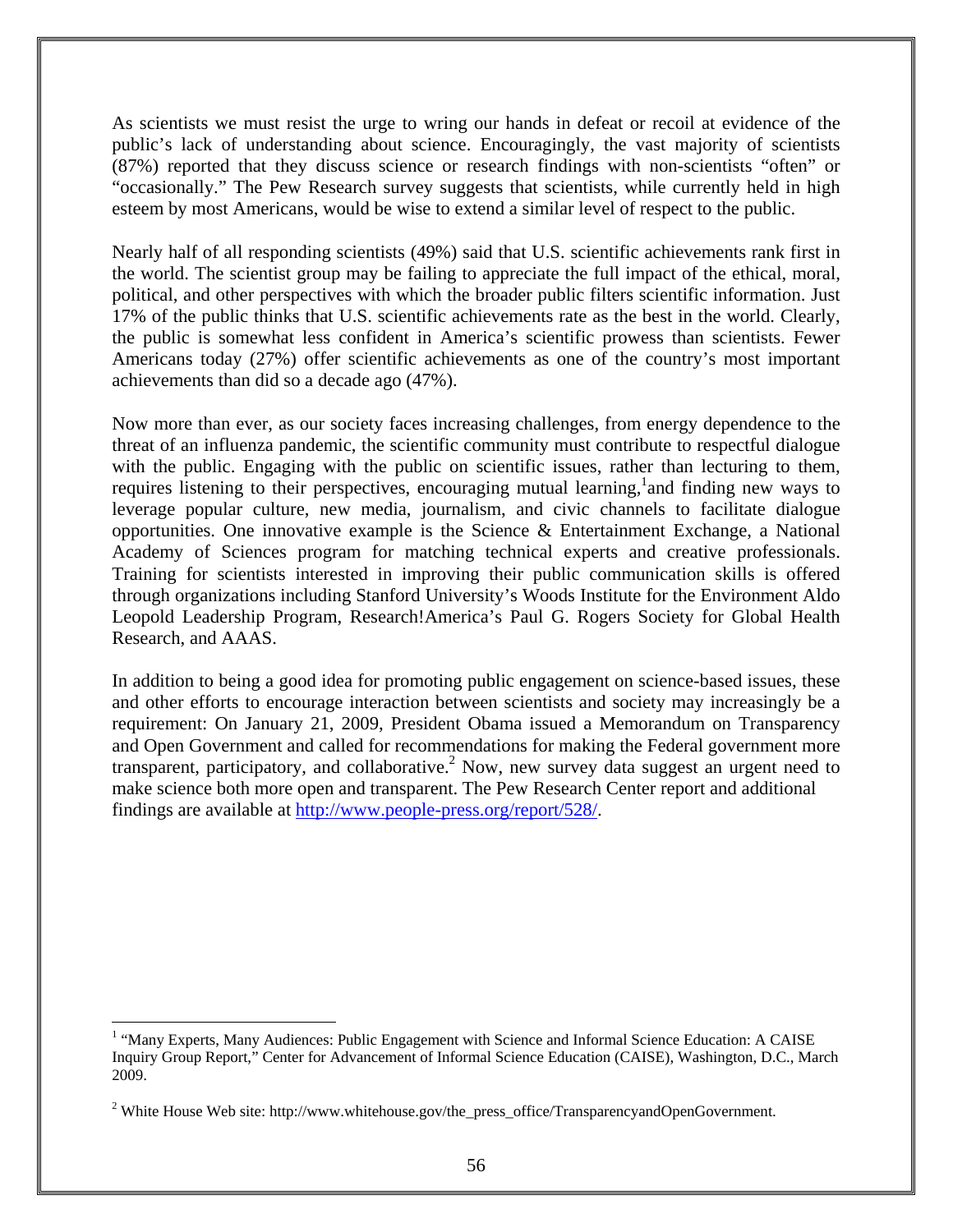# **APPENDIX: SURVEY METHODOLOGY**

## **About the General Public Survey**

Results for the general public survey are based on telephone interviews conducted under the direction of Princeton Survey Research Associates International among a nationwide sample of 2,001 adults, 18 years of age or older, from April 28 to May 12, 2009 (1,500 respondents were interviewed on a landline telephone, and 501 were interviewed on a cell phone, including 198 who had no landline telephone). Both the landline and cell phone samples were provided by Survey Sampling International. Interviews were conducted in English and Spanish. For detailed information about our survey methodology, see http://people-press.org/methodology/.

The combined landline and cell phone sample are weighted using an iterative technique that matches gender, age, education, race/ethnicity, region, and population density to parameters from the March 2008 Census Bureau's Current Population Survey. The sample is also weighted to match current patterns of telephone status and relative usage of landline and cell phones (for those with both), based on extrapolations from the 2008 National Health Interview Survey. The weighting procedure also accounts for the fact that respondents with both landline and cell phones have a greater probability of being included in the sample.

The following table shows the error attributable to sampling that would be expected at the 95% level of confidence for different groups in the survey:

| Group        | <b>Sample Size</b> | Plus or minus         |
|--------------|--------------------|-----------------------|
| Total sample | 2.001              | 2.5 percentage points |
| Form 1       | .005               | 3.5 percentage points |
| Form 2       | 996                | 3.5 percentage points |

In addition to sampling error, one should bear in mind that question wording and practical difficulties in conducting surveys can introduce error or bias into the findings of opinion polls.

### **About the Science Knowledge Quiz**

 Results for the science knowledge quiz and the spending priority questions are based on telephone interviews conducted under the direction of Princeton Survey Research Associates International among a nationwide sample of 1,005 adults, 18 years of age or older, from June 18-21, 2009 (705 respondents were interviewed on a landline telephone, and 300 were interviewed on a cell phone, including 118 who had no landline telephone. The data were weighted using similar procedure as the general public survey. Both the landline and cell phone samples were provided by Survey Sampling International. The error attributable to sampling is 3.5 percentage points at the 95% level of confidence.

### **About the Scientist Survey**

 Results for the scientist survey are based on 2,533 online interviews conducted from May 1 to June 14, 2009 with members of the American Association for the Advancement of Science (AAAS), under the direction of Princeton Survey Research Associates International. A sample of 9,998 members was drawn from the AAAS membership list excluding those who were not based in the United States or whose membership type identified them as primary or secondary-level educators.

Founded in 1848, AAAS is the world's largest general scientific society, and includes members representing all scientific fields. AAAS publishes *Science*, one of the most widely circulated peer-reviewed scientific journals in the world. Membership in AAAS is open to all.

 Each person sampled was mailed a letter on stationery with logos of both the Pew Research Center for the People & the Press and AAAS. The letter was signed by Andrew Kohut, President of the Pew Research Center and Alan I. Leshner, Chief Executive Officer of AAAS. These letters were intended to introduce the survey to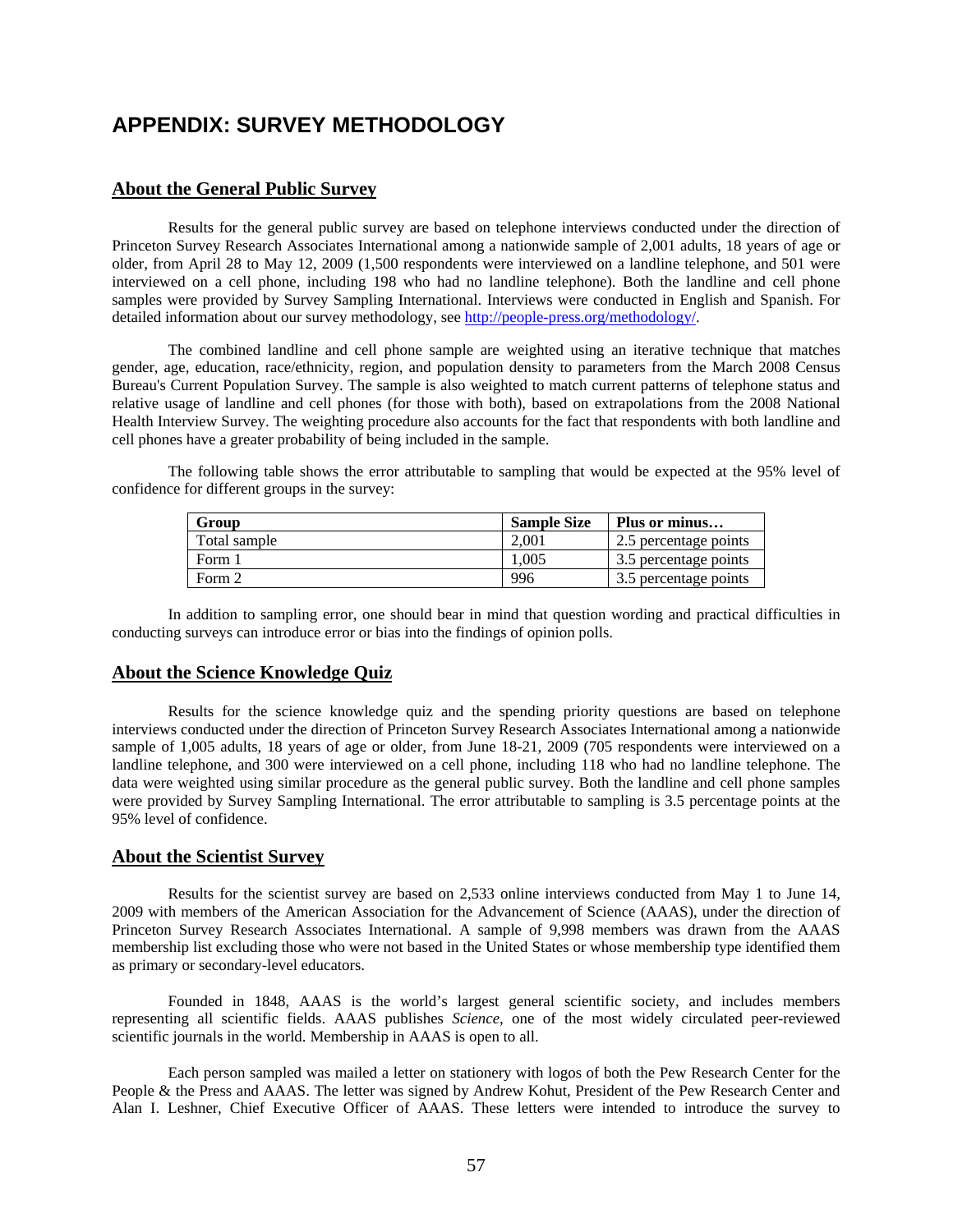prospective respondents, describe the nature and purpose of the survey and encourage participation in the survey. The advance letter contained a URL and a password for a secure website where the survey could be completed. The letter also included a toll-free number for respondents to call if they had questions.

 Subsequent requests to complete the survey were sent to those who had not yet responded. These requests were sent by e-mail for those who could be contacted this way (three e-mail reminders were sent) and by postal mail for members who had told AAAS they preferred not be contacted by email (a postcard and letter reminder were sent).

 A total of 1,411 of the 5,816 sampled members in the e-mail group completed the interview for a response rate of 24%. In the mail group, 1,122 members of the 4,182 sampled completed the survey for a response rate of 27%. The overall response rate for the study was 25% (2,533 completes/9,998 sampled members). Nearly all respondents completed the survey online; however, a very small number requested to complete the survey in another mode; twenty interviews were completed by telephone.

| <b>Response Rates and Contact Schedule</b>                                     |                                                 |                                      |                         |  |  |  |
|--------------------------------------------------------------------------------|-------------------------------------------------|--------------------------------------|-------------------------|--|--|--|
| Sample size<br>Number of completes                                             | Mode of contact<br>Mail<br>4,182 5,816<br>1,122 | E-mail<br>1,411                      | Total<br>9,998<br>2,533 |  |  |  |
| Response rate                                                                  | 27%                                             | 24%                                  | 25%                     |  |  |  |
| Contact schedule*<br>April 30<br>May 6<br>May 8<br>May 18<br>May 22<br>June 2. | Letter<br>Postcard<br>Letter                    | Letter<br>E-mail<br>F-mail<br>F-mail |                         |  |  |  |
| All contacts after the advance letter were sent only<br>to nonrespondents.     |                                                 |                                      |                         |  |  |  |

 Nonresponse in surveys can produce biases in survey-derived estimates because participation may vary for subgroups of a population, who may differ on questions of substantive interest. In order to correct for these biases, weighting is often employed.

 To evaluate the possibility of nonresponse bias in the scientist survey, respondent characteristics from the obtained sample were compared with known characteristics of the population, based on membership and demographic information in the AAAS membership database. For most characteristics the sample was very representative of the population of all members. The most notable differences were that the sample underrepresented student members and overrepresented those with emeritus status. There also were differences in response rates between those who could be contacted by e-mail and those for whom no e-mail address existed or e-mail contact was not permitted. To correct these potential biases, the data were weighted so that the sample matched the two parameters of contact mode and member category from the AAAS membership database.

The following table shows the error attributable to sampling that would be expected at the 95% level of confidence for different groups in the scientist survey:

| Group                         | <b>Sample Size</b> | Plus or minus         |
|-------------------------------|--------------------|-----------------------|
| Total sample                  | 2,533              | 2.5 percentage points |
| $Bv$ Field:                   |                    |                       |
| <b>Biological and Medical</b> | 1.255              | 3.5 percentage points |
| Chemistry                     | 348                | 6.0 percentage points |
| Geosciences                   | 154                | 9.0 percentage points |
| Physics and Astronomy         | 229                | 7.5 percentage points |

In addition to sampling error, one should bear in mind that question wording and practical difficulties in conducting surveys can introduce error or bias into the findings of opinion polls.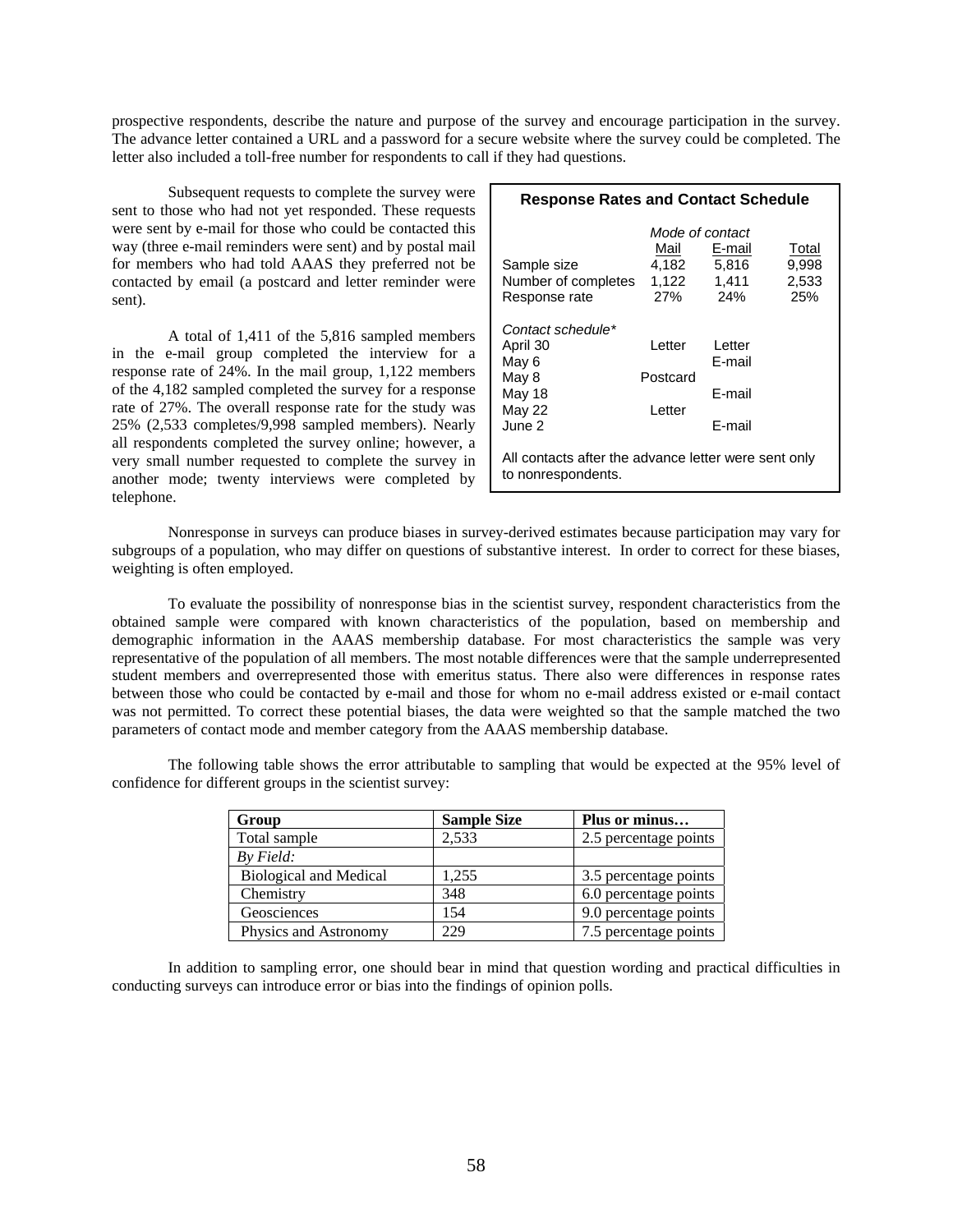# **ABOUT THE CENTER**

 The Pew Research Center for the People & the Press is an independent opinion research group that studies attitudes toward the press, politics and public policy issues. We are sponsored by The Pew Charitable Trusts and are one of seven projects that make up the Pew Research Center, a nonpartisan "fact tank" that provides information on the issues, attitudes and trends shaping America and the world.

 The Center's purpose is to serve as a forum for ideas on the media and public policy through public opinion research. In this role it serves as an important information resource for political leaders, journalists, scholars, and public interest organizations. All of our current survey results are made available free of charge.

 All of the Center's research and reports are collaborative products based on the input and analysis of the entire Center staff consisting of:

 Andrew Kohut, Director Scott Keeter, Director of Survey Research Carroll Doherty and Michael Dimock, Associate Directors Michael Remez, Senior Writer Juliana Menasce Horowitz, Robert Suls, Shawn Neidorf, Leah Christian and Jocelyn Kiley, Research Associates Kathleen Holzwart and Alec Tyson, Research Analysts

 The research staff of the Pew Forum on Religion and Public Life, Greg Smith, Scott Clement and Neha Sahgal also contributed substantially to this project.

Cary Funk of Virginia Commonwealth University was a consultant on this project.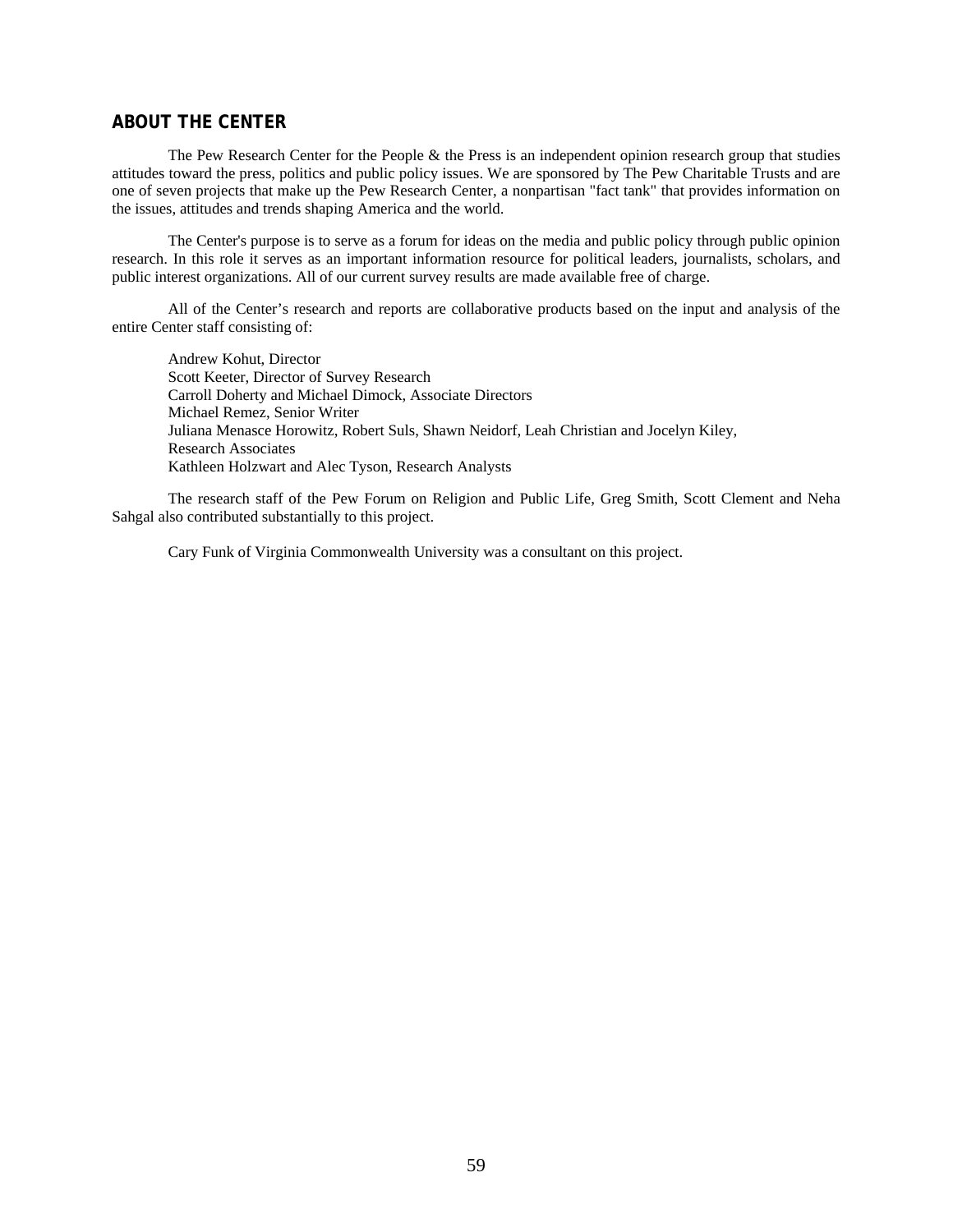# **PEW RESEARCH CENTER FOR THE PEOPLE & THE PRESS MAY 2009 GENERAL PUBLIC SCIENCE SURVEY FINAL TOPLINE**  April 28-May 12, 2009

N=2001

# **ASK ALL:**

Q.1 All in all, are you satisfied or dissatisfied with the way things are going in this country today?

|                      | Satis- | Dis-      | (VOL.)           |                              | Satis- | Dis-      | (VOL.)         |
|----------------------|--------|-----------|------------------|------------------------------|--------|-----------|----------------|
|                      | fied   | satisfied | DK/Ref           |                              | fied   | satisfied | DK/Ref         |
| May, 2009            | 34     | 58        | 8                | May, 2002                    | 44     | 44        | 12             |
| April, 2009          | 23     | 70        | 7                | March, 2002                  | 50     | 40        | 10             |
| January, 2009        | 20     | 73        | $\boldsymbol{7}$ | Late September, 2001         | 57     | 34        | 9              |
| December, 2008       | 13     | 83        | 4                | Early September, 2001        | 41     | 53        | 6              |
| Early October, 2008  | 11     | 86        | 3                | June, 2001                   | 43     | 52        | 5              |
| Mid-September, 2008  | 25     | 69        | 6                | March, 2001                  | 47     | 45        | 8              |
| August, 2008         | 21     | 74        | 5                | February, 2001               | 46     | 43        | 11             |
| July, 2008           | 19     | 74        | $\boldsymbol{7}$ | January, 2001                | 55     | 41        | 4              |
| June, 2008           | 19     | 76        | 5                | October, 2000 (RVs)          | 54     | 39        | 7              |
| Late May, 2008       | 18     | 76        | 6                | September, 2000              | 51     | 41        | $\,8\,$        |
| March, 2008          | 22     | 72        | 6                | June, 2000                   | 47     | 45        | $\,8\,$        |
| Early February, 2008 | 24     | 70        | 6                | April, 2000                  | 48     | 43        | $\mathbf{9}$   |
| Late December, 2007  | 27     | 66        | $\overline{7}$   | <b>August</b> , 1999         | 56     | 39        | 5              |
| October, 2007        | 28     | 66        | 6                | January, 1999                | 53     | 41        | 6              |
| February, 2007       | 30     | 61        | 9                | November, 1998               | 46     | 44        | 10             |
| Mid-January, 2007    | 32     | 61        | 7                | Early September, 1998        | 54     | 42        | 4              |
| Early January, 2007  | 30     | 63        | 7                | Late August, 1998            | 55     | 41        | 4              |
| December, 2006       | 28     | 65        | 7                | Early August, 1998           | 50     | 44        | 6              |
| Mid-November, 2006   | 28     | 64        | 8                | February, 1998               | 59     | 37        | 4              |
| Early October, 2006  | 30     | 63        | 7                | January, 1998                | 46     | 50        | 4              |
| July, 2006           | 30     | 65        | 5                | September, 1997              | 45     | 49        | 6              |
| May, 2006            | 29     | 65        | 6                | <b>August</b> , 1997         | 49     | 46        | 5              |
| March, 2006          | 32     | 63        | 5                | January, 1997                | 38     | 58        | 4              |
| January, 2006        | 34     | 61        | 5                | July, 1996                   | 29     | 67        | 4              |
| Late November, 2005  | 34     | 59        | $\overline{7}$   | March, 1996                  | 28     | 70        | $\overline{c}$ |
| Early October, 2005  | 29     | 65        | 6                | October, 1995                | 23     | 73        | $\overline{4}$ |
| July, 2005           | 35     | 58        | $\overline{7}$   | June, 1995                   | 25     | 73        | $\sqrt{2}$     |
| Late May, 2005       | 39     | 57        | 4                | April, 1995                  | 23     | 74        | 3              |
| February, 2005       | 38     | 56        | 6                | July, 1994                   | 24     | 73        | 3              |
| January, 2005        | 40     | 54        | 6                | March, 1994                  | 24     | 71        | 5              |
| December, 2004       | 39     | 54        | 7                | October, 1993                | 22     | 73        | 5              |
| Mid-October, 2004    | 36     | 58        | 6                | September, 1993              | 20     | 75        | 5              |
| July, 2004           | 38     | 55        | $\overline{7}$   | May, 1993                    | 22     | 71        | 7              |
| May, 2004            | 33     | 61        | 6                | January, 1993                | 39     | 50        | 11             |
| Late February, 2004  | 39     | 55        | 6                | January, 1992                | 28     | 68        | $\overline{4}$ |
| Early January, 2004  | 45     | 48        | $\overline{7}$   | November, 1991               | 34     | 61        | $\sqrt{5}$     |
| December, 2003       | 44     | 47        | 9                | Late February, 1991 (Gallup) | 66     | 31        | 3              |
| October, 2003        | 38     | 56        | 6                | August, 1990                 | 47     | 48        | $\sqrt{5}$     |
| August, 2003         | 40     | 53        | $\overline{7}$   | May, 1990                    | 41     | 54        | $\sqrt{5}$     |
| April 8, 2003        | 50     | 41        | $\boldsymbol{9}$ | January, 1989                | 45     | 50        | 5              |
| January, 2003        | 44     | 50        | $\sqrt{6}$       | September, 1988 (RVs)        | 50     | 45        | $\sqrt{5}$     |
| November, 2002       | 41     | 48        | 11               | May, 1988                    | 41     | 54        | $\sqrt{5}$     |
| September, 2002      | 41     | 55        | $\overline{4}$   | January, 1988                | 39     | 55        | $\sqrt{6}$     |
| Late August, 2002    | 47     | 44        | 9                |                              |        |           |                |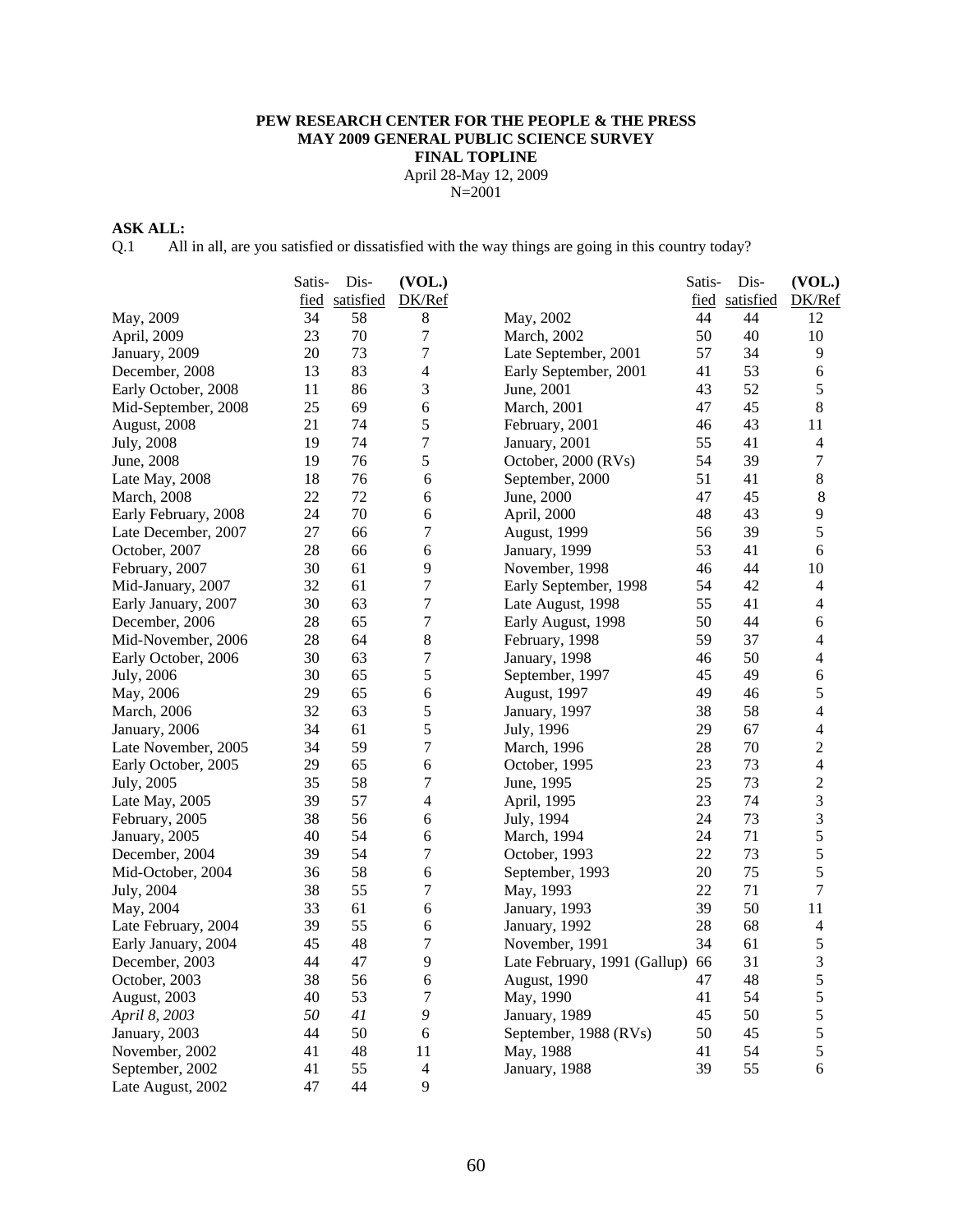# **ASK ALL:**

Q.2 How much do you ENJOY keeping up with the news – a lot, some, not much, or not at all?

|                |                           | -------------------Trend for comparison------------------ |    |                                                |    |    |    |    |    |    |
|----------------|---------------------------|-----------------------------------------------------------|----|------------------------------------------------|----|----|----|----|----|----|
|                |                           |                                                           |    | May April April May April April April June Feb |    |    |    |    |    |    |
|                |                           |                                                           |    | 2008 2006 2004 2002 2002 2000 1998 1995 1994   |    |    |    |    |    |    |
| 54             | A lot                     |                                                           |    |                                                | 52 | 48 | 45 | 50 | 54 | 53 |
| 28             | Some                      | 32                                                        | 34 | 37                                             | 37 | 36 | 40 | 37 | 34 | 35 |
| 10             | Not Much                  | 10                                                        | 9  |                                                |    |    |    |    |    | 9  |
| 7              | Not at all                | 5.                                                        | 4  | 3                                              |    | 4  | 3  |    |    |    |
| $\mathfrak{D}$ | Don't know/Refused (VOL.) |                                                           |    |                                                |    |    | ∗  | ∗  |    |    |

### **NO QUESTIONS 3 AND 4**

#### **ASK ALL:**

Q.5 Thinking about some different professions, how much do you think the following contribute to the well being of our society? Do **[INSERT ITEM; RANDOMIZE; OBSERVE FORM SPLITS]** contribute a lot, some, not very much, or nothing at all to the well being of our society? How about **[INSERT NEXT ITEM]**? **[IF NECESSARY**: Do **[ITEM]** contribute a lot, some, not very much, or nothing at all to the well being of our society?

| a.        | Scientists                               | A lot<br>70 | <b>Some</b><br>23 | much<br>3      | Not very Nothing<br>at all<br>$\overline{2}$ | (VOL.)<br>DK/Ref<br>3 |
|-----------|------------------------------------------|-------------|-------------------|----------------|----------------------------------------------|-----------------------|
| b.        | Engineers                                | 64          | 25                | $\overline{4}$ | $\overline{2}$                               | 5                     |
| c.F1      | ASK FORM 1 ONLY [N=1005]:<br>Journalists | 38          | 41                | 13             | $\overline{4}$                               | $\overline{4}$        |
| d.F1      | <b>Artists</b>                           | 31          | 43                | 15             | 7                                            | $\overline{4}$        |
| e.F1      | Lawyers                                  | 23          | 46                | 18             | 9                                            | 5                     |
| f.F1      | Members of the military                  | 84          | 11                | 3              | $\mathbf{1}$                                 | 1                     |
| NO ITEM g |                                          |             |                   |                |                                              |                       |
| h.F2      | ASK FORM 2 ONLY [N=996]:<br>Clergy       | 40          | 37                | 10             | 5                                            | 9                     |
| i.F2      | Medical doctors                          | 69          | 24                | $\overline{4}$ | $\mathbf{1}$                                 | 2                     |
| j.F2      | <b>Business executives</b>               | 21          | 43                | 22             | 9                                            | 5                     |
| k.F2      | Teachers                                 | 77          | 17                | 3              | 1                                            | 2                     |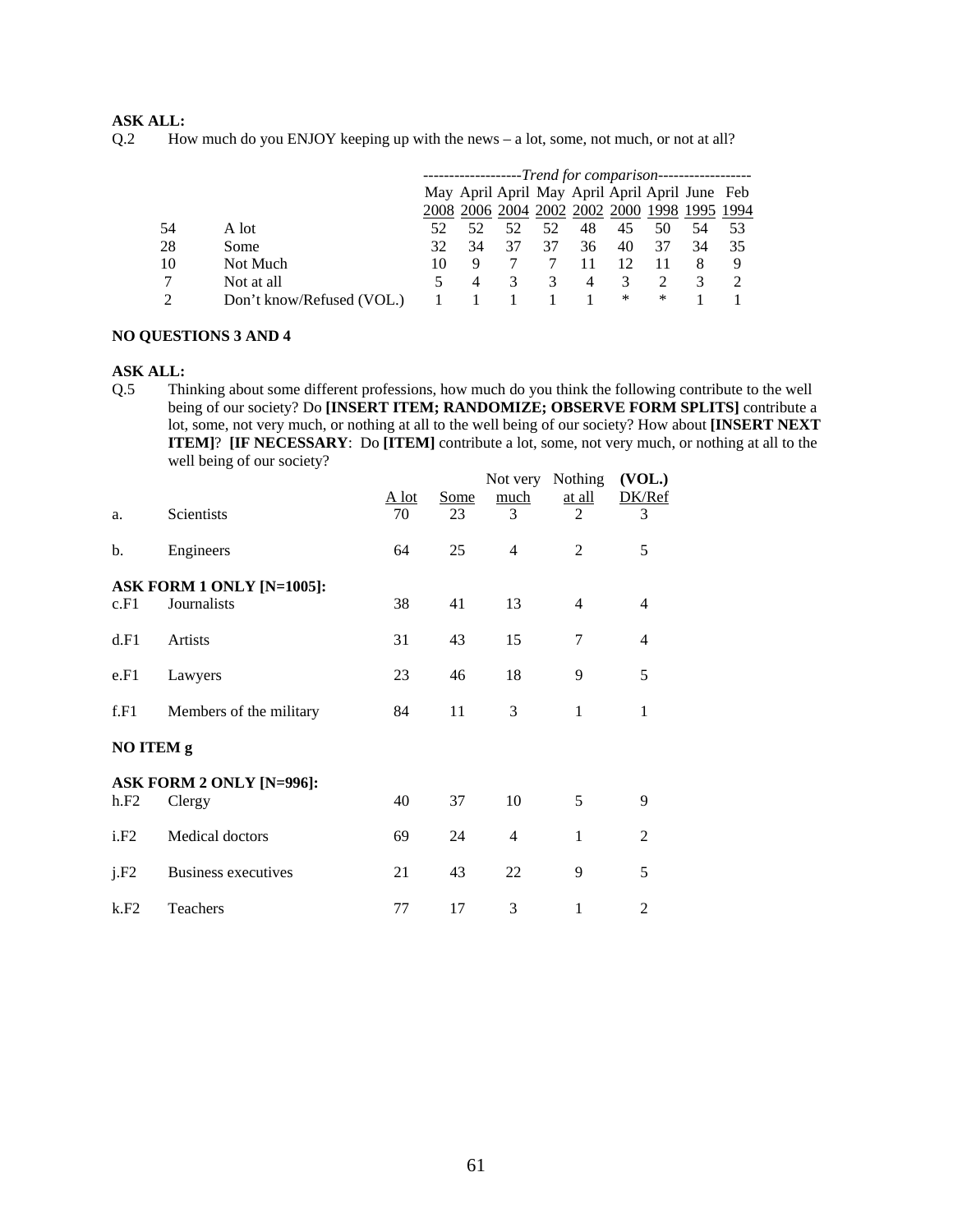# **ASK FORM 1 ONLY [N=1005]:**

#### Q.6F1 What would you say has been America's greatest achievement over the past 50 years or so? **[OPEN END; ACCEPT MULTIPLE RESPONSES; PROBE ONCE IF "DON'T KNOW," BUT DO NOT PROBE FOR ADDITIONAL RESPONSES]**

|    |                                                      | Trend for        |
|----|------------------------------------------------------|------------------|
|    |                                                      | Comparison       |
|    |                                                      | May $1999^3$     |
| 27 | <b>Science/Medicine/Technology (NET)</b>             | 47               |
|    | Space exploration/Man on the moon<br>12              | 18               |
|    | 5<br>Medical care/breakthroughs                      | 7                |
|    | 5<br>Technology                                      | 12               |
|    | $\overline{c}$<br>Computers                          | 7                |
|    | $\overline{c}$<br>Science                            | 1                |
|    | $\overline{2}$<br>The internet                       | 1                |
| 17 | <b>Civil/Equal Rights (NET)</b>                      | 5                |
|    | Electing a black president/Barack Obama<br>10        | --               |
|    | $\overline{4}$<br>Civil rights                       | 4                |
|    | Equality/equal rights<br>$\mathbf{1}$                |                  |
|    | Women's rights<br>1                                  | 1                |
|    | $\mathbf{1}$<br>Better race relations/Less prejudice |                  |
| 7  | <b>War and Peace (NET)</b>                           | 7                |
|    | Ending the Cold War/communism<br>2                   | 1                |
|    | Peace<br>$\mathbf{1}$                                | $\overline{2}$   |
|    | Dominant world power<br>$\mathbf{1}$                 | 1                |
|    | Recovering from/coming together post-9/11<br>1       |                  |
|    | Keeping safe/Fighting terrorism<br>$\mathbf{1}$      |                  |
|    | Winning World War II<br>1                            | 3                |
| 3  | <b>Economy (NET)</b>                                 | 5                |
|    | Economic well being/stability<br>2                   | $\overline{2}$   |
|    | Free enterprise/Capitalism<br>$\mathbf{1}$           |                  |
| 3  | Continuation/spread of democracy/freedom             | $\boldsymbol{2}$ |
| 1  | Education                                            | $\overline{2}$   |
| 1  | Helping other countries/peoples                      | $\overline{c}$   |
| 12 | Other                                                | $\overline{7}$   |
| 33 | Nothing/Don't know/Refused                           | 24               |

 $\frac{1}{3}$ 

Question wording for May, 1999 asked: "What would you say has been America's greatest achievement during the 20<sup>th</sup> century?"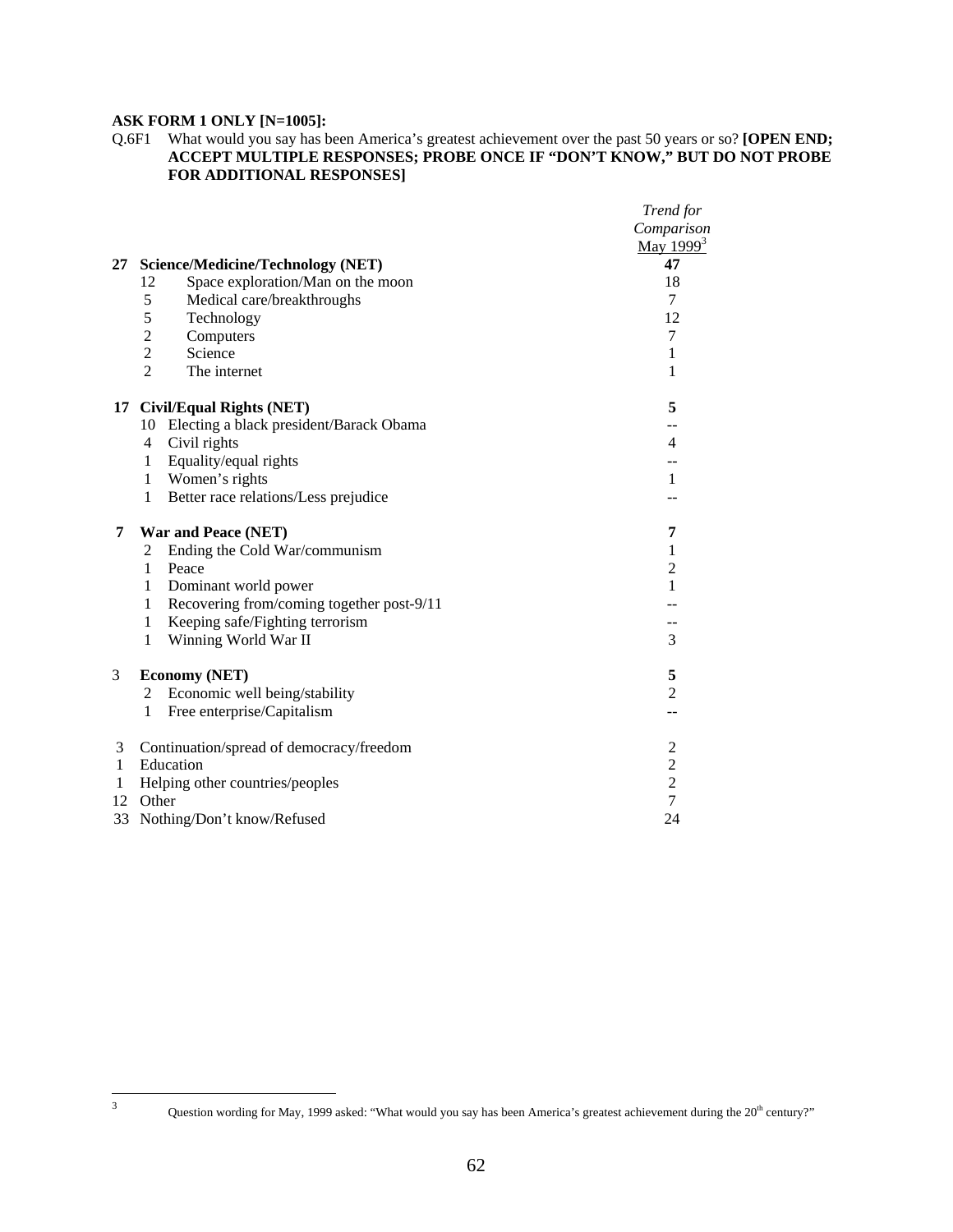## **ASK ALL:**

Q.7 We'd like you to compare the United States to other industrialized countries in a few different areas. (First,) what about… **[INSERT ITEM; READ AND RANDOMIZE]? [READ FOR FIRST ITEM, THEN AS NECESSARY:** Do you think the U.S. is the BEST IN THE WORLD, above average, average or below average in **[ITEM]**?]

|            |                                                                | Best in         | Above         |               | <b>Below</b> | (VOL.)<br>DK/Ref |
|------------|----------------------------------------------------------------|-----------------|---------------|---------------|--------------|------------------|
| a.         | Its scientific achievements                                    | the world<br>17 | average<br>47 | Average<br>26 | average<br>5 | 4                |
|            | <b>TREND FOR COMPARISON:</b><br>Scientists survey, May $20094$ | 49              | 45            | 5             | 1            | $\ast$           |
| b.         | Its military                                                   | 42              | 39            | 13            | 3            | 3                |
| c.         | Its economy                                                    | 12              | 22            | 33            | 31           | 3                |
| d.         | Its standard of living                                         | 22              | 41            | 26            | 9            | 2                |
| NO ITEM e. |                                                                |                 |               |               |              |                  |
| f.         | Its health care                                                | 15              | 23            | 32            | 27           | $\mathfrak{D}$   |
| g.         | Its political system                                           | 19              | 31            | 29            | 16           | 5                |

### **NO QUESTIONS 8 THROUGH 16**

### **ASK ALL:**

Now I'd like to ask you some questions about science.

- **ASK ALL:**
- Q.17 How much do you ENJOY keeping up with news about science a lot, some, not much, or not at all?
	- 35 A lot
	- 41 Some
	- 16 Not much
	- 8 Not at all
	- 1 Don't know/Refused **(VOL.)**

## **ASK ALL:**

- Q.18 Do you regularly watch television programs or channels about science such as such as Nova or Discovery Channel, or not?
	- 67 Yes, regularly
	- 33 No, not regularly
	- \* Don't know/Refused **(VOL.)**

### **ASK ALL:**

- Q.19 Do you regularly visit science web sites and blogs, such as Discover.com, NOAA.gov or ScienceDaily.com, or not?
	- 13 Yes, regularly
	- 86 No, not regularly
	- 1 Don't know/Refused **(VOL.)**

 $\frac{1}{4}$ 

Scientists were asked only about scientific achievements. The question wording was: "Compared to other industrialized countries, how would you rate the United States with regard to its overall scientific achievements?"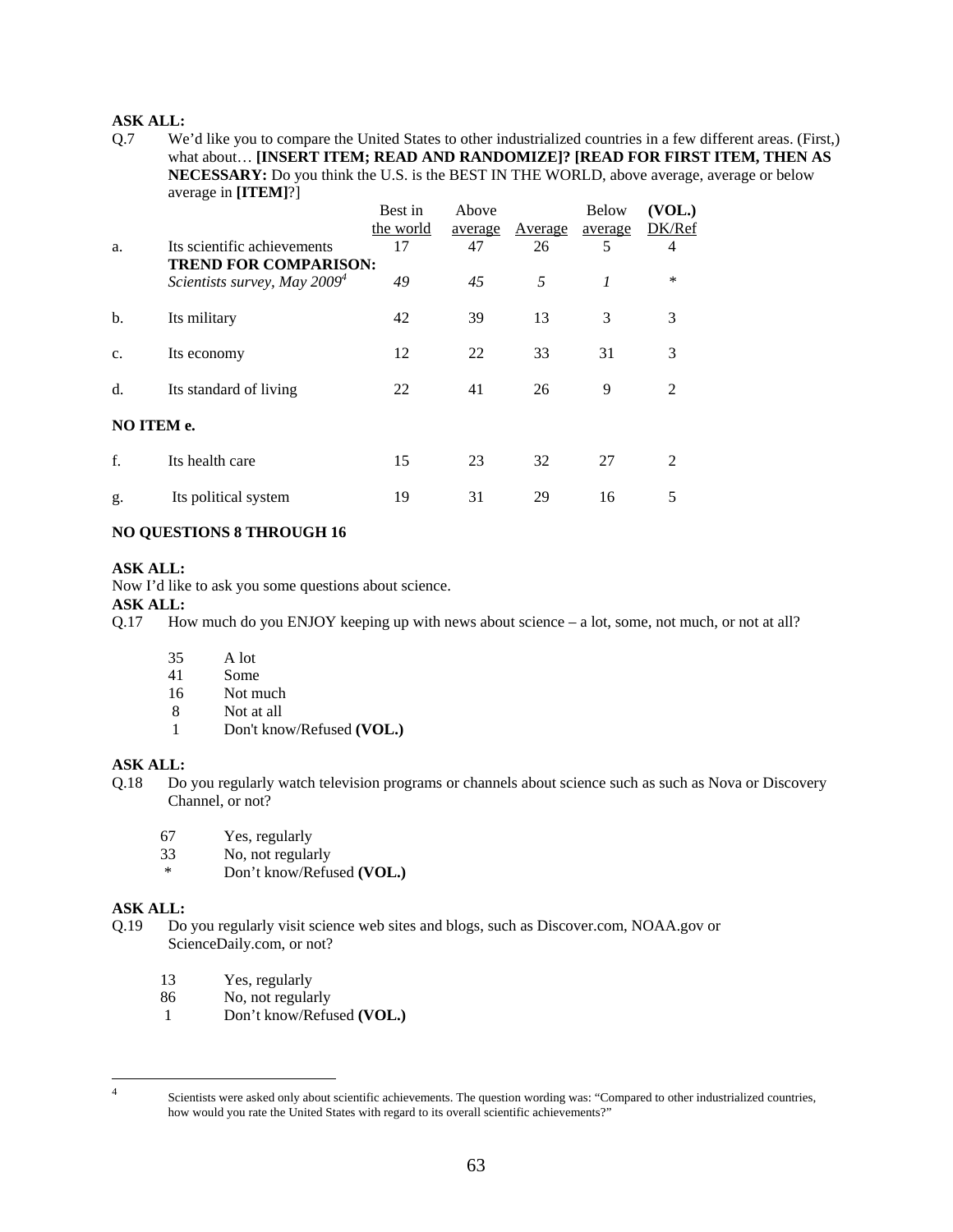# **ASK ALL:**

- Q.20 And do you regularly read science magazines, such as Popular Science or Scientific American, or not?
	- 20 Yes, regularly
	- 80 No, not regularly
	- 1 Don't know/Refused **(VOL.)**

# **ASK ALL:**

- Q.21 Overall, would you say science has had a mostly positive effect on our society or a mostly negative effect on our society?
	- 84 Mostly positive<br>6 Mostly negative
	- Mostly negative
	- 5 Both/Neither **(VOL.)**<br>5 Don't know/Refused (
	- 5 Don't know/Refused **(VOL.)**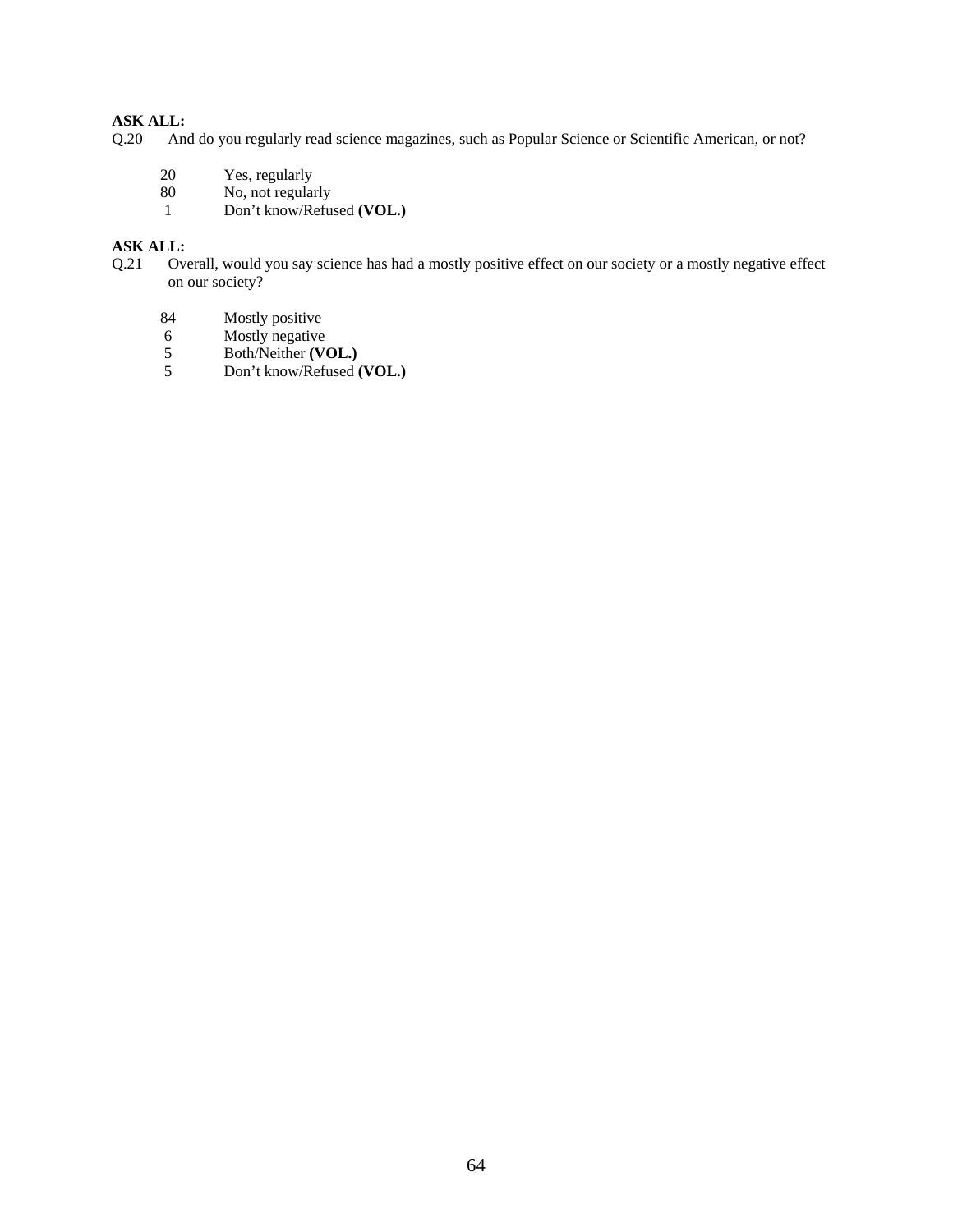### **IF Q.21 IS "POSITIVE" OR "NEGATIVE" (Q.21=1,2) AND FORM 2, ASK:**

#### Q.22F2 Can you tell me some ways science has had a [positive/negative] effect on our society? **[OPEN END; ACCEPT UP TO THREE RESPONSES; PROBE ONCE IF "DON'T KNOW," AND PROBE FOR CLARITY, BUT DO NOT PROBE FOR ADDITIONAL RESPONSES]**

#### **BASED ON POSITIVE RESPONSE IN Q.21 (Q.21=1) AND FORM 2 [N=836]:**

#### **52 MEDICINE (NET)**

- 32 Medical/Health care (general)
- 24 Vaccines/Drugs/Cures/Disease research
- 4 Stem cells
- 8 Space exploration
- 7 Environment/Global warming/Green initiatives

#### **7 COMMUNICATION AND COMPUTER TECHNOLOGY (NET)**

- 3 Computers
- 2 Communications technology (general)
- 2 Cell phones
- 1 Internet
- \* TVs
- 6 Technology (general)
- 4 Standard of living/Makes life easier/Quality of life
- 4 Energy/Alternative energy
- 4 Inventions/Discoveries

#### **3 KNOWLEDGE (NET)**

- 2 Education/Learning/Knowledge
- 1 Understanding of universe
- 3 Engineering/Machinery/Buildings/Industry
- 3 Research (general)
- 3 Cars/Fuel efficient cars
- 2 Food and water quality, abundance
- 2 Everything
- 2 Longevity
- 1 Transportation/Travel
- 1 Economy
- 1 New materials, products
- 1 Military/Defense
- 1 Agriculture
- 1 Human genome/DNA
- 1 Weather/Earthquake and volcano monitoring
- 1 Electricity
- 7 Other
- 17 Don't know/Refused

Percentages add to more than 100% because of multiple responses.

# **NEGATIVE RESPONSES FOR Q.22F2 NOT SHOWN BECAUSE OF SMALL SAMPLE SIZE. NEGATIVE RESPONSES WERE USED FOR QUALITATIVE ANALYSIS ONLY.**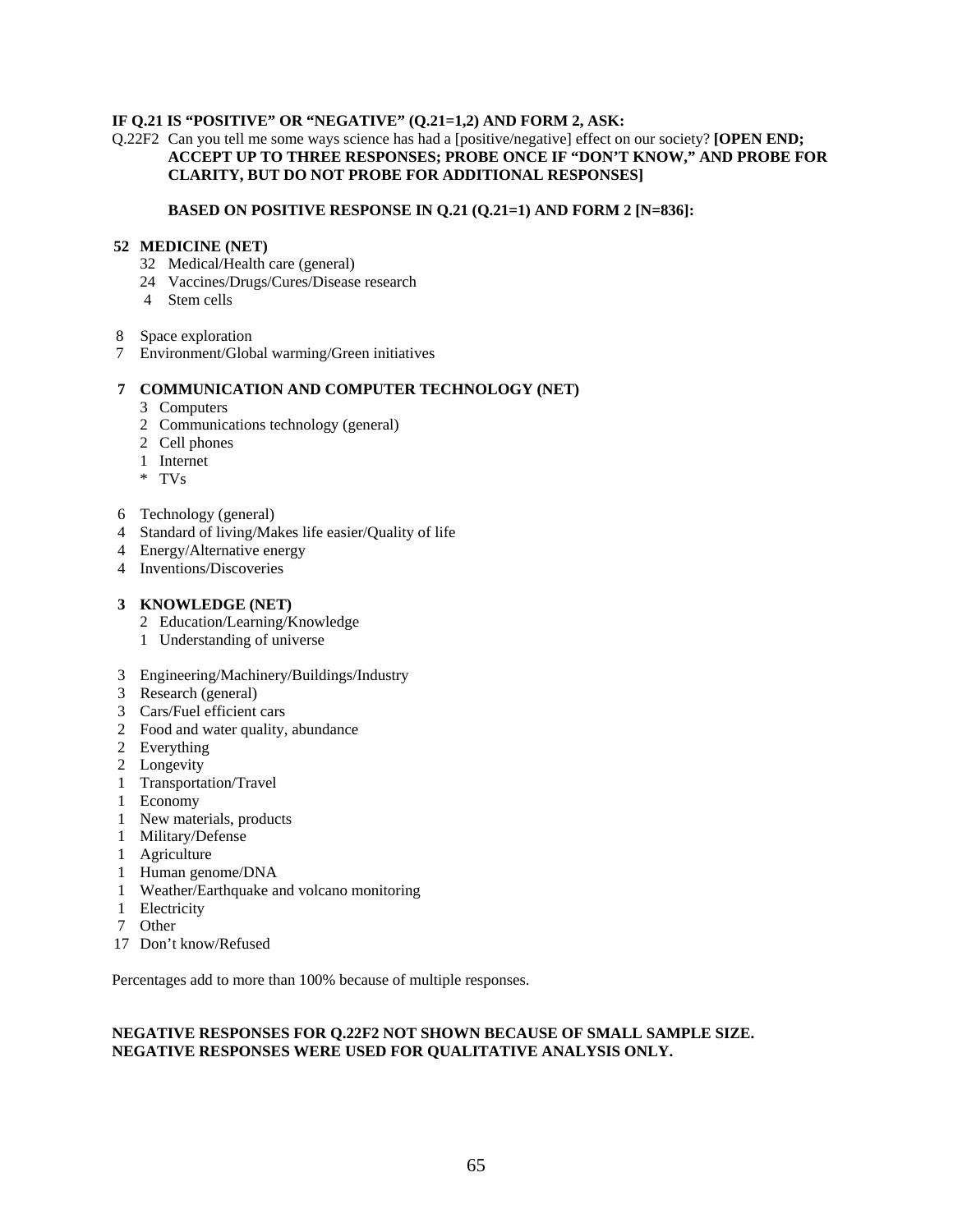## **ASK ALL:**

- Q.23 Overall, has science made life easier or more difficult for most people?
	- 83 Easier
	- 10 More difficult
	- 1 Not had much of an effect **(VOL.)**
	- 6 Don't know/Refused **(VOL.)**

### **ASK ALL:**

Q. 24 Has science had a mostly positive or mostly negative effect on the quality of **[INSERT ITEM; RANDOMIZE]?** What about **[NEXT ITEM]**? **[IF NECESSARY:** Has science had a mostly positive or mostly negative effect on the quality of **[ITEM]?**

|    |                 |                    |                    | (VOL.)                       |                  |
|----|-----------------|--------------------|--------------------|------------------------------|------------------|
|    |                 | Mostly<br>positive | Mostly<br>negative | Not had much<br>of an effect | (VOL.)<br>DK/Ref |
| a. | Food            | 66                 | 24                 |                              | 8                |
| b. | Health care     | 85                 | 10                 |                              |                  |
| c. | The environment | 66                 | 23                 |                              |                  |

## **ASK ALL:**

Q. 25 In your opinion, generally do you think…? **[READ AND RANDOMIZE]**

- 55 Science and religion are often in conflict [OR]
- 38 Science and religion are mostly compatible
- 7 Don't know/Refused **[VOL. DO NOT READ]**

#### **ASK ALL:**

- Q.26 Now thinking about your own religious beliefs, does science sometimes conflict with your own religious beliefs, or doesn't it?
	- 36 Yes, science conflicts with own beliefs
	- 61 No, science does not conflict with own beliefs
	- 3 Don't know/Refused **(VOL.)**

#### **IF Q.26=1 AND FORM 1, ASK [N=964]:**

- Q.27F1 Can you tell me some ways in which science conflicts with your own religious beliefs? **[OPEN END; ACCEPT UP TO THREE RESPONSES; PROBE ONCE IF "DON'T KNOW," AND PROBE FOR CLARITY, BUT DO NOT PROBE FOR ADDITIONAL RESPONSES]**
- 41 Evolution/Creationism/Darwinism

### **15 Beginning of life (NET)**

- 12 Abortion
- 4 Cloning
- 2 Birth control
- 9 Stem cells
- 4 Denial of God/Belief in God
- 3 Medical/Medication/Blood transfusion
- 2 Conflict with Bible
- 9 Other
- 25 Don't know/Refused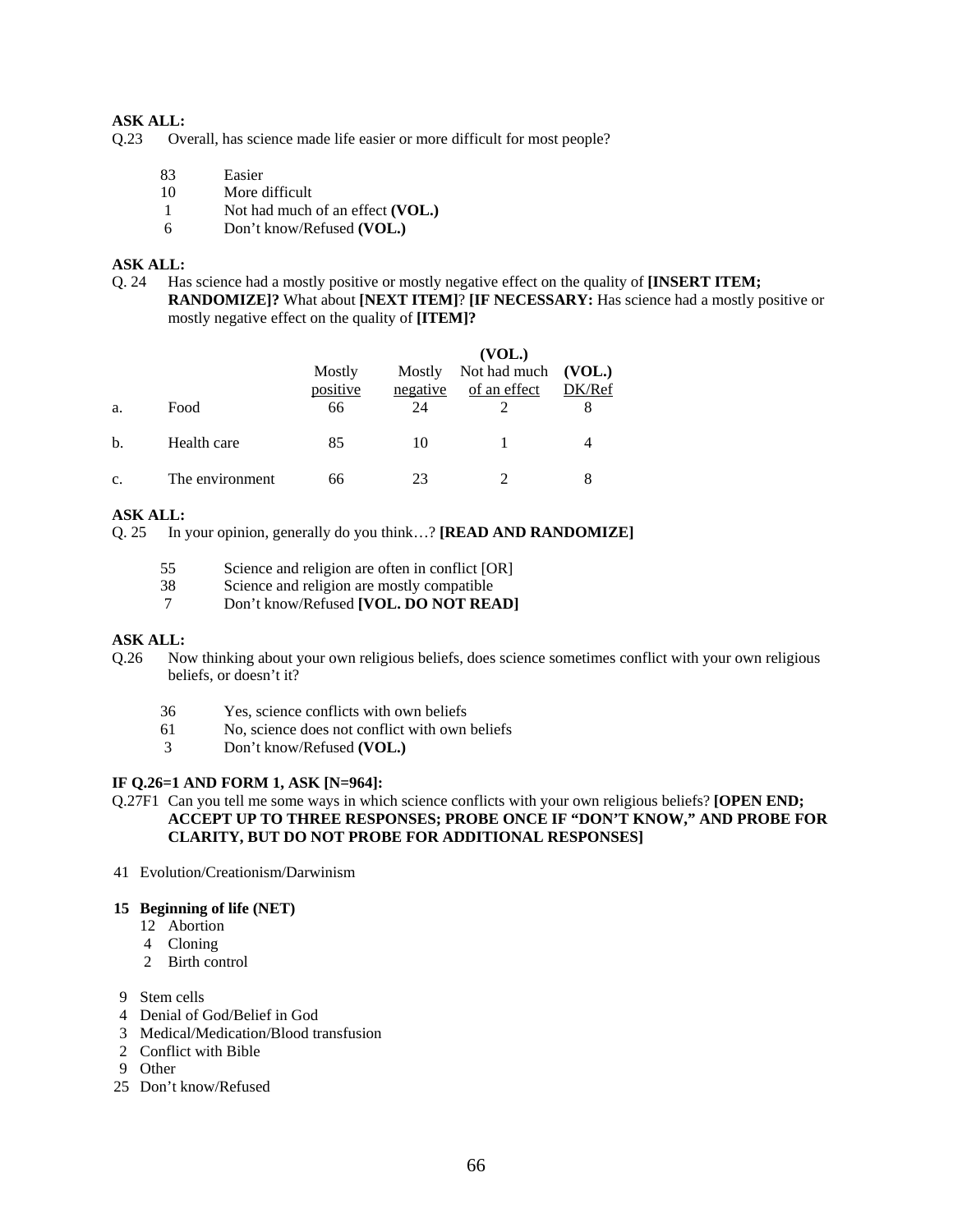# **ASK ALL:**

- Q.28 How much, if at all, do you worry about whether the newest medicines and medical treatments have been carefully tested before being made available to the public? Do you worry… **[READ IN ORDER]** 
	- 27 A lot
	- 36 Some
	- 22 Not very much **[OR]**
	- 15 Not at all
	- 1 Don't know/Refused **[VOL. DO NOT READ]**

#### **RANDOMIZE Q.29 AND Q.30**

### **ASK ALL:**

Q.29 In your opinion, do government investments in **[INSERT ITEM; RANDOMIZE]** usually pay off in the long run, or are they not worth it?

|    |                            | Yes, pay off<br>in the long run | No, aren't<br>worth it | (VOL.)<br>DK/Ref |
|----|----------------------------|---------------------------------|------------------------|------------------|
| a. | Basic scientific research  |                                 |                        |                  |
| b. | Engineering and technology | 74                              |                        |                  |

### **RANDOMIZE Q.29 AND Q.30**

**ASK ALL:** 

- Q.30 Which of these comes closer to your view? **[READ AND RANDOMIZE]** 
	- 60 Government investment in research is ESSENTIAL for scientific progress [OR] Private investment will ensure that enough scientific progress is made,
	- 29 even without government investment
	- 11 Don't know/Refused **[VOL. DO NOT READ]**

#### **ASK ALL:**

Q.31 For each of the following areas of scientific research, please tell me if you think it has done **[READ AND RANDOMIZE RESPONSE CATEGORIES]**? (First,) what about… **(INSERT—READ AND RANDOMIZE)**? **[READ FOR FIRST ITEM, THEN AS NECESSARY]**: Has this done **[READ OPTIONS IN SAME ORDER**: (more HARM than good OR more GOOD than harm) / (more GOOD than harm OR more HARM than good) for society]?

|                  |                                 | More HARM<br>than good | More GOOD<br>than harm | (VOL.)<br>DK/Ref |  |  |
|------------------|---------------------------------|------------------------|------------------------|------------------|--|--|
| a.               | Research into human genetics    | 19                     | 72                     | 9                |  |  |
| b.               | Research into nuclear energy    | 27                     | 65                     | 8                |  |  |
| NO ITEM c        |                                 |                        |                        |                  |  |  |
| d.               | Space exploration               | 17                     | 74                     | 9                |  |  |
| <b>NO ITEM e</b> |                                 |                        |                        |                  |  |  |
| f.               | The development of the internet | 22                     | 70                     | 8                |  |  |

#### **NO QUESTIONS 32 THROUGH 35**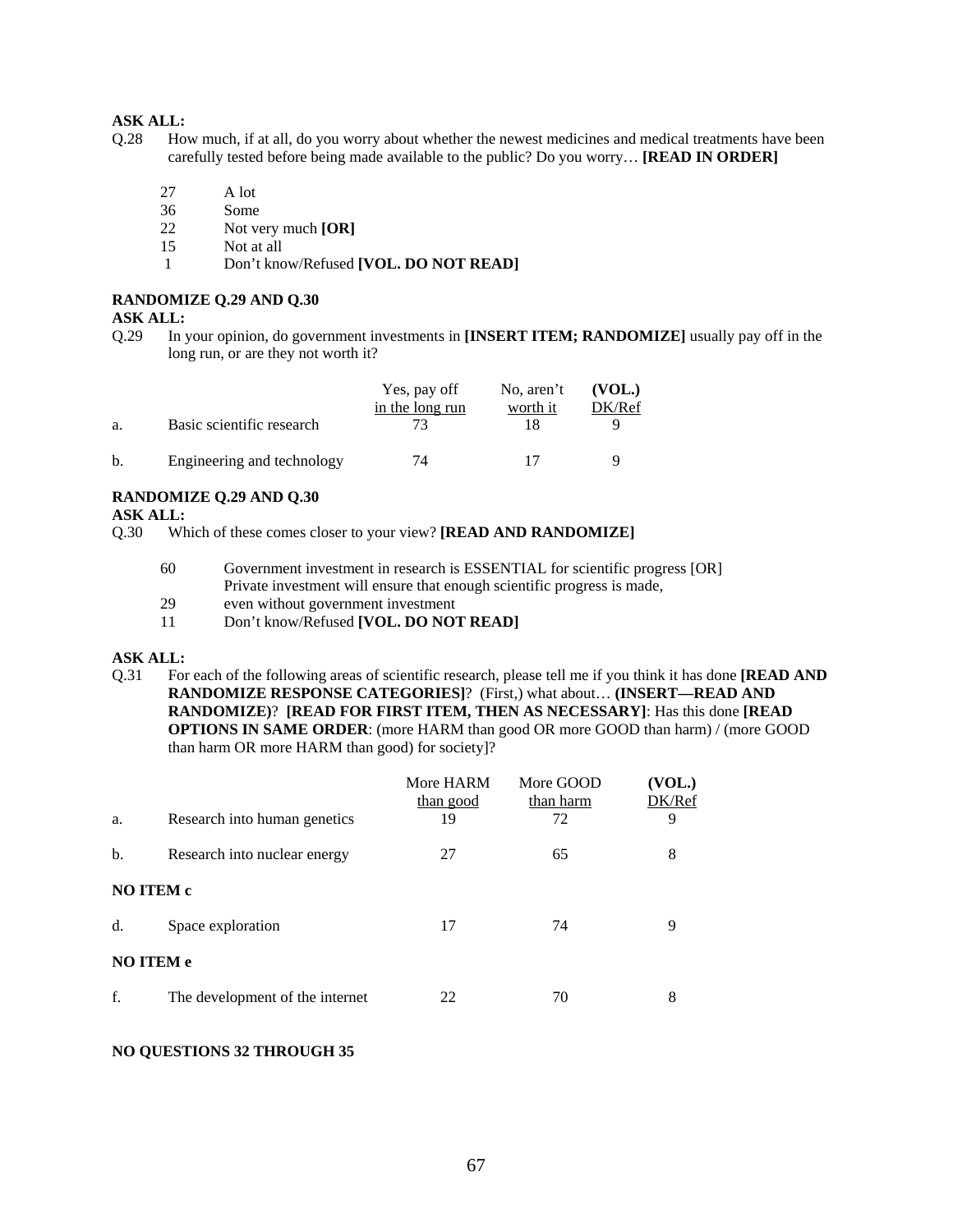Now a few questions about some issues…

**RANDOMIZE QUESTIONS 36-38 IN BLOCKS WITH QUESTIONS 45-47 IN BLOCKS. ASK ALL:** 

Q.36 Which comes closer to your view? **[READ AND RANDOMIZE]**

|    |                                                              | <b>Trend for Comparison</b> |          |      |
|----|--------------------------------------------------------------|-----------------------------|----------|------|
|    |                                                              | Scientists survey           | July     | July |
|    |                                                              | May 2009                    | $2006^3$ | 2005 |
| 61 | Humans and other living things have evolved over time [OR]   |                             |          | 48   |
|    | Humans and other living things have existed in their present |                             |          |      |
| 31 | form since the beginning of time                             |                             | 42       | 42   |
| 8  | Don't know/Refused [VOL. DO NOT READ]                        |                             |          |      |

# **RANDOMIZE QUESTIONS 36-38 IN BLOCKS WITH QUESTIONS 45-47 IN BLOCKS. IF EVOLVED (1 in Q.36), ASK:** 0.37 And do you think that...

And do you think that...**[READ OPTIONS AND RANDOMIZE**]?

|      |                                                                       | <b>Trend for Comparison</b>                 |              |              |
|------|-----------------------------------------------------------------------|---------------------------------------------|--------------|--------------|
|      | <b>BASED ON TOTAL</b>                                                 | <b>Scientists survey</b><br><b>May 2009</b> | July<br>2006 | July<br>2005 |
|      | Humans and other living things have evolved                           |                                             |              |              |
| 32   | due to natural processes such as natural selection, [OR]              | 87                                          | 26           |              |
|      | A supreme being guided the evolution of living things for the purpose |                                             |              |              |
| 22   | of creating humans and other life in the form it exists today         | 8                                           | 21           | 18           |
|      | Don't know/Refused/No answer [VOL. DO NOT READ]                       |                                             | 4            |              |
| (39) | Humans existed in present form/Don't know in Q.36                     | (3)                                         | 49.          | '52 I        |
|      |                                                                       |                                             |              |              |

### **RANDOMIZE QUESTIONS 36-38 IN BLOCKS WITH QUESTIONS 44-47 IN BLOCKS. ASK ALL:**

Q.38 From what you've heard or read, do scientists generally agree that humans evolved over time, or do they not generally agree about this?

|    |                                                                     |                | <b>Trend for Comparison</b> |
|----|---------------------------------------------------------------------|----------------|-----------------------------|
|    |                                                                     | July           | July                        |
|    |                                                                     | $2006^{\circ}$ | 2005                        |
| 60 | Yes, scientists generally agree that humans evolved over time       | 62             | 54                          |
| 28 | No, scientists do not generally agree that humans evolved over time | 28             | 33                          |
|    | Don't know/Refused/No answer (VOL.)                                 | 10             |                             |

# **NO QUESTIONS 39 THROUGH 43**

 $\overline{a}$ 5 Question wording for July 2006 and earlier began with "Some people think humans and other living things…" with response options "have evolved over time" and "have existed in their present form since the beginning of time" rotated, followed by "which of these comes closer to your view?" 6

Question wording for July 2006 and earlier asked "From what you've heard or read, is there general agreement among scientists that humans evolved over time, or not?"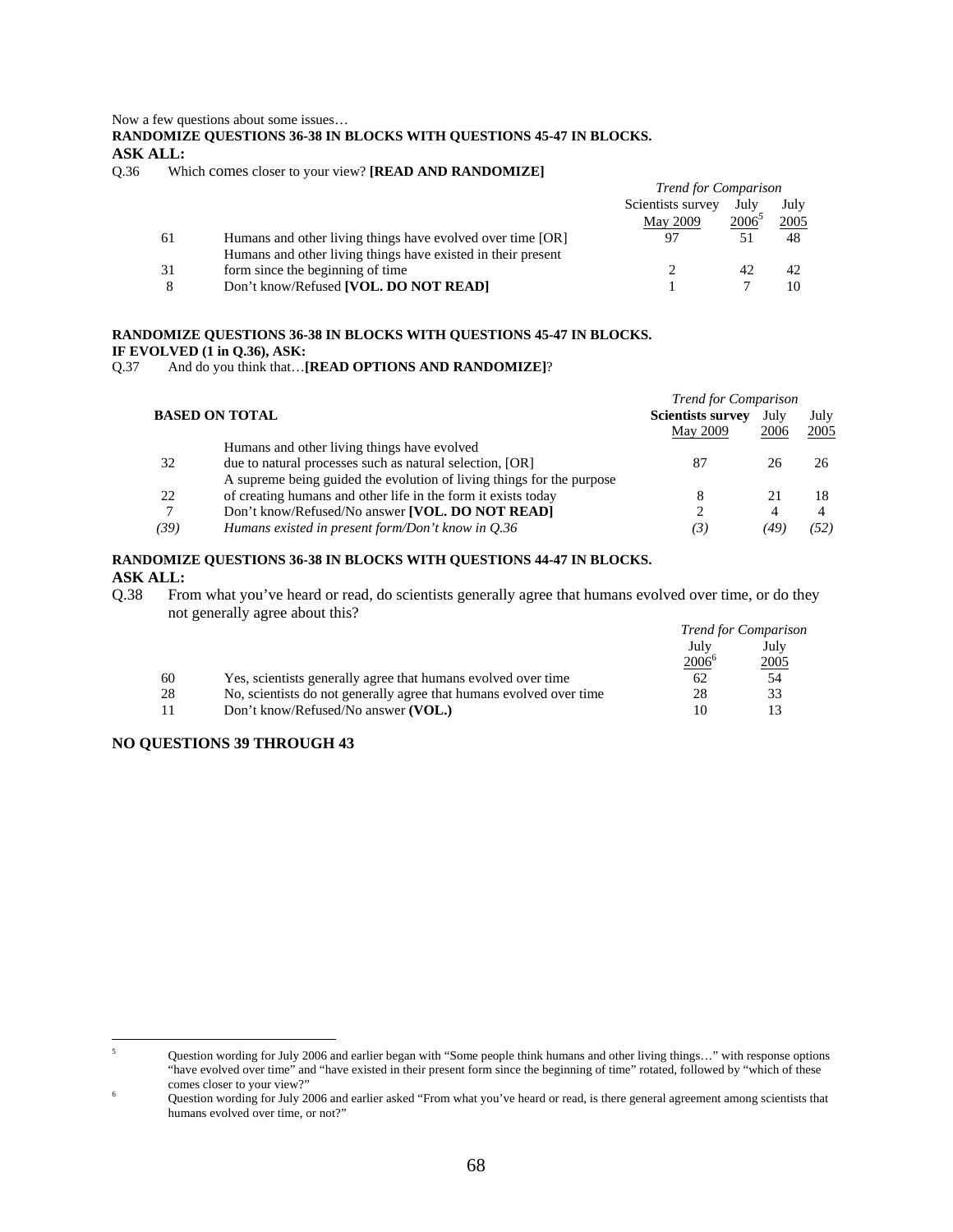### **RANDOMIZE QUESTIONS 36-38 IN BLOCKS WITH QUESTIONS 44-47 IN BLOCKS. ASK ALL:**

Q.44F1/Q45F2 Which of these three statements about the earth's temperature comes closest to your view?  **[FORM 1: READ AND RANDOMIZE FIRST TWO OPTIONS; KEEP THIRD OPTION LAST; FORM 2: READ THIRD OPTION FIRST; READ AND RANDOMIZE FIRST TWO OPTIONS]:** 

|    |                                                 | Trend for comparison<br><b>Scientists survey</b><br><b>May 2009</b> |
|----|-------------------------------------------------|---------------------------------------------------------------------|
|    | The earth is getting warmer mostly because      |                                                                     |
| 36 | of natural changes in the atmosphere            | 10                                                                  |
|    | The earth is getting warmer mostly because of   |                                                                     |
| 49 | human activity such as burning fossil fuels     | 84                                                                  |
| 11 | The earth is not getting warmer                 | 4                                                                   |
| 4  | Don't know/Refused/No answer [VOL. DO NOT READ] |                                                                     |

#### **RANDOMIZE QUESTIONS 36-38 IN BLOCKS WITH QUESTIONS 44-47 IN BLOCKS. ASK ALL:**

Q.46 In your view, is global warming a very serious problem, somewhat serious, not too serious, or not a problem?

|    |                              | Trend for comparison     |       |      |      |      |
|----|------------------------------|--------------------------|-------|------|------|------|
|    |                              | <b>Scientists survey</b> | April | Jan  | July | June |
|    |                              | <b>May 2009</b>          | 2008  | 2007 | 2006 | 2006 |
| 47 | Very serious                 | 70                       | 44    | 45   | 43   | 41   |
| 26 | Somewhat serious             | 22                       | 29    | 32   | 36   | 33   |
| 11 | Not too serious              | 4                        | 13    | 12   | 11   | 13   |
| 13 | Not a problem                |                          |       | 8    | 9    | 11   |
| ∍  | Don't know/Refused/No answer | ∗                        |       |      |      |      |

# **RANDOMIZE QUESTIONS 36-38 IN BLOCKS WITH QUESTIONS 44-47 IN BLOCKS. ASK ALL:**

Q.47 From what you've heard or read, do scientists generally agree that the earth is getting warmer because of human activity, or do they not generally agree about this?

|    |                                                      | <b>Trend for Comparison</b> |
|----|------------------------------------------------------|-----------------------------|
|    |                                                      | July                        |
|    |                                                      | $2006^7$                    |
|    | Yes, scientists generally agree that the earth is    |                             |
| 56 | getting warmer because of human activity             | 59                          |
|    | No, scientists do not generally agree that the earth |                             |
| 35 | is getting warmer because of human activity          | 29                          |
| 9  | Don't know/Refused/No answer (VOL.)                  |                             |
|    |                                                      |                             |

### **NO QUESTIONS 48 AND 49**

<sup>-&</sup>lt;br>7

Question wording for July 2006 and earlier asked "From what you've heard or read, is there general agreement among scientists that the earth is getting warmer because of human activity, or not."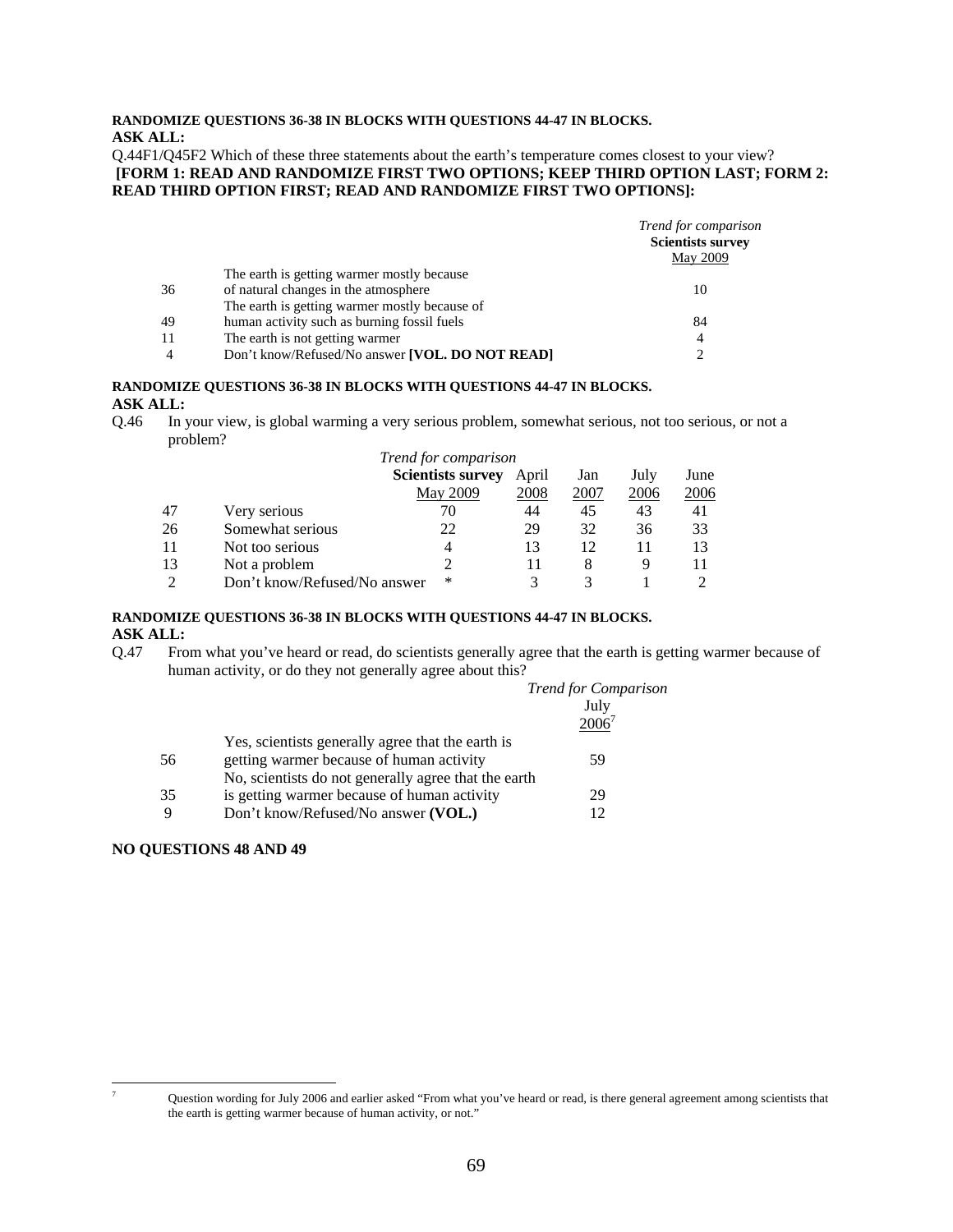# **RANDOMIZE Q.50 AND Q.51**

**ASK ALL:** 

Q.50 All in all, do you favor or oppose **[INSERT ITEM; RANDOMIZE]**? Do you favor or oppose **[NEXT ITEM]**?

|    |                                                             |       |        | (VOL.) |
|----|-------------------------------------------------------------|-------|--------|--------|
|    |                                                             | Favor | Oppose | DK/Ref |
| a. | Federal funding for embryonic stem cell research?           | 58    | 35     |        |
|    | <b>TREND FOR COMPARISON:</b> Scientists survey, May 2009    | 93    | 6      |        |
| b. | Building more nuclear power plants to generate electricity? | 51    | 42     |        |
|    | <b>TREND FOR COMPARISON:</b> Scientists survey, May 2009    | 70    | 27     |        |
| c. | The use of animals in scientific research?                  | 52    | 43     |        |
|    | <b>TREND FOR COMPARISON:</b> Scientists survey, May 2009    | 93    |        |        |

#### **RANDOMIZE Q.50 AND Q.51**

### **ASK ALL:**

Q.51 Thinking about childhood diseases, such as measles, mumps, rubella and polio …? **[READ AND RANDOMIZE]**

|    |                                                                       | <i>Trend for comparison</i> |
|----|-----------------------------------------------------------------------|-----------------------------|
|    |                                                                       | <b>Scientists survey</b>    |
|    |                                                                       | <b>May 2009</b>             |
| 28 | Should parents be able to decide NOT to vaccinate their children [OR] |                             |
|    | Should all children be required to be vaccinated<br>69                | 82                          |
|    | Don't know/Refused/No answer (VOL.)<br>$\mathcal{R}$                  |                             |

### **NO QUESTION 52**

#### **ASK ALL:**

Q.53 Do you think it is **[READ IN ORDER]** for scientists to become actively involved in political debates about issues such as nuclear power or stem cell research?

|    |                                                 | Trend for comparison     |
|----|-------------------------------------------------|--------------------------|
|    |                                                 | <b>Scientists survey</b> |
|    |                                                 | <b>May 2009</b>          |
| 76 | Appropriate [OR]                                |                          |
| 18 | Not appropriate                                 |                          |
|    | Don't know/Refused/No answer [VOL. DO NOT READ] | ∗                        |

#### **ASK ALL:**

Q.54 Just your impression: Do you think of scientists as…**[RANDOMIZE ORDER OF:]** a politically liberal group, a politically conservative group **[THEN]** or as neither in particular?

|    |                                     | <i>Trend for comparison</i> |
|----|-------------------------------------|-----------------------------|
|    |                                     | <b>Scientists Survey</b>    |
|    |                                     | <b>May 2009</b>             |
| 20 | Politically liberal group           | 56                          |
| 9  | Politically conservative group      |                             |
| 64 | Neither in particular               | 42                          |
| 8  | Don't know/Refused/No answer (VOL.) |                             |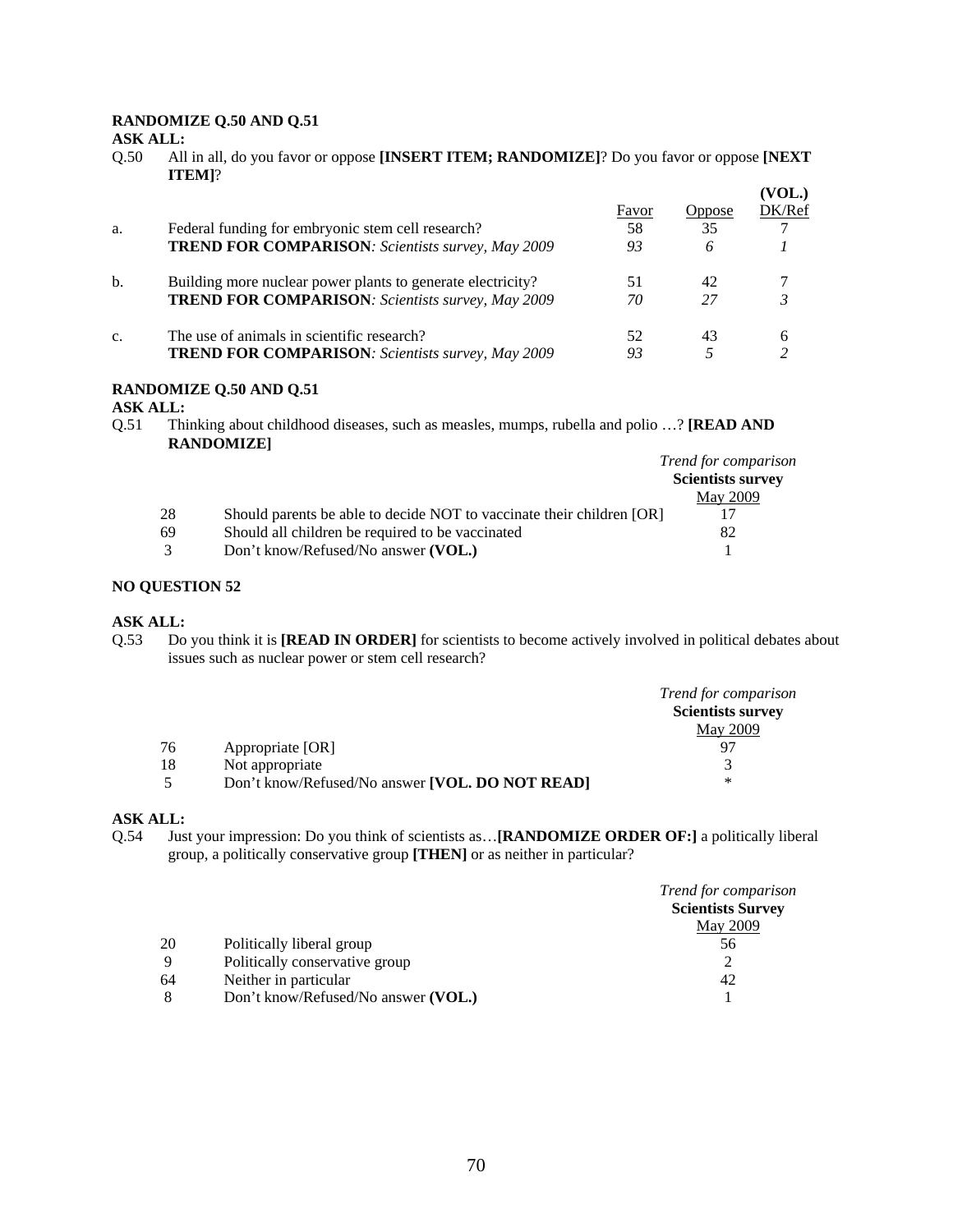Q.55 How much, if anything, have you heard about claims that government scientists were not allowed to report research findings that conflicted with the Bush administration's point of view? Have you heard…**[READ]**?

|          |                                     | Trend for comparison     |
|----------|-------------------------------------|--------------------------|
|          |                                     | <b>Scientists survey</b> |
|          |                                     | May 2009                 |
| 10       | A lot                               | 55                       |
| 34       | A little                            | 30                       |
| 54       | Nothing at all                      | 14                       |
| $\gamma$ | Don't know/Refused/No answer (VOL.) | ∗                        |

#### **ASK IF Q.55=1,2 (Heard "a lot" or "a little"):**

Q.56 Do you think these claims about the Bush administration are true or false? **[CLARIFY IF NECESSARY:**  "claims that government scientists were not allowed to report research findings that conflicted with the Bush administration's point of view"**]** 

|             |                                     | Trend for comparison     |
|-------------|-------------------------------------|--------------------------|
|             | <b>BASED ON TOTAL:</b>              | <b>Scientists survey</b> |
|             |                                     | <b>May 2009</b>          |
| 28          | True                                |                          |
| $\mathbf Q$ | False                               | h                        |
| $\tau$      | Don't know/Refused/No answer (VOL.) |                          |
| (56)        | Heard nothing/Don't know in $Q.55$  | (14)                     |

#### **ASK IF Q.56=1**

Q.57 All in all, do you think this occurred **[RANDOMIZE ORDER OF:]** more often, less often, **[THEN]** or about as often in the Bush administration as in previous administrations? **[CLARIFY IF NECESSARY:** "claims that government scientists were not allowed to report research findings that conflicted with the Bush administration's point of view"]

|      |                                     | Trend for comparison     |
|------|-------------------------------------|--------------------------|
|      | <b>BASED ON TOTAL:</b>              | <b>Scientists survey</b> |
|      |                                     | <b>May 2009</b>          |
| 17   | More often                          |                          |
| 2    | Less Often                          |                          |
| 8    | About as often                      |                          |
|      | No answer/Don't know/Refused (VOL.) | $\ast$                   |
| (16) | False/Don't know in 0.56            | (9)                      |
| (56) | Heard nothing/Don't know in Q.55    | (14)                     |

#### **NO QUESTIONS 58 THROUGH 62**

Now I have just a few short questions such as you might see on a television game show. First, **RANDOMIZE Q.63 THROUGH Q.66 ASK ALL:** 

- Q.63 What gas do most scientists believe causes temperatures in the atmosphere to rise? **[RANDOMIZE AND READ]** 
	- 66 Carbon dioxide *(Correct)*
	- 7 Hydrogen
	- 4 Helium
	- 6 Radon
	- 17 Don't know/Refused **[VOL. DO NOT READ]**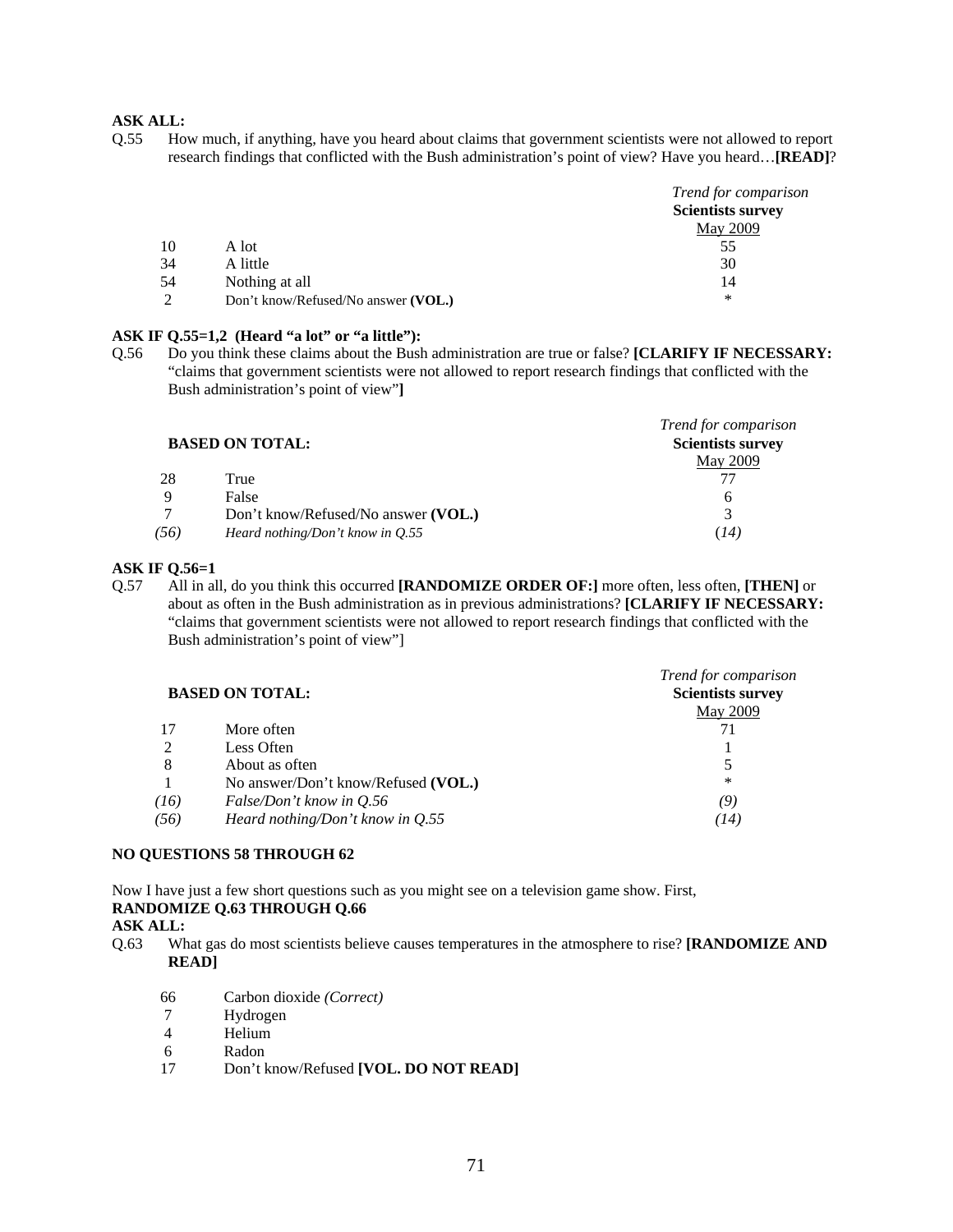#### **RANDOMIZE Q.63 THROUGH Q.66**

#### **ASK ALL:**

Q.64 What have scientists recently discovered on Mars…? Is it….**[RANDOMIZE AND READ]** 

- 60 Water *(Correct)*
- 5 Platinum<br>9 Mold
- 9 Mold
- 5 Plants
- 21 Don't know/Refused **[VOL. DO NOT READ]**

#### **RANDOMIZE Q.63 THROUGH Q.66**

#### **ASK ALL:**

- Q.65 Which over-the-counter drug do doctors recommend that people take to help prevent heart attacks …? Is it… **[RANDOMIZE AND READ]**
	- 89 Aspirin *(Correct)*
	- 4 Cortisone
	- 1 Antacids
	- 5 Don't know/Refused **[VOL. DO NOT READ]**

# **RANDOMIZE Q.63 THROUGH Q.66**

**ASK ALL:** 

Q.66 How are stem cells different from other cells? **[READ AND RANDOMIZE]**

- 4 They are found ONLY in plants
- 55 They can develop into many different types of cells *(Correct)* [OR]
- 24 They are found ONLY in bone marrow
- 18 Don't know/Refused **[VOL. DO NOT READ]**

#### **IF ATTEND RELIGIOUS SERVICES AS LEAST ONCE OR TWICE A MONTH (ATTEND=1,2,3), ASK [N=1051]:**

- Q.67 Does the clergy at your place of worship ever speak about science or scientific findings?
	- 42 Yes
	- 56 No
	- 2 Don't know/Refused **(VOL.)**

#### **IF CLERGY EVER SPEAK ABOUT SCIENCE/SCIENTIFIC FINDINGS (Q.67=1), ASK [N=461]:**

- Q.68 Were your clergy usually **[RANDOMIZE:** critical of science, supportive of science**]** or neither in particular?
	- 11 Critical of science
	- 30 Supportive of science
	- 52 Neither in particular
	- 7 Don't know/Refused **(VOL.)**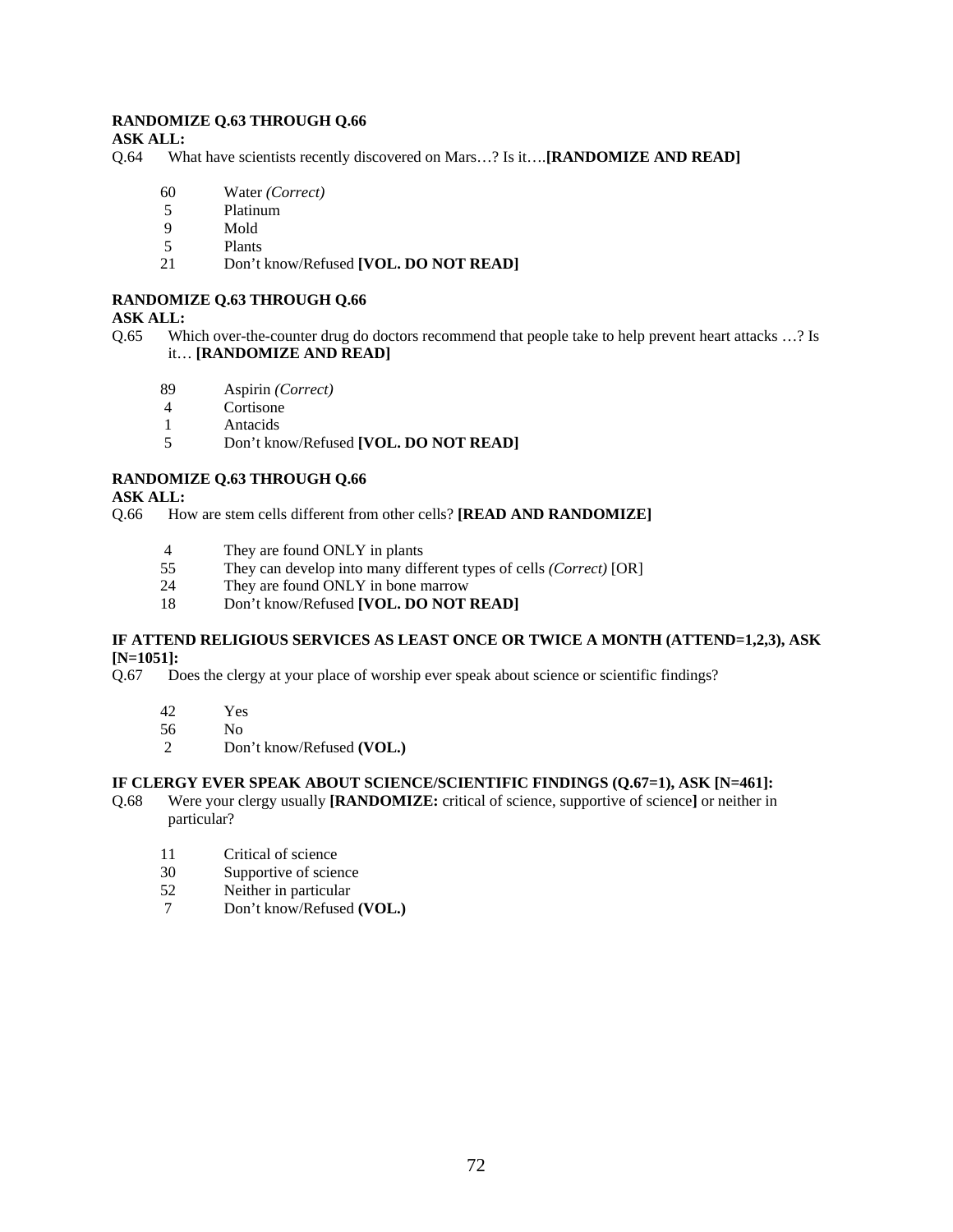PARTY In politics TODAY, do you consider yourself a Republican, Democrat, or Independent? **IF ANSWERED 3, 4, 5 OR 9 IN PARTY, ASK:**

PARTYLN As of today do you lean more to the Republican Party or more to the Democratic Party?

|                      |            |          |             | (VOL.)         |               | $(VOL.)$ $(VOL.)$ |                |        |
|----------------------|------------|----------|-------------|----------------|---------------|-------------------|----------------|--------|
|                      |            |          |             | No             | Other         | DK/               | Lean Lean      |        |
|                      | Republican | Democrat | Independent | Preference     | Party         | Ref               | <u>Rep</u>     | $D$ em |
| May, 2009            | 23         | 39       | 29          | $\overline{4}$ | $\ast$        | $\overline{4}$    | 9              | 14     |
| April, 2009          | 22         | 33       | 39          | $\mathfrak 3$  | $\ast$        | 3                 | 13             | 18     |
| March, 2009          | 24         | 34       | 35          | 5              | $\ast$        | $\overline{c}$    | 12             | 17     |
| February, 2009       | 24         | 36       | 34          | 3              | 1             | $\overline{c}$    | 13             | 17     |
| January, 2009        | 25         | 37       | 33          | $\mathfrak{Z}$ | $\ast$        | $\sqrt{2}$        | 11             | 16     |
| December, 2008       | 26         | 39       | 30          | $\overline{2}$ | $\ast$        | 3                 | $\,8\,$        | 15     |
| Late October, 2008   | 24         | 39       | 32          | $\overline{2}$ | $\ast$        | 3                 | 11             | 15     |
| Mid-October, 2008    | 27         | 35       | 31          | $\overline{4}$ | $\ast$        | 3                 | 9              | 16     |
| Early October, 2008  | 26         | 36       | 31          | $\overline{4}$ | $\ast$        | 3                 | 11             | 15     |
| Late September, 2008 | 25         | 35       | 34          | 3              | 1             | $\overline{c}$    | 13             | 15     |
| Mid-September, 2008  | 28         | 35       | 32          | $\mathfrak{Z}$ | $\ast$        | $\boldsymbol{2}$  | 12             | 14     |
| August, 2008         | 26         | 34       | 34          | $\overline{4}$ | $\ast$        | $\overline{c}$    | 12             | 17     |
| <b>July</b> , 2008   | 24         | 36       | 34          | 3              | ∗             | 3                 | 12             | 15     |
| June, 2008           | 26         | 37       | 32          | 3              | ∗             | $\overline{c}$    | 11             | 16     |
| Late May, 2008       | 25         | 35       | 35          | $\overline{2}$ | $\ast$        | 3                 | 13             | 15     |
| April, 2008          | 24         | 37       | 31          | 5              | 1             | $\overline{c}$    | 11             | 15     |
| March, 2008          | 24         | 38       | 29          | 5              | $\ast$        | $\overline{4}$    | $\overline{9}$ | 14     |
| Late February, 2008  | 24         | 38       | 32          | 3              | $\ast$        | 3                 | 10             | 17     |
| Early February, 2008 | 26         | 35       | 31          | 5              | $\ast$        | 3                 | 11             | 14     |
| January, 2008        | 24         | 33       | 37          | $\overline{4}$ | $\ast$        | $\overline{2}$    | 12             | 18     |
| <b>Yearly Totals</b> |            |          |             |                |               |                   |                |        |
| 2008                 | 25.3       | 35.8     | 31.7        | 3.8            | $\cdot$ 3     | 3.1               | 10.5           | 15.4   |
| 2007                 | 25.4       | 32.9     | 33.7        | 4.6            | $\mathcal{A}$ | 3.1               | 10.7           | 16.7   |
| 2006                 | 27.6       | 32.8     | 30.3        | 5.0            | $\mathcal{A}$ | 3.9               | 10.2           | 14.5   |
| 2005                 | 29.2       | 32.8     | 30.3        | 4.5            | .3            | 2.8               | 10.2           | 14.9   |
| 2004                 | 29.7       | 33.4     | 29.8        | 3.9            | $\cdot$       | 2.9               | 11.7           | 13.4   |
| 2003                 | 29.8       | 31.4     | 31.2        | 4.7            | $.5\,$        | 2.5               | 12.1           | 13.0   |
| 2002                 | 30.3       | 31.2     | 30.1        | 5.1            | $.7\,$        | 2.7               | 12.6           | 11.6   |
| 2001                 | 29.2       | 33.6     | 28.9        | 5.1            | $.5\,$        | 2.7               | 11.7           | 11.4   |
| 2001 Post-Sept 11    | 30.9       | 31.8     | 27.9        | 5.2            | .6            | 3.6               | 11.7           | 9.4    |
| 2001 Pre-Sept 11     | 28.2       | 34.6     | 29.5        | 5.0            | .5            | 2.1               | 11.7           | 12.5   |
| 2000                 | 27.5       | 32.5     | 29.5        | 5.9            | .5            | 4.0               | 11.6           | 11.6   |
| 1999                 | 26.6       | 33.5     | 33.7        | 3.9            | $.5\,$        | 1.9               | 13.0           | 14.5   |
| 1998                 | 27.5       | 33.2     | 31.9        | 4.6            | $\cdot$ 4     | 2.4               | 11.8           | 13.5   |
| 1997                 | 28.2       | 33.3     | 31.9        | 4.0            | $\mathcal{A}$ | 2.3               | 12.3           | 13.8   |
| 1996                 | 29.2       | 32.7     | 33.0        | 5.2            |               |                   | 12.7           | 15.6   |
| 1995                 | 31.4       | 29.7     | 33.4        | 5.4            |               |                   | 14.4           | 12.9   |
| 1994                 | 29.8       | 31.8     | 33.8        | 4.6            |               |                   | 14.3           | 12.6   |
| 1993                 | 27.4       | 33.8     | 34.0        | 4.8            |               |                   | 11.8           | 14.7   |
| 1992                 | 27.7       | 32.7     | 35.7        | 3.9            |               |                   | 13.8           | 15.8   |
| 1991                 | 30.9       | 31.4     | 33.2        | 4.5            |               |                   | 14.6           | 10.8   |
| 1990                 | 31.0       | 33.1     | 29.1        | 6.8            |               |                   | 12.4           | 11.3   |
| 1989                 | 33         | 33       | 34          |                |               |                   |                |        |
| 1987                 | 26         | 35       | 39          |                |               |                   |                |        |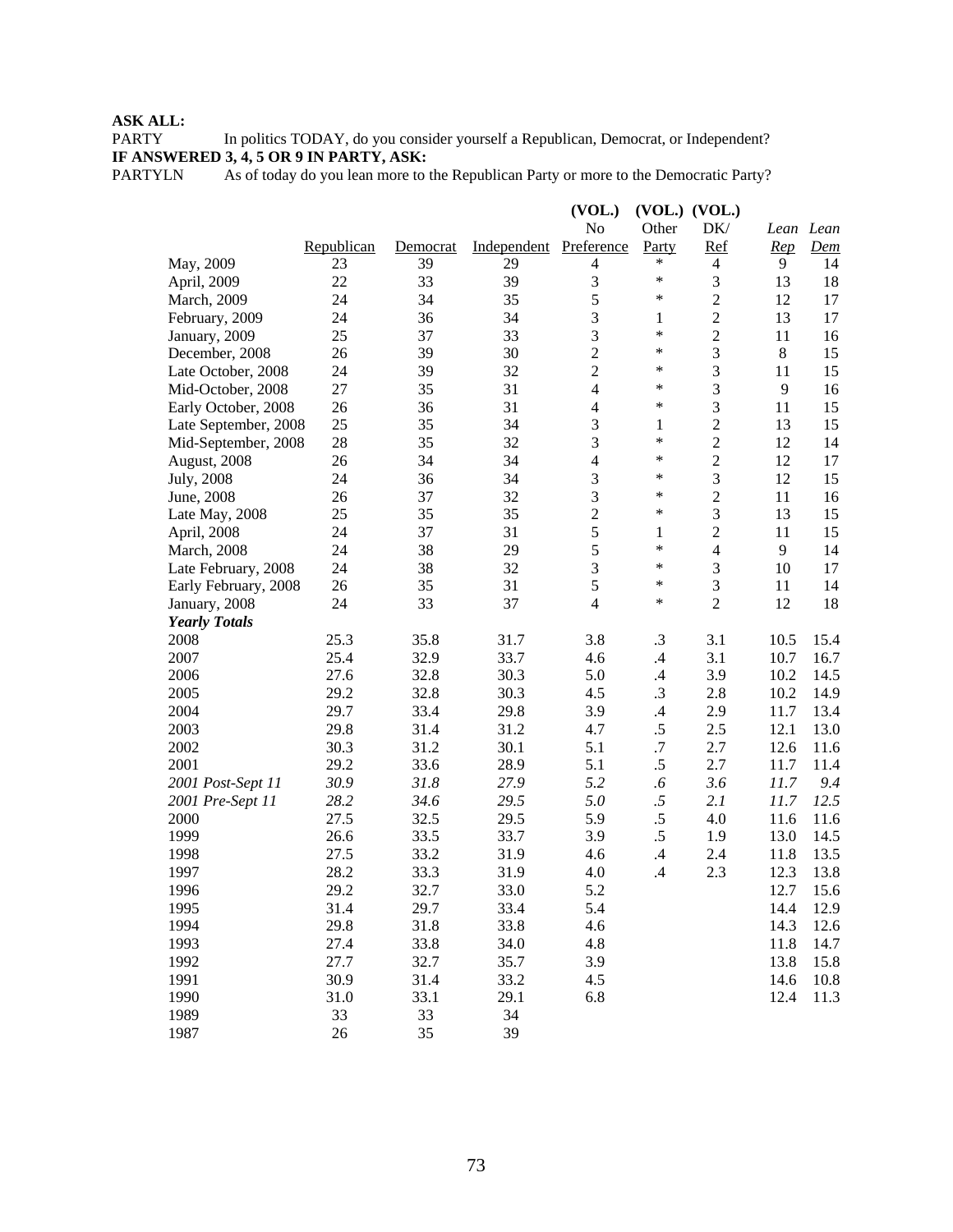### **PEW RESEARCH CENTER FOR THE PEOPLE & THE PRESS MID-JUNE 2009 OMNIBUS SURVEY FINAL TOPLINE June 18-21, 2009 N=1,005**

# **ASK ALL:**

Q.2 If you were making up the budget for the federal government this year, would you increase spending for **[INSERT FIRST ITEM, RANDOMIZE, OBSERVE FORM SPLITS]**, decrease spending for **[INSERT FIRST ITEM]** or keep spending the same for this? What about for **[NEXT ITEM]**?

|                 |                                     | Increase |                          | Decrease Keep spending | (VOL.)         |
|-----------------|-------------------------------------|----------|--------------------------|------------------------|----------------|
| <b>ASK ALL:</b> |                                     | spending | spending                 | the same               | DK/Ref         |
| a.              | Scientific research                 |          |                          |                        |                |
|                 | Mid-June, 2009                      | 39       | 14                       | 40                     | 7              |
|                 | April, 2001                         | 41       | 10                       | 46                     | 3              |
|                 | May, 1997                           | 45       | 14                       | 38                     | $\mathfrak{Z}$ |
|                 | December, 1994                      | 37       | 15                       | 44                     | $\overline{4}$ |
|                 | May, 1990                           | 51       | 9                        | 37                     | 3              |
|                 | May, 1987                           | 45       | 9                        | 42                     | $\overline{4}$ |
|                 | ASK FORM 1 ONLY [N=505]:            |          |                          |                        |                |
| b.F1            | Health care                         |          |                          |                        |                |
|                 | Mid-June, 2009                      | 61       | 10                       | 24                     | 6              |
|                 | February, 2002                      | 69       | 4                        | 24                     | $\mathfrak{Z}$ |
|                 | April, 2001                         | 71       | $\overline{4}$           | 23                     | $\overline{2}$ |
|                 | May, 1997                           | 57       | $\overline{7}$           | 34                     | $\overline{2}$ |
|                 | December, 1994                      | 52       | 11                       | 33                     | $\overline{4}$ |
|                 | August, 1990                        | 74       | 6                        | 18                     | $\overline{2}$ |
|                 | May, 1990                           | 80       | 3                        | 16                     | $\mathbf{1}$   |
|                 | May, 1987                           | 72       | 3                        | 23                     | 2              |
| c.F1            | Energy                              |          |                          |                        |                |
|                 | Mid-June, 2009                      | 41       | 15                       | 35                     | 9              |
|                 | February, 2002                      | 34       | 9                        | 49                     | 8              |
|                 | April, 2001                         | 52       | 9                        | 35                     | 4              |
| d.F1            | Anti-terrorism defenses in the U.S. |          |                          |                        |                |
|                 | Mid-June, 2009                      | 35       | 17                       | 41                     | 7              |
|                 | February, 2002                      | 63       | $\overline{4}$           | 29                     | 4              |
| e.F1            | Education                           |          |                          |                        |                |
|                 | Mid-June, 2009                      | 67       | 6                        | 23                     | $\overline{4}$ |
|                 | February, 2002                      | 73       | 3                        | 22                     | $\sqrt{2}$     |
|                 | April, 2001                         | 76       | 5                        | 18                     | $\mathbf{1}$   |
|                 | <b>TREND FOR COMPARISON</b>         |          |                          |                        |                |
|                 | The public school systems           |          |                          |                        |                |
|                 | May, 1997                           | 67       | 7                        | 23                     | 3              |
|                 | December, 1994                      | 64       | 6                        | 28                     | $\overline{2}$ |
|                 | May, 1990                           | 76       | $\mathfrak{Z}$           | 20                     | $\mathbf{1}$   |
|                 | May, 1987                           | 69       | $\overline{\mathcal{L}}$ | 25                     | $\overline{2}$ |
| f.F1            | Veterans benefits and services      |          |                          |                        |                |
|                 | Mid-June, 2009                      | 63       | $\mathfrak 2$            | 29                     | 6              |
|                 | April, 2001                         | 58       | 3                        | 34                     | 5              |
|                 |                                     |          |                          |                        |                |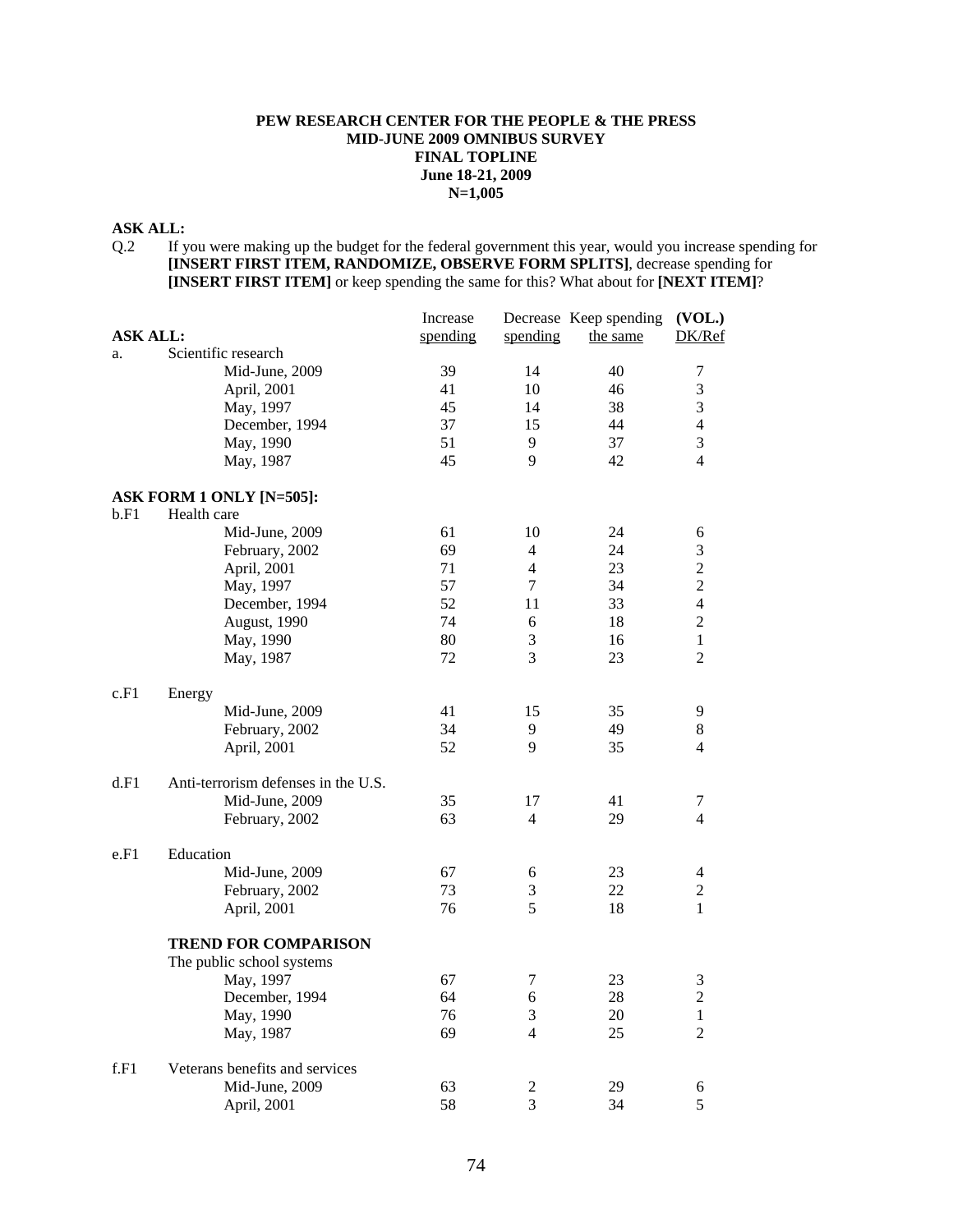|      | <b>Q.2 CONTINUED</b>                     | Increase<br>spending | spending       | Decrease Keep spending<br>the same | (VOL.)<br>DK/Ref |
|------|------------------------------------------|----------------------|----------------|------------------------------------|------------------|
| g.F1 | Economic assistance to needy people      |                      |                |                                    |                  |
|      | around the world                         |                      |                |                                    |                  |
|      | Mid-June, 2009                           | 26                   | 34             | 33                                 | 7                |
|      | ASK FORM 2 ONLY [N=500]:                 |                      |                |                                    |                  |
| h.F2 | Military defense                         |                      |                |                                    |                  |
|      | Mid-June, 2009                           | 40                   | 18             | 37                                 | 5                |
|      | February, 2002                           | 60                   | 5              | 31                                 | $\overline{4}$   |
|      | April, 2001                              | 47                   | 11             | 40                                 | $\sqrt{2}$       |
|      | May, 1997                                | 21                   | 30             | 46                                 | 3                |
|      | December, 1994                           | 31                   | 23             | 44                                 | $\overline{c}$   |
|      | August, 1990                             | 23                   | 43             | 31                                 | 3                |
|      |                                          | 18                   | 40             | 39                                 |                  |
|      | May, 1990                                |                      |                |                                    | 3<br>3           |
|      | May, 1987                                | 24                   | 29             | 44                                 |                  |
| i.F2 | The State Department and                 |                      |                |                                    |                  |
|      | <b>American Embassies</b>                |                      |                |                                    |                  |
|      | Mid-June, 2009                           | 9                    | 28             | 50                                 | 12               |
|      | April, 2001                              | 11                   | 26             | 55                                 | 8                |
| j.F2 | Government assistance for the unemployed |                      |                |                                    |                  |
|      | Mid-June, 2009                           | 44                   | 15             | 36                                 | 6                |
|      | February, 2002                           | 40                   | 14             | 41                                 | $\mathfrak s$    |
|      | May, 1997                                | 20                   | 33             | 44                                 | $\mathfrak 3$    |
|      | December, 1994                           | 25                   | 23             | 49                                 | $\mathfrak{Z}$   |
|      | February, 1989                           | 26                   | 14             | 57                                 | 3                |
|      | May, 1987                                | 41                   | 15             | 41                                 | 3                |
| k.f2 | Agriculture                              |                      |                |                                    |                  |
|      | Mid-June, 2009                           | 35                   | 12             | 41                                 | 13               |
|      | April, 2001                              | 46                   | 8              | 42                                 | $\overline{4}$   |
| 1.F2 | Medicare                                 |                      |                |                                    |                  |
|      | Mid-June, 2009                           | 53                   | 6              | 37                                 | 4                |
|      | February, 2002                           | 63                   | $\mathfrak 3$  | 31                                 | $\mathfrak 3$    |
|      | April, 2001                              | 70                   | $\overline{2}$ | 26                                 | $\sqrt{2}$       |
|      | May, 1997                                | 44                   | 8              | 44                                 | $\overline{4}$   |
|      |                                          |                      |                |                                    |                  |
| m.F2 | Combating crime                          |                      |                |                                    |                  |
|      | Mid-June, 2009                           | 45                   | 10             | 39                                 | 6                |
|      | April, 2001                              | 55                   | 5              | 37                                 | $\mathfrak{Z}$   |
|      | May, 1997                                | 62                   | 7              | 29                                 | $\sqrt{2}$       |
|      | December, 1994                           | 71                   | $\overline{4}$ | 23                                 | $\overline{2}$   |
| n.F2 | Environmental protection                 |                      |                |                                    |                  |
|      | Mid-June, 2009                           | 43                   | 16             | 34                                 | 6                |
|      | February, 2002                           | 43                   | 9              | 45                                 | $\mathfrak{Z}$   |
|      | April, 2001                              | 48                   | 9              | 40                                 | $\mathfrak{Z}$   |
|      | May, 1997                                | 46                   | 14             | 38                                 | $\overline{c}$   |
|      | December, 1994                           | 40                   | 17             | 40                                 | 3                |
|      | May, 1990                                | 71                   | 3              | 24                                 | $\overline{c}$   |
|      | May, 1987                                | 59                   | $\overline{4}$ | 34                                 | 3                |
|      |                                          |                      |                |                                    |                  |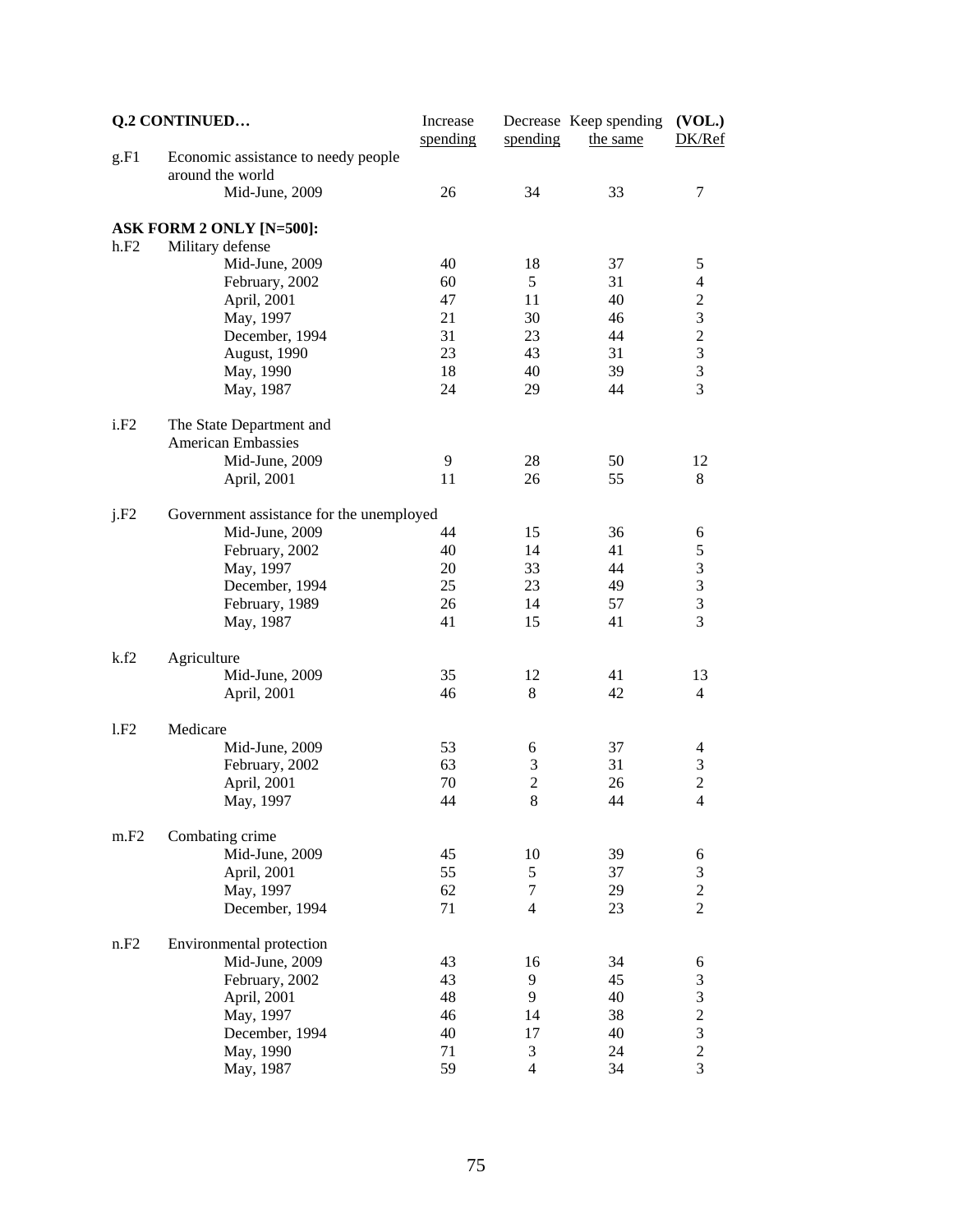#### Now I have just a few short questions such as you might see on a television game show. First, **RANDOMIZE Q11 THROUGH Q19 BLOCK WITH Q20a-e RANDOMIZE Q11 THROUGH Q19 ASK ALL:**

- Q.11 According to most astronomers, which of the following is no longer considered a planet **[READ AND RANDOMIZE]**?
	- 60 Pluto *(Correct)*
	- 4 Mercury<br>5 Neptune
	- Neptune [OR]
	- 3 Saturn<br>27 Don't l
	- 27 Don't know/Refused **[VOL. DO NOT READ]**

# **RANDOMIZE Q11 THROUGH Q19**

# **ASK ALL:**

- Q.12 Which of the following may cause a Tsunami **[READ AND RANDOMIZE]**?
	- 77 An earthquake under the ocean *(Correct)*
	- 9 A very warm ocean current
	- 4 A melting glacier [OR]
	- 1 A large school of fish<br>9 Don't know/Refused [
	- 9 Don't know/Refused **[VOL. DO NOT READ]**

# **RANDOMIZE Q11 THROUGH Q19**

# **ASK ALL:**

- Q.13 The global positioning system, or GPS, relies on which of these to work: **[READ AND RANDOMIZE]**?
	- 82 Satellites *(Correct)*
	-
	- 2 Stars<br>2 Magn **Magnets**
	- 3 Lasers
	- 11 Don't know/Refused **[VOL. DO NOT READ]**

# **RANDOMIZE Q11 THROUGH Q19**

#### **ASK ALL:**

Q.14 What gas do most scientists believe causes temperatures in the atmosphere to rise? **[READ AND RANDOMIZE]**

|    |                                       | May          |
|----|---------------------------------------|--------------|
|    |                                       | 2009         |
| 65 | Carbon dioxide (Correct)              | 66           |
|    | Hydrogen                              | 7            |
| 4  | Helium                                | 4            |
|    | Radon                                 | <sub>0</sub> |
| 20 | Don't know/Refused [VOL. DO NOT READ] |              |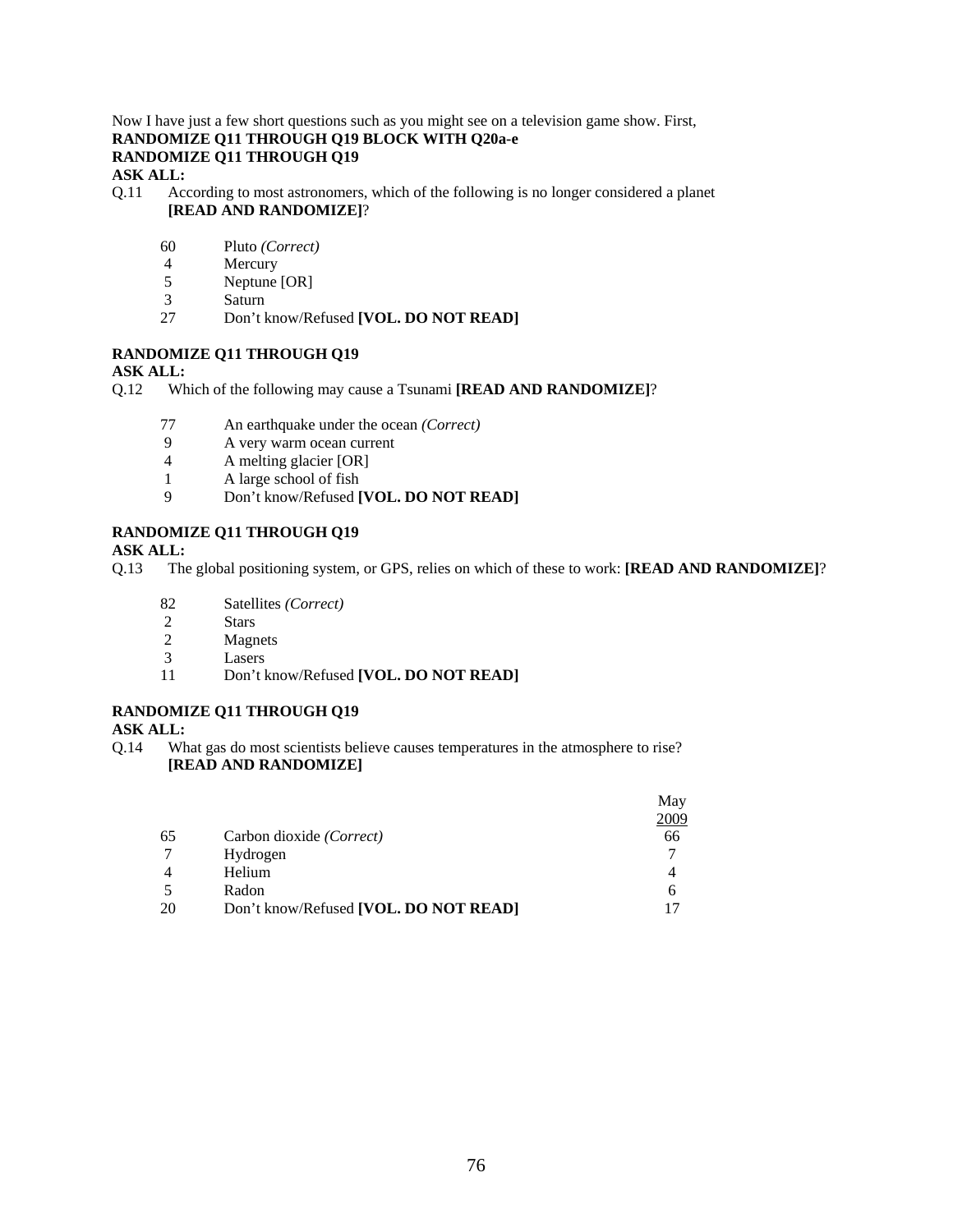# **RANDOMIZE Q11 THROUGH Q19**

**ASK ALL:**

Q.15 What have scientists recently discovered on Mars…? Is it….**[READ AND RANDOMIZE]**

|              |                                       | May  |
|--------------|---------------------------------------|------|
|              |                                       | 2009 |
| 61           | Water (Correct)                       | 60   |
| $\mathbf{R}$ | Platinum                              |      |
| 9            | Mold                                  | q    |
|              | Plants                                |      |
| 21           | Don't know/Refused [VOL. DO NOT READ] |      |

# **RANDOMIZE Q11 THROUGH Q19**

#### **ASK ALL:**

Q.16 Which over-the-counter drug do doctors recommend that people take to help prevent heart attacks … is it **[READ AND RANDOMIZE]** 

|                      |                                       | May  |
|----------------------|---------------------------------------|------|
|                      |                                       | 2009 |
| 91                   | Aspirin ( <i>Correct</i> )            | 89   |
| $\mathcal{R}$        | Cortisone                             |      |
|                      | Antacids                              |      |
| $\ddot{\phantom{1}}$ | Don't know/Refused [VOL. DO NOT READ] |      |

# **RANDOMIZE Q11 THROUGH Q19**

#### **ASK ALL:**

Q.17 How are stem cells different from other cells? **[READ AND RANDOMIZE]** 

|                |                                                               | May  |
|----------------|---------------------------------------------------------------|------|
|                |                                                               | 2009 |
| $\overline{4}$ | They are found ONLY in plants                                 |      |
| 52             | They can develop into many different types of cells (Correct) | 55   |
|                | [OR]                                                          |      |
| 22             | They are found ONLY in bone marrow                            | 24   |
| 21             | Don't know/Refused [VOL. DO NOT READ]                         |      |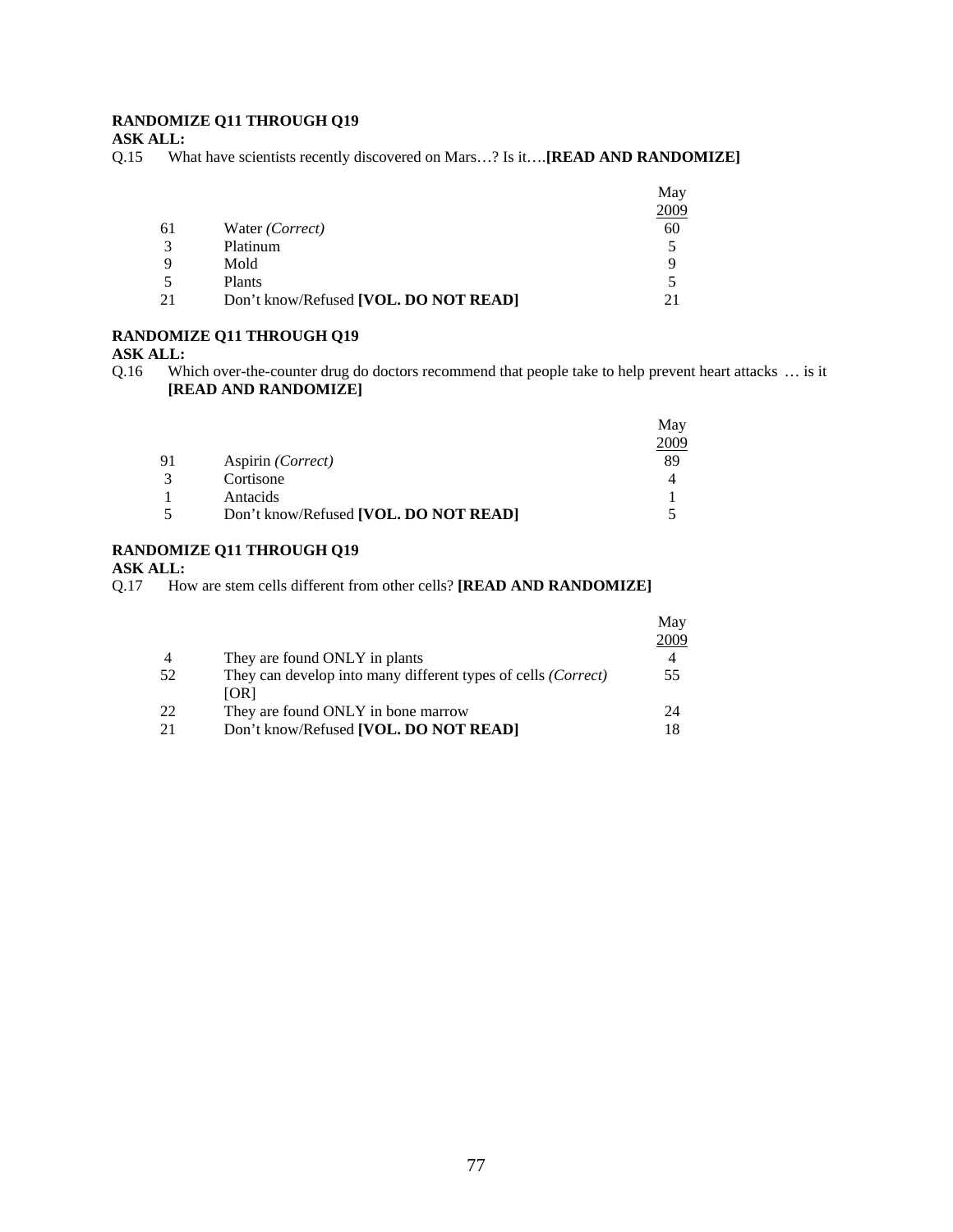# **RANDOMIZE Q11 THROUGH Q19**

#### **ASK ALL:**

Q.18 Do you happen to know which political party has a majority in the U.S. House of Representatives? **[READ AND RANDOMIZE]**

|                                      |           |             | (VOL.) |
|--------------------------------------|-----------|-------------|--------|
|                                      | Democrats | Republicans | DK/Ref |
| Mid-June, 2009                       | 76        | 12          | 12     |
| March 26-29, 2009                    | 86        | 12          | 2      |
| December 4-7, 2008                   | 82        | 11          | 7      |
| February 28-March 2, 2008            | 70        | 26          | 4      |
| August 16-19, 2007                   | 78        | 19          | 3      |
| February, 2007                       | 76        | 10          | 14     |
| <b>TREND FOR COMPARISON:</b> 8       |           |             |        |
| May, 2008                            | 53        | 15          | 32     |
| Late October, 2006                   | 4         | 58          | 38     |
| April, 2006                          | 6         | 64          | 30     |
| April, 2004                          | $8\,$     | 56          | 36     |
| June, 2001                           | 34        | 31          | 35     |
| August, 1999                         | 8         | 55          | 37     |
| December, 1998                       | 11        | 56          | 33     |
| June, 1997                           | 6         | 50          | 44     |
| April, 1996                          | 8         | 70          | 22     |
| June, 1995                           | 5         | 73          | 22     |
| July, 1994                           | 60        | 18          | 22     |
| February, 1994                       | 58        | 42          | n/a    |
| September, 1992                      | 46        | 9           | 45     |
| June, 1992                           | 44        | 12          | 44     |
| May, 1992                            | 49        | 12          | 39     |
| May, 1989 Political Knowledge Survey | 68        | 16          | 16     |

**\*Correct answers for each trend in bold**

# **RANDOMIZE Q11 THROUGH Q19**

#### **ASK ALL:**

- Q.19 What is the name of the woman who surprised audiences with her singing talent in the TV show Britain's Got Talent"? Is it… **[READ AND RANDOMIZE]:**
	- 66 Susan Boyle *(Correct)*
	- 4 Oprah Winfrey
	- 4 Susan Sarandon
	- 3 Venus Williams
	- 24 Don't know/Refused **[VOL. DO NOT READ]**

 8

In May 2008, and from May 1992 through Late October 2006 this was asked as an open-ended question, without offering response options for Democrats and Republicans. In May 1989 the question was worded "As a result of the election last year which party now has the most members in the U.S. House of Representatives in Washington?"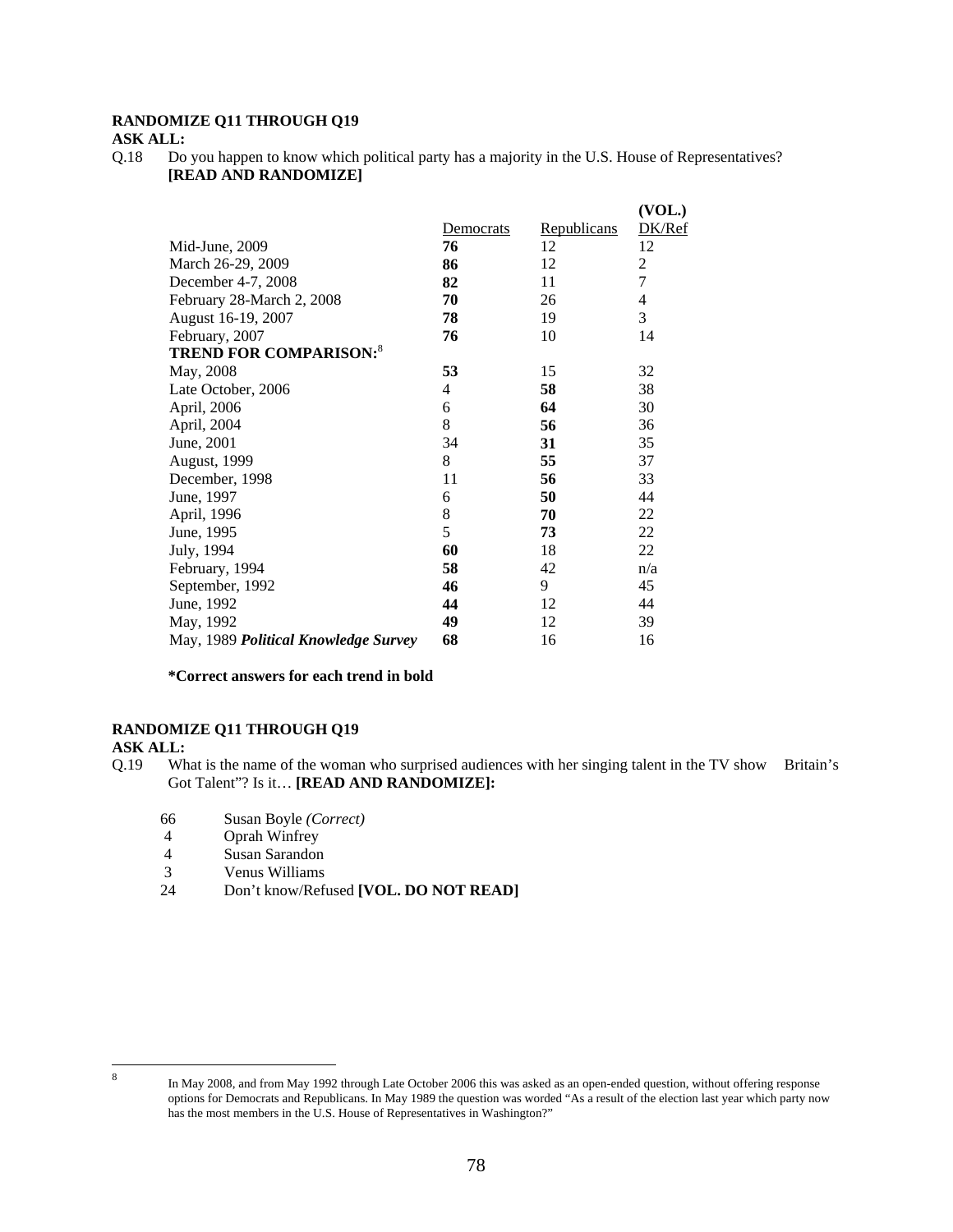# **RANDOMIZE Q11 THROUGH Q19 BLOCK WITH Q.20a-e ASK ALL**:

Q.20 Now, for each statement that I read, please tell me if it is true or false. If you don't know or aren't sure, just tell me so, and we will skip to the next question. Remember: true, false or don't know. **[RANDOMIZE ITEMS; READ EACH ITEM, FOLLOWED BY…**is that true or false?**]**

|                |                                                                                  | True | False | (VOL.)<br>DK/Ref |
|----------------|----------------------------------------------------------------------------------|------|-------|------------------|
| a.             | All radioactivity is man-made.                                                   |      |       |                  |
|                | Mid-June, 2009                                                                   | 21   | 63    | 16               |
|                | <b>TREND FOR COMPARISON:</b>                                                     |      |       |                  |
|                | General Social Survey, 2008                                                      | 18   | 70    | 12               |
| $\mathbf{b}$ . | Electrons are smaller than atoms                                                 |      |       |                  |
|                | Mid-June, 2009                                                                   | 46   | 24    | 30               |
|                | <b>TREND FOR COMPARISON:</b>                                                     |      |       |                  |
|                | General Social Survey, 2008                                                      | 53   | 23    | 25               |
| c.             | Lasers work by focusing sound waves.                                             |      |       |                  |
|                | Mid-June, 2009                                                                   | 22   | 47    | 31               |
|                | <b>TREND FOR COMPARISON:</b>                                                     |      |       |                  |
|                | General Social Survey, 2008                                                      | 23   | 49    | 28               |
| $d_{\cdot}$    | Antibiotics will kill viruses as well as bacteria.                               |      |       |                  |
|                | Mid-June, 2009                                                                   | 36   | 54    | 10               |
|                | <b>TREND FOR COMPARISON:</b>                                                     |      |       |                  |
|                | General Social Survey, 2008                                                      | 39   | 54    | 8                |
| e.             | The continents on which we live have been moving                                 |      |       |                  |
|                | their location for millions of years and will continue<br>to move in the future. |      |       |                  |
|                | Mid-June, 2009                                                                   | 76   | 10    | 13               |
|                | <b>TREND FOR COMPARISON:</b>                                                     |      |       |                  |
|                | General Social Survey, 2008                                                      | 77   | 10    | 13               |
|                |                                                                                  |      |       |                  |

#### **Correct answers for each trend in bold**

Now, on another topic…

**ASK ALL:** 

- Q.21 If you were setting priorities for the government these days, would you place a higher priority on **[INSERT ITEM AND RANDOMIZE]** or a higher priority on **[ITEM]**?
	- 48 Spending more to help the economy recover
	- 46 Reducing the budget deficit<br>6 Don't know/Refused (VOL.
	- Don't know/Refused **(VOL.)**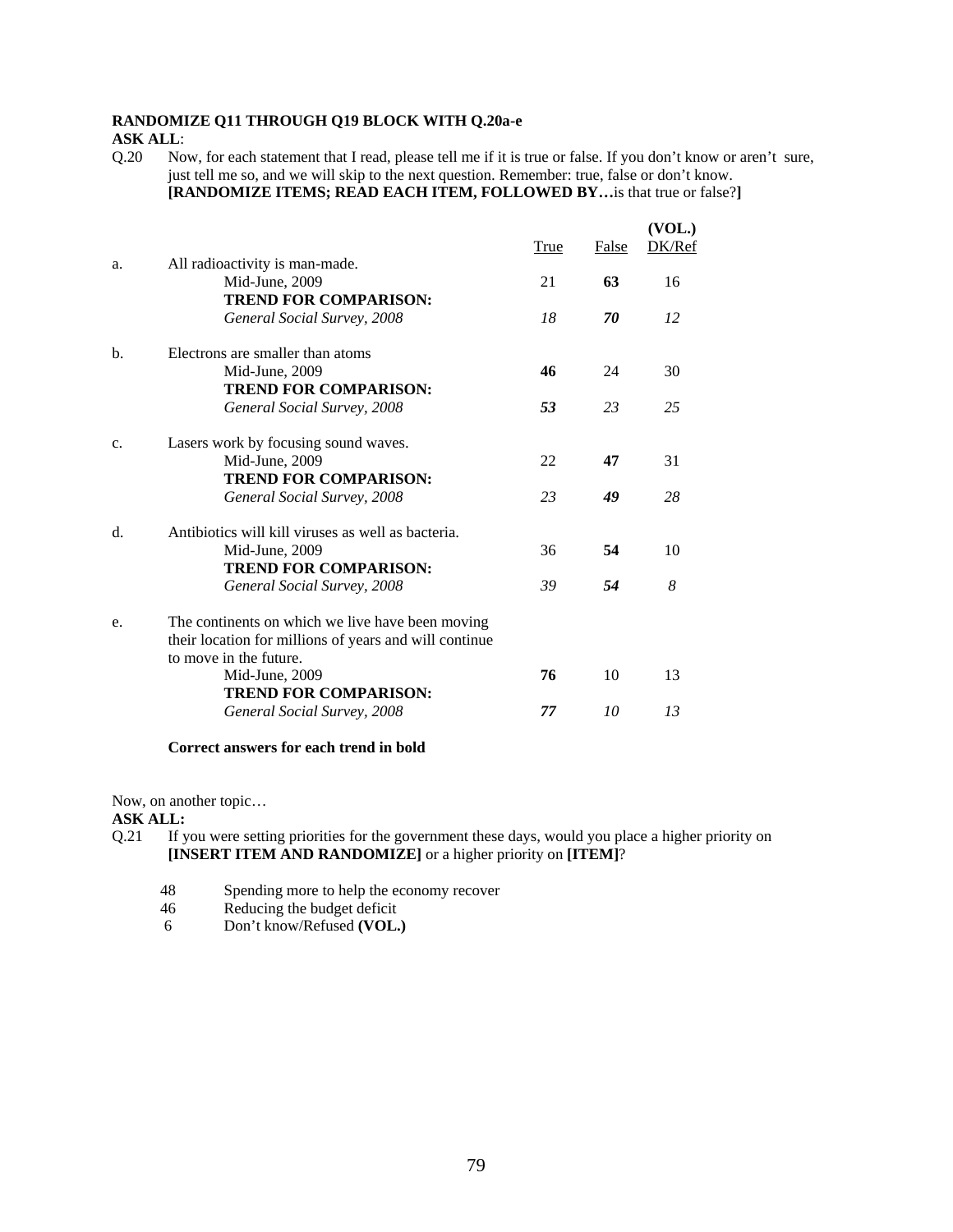# **ASK ALL:**<br>D3 In p

In politics TODAY, do you consider yourself a Republican, Democrat, or Independent?

|                      |            |          |             | (VOL.)         |                 | $(VOL.)$ $(VOL.)$        |
|----------------------|------------|----------|-------------|----------------|-----------------|--------------------------|
|                      |            |          |             | No             | Other           | DK/                      |
|                      | Republican | Democrat | Independent | Preference     | Party           | Ref                      |
| Mid-June, 2009       | 25         | 36       | 34          | 3              | 1               | 2                        |
| June, 2009           | 25         | 34       | 34          | 3              | ∗               | 3                        |
| May, 2009            | 23         | 39       | 29          | $\overline{4}$ | ∗               | $\overline{\mathcal{L}}$ |
| April, 2009          | 22         | 33       | 39          | $\mathfrak{Z}$ | ∗               | 3                        |
| March, 2009          | 24         | 34       | 35          | 5              | ∗               | $\overline{c}$           |
| February, 2009       | 24         | 36       | 34          | $\mathfrak{Z}$ | 1               | $\overline{c}$           |
| January, 2009        | 25         | 37       | 33          | 3              | $\ast$          | $\overline{c}$           |
| December, 2008       | 26         | 39       | 30          | $\overline{2}$ | ∗               | 3                        |
| Late October, 2008   | 24         | 39       | 32          | $\overline{c}$ | ∗               | 3                        |
| Mid-October, 2008    | 27         | 35       | 31          | $\overline{4}$ | $\ast$          | 3                        |
| Early October, 2008  | 26         | 36       | 31          | $\overline{4}$ | $\ast$          | 3                        |
| Late September, 2008 | 25         | 35       | 34          | $\mathfrak{Z}$ | $\mathbf{1}$    | $\overline{c}$           |
| Mid-September, 2008  | 28         | 35       | 32          | $\mathfrak{Z}$ | ∗               | $\overline{c}$           |
| August, 2008         | 26         | 34       | 34          | $\overline{4}$ | ∗               | $\overline{c}$           |
| July, 2008           | 24         | 36       | 34          | $\mathfrak{Z}$ | ∗               | 3                        |
| June, 2008           | 26         | 37       | 32          | $\mathfrak{Z}$ | ∗               | $\overline{c}$           |
| Late May, 2008       | 25         | 35       | 35          | $\sqrt{2}$     | ∗               | 3                        |
| April, 2008          | 24         | 37       | 31          | 5              | 1               | $\overline{c}$           |
| March, 2008          | 24         | 38       | 29          | 5              | $\ast$          | $\overline{\mathcal{L}}$ |
| Late February, 2008  | 24         | 38       | 32          | $\overline{3}$ | ∗               | 3                        |
| Early February, 2008 | 26         | 35       | 31          | 5              | ∗               | $\overline{3}$           |
| January, 2008        | 24         | 33       | 37          | $\overline{4}$ | ∗               | $\overline{2}$           |
| <b>Yearly Totals</b> |            |          |             |                |                 |                          |
| 2008                 | 25.3       | 35.8     | 31.7        | 3.8            | $\cdot$ 3       | 3.1                      |
| 2007                 | 25.4       | 32.9     | 33.7        | 4.6            | $.4\phantom{0}$ | 3.1                      |
| 2006                 | 27.6       | 32.8     | 30.3        | 5.0            | .4              | 3.9                      |
| 2005                 | 29.2       | 32.8     | 30.3        | 4.5            | $\cdot$ 3       | 2.8                      |
| 2004                 | 29.7       | 33.4     | 29.8        | 3.9            | $\cdot$ 4       | 2.9                      |
| 2003                 | 29.8       | 31.4     | 31.2        | 4.7            | $.5\,$          | 2.5                      |
| 2002                 | 30.3       | 31.2     | 30.1        | 5.1            | .7              | 2.7                      |
| 2001                 | 29.2       | 33.6     | 28.9        | 5.1            | $.5\,$          | 2.7                      |
| 2001 Post-Sept 11    | 30.9       | 31.8     | 27.9        | 5.2            | $.6\,$          | 3.6                      |
| 2001 Pre-Sept 11     | 28.2       | 34.6     | 29.5        | 5.0            | .5              | 2.1                      |
| 2000                 | 27.5       | 32.5     | 29.5        | 5.9            | $.5\,$          | 4.0                      |
| 1999                 | 26.6       | 33.5     | 33.7        | 3.9            | .5              | 1.9                      |
| 1998                 | 27.5       | 33.2     | 31.9        | 4.6            | .4              | 2.4                      |
| 1997                 | 28.2       | 33.3     | 31.9        | 4.0            | $\cdot$ 4       | 2.3                      |
| 1996                 | 29.2       | 32.7     | 33.0        | 5.2            |                 | --                       |
| 1995                 | 31.4       | 29.7     | 33.4        | 5.4            |                 |                          |
| 1994                 | 29.8       | 31.8     | 33.8        | 4.6            |                 |                          |
| 1993                 | 27.4       | 33.8     | 34.0        | 4.8            |                 | --                       |
| 1992                 | 27.7       | 32.7     | 35.7        | 3.9            |                 |                          |
| 1991                 | 30.9       | 31.4     | 33.2        | 4.5            |                 |                          |
| 1990                 | 31.0       | 33.1     | 29.1        | 6.8            |                 |                          |
| 1989                 | 33         | 33       | 34          | --             |                 |                          |
| 1987                 | 26         | 35       | 39          | --             |                 | --                       |
|                      |            |          |             |                |                 |                          |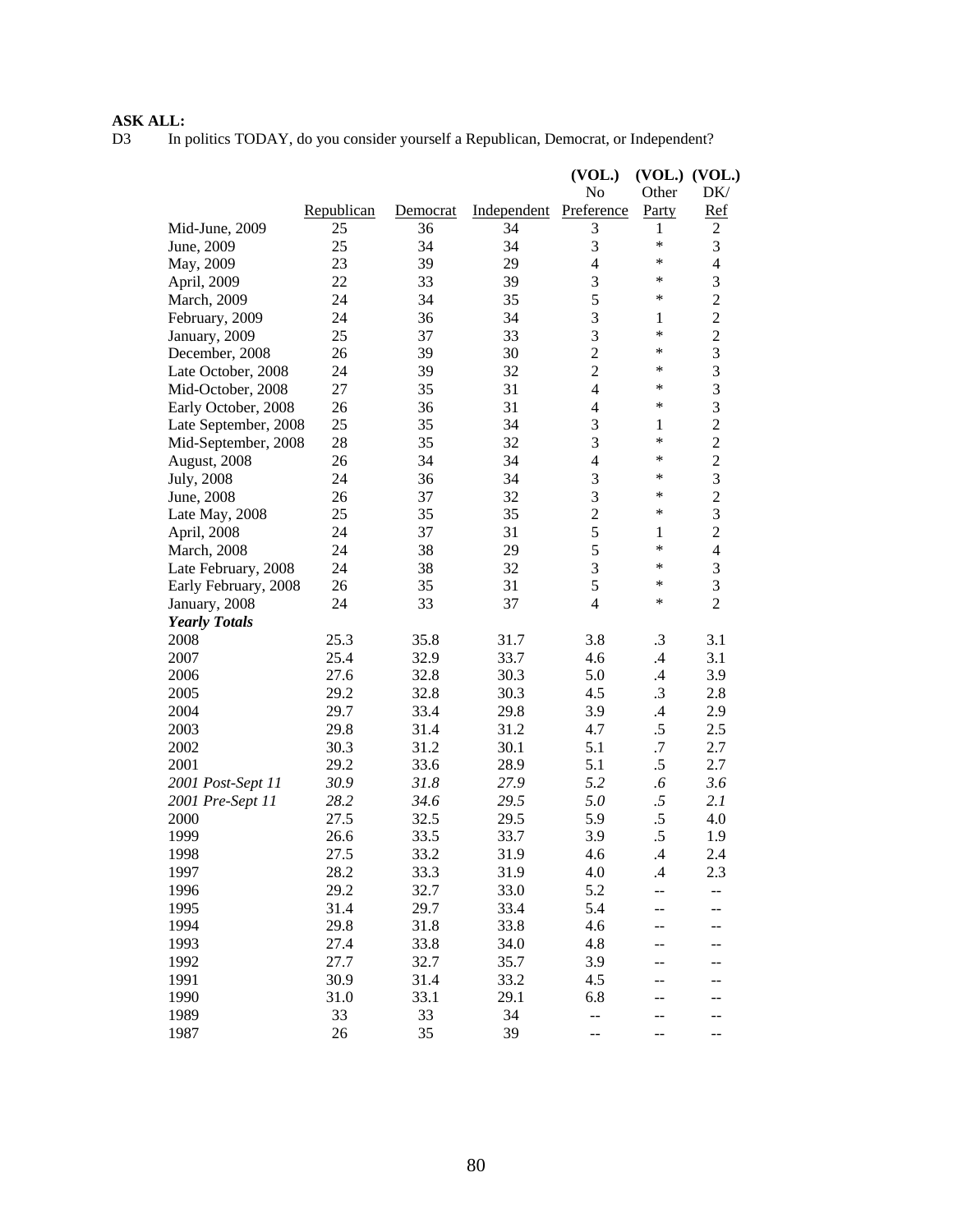#### **PEW RESEARCH CENTER FOR THE PEOPLE & THE PRESS MAY 2009 WEB SURVEY OF SCIENTISTS TOPLINE May 1– June 14, 2009**   $N = 2,533$

In this survey we will be asking you both about issues pertaining to science in general and to your scientific field or specialty. Most questions will be about science in general, and we will specify when we are particularly interested in your views about your specialty.

#### **ASK ALL:**

Q.1 Would you say that this is generally a good time or a bad time for science?

- 76 Good time
- 23 Bad time
- 1 No answer

#### **ASK ALL:**

- Q.2 Would you say this is generally a good time or a bad time for **your scientific specialty**?
	- 73 Good time
	- 25 Bad time
	- 2 No answer

#### **ROTATE ORDER OF Q.3/Q.4**

#### **ASK ALL:**

Q.3 What would you say has been the United States' greatest scientific discovery or achievement during the past twenty years?

 *Figures add to more than 100% because of multiple responses.* 

#### **55 Biomedical/Health (NET)**

- 39 Human genome project/Genetics
- 9 Medicine/ Public health
- 4 Stem cell research
- 3 Molecular biology/Molecular sciences (general)
- 3 RNA interference/RNAi
- 2 Polymerase Chain Reaction (PCR)
- 1 Genetic engineering in animals and plants/agriculture
- 1 Biotechnology

#### **10 Computer and other technology (NET)**

- 8 Computers/Internet/Communications/Infotech
- 2 Nanotechnology/Nanoscience

#### **10 Space (NET)**

- 4 Space/astrophysics/planets (general)
- 3 Hubble Space Telescope/Space telescopes
- 1 Accelerating expansion of universe
- 1 Dark energy/Dark matter
- 1 Mars discoveries/Mars rover

#### 3 Global climate change/Warming/Climate research/Environment

- 15 Other
- 17 No answer/Don't know/Refused/None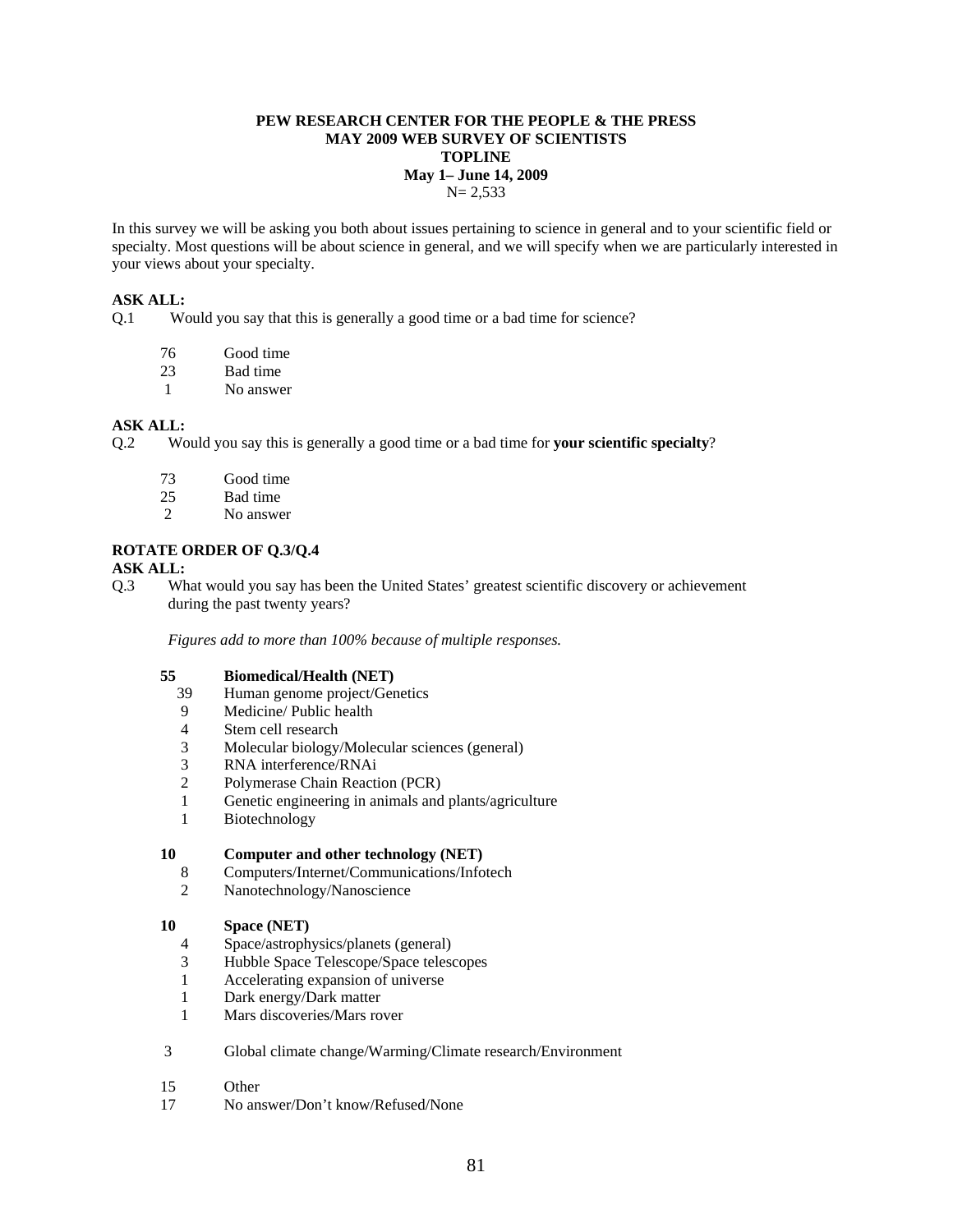### **ROTATE ORDER OF Q.3/Q.4**

#### **ASK ALL:**

Q.4 What would you say has been the United States' greatest scientific failure during the past twenty years?

#### **37 Insufficient action/progress on issues (NET)**

- 12 Energy/Sustainability/Alternative energy
- 7 Climate change/Global warming/Environmental issues
- 7 Stem cells
- 3 Cancellation of superconducting supercollider
- 2 Cancer
- 2 Fusion/Cold fusion/Nuclear fusion
- 2 HIV/AIDS
- 1 Health care/Medical issues
- 1 Translating findings into products/Applications
- 2 Other issues

#### **21 Scientific knowledge/Communication (NET)**

- 9 Education of young people/Schools/Training
- 6 Education/Engagement of the general public
- 3 Communicating scientific findings to the public
- 3 Convincing the public of evolution theory/Countering creationism/intelligent design
- 3 Convincing the public of climate change/global warming

#### **14 Funding and support of research (NET)**

- 10 Funding and support of research (general)
- 2 Lack of funding for young scientists/Recruitment
- 1 Poor distribution/allocation of funding
- 1 Unstable/inconsistent government funding

#### **13 Politicization/Commercialization of Science**

- 6 Political pressure/influence/suppression
- 4 Bush administration
- 2 Failure of good science to penetrate public policy
- 1 Religion interfering with science
- 1 Commercialization/Corporatization
- 3 Space exploration/Space program/Shuttle/NASA
- 1 Ethics/Integrity in science
- 10 Other
- 15 No answer/Don't know/Refused/None

#### **NO QUESTIONS 5-6**

#### **ASK ALL:**

Q.7 Compared to other industrialized countries, how would you rate the United States with regard to its overall scientific achievements?

|    |                              | Trend for comparison |
|----|------------------------------|----------------------|
|    |                              | GP                   |
|    |                              | <b>May 2009</b>      |
| 49 | Best in the world            |                      |
| 45 | Above average                | 47                   |
| 5  | Average                      | 26                   |
|    | Below average                |                      |
| ∗  | No answer/Don't know/Refused |                      |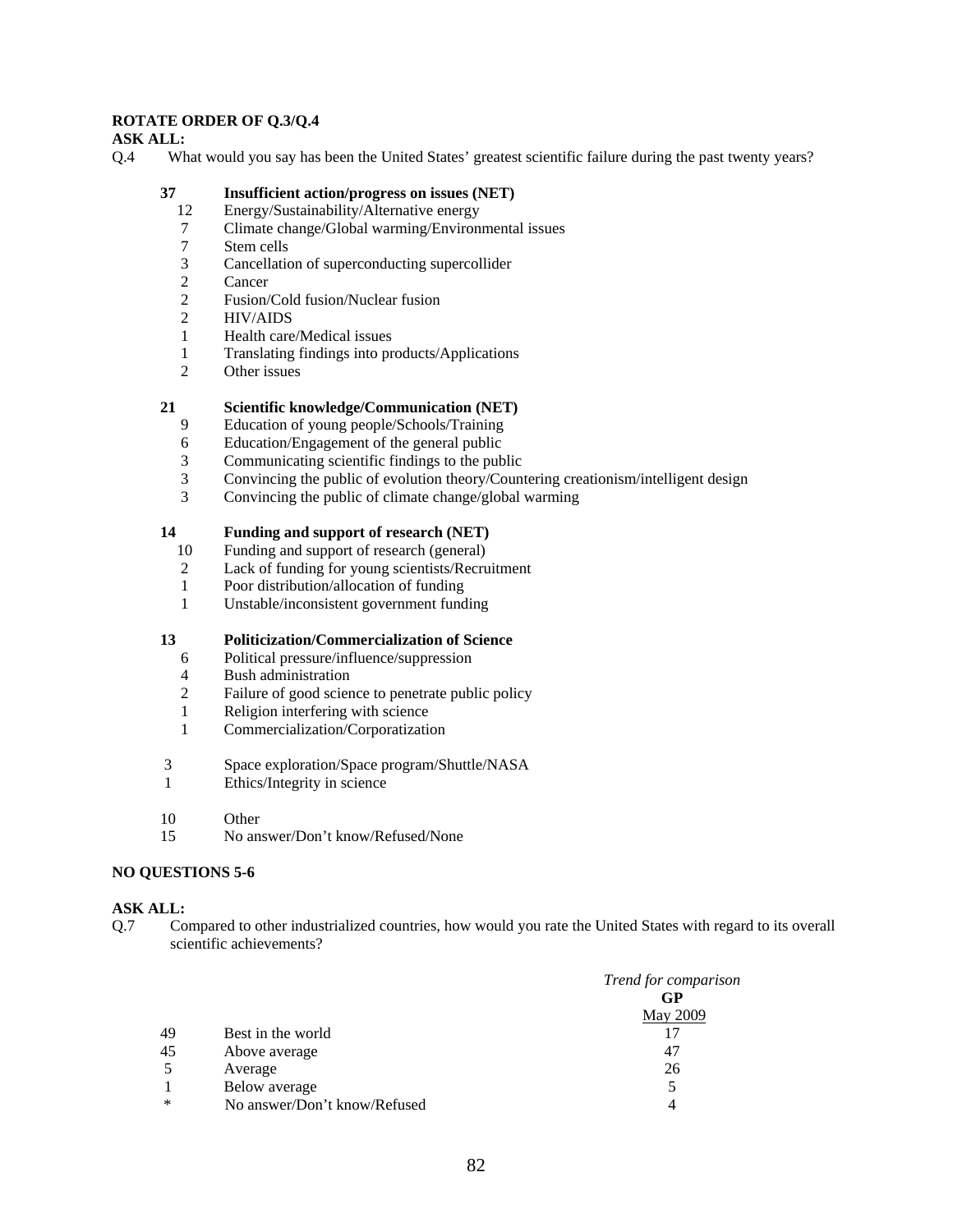- Q.8 And how would you rate the United States with regard to scientific achievements in **your scientific specialty**?
	- 45 Best in the world
	- 43 Above average<br>9 Average
	- 9 Average<br>2 Below av
	- Below average
	- 1 No answer

#### **NO QUESTIONS 9-13**

#### **ASK ALL:**

Q.14 How much of a problem, if at all, do you think each of the following are for science in general? **RANDOMIZE LIST**

|    |                                                                                      | Major<br>problem | Minor<br>problem | Not a<br>problem | No<br>answer |
|----|--------------------------------------------------------------------------------------|------------------|------------------|------------------|--------------|
| a. | The public expects solutions to problems<br>too quickly                              | 49               | 45               | 6                | $\ast$       |
| b. | The news media oversimplify scientific findings                                      | 48               | 45               | 6                | $\ast$       |
| c. | News reports don't distinguish between well<br>founded and not well founded findings | 76               | 22               | $\mathcal{L}$    | $\ast$       |
| d. | The public does not know very much about<br>science                                  | 85               | 14               |                  | *            |

#### **NO QUESTIONS 15-21**

#### **RANDOMIZE Q.22/Q.23**

### **ASK ALL:**

- Q.22 All things considered, how would you rate television news coverage of science?
	- 1 Excellent<br>14 Good
	- Good
	- 48 Only fair
	- 35 Poor
	- 2 No answer

#### **RANDOMIZE Q.22/Q.23**

- **ASK ALL:**<br>Q.23 All All things considered, how would you rate newspaper coverage of science?
	- 2 Excellent<br>34 Good
	- Good
	- 48 Only fair
	- 15 Poor
	- 1 No answer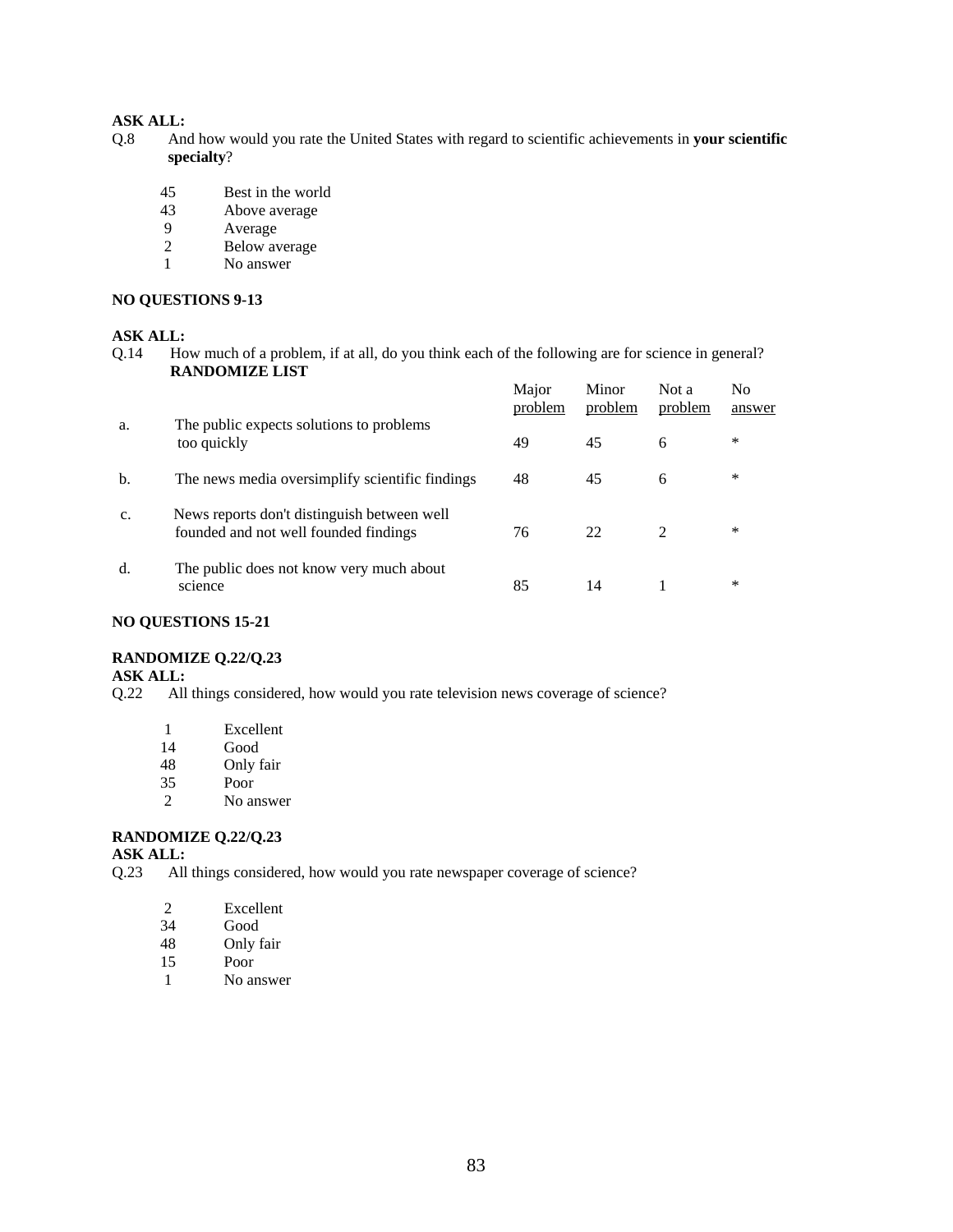- Q.24 How much have you heard or read about town-hall or other public meetings where scientists and the general public discuss controversial issues related to research?
	- 2 A lot
	- 22 Some<br>44 Not to
	- Not too much
	- 32 Nothing at all
	- \* No answer

#### **ASK IF "A LOT" OR "SOME" IN Q.24 [N=620]:**

Q.25 How useful are these types of public meetings for each of the following groups?: **RANDOMIZE ITEMS** 

| a. | The public   | 43 | Very useful Fairly useful<br>45 | Not useful<br>9 | No answer |
|----|--------------|----|---------------------------------|-----------------|-----------|
| b. | Policymakers | 40 | 47                              | 10              | 3         |
| c. | Scientists   | 32 | 51                              | 14              |           |
| d. | News media   | 35 | 53                              | Q               |           |

# **ASK ALL:**

Q.26 Please indicate how much of an impediment, if at all, you think each of the following is to conducting high quality scientific research in the United States today. **RANDOMIZE LIST** 

|    |                                                                                                                 | Very<br>serious | Serious | Not too<br>serious | Not serious<br>at all | Don't No | know answer |
|----|-----------------------------------------------------------------------------------------------------------------|-----------------|---------|--------------------|-----------------------|----------|-------------|
| a. | The way Institutional Review Boards (IRBs)<br>implement human subjects rules                                    | 4               | 15      | 37                 | 13                    | 30       | 1           |
| b. | Lack of funding for basic research                                                                              | 46              | 41      | 11                 | 1                     |          | $\ast$      |
| c. | Visa and immigration problems facing foreign<br>scientists or students who want to work or study in<br>the U.S. | 17              | 39      | 29                 | 7                     | 7        | $\ast$      |
| d. | Regulations to prevent American technology from<br>being put to inappropriate use overseas (ITAR)               | 4               | 17      | 36                 | 12                    | 30       | 1           |
| e. | Regulations on animal research                                                                                  | 6               | 21      | 44                 | 15                    | 13       | 1           |
|    | <b>NO ITEM f</b>                                                                                                |                 |         |                    |                       |          |             |
| g. | Conflict of interest rules used by scientific publications 2                                                    |                 | 10      | 40                 | 33                    | 13       | 1           |

#### **NO QUESTIONS 27-29**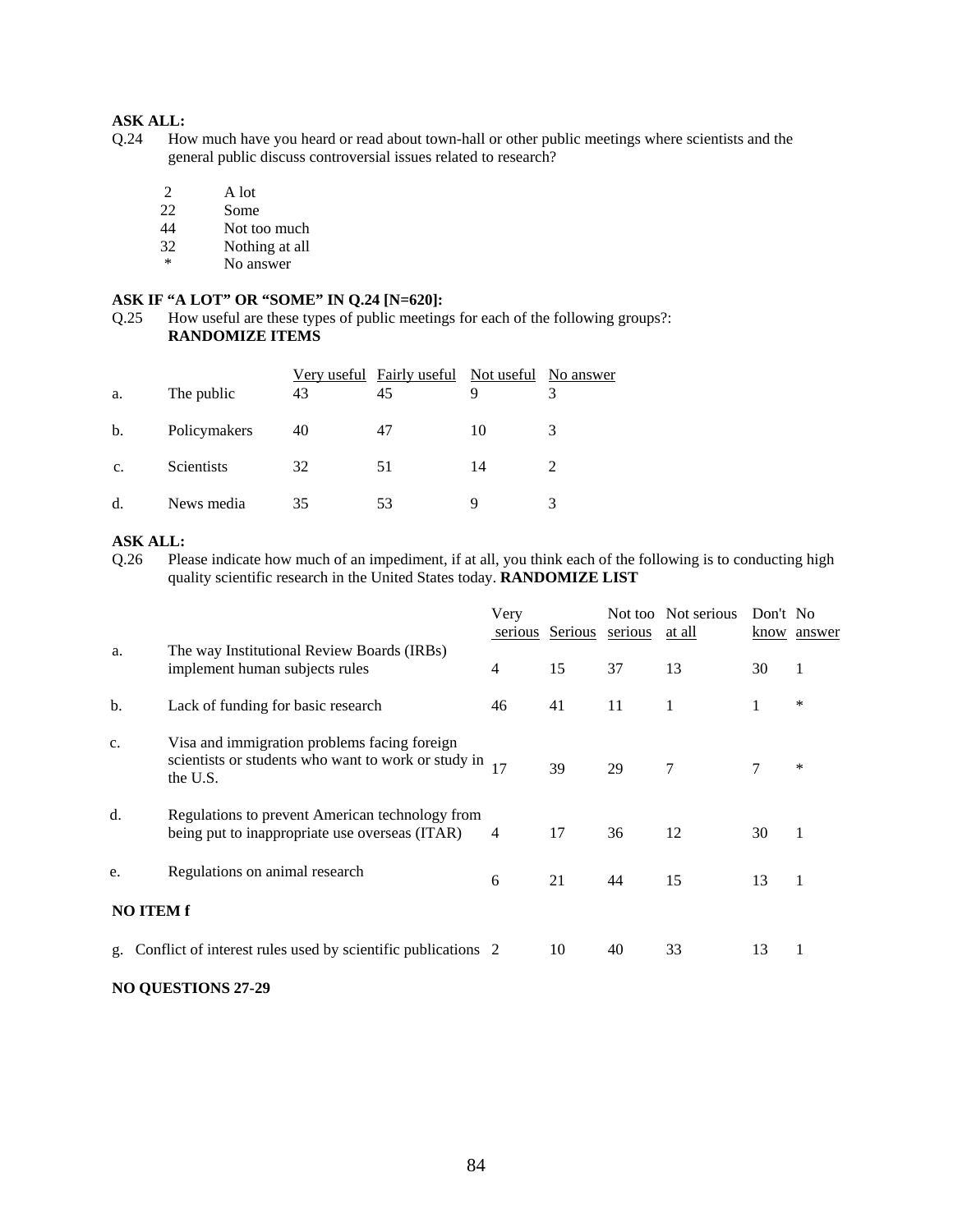Q.30 What are the most important sources of funding within your scientific specialty? **Please list up to four.** 

#### **84 Government (NET)**

- *49 Health and Human Services (SUB-NET)*
- 49 National Institutes of Health
- 1 Other HHS
- 47 National Science Foundation
- 14 Department of Defense
- 13 Department of Energy
- 10 Federal government, general
- 7 United States Department of Agriculture
- 6 State/local governments
- 5 National Aeronautics and Space Administration
- 4 Department of Commerce (includes National Oceanic and Atmospheric Administration)
- 3 Environmental Protection Agency
- 3 Other specific federal agency (e.g. Departments of Justice, Education, Homeland Security)
- 1 Department of Interior
- 1 Veteran's Administration

# **50 Private funding (NET)**

*30 Foundations/non-profits/research societies/donations (SUB-NET)* 

- 14 Foundations, general
- 5 Other medical/health groups
- 4 Howard Hughes Medical Institute
- 3 American Heart Association
- 3 Cancer societies (e.g., American Cancer Society, Komen Foundation)
- 3 Other non-medical groups
- 1 The Bill & Melinda Gates Foundation
- *20 Industry/business (SUB-NET)* 
	- 14 Industry/business, general
	- 5 Pharmaceutical industry
	- 2 Venture capital
	- 1 Biotechnology industry
	- 1 Energy/oil/gas industries
- 4 Private funding, general mention
- *3 Professional societies/industrial organizations (SUB-NET)*
- 2 Other professional organizations
- 1 American Chemical Society Petroleum Research Fund
- 1 Personal funding
- 6 Universities
	- Supra-governmental organizations (e.g. World Health Organization, World Bank)
- 1 and foreign governments
- 1 Other, non-specific
- 11 No answer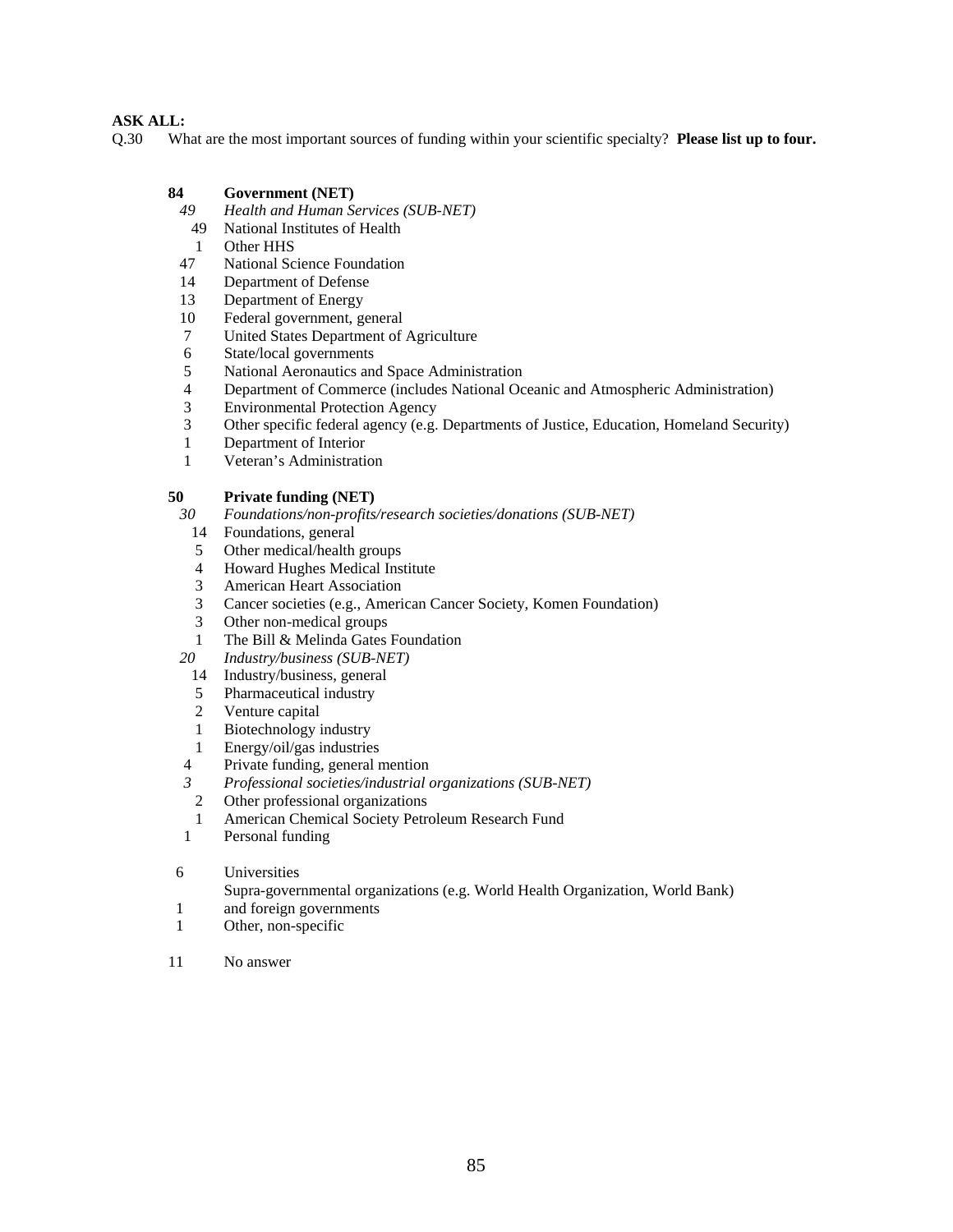- Q.31 When it comes to funding for research in your scientific specialty, which do most funders place greater emphasis on: **RANDOMIZE OPTIONS 1 AND 2** 
	- 59 Projects expected to make incremental scientific progress that have lower risk of failure
	- 5 Projects with the potential for scientific breakthroughs, but with higher risk of failure
	- 28 Both types of projects about equally
	- 7 No answer

# **ASK ALL:**

Q.32 Please indicate whether you think each of the following has too much influence, or not, on the direction of research in your scientific specialty. **RANDOMIZE ITEMS**

| a. | The emphasis on developing marketable products                              | $Yes$<br>40 | No<br>56 | No<br>answer<br>4 |
|----|-----------------------------------------------------------------------------|-------------|----------|-------------------|
| b. | A focus on projects that will yield results quickly                         | 66          | 31       | 3                 |
| c. | The incentive to do research in areas where funding is<br>readily available | 76          | 20       | 3                 |
| đ  | Political groups or officials                                               | 50          | 47       | 3                 |

#### **ASK ALL:**

Q.33 Does the possibility of making a lot of money lead many scientists in your specialty to…? **RANDOMIZE ITEMS**

| a.              | Cut corners on research quality                                                         | Yes<br>26 | No<br>68 | No<br>answer |
|-----------------|-----------------------------------------------------------------------------------------|-----------|----------|--------------|
| b.              | Pursue research that violates ethical principles                                        | 11        | 84       | 5            |
| $\mathcal{C}$ . | Pursue creative research ideas                                                          | 32        | 63       |              |
| d.              | Pursue projects that yield marketable products,<br>but do not advance science very much |           |          |              |

# **NO QUESTIONS 34 THROUGH 38**

Next we have a few questions about issues being debated by the public.

# **RANDOMIZE Q.39-Q.40 BLOCK WITH Q.41-Q.42 BLOCK**

#### **ASK ALL:**

Q.39 Which comes closer to your view: **[RANDOMIZE]** 

|    |                                                             | <i>Trend for comparison</i><br>GP |
|----|-------------------------------------------------------------|-----------------------------------|
|    |                                                             | May 2009                          |
| 97 | Human beings and other living things have evolved over time | 61                                |
|    | Human beings and other living things have existed in their  |                                   |
| 2  | present form since the beginning of time                    | 31                                |
|    | No answer/Don't know/Refused                                | 8                                 |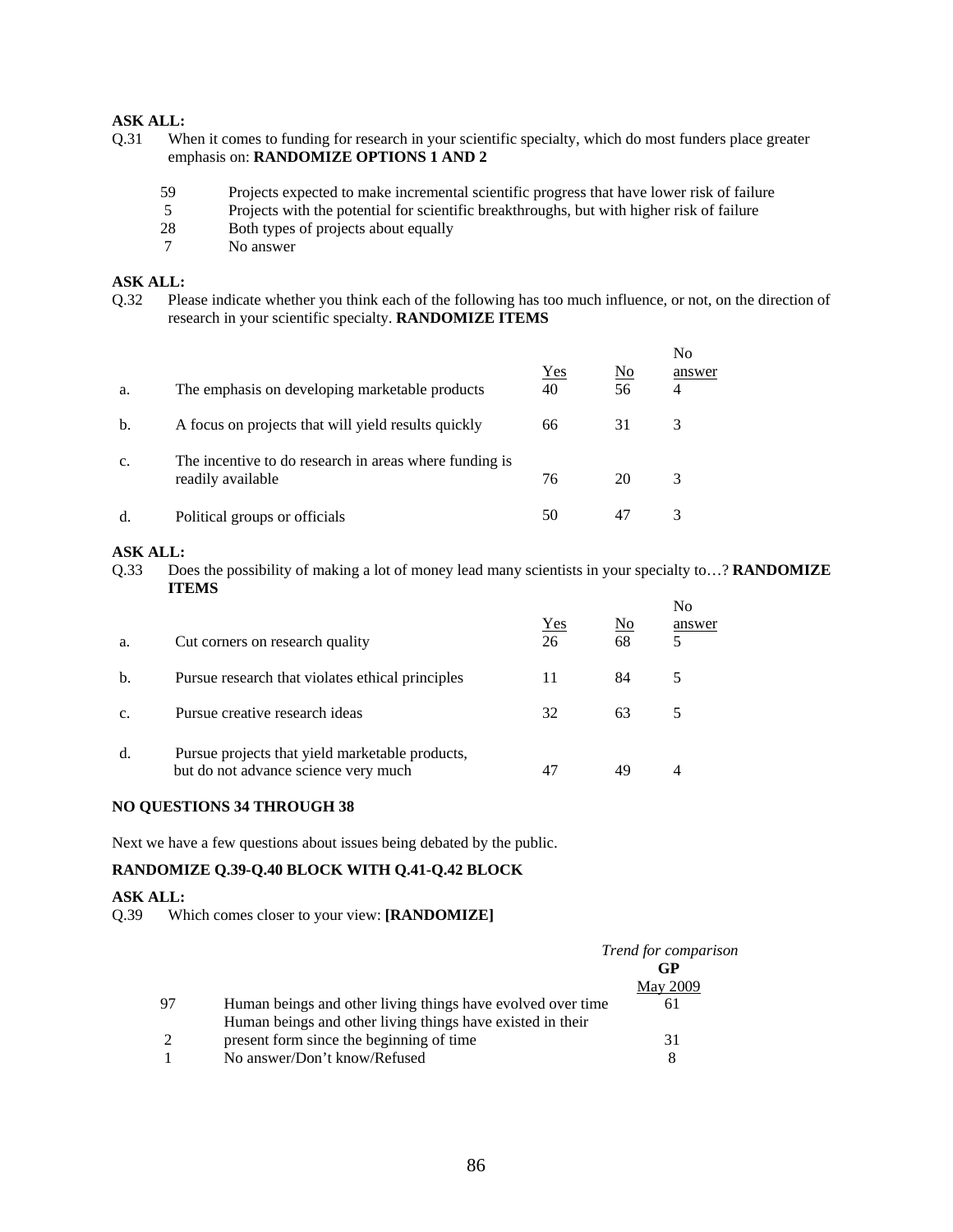# **RANDOMIZE Q.39-Q.40 BLOCK WITH Q.41-Q.42 BLOCK**

# **IF EVOLVED (1 in Q.39), ASK:**

Q.40 Do you think that…**[ RANDOMIZE]**?

### **BASED ON TOTAL:**

|     |                                                                       | Trend for comparison |
|-----|-----------------------------------------------------------------------|----------------------|
|     |                                                                       | GP                   |
|     |                                                                       | <b>May 2009</b>      |
|     | Humans and other living things have evolved due to natural            |                      |
| 87  | processes such as natural selection,                                  | 32                   |
|     | [OR]                                                                  |                      |
|     | A supreme being guided the evolution of living things for the         |                      |
| 8   | purpose of creating humans and other life in the form it exists today | 22                   |
| 2   | No answer/Don't know/Refused                                          |                      |
| (3) | Humans existed in present form/Don't know in $Q.39$                   | (39)                 |
|     |                                                                       |                      |

# **RANDOMIZE Q.39-Q.40 BLOCK WITH Q.41-Q.42 BLOCK**

**ASK ALL:**<br>Q.41 Fro From what you've read and heard, do you think **[RANDOMIZE 1 & 2]:** 

|                |                                                               | Trend for comparison |
|----------------|---------------------------------------------------------------|----------------------|
|                |                                                               | GP                   |
|                |                                                               | May 2009             |
|                | The earth is getting warmer mostly because of natural changes |                      |
| 10             | in the atmosphere                                             | 36                   |
|                | The earth is getting warmer mostly because of human activity  |                      |
| 84             | such as burning fossil fuels                                  | 49                   |
|                | [OR]                                                          |                      |
| $\overline{4}$ | There is no solid evidence that the earth is getting warmer   |                      |
| $\mathfrak{D}$ | No answer/Don't know/Refused                                  | 4                    |

# **RANDOMIZE Q.39-Q.40 BLOCK WITH Q.41-Q.42 BLOCK ASK ALL:**

Q.42 In your view, how serious a problem is global warming? Is it…

|                |                              | Trend for comparison |
|----------------|------------------------------|----------------------|
|                |                              | GP                   |
|                |                              | <b>May 2009</b>      |
| 70             | Very serious                 | 47                   |
| 22             | Somewhat serious             | 26                   |
| $\overline{4}$ | Not too serious a problem    | 11                   |
| 2              | Not a problem                | 13                   |
| ∗              | No answer/Don't know/Refused | ◠                    |

#### **NO QUESTIONS 43-46**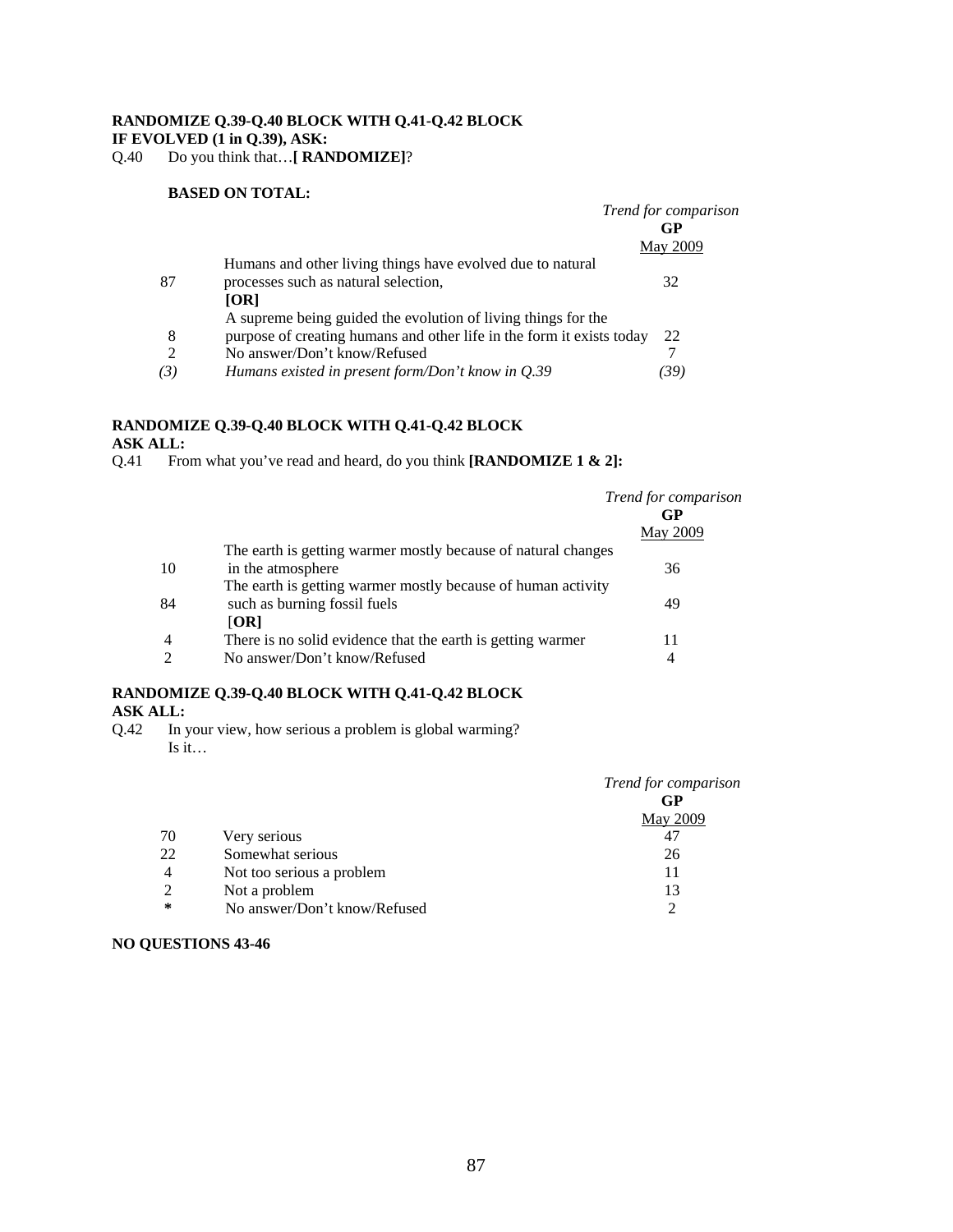#### **RANDOMIZE Q.47a-c BLOCK AND Q.48 RANDOMIZE Q47a THROUGH q47c ASK ALL:**

Q. 47a Do you favor or oppose the use of animals in scientific research?

|          |                              | Trend for comparison |
|----------|------------------------------|----------------------|
|          |                              | GP                   |
|          |                              | May 2009             |
| 93       | Favor                        | 52                   |
| 5        | <b>Oppose</b>                | 43                   |
| $\gamma$ | No answer/Don't know/Refused | h                    |

#### **RANDOMIZE Q.47a-c BLOCK AND Q.48 RANDOMIZE Q47a THROUGH q47c ASK ALL:**

Q. 47b Do you favor or oppose building more nuclear power plants to generate electricity?

|    |                              | Trend for comparison |
|----|------------------------------|----------------------|
|    |                              | GP                   |
|    |                              | May 2009             |
| 70 | Favor                        |                      |
| 27 | <b>Oppose</b>                | 42                   |
| 3  | No answer/Don't know/Refused |                      |

#### **RANDOMIZE Q.47a-c BLOCK AND Q.48 RANDOMIZE Q47a THROUGH q47c ASK ALL:**

Q. 47c Do you favor or oppose federal funding for embryonic stem cell research?

|    |                              | Trend for comparison |
|----|------------------------------|----------------------|
|    |                              | GP                   |
|    |                              | May 2009             |
| 93 | Favor                        | 58                   |
| b  | <b>Oppose</b>                | 35                   |
|    | No answer/Don't know/Refused | ┑                    |

# **RANDOMIZE Q.47 a-c BLOCK AND Q.48**

**ASK ALL:** 

Q.48 Thinking about childhood diseases, such as measles, mumps, rubella and polio, [**RANDOMIZE]** 

|    |                                                                  | <i>Trend for comparison</i> |
|----|------------------------------------------------------------------|-----------------------------|
|    |                                                                  | GP                          |
|    |                                                                  | May 2009                    |
| 17 | Parents should be able to decide not to vaccinate their children | 28                          |
| 82 | All children should be required to be vaccinated                 | 69                          |
|    | No answer/Don't know/Refused                                     |                             |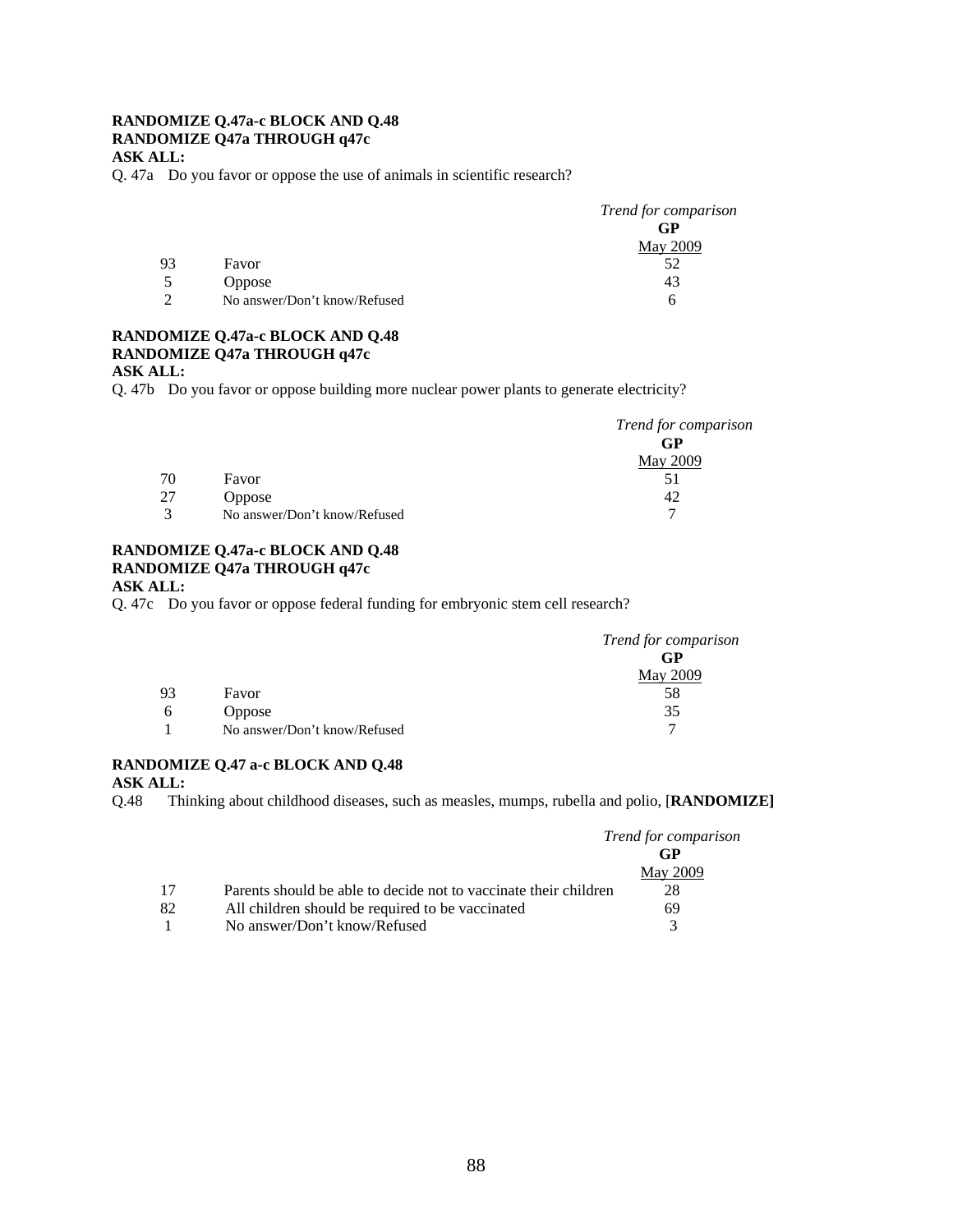Now a few questions about science as a career…

- **ASK ALL:**<br>Q.49 Ov Overall, how would you characterize this as a time to begin a career in your scientific specialty area? Would you say it is a…
	- 17 Very good time
	- 50 Good time
	- 27 Bad time
	- 5 Very bad time
	- 1 No answer

# **ASK ALL:**

Q.50 What would you say are the main hurdles for people entering a career as a research scientist in your specialty area these days?

#### **56 Economic issues (NET)**

- 46 Funding/Support
- 9 Low salaries and benefits/Money<br>6 Economic downturn/Budget cuts
- Economic downturn/Budget cuts

#### **36 Job market (NET)**

- 28 Job opportunities, general
- 11 Academic jobs/Tenured positions

#### **12 Education (NET)**

- 5 Graduate and post-doctoral education and training
- 4 Pre-graduate (K-12 and undergraduate) education
- 2 Education costs, unspecified
- 2 Education, unspecified

#### **9 Personal sacrifices (NET)**

- 6 Time commitment/desire required
- 3 Personal life/Family considerations

#### **7 Lack of creativity/vision for science and/or field (NET)**

- 4 Lack of vision/No long term planning
- 3 Lack of support for interdisciplinary/creative/collaborative research
- 7 Institutional/commercial pressures
- 5 Public attitudes and expectations about science
- 3 Lure of higher paying careers outside of science
- 1 Competition, unspecified<br>10 Other
- Other<sup>1</sup>
- \* None
- 12 No answer/Don't know
- Q.51 How important for career advancement is it for scientists in your specialty area to get their research covered by the news media?
	- 8 Very important
	- 29 Important
	- 48 Not too important
	- 14 Not at all important
	- 1 No answer

#### **NO QUESTION 52**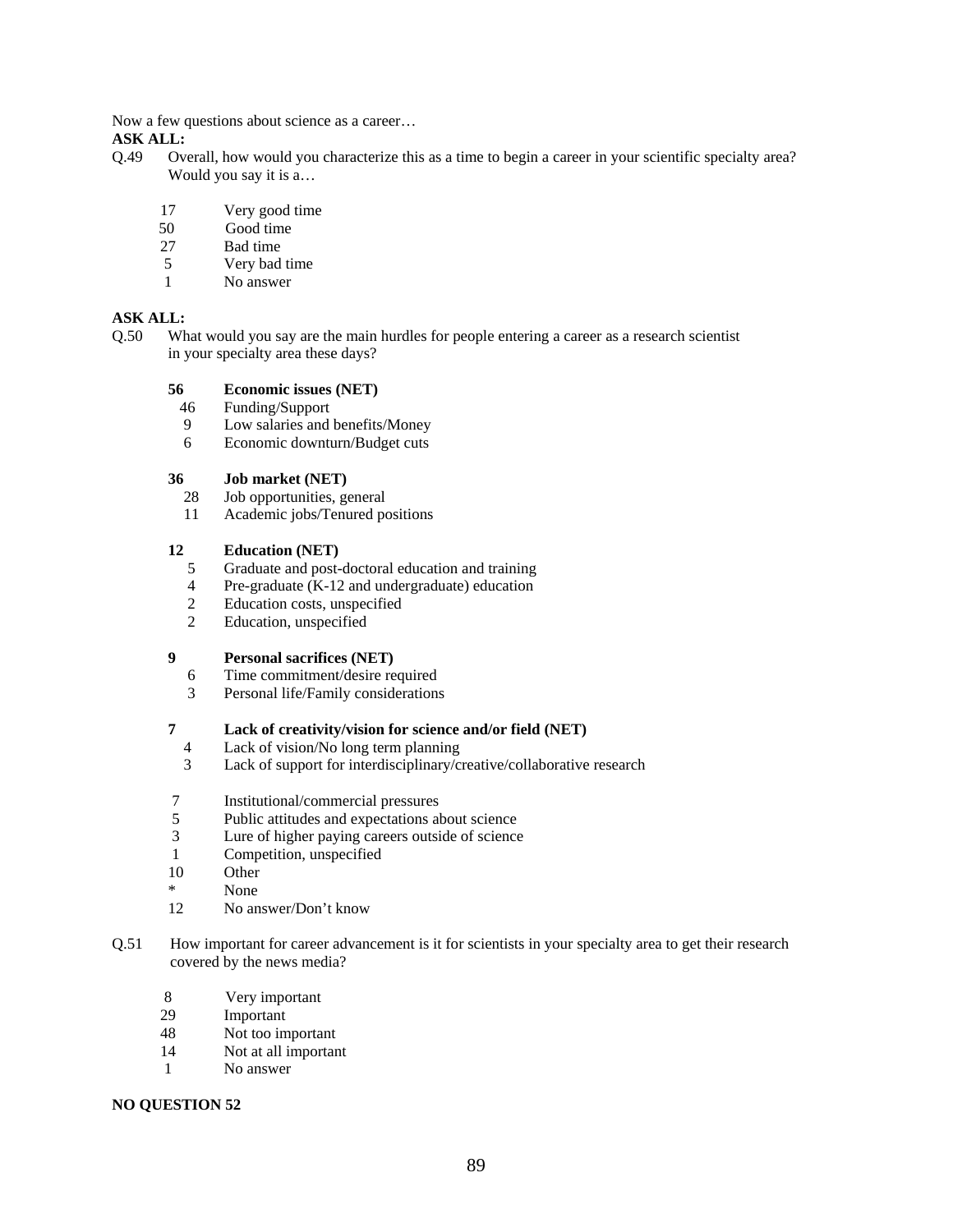- Q.53 Thinking about any scientific research that you have been involved with during the past five years, do you think of your work as **primarily** addressing …? **RANDOMIZE** 
	- 49 Basic knowledge questions
	- 46 Applied research questions
	- 5 No answer

#### **ASK ALL:**

Q.54 Looking back, how important was each of the following to your decision to become a scientist?

| a. | A desire to work for the public good                          | Very<br>important<br>41 | Somewhat<br>important<br>40 | Not very<br>important<br>15 | Not at all<br>important | No<br>answer |
|----|---------------------------------------------------------------|-------------------------|-----------------------------|-----------------------------|-------------------------|--------------|
| b. | A desire to make an important discovery                       | 30                      | 44                          | 21                          | 4                       |              |
| c. | An interest in solving intellectually<br>challenging problems | 86                      | 13                          |                             | *                       | ∗            |
| d. | A desire for a financially rewarding career                   | 4                       | 29                          | 45                          | 21                      |              |

# **ASK ALL:**

Q.55 Which of the following is a more important motivation for you in doing scientific research **[RANDOMIZE RESPONSE CATEGORIES]**:

| 36 | To benefit society, even if that research may not address important scientific questions       |  |  |
|----|------------------------------------------------------------------------------------------------|--|--|
|    | To address important scientific questions, even if that research may have no immediate benefit |  |  |
| 62 | to society                                                                                     |  |  |

2 No answer

#### **ASK ALL:**

Q.56 What is your primary **field or scientific discipline**?

# **ASK ALL:**

Q.57 Within that field or discipline, what is your primary **scientific specialty area**?

#### *Summary:*

- 51 Biological and Medical
- 14 Chemistry<br>8 Physics and
- 8 Physics and Astronomy<br>7 Social Sciences and Poli
- Social Sciences and Policy
- 6 Engineering
- 6 Geosciences
- 3 Computer science/Math<br>3 Other field
- 3 Other field<br>2 No answer
- No answer/Don't know

#### **ASK ALL:**

- Q.58 Would you describe your own work in your primary specialty area as **clinical research,** or not?
	- 11 Yes
	- N<sub>o</sub>
	- 1 No answer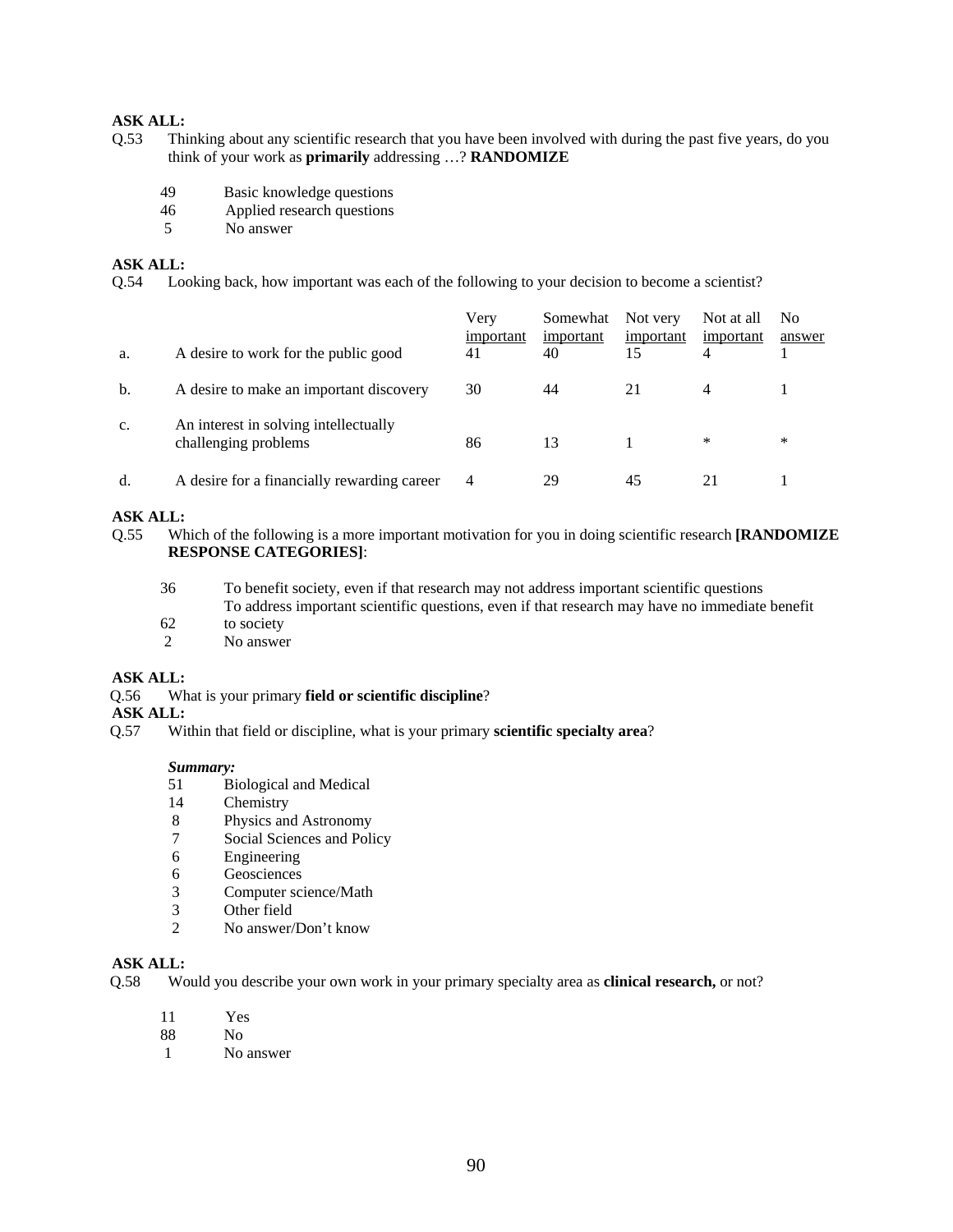Q.59 Would you describe your own work in your primary scientific specialty area as **interdisciplinary,** or not?

- 81 Yes
- 18 No
- 1 No answer

#### **NO QUESTIONS 60-63**

# **ASK ALL:**

- Q.64 How much attention, if any, do you pay to research findings outside of your primary field or scientific discipline?
	- 47 A lot<br>48 Some
	- 48 Some<br>5 Not to
	- Not too much
	- $\frac{1}{1}$  None at all  $\frac{1}{1}$  No answer
	- No answer

# **ASK ALL:**<br>Q.65 Ho

How often, if ever, do you do any of the following? **RANDOMIZE** 

| a. | Write for a blog about science                                 | Often<br>2 | Occasionally<br>5 | Rarely<br>11 | Never<br>82                 | No<br>answer |
|----|----------------------------------------------------------------|------------|-------------------|--------------|-----------------------------|--------------|
| b. | Read a blog about science                                      | 14         | 28                | 26           | 32                          | ∗            |
| c. | Talk with reporters about new research<br>findings             | 3          | 20                | 31           | 45                          | ∗            |
| d. | Talk with non-scientists about science or<br>research findings | 39         | 48                |              | $\mathcal{D}_{\mathcal{L}}$ | ∗            |

### **ASK ALL:**

Q.66 Thinking about the last five years of your career, how much of your time has been devoted to… **[RANDOMIZE ITEMS]** 

|    |                               | Most<br><b>or</b> |               |            | Little<br><sub>or</sub> | N <sub>0</sub> |
|----|-------------------------------|-------------------|---------------|------------|-------------------------|----------------|
| a. | Research                      | all<br>32         | $A$ lot<br>34 | Some<br>22 | none<br>11              | answer         |
| b. | Teaching                      | 8                 | 23            | 41         | 27                      | 2              |
| c. | Management and administration | 10                | 25            | 35         | 28                      | 2              |
| d. | Clinical practice             | $\mathfrak{D}$    | 4             | 5          | 84                      | $\overline{4}$ |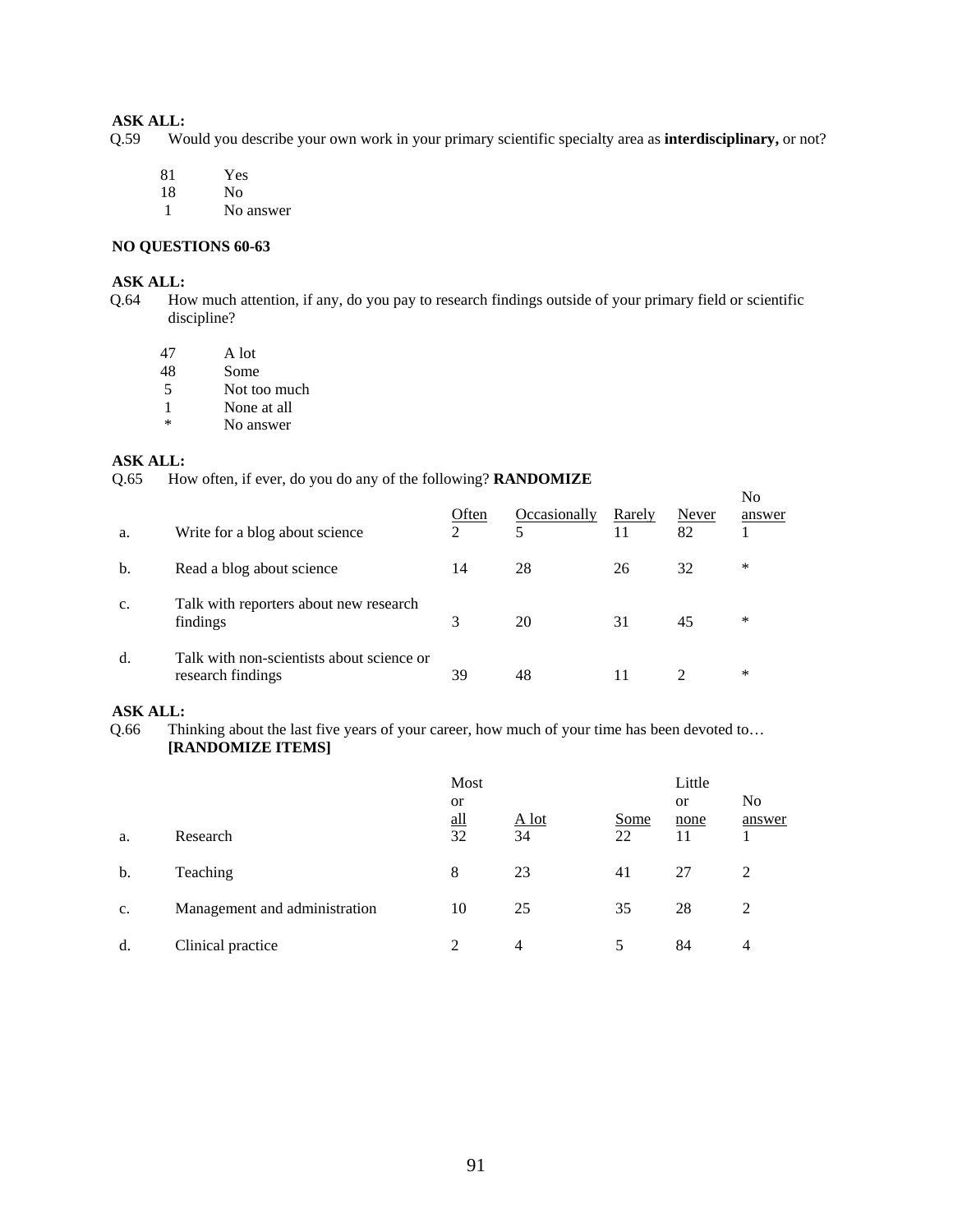Q.67 In the last five years have you worked on a research project that…

| a. | Was funded by the Department of Defense                                                    | $Yes$<br>13 | No<br>85 | N <sub>0</sub><br>answer<br>2 |
|----|--------------------------------------------------------------------------------------------|-------------|----------|-------------------------------|
| b. | Was funded by an agency of the federal government<br>(excluding the Department of Defense) | 65          | 34       | 2                             |
| c. | Was funded by an industry or private sector sponsor                                        | 47          | 52       | 2                             |
| d. | Used animals                                                                               | 35          | 64       |                               |
| e. | Used human subjects                                                                        | 24          | 74       |                               |

# **ASK ALL**

Q.68 Do you think it is appropriate or not appropriate for scientists to become actively involved in political debates about issues such as nuclear power or stem cell research?

|        |                              | <i>Trend for comparison</i> |
|--------|------------------------------|-----------------------------|
|        |                              | GP                          |
|        |                              | <b>May 2009</b>             |
| 97     | Appropriate                  | 76                          |
| 3      | Not appropriate              | 18                          |
| $\ast$ | No answer/Don't know/Refused |                             |

#### **ASK ALL:**

### Q.69 Just your impression, do you think of scientists as a...[**RANDOMIZE ORDER OF LIBERAL/CONSERVATIVE]**:

| Trend for comparison |
|----------------------|
| GP                   |
| May 2009             |
| 20                   |
| Q                    |
| 64                   |
| 8                    |
|                      |

# **ASK ALL:**

Q.70 How much, if anything, have you heard about claims that government scientists were not allowed to report research findings that conflicted with the Bush administration's point of view?

|    |                              | Trend for comparison |
|----|------------------------------|----------------------|
|    |                              | GP                   |
|    |                              | May 2009             |
| 55 | A lot                        | 10                   |
| 30 | A little                     | 34                   |
| 14 | Nothing at all               | 54                   |
| ∗  | No answer/Don't know/Refused | ◠                    |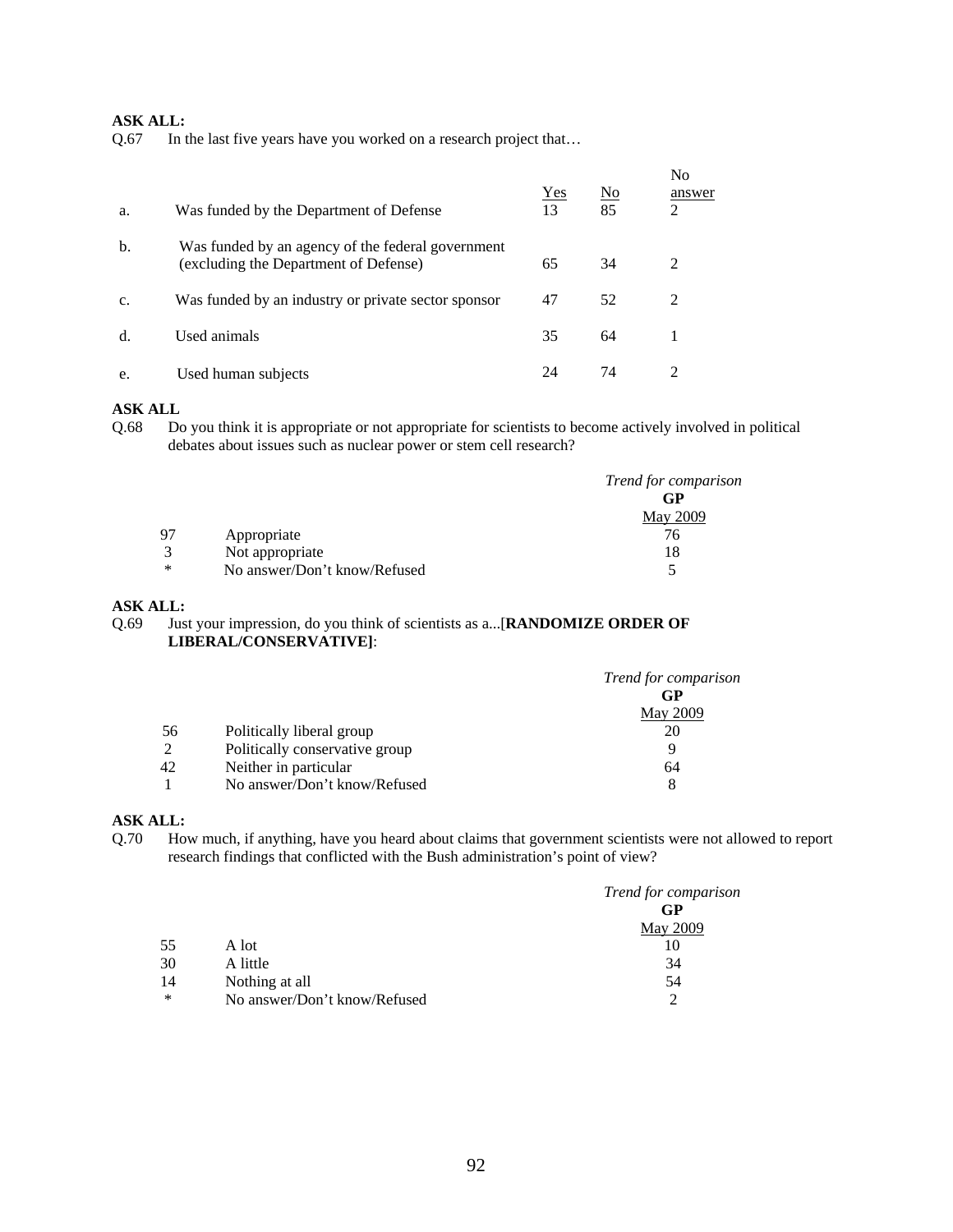#### **ASK IF Q.70=1 or 2 (Heard "a lot" or "a little")**

Q.71 Do you think these claims about the Bush administration are true or false?

|                        |                                     | Trend for comparison |
|------------------------|-------------------------------------|----------------------|
| <b>BASED ON TOTAL:</b> |                                     | GP                   |
|                        |                                     | May 2009             |
| 77                     | True                                | 28                   |
| 6                      | False                               | Q                    |
| 3                      | No answer/Don't know/Refused (VOL.) | ⇁                    |
| (14)                   | Heard nothing/Don't know in Q.70    | (56)                 |

#### **ASK IF Q.71=1:**

Q.72 All in all, how often do you think this occurred during the Bush administration compared with previous administrations? **RANDOMIZE ORDER OF MORE OFTEN/LESS OFTEN** 

|      |                                     | Trend for comparison |
|------|-------------------------------------|----------------------|
|      | <b>BASED ON TOTAL:</b>              | GP                   |
|      |                                     | <b>May 2009</b>      |
| 71   | More often                          |                      |
|      | Less Often                          | 2                    |
| 5    | About as often                      | 8                    |
| ∗    | No answer/Don't know/Refused (VOL.) |                      |
| (9)  | False/Don't know in Q.71            | (16)                 |
| (14) | Heard nothing/Don't know in $Q.70$  | (56)                 |

#### **ASK ALL:**

Q.73 Please indicate whether you agree or disagree with each of the following statements **[RANDOMIZE]**

|    |                                                                                             |      |               |        |     | -AGREE-------------     -----------DISAGREE--------- |        |                          |
|----|---------------------------------------------------------------------------------------------|------|---------------|--------|-----|------------------------------------------------------|--------|--------------------------|
|    |                                                                                             | Net. | Completely    | Mostly | Net | Completely                                           | Mostly | N <sub>0</sub><br>answer |
| a. | When something is run by the government, it<br>is usually inefficient and wasteful          | 40   | 7             | 33     | 58  | 10                                                   | 47     | $\overline{c}$           |
|    | Trend for comparison, April 2009 (GP)                                                       | 57   | 25            | 32     | 39  | $\mathcal{I}$                                        | 32     | $\overline{4}$           |
| b. | Business corporations generally strike a fair<br>balance between making profits and serving |      |               |        |     |                                                      |        |                          |
|    | the public interest                                                                         | 20   | $\mathcal{I}$ | 19     | 77  | 25                                                   | 52     | 2                        |
|    | Trend for comparison, April 2009 (GP)                                                       | 37   | 6             | 31     | 58  | 19                                                   | 39     | 5                        |
| c. | It is the responsibility of the government to<br>take care of people who can't take care of |      |               |        |     |                                                      |        |                          |
|    | themselves                                                                                  | 78   | 21            | 58     | 19  | $\overline{4}$                                       | 15     | 2                        |
|    | Trend for comparison, April 2009 (GP)                                                       | 63   | 24            | 39     | 33  | 11                                                   | 22     | $\overline{4}$           |
| d. | We have gone too far in pushing equal rights                                                |      |               |        |     |                                                      |        |                          |
|    | in this country                                                                             | 14   | 3             | 11     | 83  | 47                                                   | 36     | 3                        |
|    | Trend for comparison, April 2009 (GP)                                                       | 41   | 16            | 25     | 56  | 25                                                   | 31     | 3                        |
| e. | The best way to ensure peace is through                                                     |      |               |        |     |                                                      |        |                          |
|    | military strength                                                                           | 33   | 5             | 28     | 65  | 21                                                   | 44     | 2                        |
|    | <i>Trend for comparison</i> , April 2009 (GP)                                               | 53   | 22            | 31     | 42  | 15                                                   | 27     | 5                        |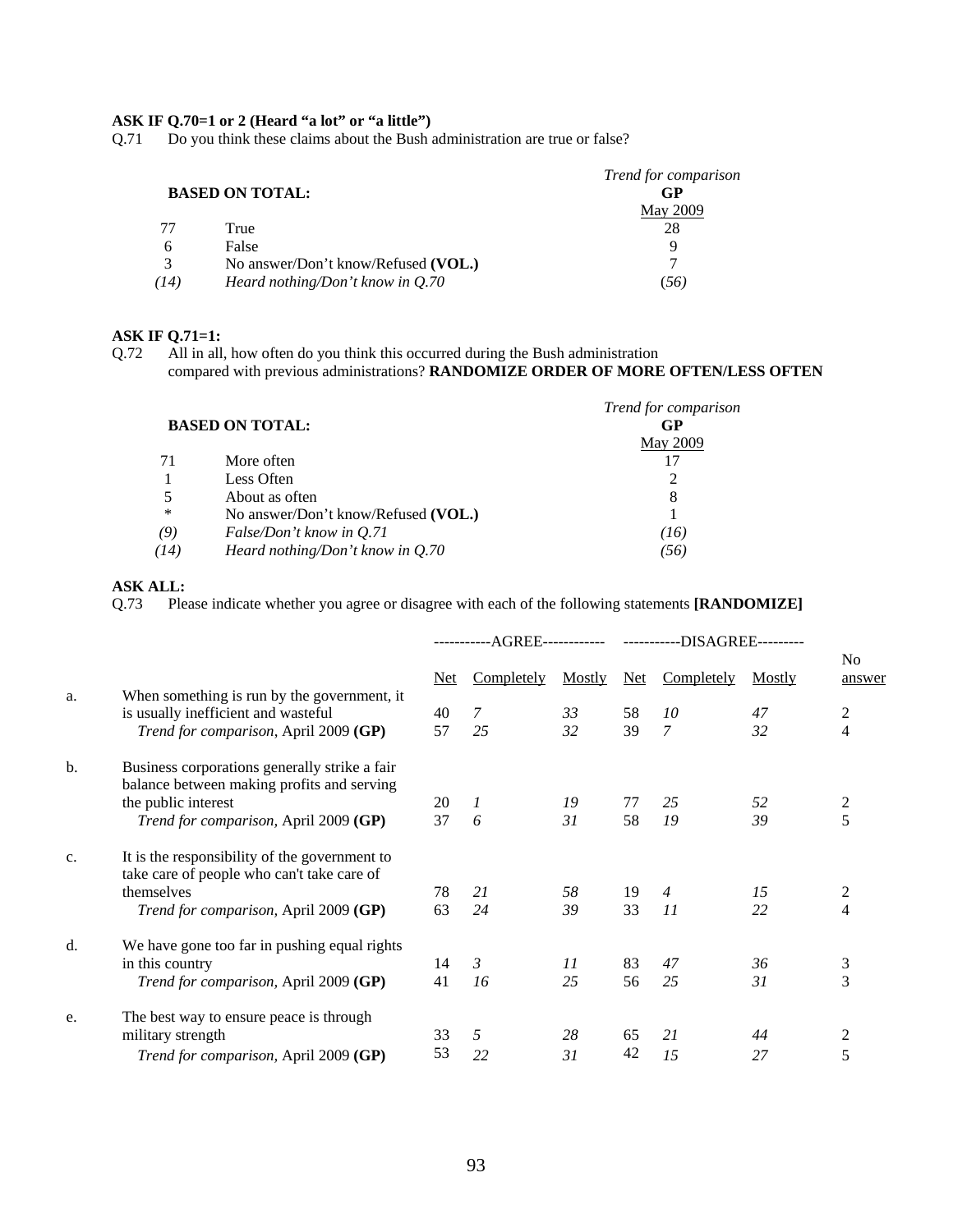Are you now employed full-time, part-time or not employed?

|    |                              | Trend for comparison |
|----|------------------------------|----------------------|
|    |                              | GP                   |
|    |                              | May 2009             |
| 71 | Full-time                    | 46                   |
| 10 | Part-time                    | 12                   |
| 17 | Not employed                 | 40                   |
|    | No answer/Don't know/Refused |                      |

# **ASK ALL:**

| RETIRE |  | Are you currently retired? |
|--------|--|----------------------------|
|--------|--|----------------------------|

19 Yes<br>
79 No  $N<sub>0</sub>$ 

1 No answer/Don't know/Refused

# **ASK ALL:**

| STUDENT | Are you currently enrolled in school? |
|---------|---------------------------------------|
|         |                                       |

|    |                              | Trend for comparison |
|----|------------------------------|----------------------|
|    |                              | GP                   |
|    |                              | May 2009             |
| 14 | Yes, full time               |                      |
| 2  | Yes, part time               | O                    |
| 83 | N <sub>0</sub>               | 85                   |
|    | No answer/Don't know/Refused | $\ast$               |

#### **IF EMPLOYED FULL OR PART-TIME[N=1,990]:**

EMPORG Which of these best describes your current employer?

- 9 Government
- 63 University or college
- 15 Business or industry
- 8 Non-profit organization
- 5 Other
- \* No answer/Don't know/Refused

#### **ASK ALL:**

EDUC For each of the following, indicate if you currently hold this degree. Please check all that apply.

- 34 Master's Degree<br>68 Doctor of Philoso
- Doctor of Philosophy
- 8 Doctor of Medicine<br>  $*$  Other advanced degrees
- \* Other advanced degree(s), please specify<br>11 No advanced degree/No answer
- No advanced degree/No answer

*Figures add to more than 100% because some respondents reported having more than one advanced degree.*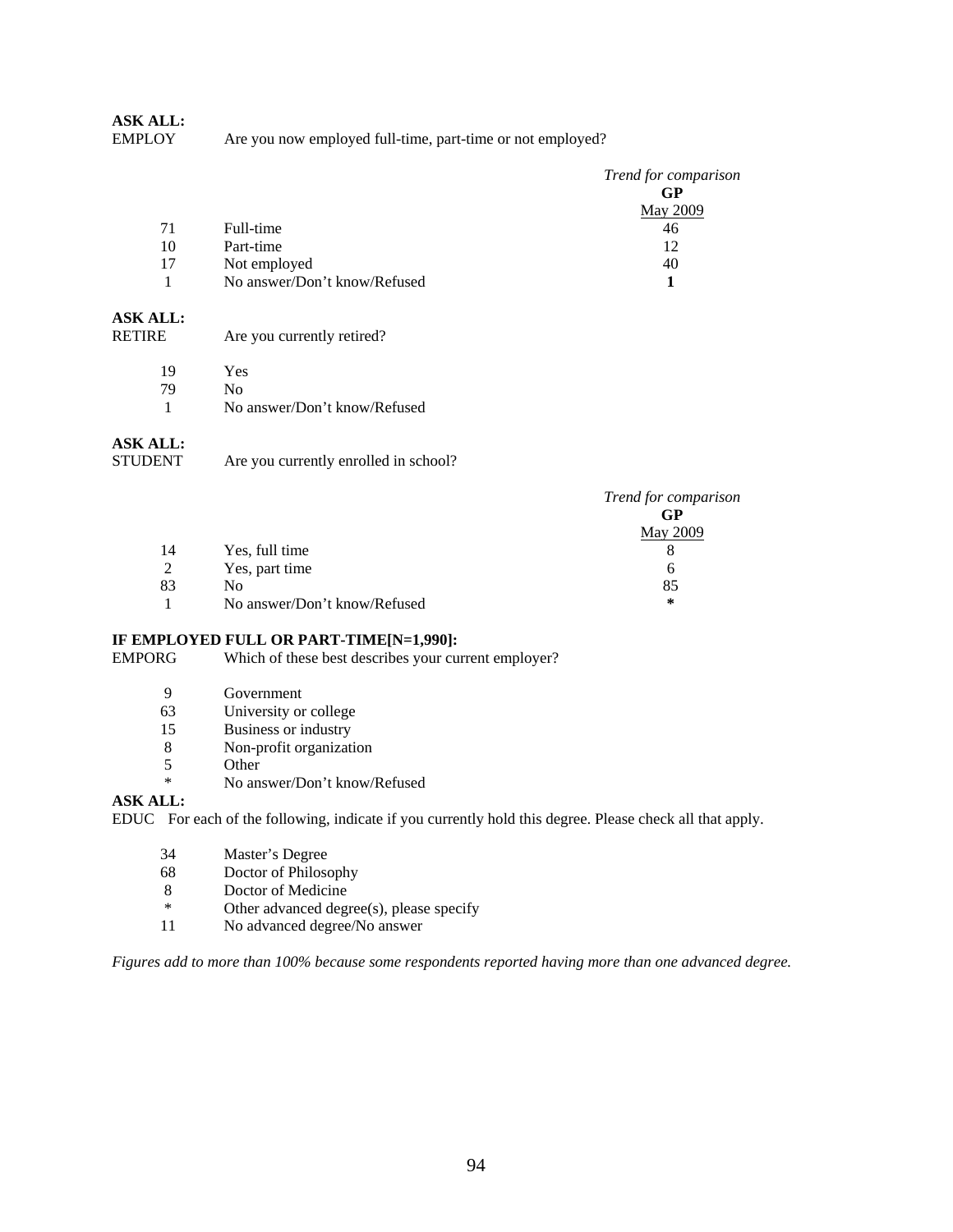- Including time spent on research in graduate school, how many years have you been involved in conducting scientific research? (If less than one year, enter 0. Please enter years in whole numbers.)
	- 26 Fewer than 10 years<br>25 10 to 24 years
	- $10$  to  $24$  years
	- 46 25 or more years
	- 2 No answer

### **ASK ALL:**

AGE

What is your age?

|    |                              | Trend for comparison |
|----|------------------------------|----------------------|
|    |                              | GP                   |
|    |                              | Jan-June $2009^9$    |
| 20 | 18 to 34                     | 30                   |
| 19 | 35 to 49                     | 27                   |
| 33 | 50 to 64                     | 25                   |
| 26 | 65 or older                  | 16                   |
| 3  | No answer/Don't know/Refused |                      |

# **ASK ALL:**

RSEX What is your gender?

|          |                              | Trend for comparison |
|----------|------------------------------|----------------------|
|          |                              | GP                   |
|          |                              | Jan-June 2009        |
| 72       | Male                         | 49                   |
| 26       | Female                       | 51                   |
| $\gamma$ | No answer/Don't know/Refused | $\theta$             |

# **ASK ALL:**

| HISP1 | Are you yourself of Hispanic or Latino origin or descent, such as Mexican, Puerto Rican, Cuban, |
|-------|-------------------------------------------------------------------------------------------------|
|       | or some other Spanish background?                                                               |

RACE1 Which of the following describes your race? You can select as many as apply.

|    |                                | Trend for comparison<br>GP |
|----|--------------------------------|----------------------------|
|    |                                | Jan-June 2009              |
| 81 | White, non-Hispanic            | 69                         |
|    | Black, non-Hispanic            | 11                         |
| 3  | Hispanic                       | 12                         |
|    | Asian, non-Hispanic            | 2                          |
| 3  | Other/Mixed race, non-Hispanic | 4                          |
| 4  | No answer/Don't know/Refused   |                            |

<sup>-&</sup>lt;br>9 This comparison and others labeled "Jan-June 2009" draw on data from four surveys of the general public completed between January and June, 2009.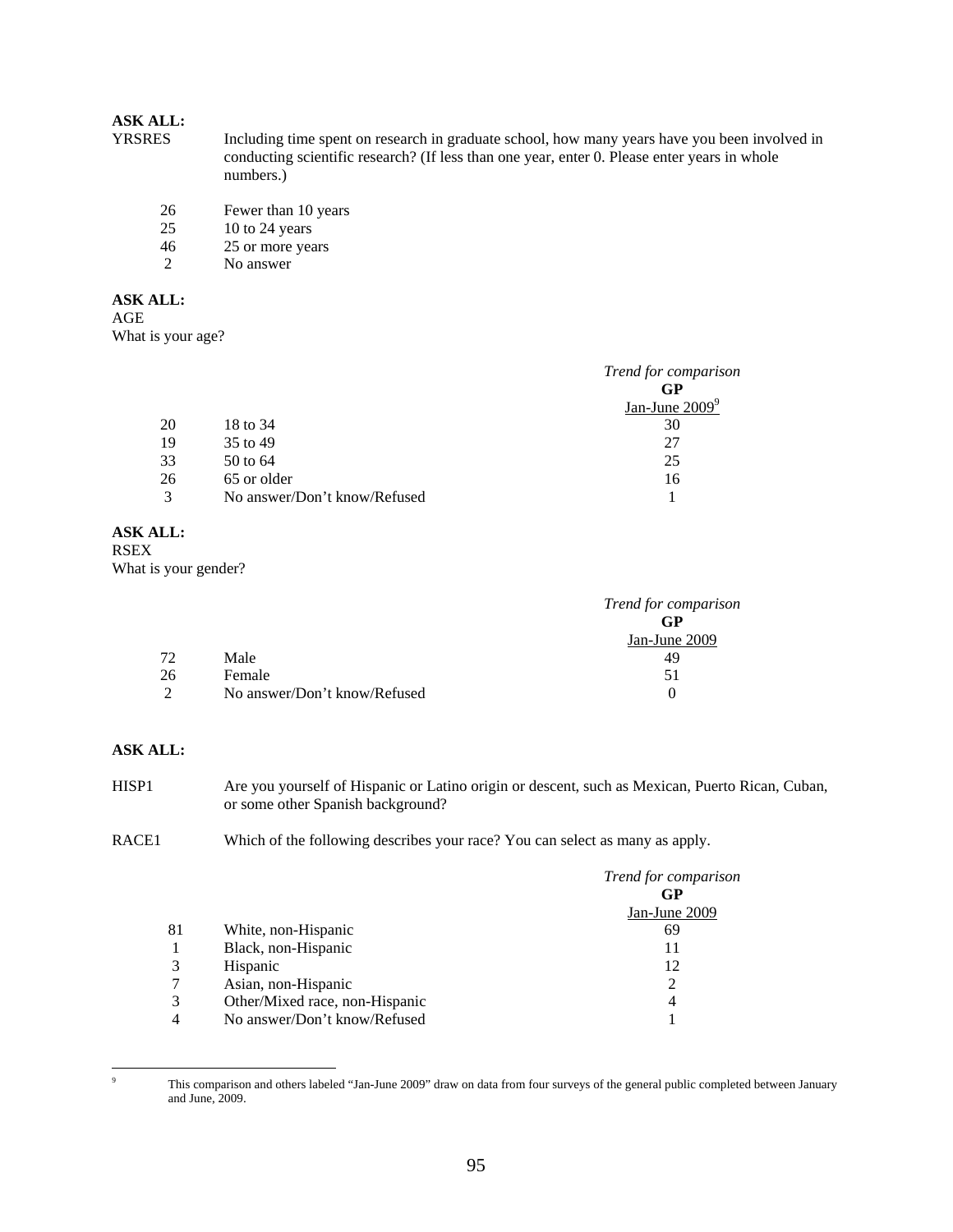| <b>ASK ALL:</b><br><b>USBORN</b>      | Were you born in the United States?     | <i>Trend for comparison</i><br><b>Current Population Survey</b><br>March 2009 |
|---------------------------------------|-----------------------------------------|-------------------------------------------------------------------------------|
| 81                                    | <b>Yes</b>                              | 85                                                                            |
| 18                                    | N <sub>0</sub>                          | 15                                                                            |
|                                       | No answer/Don't know/Refused            | --                                                                            |
| IF USBORN IS NOT 1:<br><b>CITIZEN</b> | Are you a citizen of the United States? |                                                                               |

|    | <b>BASED ON TOTAL:</b>               | <i>Trend for comparison</i><br><b>Current Population Survey</b> |
|----|--------------------------------------|-----------------------------------------------------------------|
|    |                                      | March 2009                                                      |
| 90 | Yes (Born in U.S. or yes to CITIZEN) | 92                                                              |
| Q  | Nο                                   |                                                                 |
|    | No answer/Don't know/Refused         | --                                                              |

| <b>RELIG</b> | What is your present religion, if any?                                                   |
|--------------|------------------------------------------------------------------------------------------|
| <b>CHR</b>   | <b>IF SOMETHING ELSE (RELIG=11) ASK:</b> Do you think of yourself as a Christian or not? |

|    |                                                              | Trend for comparison<br>GP |
|----|--------------------------------------------------------------|----------------------------|
|    |                                                              | $Jan$ -June $2009$         |
|    | Protestant (for example, Baptist, Methodist,                 |                            |
|    | Non-denominational, Lutheran, Presbyterian,                  |                            |
| 20 | Pentecostal, Episcopalian, Reformed, Church of Christ, etc.) | 41                         |
| 10 | Roman Catholic                                               | 24                         |
| 1  | Mormon (Church of Jesus Christ of Latter-day Saints or LDS)  | 2                          |
|    | Orthodox (Greek, Russian, or some other orthodox church)     |                            |
| 8  | Jewish                                                       |                            |
|    | Muslim                                                       |                            |
|    | <b>Buddhist</b>                                              |                            |
|    | Hindu                                                        | ∗                          |
| 17 | Atheist                                                      | 2                          |
| 11 | Agnostic                                                     | 2                          |
| 2  | Unitarian (VOL.)                                             | ∗                          |
| ∗  | Christian (VOL.)                                             | 10                         |
| 3  | Something else                                               | 2                          |
| 20 | Nothing in particular                                        | 12                         |
| 4  | No answer/Don't know/Refused (VOL.)                          |                            |

#### **IF CHRISTIAN (RELIG=1-4, OR CHR=1) ASK:**

BORN Would you describe yourself as a "born again" or evangelical Christian, or not?

|    | <b>BASED ON TOTAL:</b>              | <i>Trend for comparison</i> |  |
|----|-------------------------------------|-----------------------------|--|
|    |                                     | GP                          |  |
|    |                                     | Jan-June 2009               |  |
| 5  | Yes, would                          | 33                          |  |
| 28 | No, would not                       | 42                          |  |
| ∗  | No answer/Don't know/Refused (VOL.) | 4                           |  |
| 67 | Not a Christian in RELIG/CHR        | (22)                        |  |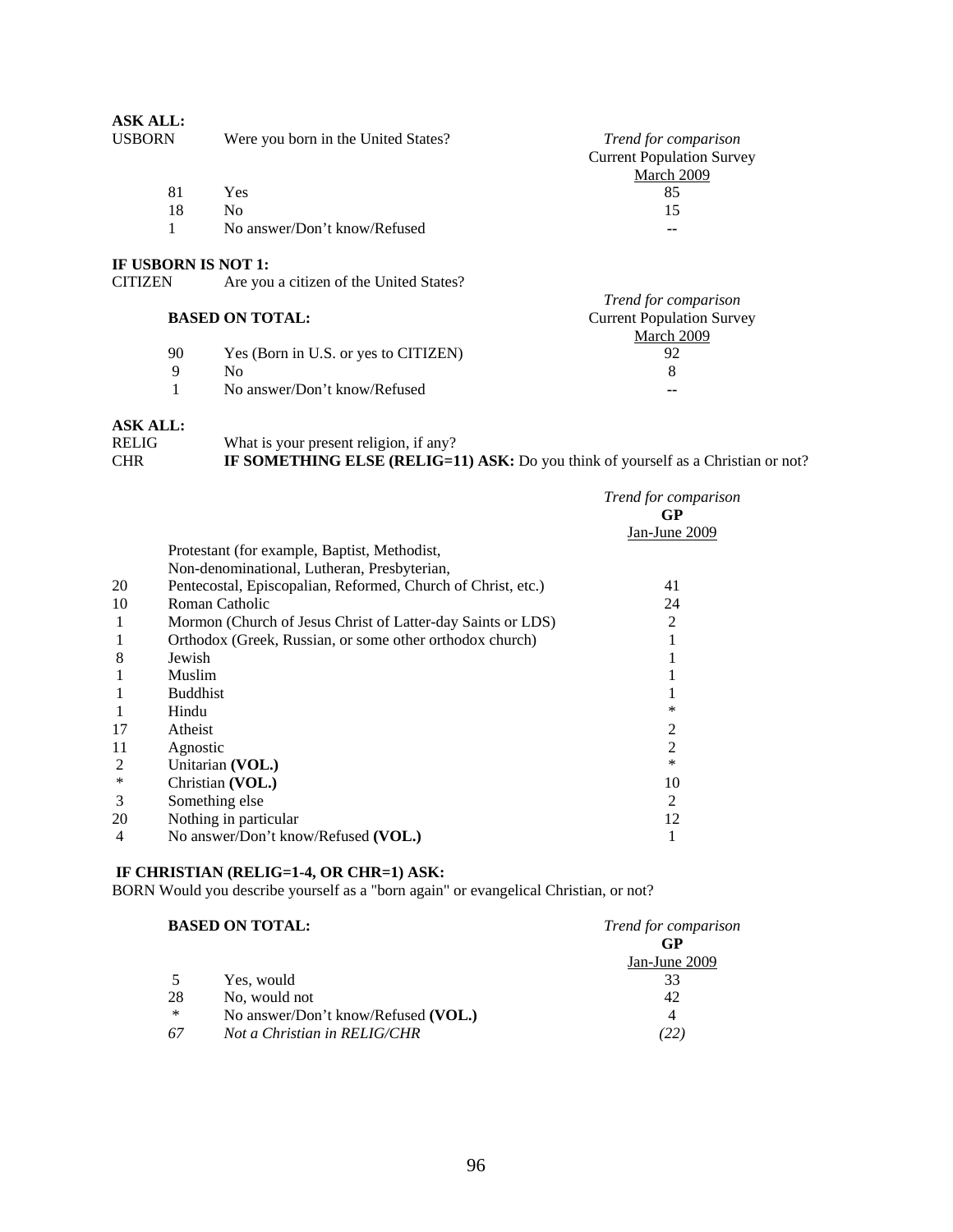ATTEND Aside from weddings and funerals, how often do you attend religious services:

|     |                                     | Trend for comparison |
|-----|-------------------------------------|----------------------|
|     |                                     | GP                   |
|     |                                     | $Jan$ -June $2009$   |
| 3   | More than once a week               | 13                   |
| 14  | Once a week                         | 25                   |
| 8   | Once or twice a month               | 14                   |
| -14 | A few times a year                  | 19                   |
| 24  | Seldom                              | 16                   |
| 33  | Never                               | 11                   |
| 3   | No answer/Don't know/Refused (VOL.) |                      |
| 17  | <b>NET Weekly or more</b>           | 38                   |

#### **ASK ALL:**

BELIEF Which of the following statements comes closest to your belief about God?

|     |                                          | Trend for comparison |
|-----|------------------------------------------|----------------------|
|     |                                          | GP                   |
|     |                                          | <b>July 2006</b>     |
| 33  | I believe in God                         |                      |
|     | I don't believe in God, but I do believe |                      |
| -18 | in a universal spirit or higher power    | 12                   |
| 41  | I don't believe in either                | 4                    |
|     | No answer/Don't know/Refused (VOL.)      |                      |

# **ASK ALL:**

FINSIT How would you describe your household's financial situation? Would you say you…

|               |                                                             | <i>Trend for comparison</i><br>GP |
|---------------|-------------------------------------------------------------|-----------------------------------|
|               |                                                             | March 2008                        |
| 60            | Live comfortably                                            | 39                                |
| 28            | Meet your basic expenses with a little left over for extras | 31                                |
| 8             | Just meet your basic expenses                               | 21                                |
|               | Don't even have enough to meet basic expenses               |                                   |
| $\mathcal{L}$ | No answer/Don't know/Refused (VOL.)                         |                                   |

#### **ASK IF CITIZEN (CITIZEN=1) OR BORN IN THE US (USBORN=1):**

R/R These days, many people are so busy they can't find time to register to vote, or move around so often they don't get a chance to re-register. Are you now absolutely certain you are registered to vote in your precinct or election district, is there a chance your registration has lapsed, or are you not registered to vote?

# **BASED ON TOTAL:**

|              |                                        | Trend for comparison<br>GP |
|--------------|----------------------------------------|----------------------------|
|              |                                        | Jan-June 2009              |
|              | Yes, I am certain that I am registered |                            |
| 86           | in my precinct or election district    | 78                         |
| $\mathbf{1}$ | Chance registration has lapsed         | 2                          |
| 12           | No, I am not registered*               | 19                         |
|              | No answer/Don't know/Refused (VOL.)    |                            |

*\* Includes non-citizens and those whose citizenship status is unknown, who make up 9% of the sample.*